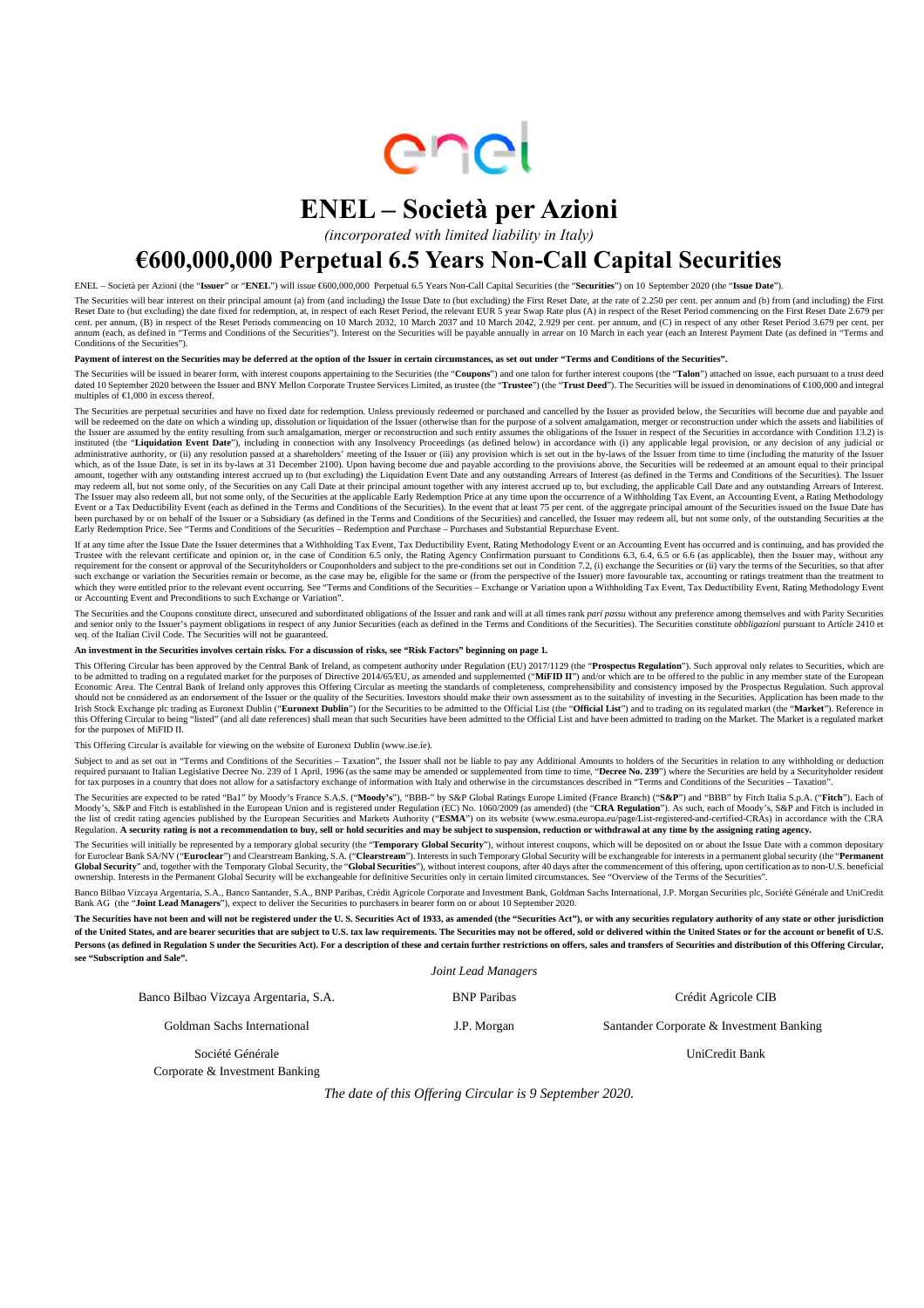### **NOTICE TO INVESTORS**

This Offering Circular comprises a prospectus for the purposes of Article 6 of the Prospectus Regulation.

The Issuer accepts responsibility for the information contained in this Offering Circular. To the best of the knowledge of the Issuer, the information contained in this Offering Circular is in accordance with the facts and does not omit anything likely to affect the import of such information. Certain Information has been extracted from or is the result of the Issuer's elaboration on information provided by third-party sources, such as company filings, National Regulators Annual Reports and leading information providers, which the Issuer deems to be the most reliable. The Issuer confirms that such information has been accurately reproduced and, as far as it is aware and is able to ascertain from published information, no facts have been omitted which would render the reproduced information inaccurate or misleading.

No representation, warranty or undertaking, express or implied, is made and no responsibility or liability is accepted by the Joint Lead Managers or the Trustee as to the accuracy or completeness of the information contained in this Offering Circular or any other information provided by the Issuer in connection with the offering of the Securities.

To the fullest extent permitted by law, none of the Joint Lead Managers, the Trustee, the Principal Paying Agent or the Agent Bank (each as defined in the Terms and Conditions of the Securities) accepts any responsibility for the contents of this Offering Circular or for any other statements made or purported to be made by any of the Joint Lead Managers or on its behalf or by the Trustee or on its behalf in connection with the Issuer or issue and offering of any Securities. Each of the Joint Lead Managers, the Trustee, the Principal Paying Agent and the Agent Bank accordingly disclaims all and any liability whether arising in tort or contract or otherwise which it might otherwise have in respect of this Offering Circular or any such statement.

No person is or has been authorised by the Issuer to give any information or to make any representation not contained in or not consistent with this Offering Circular or any other information supplied in connection with the offering of the Securities and, if given or made, such information or representation must not be relied upon as having been authorised by the Issuer, any of the Joint Lead Managers or the Trustee.

Other than in relation to the documents which are deemed to be incorporated by reference (see "*Documents Incorporated by Referenc*e"), the information on the websites to which this Prospectus refers does not form part of this Prospectus and has not been scrutinised or approved by the Central Bank.

Neither this Offering Circular nor any other information supplied in connection with the offering of the Securities (a) is intended to provide the basis of any credit or other evaluation or (b) should be considered as a recommendation by the Issuer, any of the Joint Lead Managers or the Trustee that any recipient of this Offering Circular or any other information supplied in connection with the offering of the Securities should purchase any Securities. Each investor contemplating purchasing any Securities should make its own independent investigation of the financial condition and affairs, and its own appraisal of the creditworthiness, of the Issuer.

Neither the delivery of this Offering Circular nor the offering, sale or delivery of any Securities shall in any circumstances imply that the information contained herein concerning the Issuer is correct at any time subsequent to the date hereof or that any other information supplied in connection with the offering of the Securities is correct as of any time subsequent to the date indicated in the document containing the same. The Joint Lead Managers and the Trustee expressly do not undertake to review the financial condition or affairs of the Issuer during the life of the Securities or to advise any investor in the Securities of any information coming to their attention.

This Offering Circular does not constitute an offer to sell or the solicitation of an offer, or an invitation, to buy the Securities in any jurisdiction to any person to whom it is unlawful to make the offer or solicitation in such jurisdiction. The distribution of this Offering Circular and the offer or sale of the Securities may be restricted by law in certain jurisdictions. None of the Issuer, the Joint Lead Managers or the Trustee represents that this Offering Circular may be lawfully distributed, or that the Securities may be lawfully offered, in compliance with any applicable registration or other requirements in any such jurisdiction, or pursuant to an exemption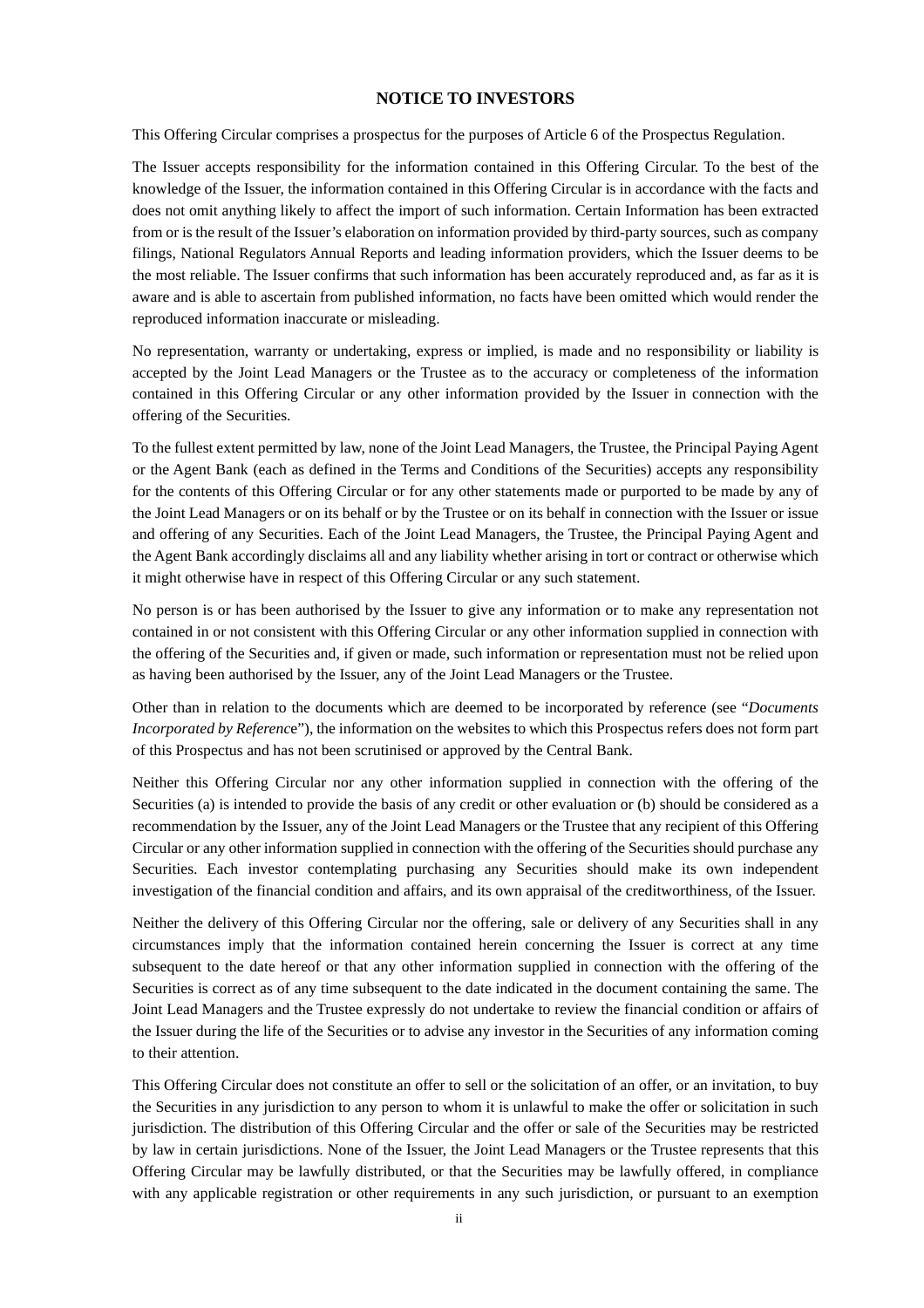available thereunder, or assumes any responsibility for facilitating any such distribution or offering. In particular, no action has been taken by the Issuer, the Joint Lead Managers or the Trustee that would permit a public offering of the Securities or the distribution of this Offering Circular in any jurisdiction where action for that purpose is required. Accordingly, no Securities may be offered or sold, directly or indirectly, and neither this Offering Circular nor any advertisement or other offering material may be distributed or published in any jurisdiction, except under circumstances that will result in compliance with any applicable laws and regulations. Persons into whose possession this Offering Circular or any Securities may come must inform themselves about, and observe, any such restrictions on the distribution of this Offering Circular and the offering and sale of the Securities. In particular, there are restrictions on the distribution of this Offering Circular and the offer or sale of the Securities in the EEA, the United States, the United Kingdom and the Republic of Italy. See "Subscription and Sale".

Each potential investor in the Securities must determine the suitability of that investment in light of its own circumstances. In particular, each potential investor should:

- (a) have sufficient knowledge and experience to make a meaningful evaluation of the Securities, the merits and risks of investing in the Securities and the information included in this Offering Circular or any applicable supplement;
- (b) have access to, and knowledge of, appropriate analytical tools to evaluate, in the context of its particular financial situation, an investment in the Securities and the impact the Securities will have on its overall investment portfolio;
- (c) have sufficient financial resources and liquidity to bear all of the risks of an investment in the Securities, including where the currency for principal and interest payments is different from the potential investor's currency;
- (d) understand thoroughly the terms of the Securities and be familiar with the behaviour of any relevant financial markets; and
- (e) be able to evaluate (either alone or with the help of a financial adviser) possible scenarios for economic, interest rate and other factors that may affect its investment and its ability to bear the applicable risks.

The Securities are complex financial instruments. Sophisticated institutional investors generally do not purchase complex financial instruments as stand-alone investments. They purchase complex financial instruments as a way to reduce risk or enhance yield with an understood, measured, appropriate addition of risk to their overall portfolios. A potential investor should not invest in the Securities unless it has the expertise (either alone or with a financial adviser) to evaluate how the Securities will perform under changing conditions, the resulting effects on the value of the Securities and the impact this investment will have on the potential investor's overall investment portfolio.

**MIFID II product governance / professional investors and ECPs only target market – Solely for the purposes of each manufacturer's product approval process, the target market assessment in respect of the Securities (as defined herein) has led to the conclusion that: (i) the target market for the Securities is eligible counterparties and professional clients only, each as defined in MiFID II; and (ii) all channels for distribution of the Securities to eligible counterparties and professional clients are appropriate. Any person subsequently offering, selling or recommending the Securities (a "distributor") should take into consideration the manufacturers' target market assessment; however, a distributor subject to MiFID II is responsible for undertaking its own target market assessment in respect of the Securities (by either adopting or refining the manufacturers' target market assessment) and determining appropriate distribution channels.** 

**PRIIPS REGULATION / PROHIBITION OF SALES TO EEA AND UK RETAIL INVESTORS – The Securities are not intended to be offered, sold or otherwise made available to and should not be offered, sold or otherwise made available to any retail investor in the EEA and UK. For these purposes, a retail investor means a person who is one (or more) of: (i) a retail client as defined in point (11) of Article 4(1)**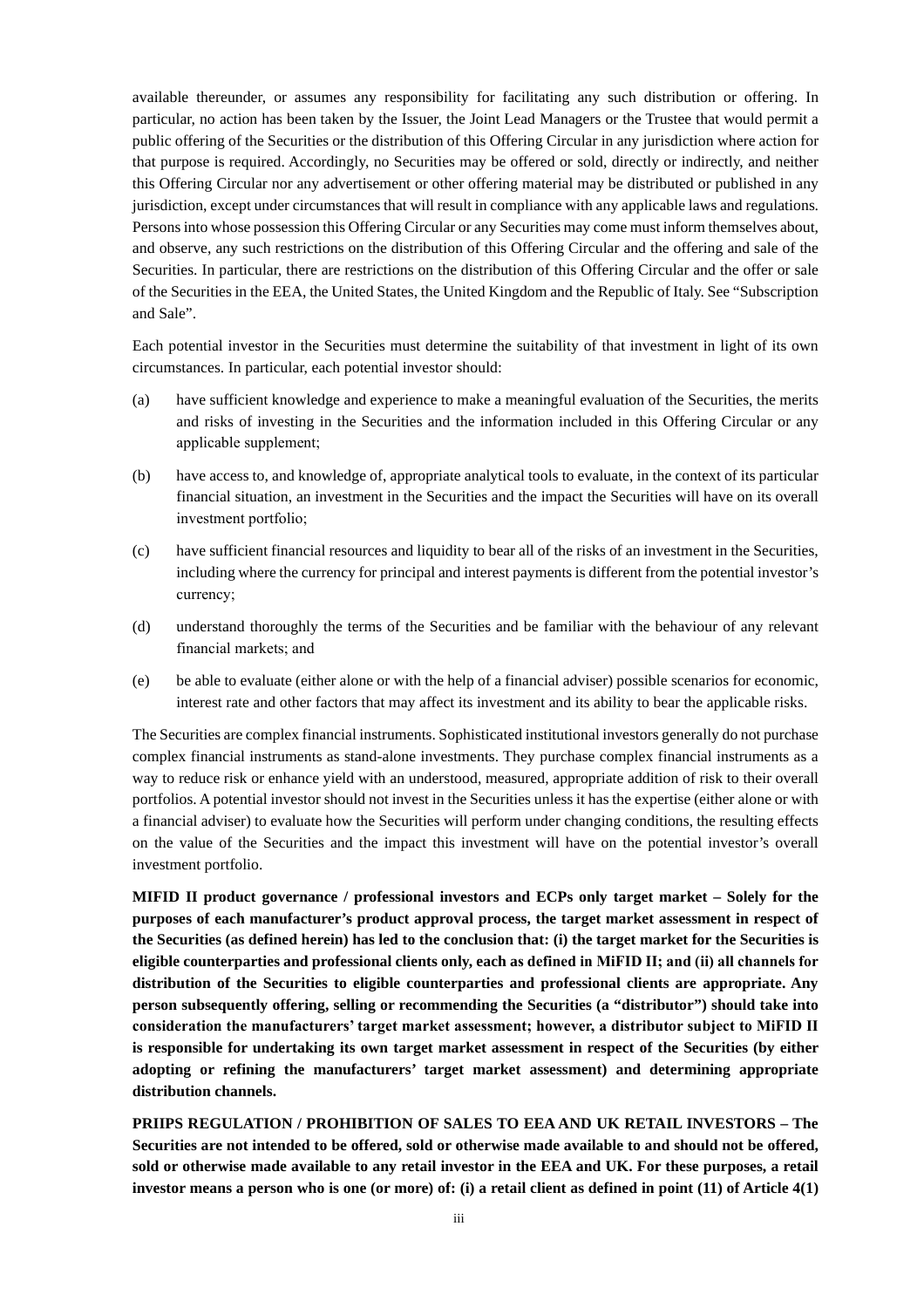**of MiFID II; or (ii) a customer within the meaning of Directive (EU) 2016/97 (as amended, the "Insurance Distribution Directive"), where that customer would not qualify as a professional client as defined in point (10) of Article 4(1) of MiFID II. Consequently, no key information document required by Regulation (EU) No 1286/2014 (as amended, the "PRIIPs Regulation") for offering or selling the Securities or otherwise making them available to retail investors in the EEA or UK has been prepared and therefore offering or selling the Securities or otherwise making them available to any retail investor in the EEA or in the UK may be unlawful under the PRIIPs Regulation.** 

**Singapore SFA Product Classification: In connection with Section 309B of the Securities and Futures Act (Chapter 289) of Singapore (the "SFA") and the Securities and Futures (Capital Markets Products) Regulations 2018 of Singapore (the "CMP Regulations 2018"), unless otherwise specified before an offer of Securities, the Issuer has determined, and hereby notifies all relevant persons (as defined in Section 309A(1) of the SFA), that the Securities are 'prescribed capital markets products' (as defined in the CMP Regulations 2018) and Excluded Investment Products (as defined in MAS Notice SFA 04-N12: Notice on the Sale of Investment Products and MAS Notice FAA-N16: Notice on Recommendations on Investment Products).**

\_\_\_\_\_\_\_\_\_\_\_\_\_\_\_\_\_\_\_\_\_\_\_\_\_\_

IN CONNECTION WITH THE OFFERING OF THE SECURITIES, J.P. MORGAN SECURITIES PLC (OR PERSONS ACTING ON ITS BEHALF) (TOGETHER THE "**STABILISING MANAGER**") MAY OVER-ALLOT SECURITIES OR EFFECT TRANSACTIONS WITH A VIEW TO SUPPORTING THE MARKET PRICE OF THE SECURITIES AT A LEVEL HIGHER THAN THAT WHICH MIGHT OTHERWISE PREVAIL. HOWEVER, STABILISATION ACTION MAY NOT NECESSARILY OCCUR. ANY STABILISATION ACTION MAY BEGIN ON OR AFTER THE DATE ON WHICH ADEQUATE PUBLIC DISCLOSURE OF THE TERMS OF THE OFFER OF THE SECURITIES IS MADE AND, IF BEGUN, MAY CEASE AT ANY TIME, BUT IT MUST END NO LATER THAN THE EARLIER OF 30 DAYS AFTER THE ISSUE DATE OF THE SECURITIES AND 60 DAYS AFTER THE DATE OF THE ALLOTMENT OF THE SECURITIES. ANY STABILISATION ACTION OR OVER-ALLOTMENT MUST BE CONDUCTED BY THE STABILISATION MANAGER (OR PERSON(S) ACTING ON BEHALF OF THE STABILISATION MANAGER) IN ACCORDANCE WITH ALL APPLICABLE LAWS AND RULES.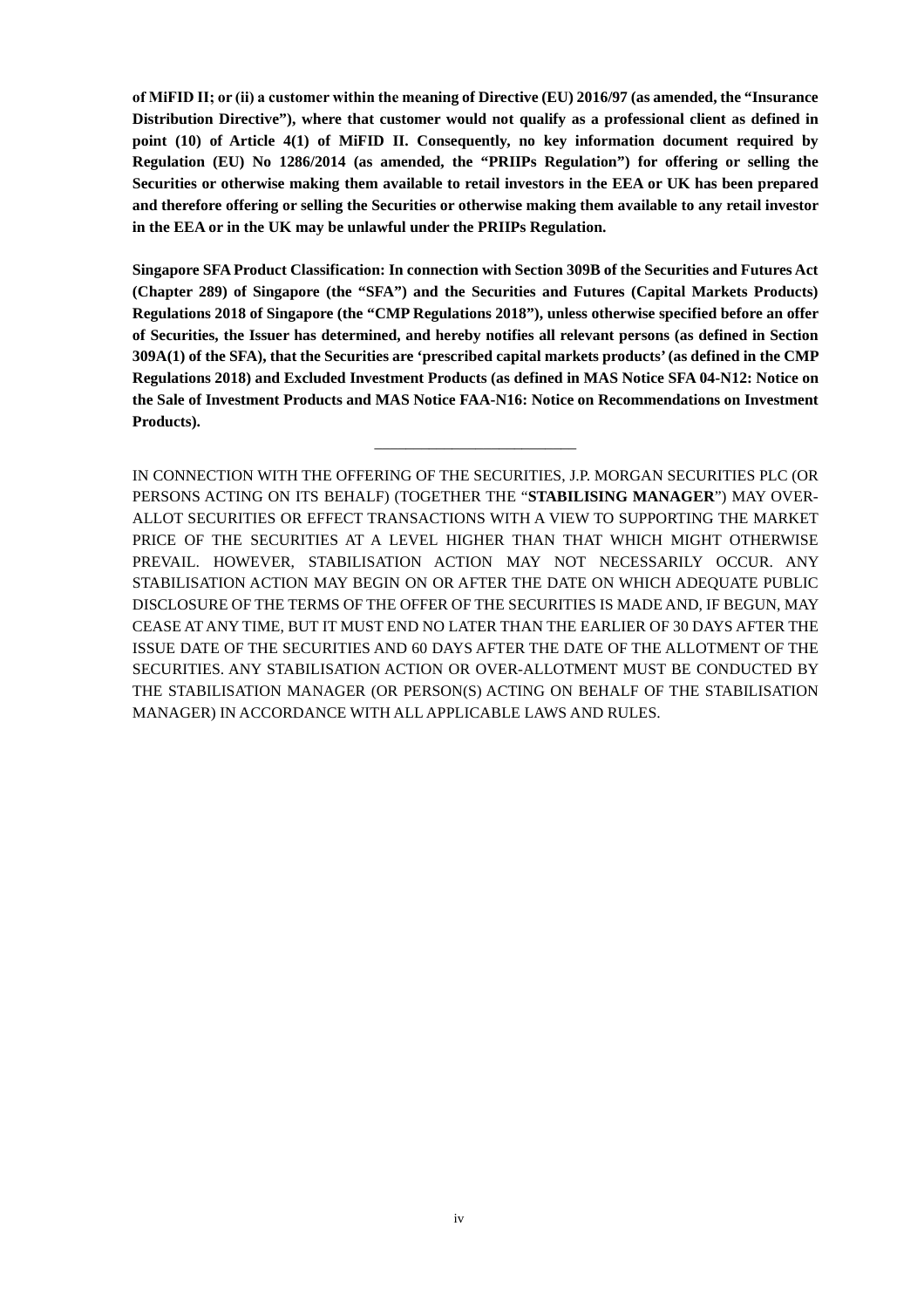## **TABLE OF CONTENTS**

|                                                                            | Page |
|----------------------------------------------------------------------------|------|
|                                                                            |      |
|                                                                            |      |
|                                                                            |      |
|                                                                            |      |
|                                                                            |      |
|                                                                            |      |
|                                                                            |      |
|                                                                            |      |
|                                                                            |      |
|                                                                            |      |
| OVERVIEW OF PROVISIONS RELATING TO THE SECURITIES WHILE REPRESENTED BY THE |      |
|                                                                            |      |
|                                                                            |      |
|                                                                            |      |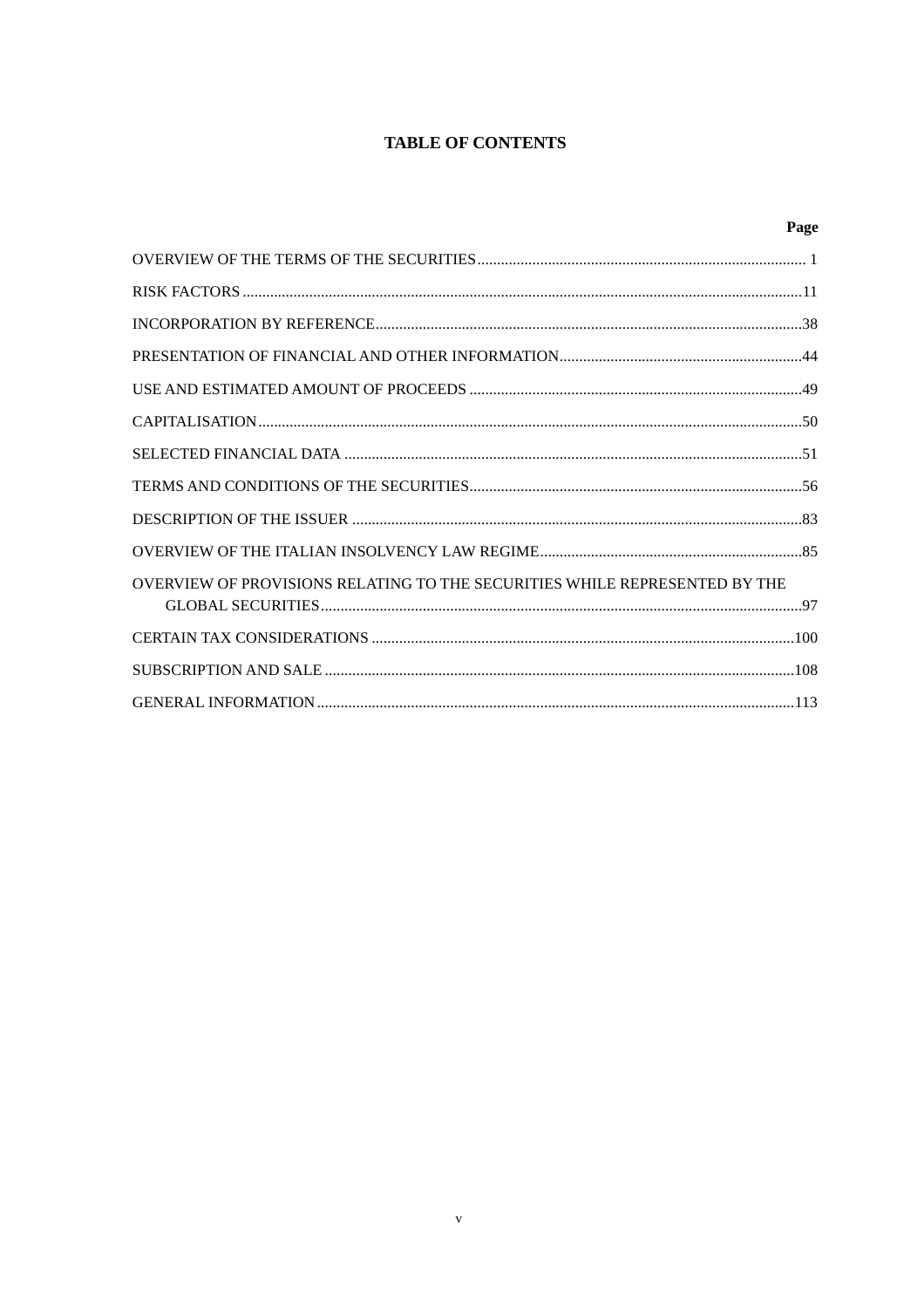#### **OVERVIEW OF THE TERMS OF THE SECURITIES**

*This Overview of the Terms of the Securities must be read in conjunction with and is qualified in its entirety by reference to "Terms of the Securities" appearing elsewhere in this Offering Circular. References to the "Terms and Conditions of the Securities" and "Conditions" are references to Conditions under "Terms of the Securities". Capitalised terms used but not otherwise defined herein have the meaning ascribed to them under the caption "Terms of the Securities" in respect of the Securities.* 

| <i>Issuer</i>                        | ENEL - Società per Azioni                                                                                                                                                                                                                                                                                                                                                                                                                                                                                                                                                                                                                                                                                                                                                                                                                                                                                                                                                                                                                                                                                                                                                                                                                                                                                                                                                                                                                                                                                                                          |
|--------------------------------------|----------------------------------------------------------------------------------------------------------------------------------------------------------------------------------------------------------------------------------------------------------------------------------------------------------------------------------------------------------------------------------------------------------------------------------------------------------------------------------------------------------------------------------------------------------------------------------------------------------------------------------------------------------------------------------------------------------------------------------------------------------------------------------------------------------------------------------------------------------------------------------------------------------------------------------------------------------------------------------------------------------------------------------------------------------------------------------------------------------------------------------------------------------------------------------------------------------------------------------------------------------------------------------------------------------------------------------------------------------------------------------------------------------------------------------------------------------------------------------------------------------------------------------------------------|
| <b>Legal Entity Identifier (LEI)</b> | WOCMU6HCI0OJWNPRZS33                                                                                                                                                                                                                                                                                                                                                                                                                                                                                                                                                                                                                                                                                                                                                                                                                                                                                                                                                                                                                                                                                                                                                                                                                                                                                                                                                                                                                                                                                                                               |
| Issuer's website                     | https://www.enel.com/                                                                                                                                                                                                                                                                                                                                                                                                                                                                                                                                                                                                                                                                                                                                                                                                                                                                                                                                                                                                                                                                                                                                                                                                                                                                                                                                                                                                                                                                                                                              |
| <b>Securities Offered</b>            | € 600,000,000 Perpetual 6.5 Years Non-Call Capital Securities<br>(the "Securities").                                                                                                                                                                                                                                                                                                                                                                                                                                                                                                                                                                                                                                                                                                                                                                                                                                                                                                                                                                                                                                                                                                                                                                                                                                                                                                                                                                                                                                                               |
| Date fixed for redemption            | The Securities are perpetual securities and have no fixed date for<br>redemption. Unless previously redeemed or purchased and<br>cancelled as provided below, the Securities will become due and<br>payable and will be redeemed on the date on which a winding<br>up, dissolution or liquidation of the Issuer (otherwise than for the<br>purpose of a solvent amalgamation, merger or reconstruction<br>under which the assets and liabilities of the Issuer are assumed<br>by the entity resulting from such amalgamation, merger or<br>reconstruction and such entity assumes the obligations of the<br>Issuer in respect of the Securities in accordance with Condition<br>13.2) is instituted (the "Liquidation Event Date"), including in<br>connection with any Insolvency Proceedings, in accordance with<br>(i) any applicable legal provision, or any decision of any judicial<br>or administrative authority, or (ii) any resolution passed at a<br>shareholders' meeting of the Issuer or (iii) any provision which<br>is set out in the by-laws of the Issuer from time to time (including<br>the maturity of the Issuer which, as of the date of this Offering<br>Circular, is set in its by-laws at 31 December 2100). Upon having<br>become due and payable according to the provisions above, the<br>Securities will be redeemed at an amount equal to their principal<br>amount, together with any outstanding interest accrued up to, but<br>excluding, the Liquidation Event Date and any outstanding<br>Arrears of Interest. |
| <i>Interest</i>                      | The Securities will bear interest on their principal amount (i)<br>from (and including) the Jesue Date to (but evoluding) the First                                                                                                                                                                                                                                                                                                                                                                                                                                                                                                                                                                                                                                                                                                                                                                                                                                                                                                                                                                                                                                                                                                                                                                                                                                                                                                                                                                                                                |

from (and including) the Issue Date to (but excluding) the First Reset Date, at the rate of 2.250 per cent. per annum, payable annually in arrear on each Interest Payment Date and (ii) from (and including) the First Reset Date to (but excluding) the date fixed for redemption, at, in respect of each Reset Period, the relevant EUR 5 year Swap Rate plus (A) in respect of the Reset Period commencing on the First Reset Date to but excluding 10 March 2032, 2.679 per cent. per annum, (B) in respect of the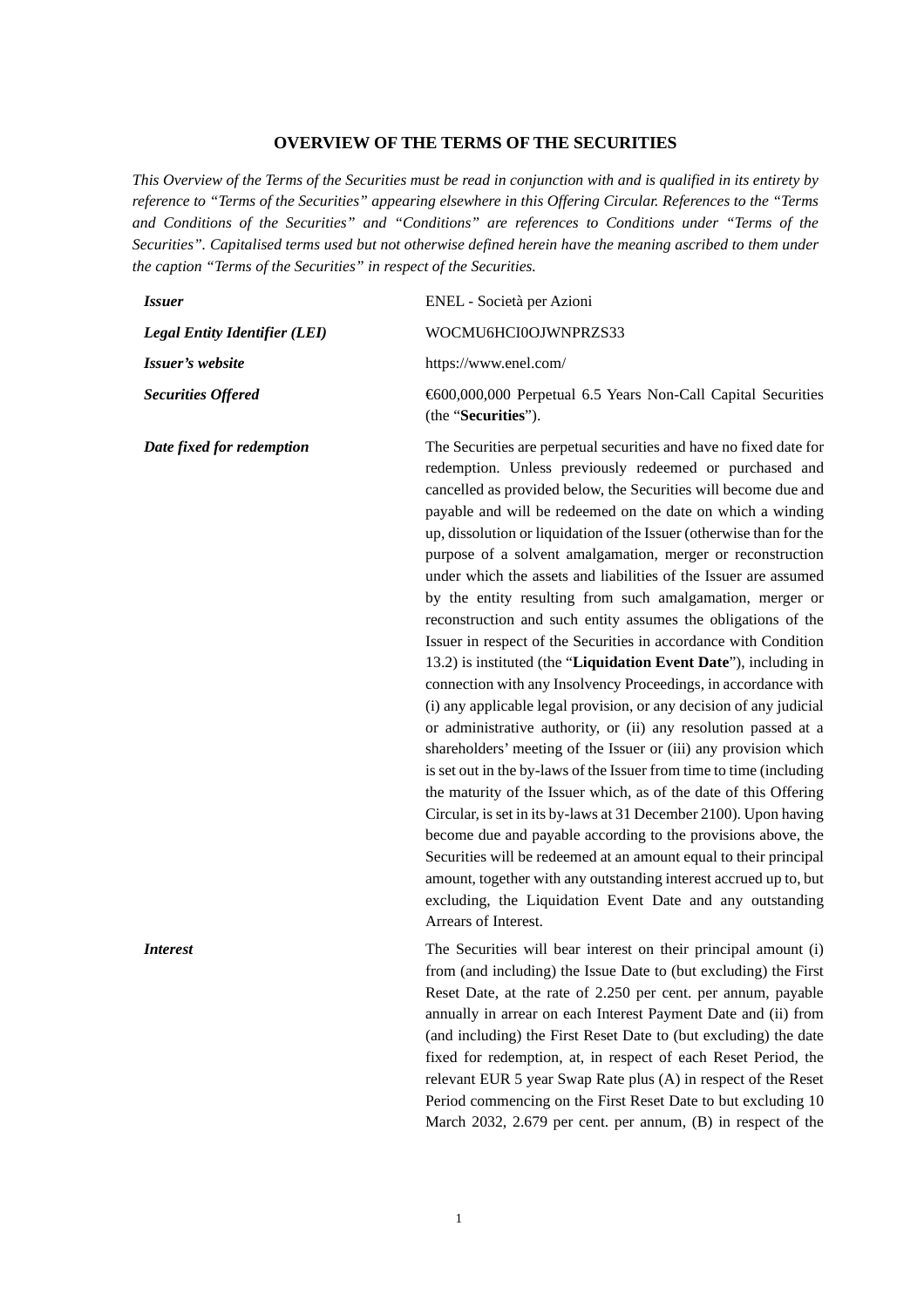Reset Periods commencing on 10 March 2032, 10 March 2037 and 10 March 2042, 2.929 per cent. per annum, and (C) in respect of any other Reset Period after 10 March 2047, 3.679 per cent. per annum, all as determined by the Agent Bank for annual payment in arrear on each Interest Payment Date, commencing 10 March 2021.

**Interest Payment Dates Each Security will bear interest from the date of original** issuance. Interest on the Securities will be payable annually in arrear on 10 March in each year commencing on, and including, 10 March 2021, to, and including the date fixed for redemption (each an "**Interest Payment Date**").

*Optional Interest Deferral and Arrears of Interest*  The Issuer may, at its sole discretion, elect to defer in whole, any payment of interest accrued on the Securities in respect of any Interest Period (a "**Deferred Interest Payment**") by giving notice (a "**Deferral Notice**") of such election to the Securityholders in accordance with Condition 12, and to the Trustee and the Principal Paying Agent at least five, but not more than 30, Business Days prior to the relevant Interest Payment Date. If the Issuer makes such an election, it shall have no obligation to make such payment and any such non-payment of interest shall not constitute a default by the Issuer or any other breach of obligations under the Securities or for any other

purpose.

Any Deferred Interest Payment will be deferred and shall constitute "**Arrears of Interest**". Any Arrears of Interest will remain outstanding until paid in full by the Issuer, but Arrears of Interest shall not itself bear interest.

The Issuer may pay outstanding Arrears of Interest (in whole but not in part) at any time upon giving not less than 10 and not more than 15 Business Days' notice to the Securityholders in accordance with Condition 12 (which notice shall be irrevocable and will oblige the Issuer to pay the relevant Arrears of Interest on the payment date specified in such notice) and to the Trustee and the Principal Paying Agent at least five, but not more than 30, Business Days prior to the relevant due date for payment.

All (but not some only) of any outstanding Arrears of Interest being outstanding shall become due and payable in full and shall be paid by the Issuer on the first occurring Mandatory Settlement Date.

"**Mandatory Settlement Date**" means the earliest of:

- (i) the fifth Business Day following the date on which a Mandatory Arrears of Interest Settlement Event occurs;
- (ii) following any Deferred Interest Payment, on the next scheduled Interest Payment Date on which the Issuer does

 $\overline{2}$ 

*Interest* 

*Mandatory Settlement of Arrears Interest* 

*Optional Settlement of Arrears of*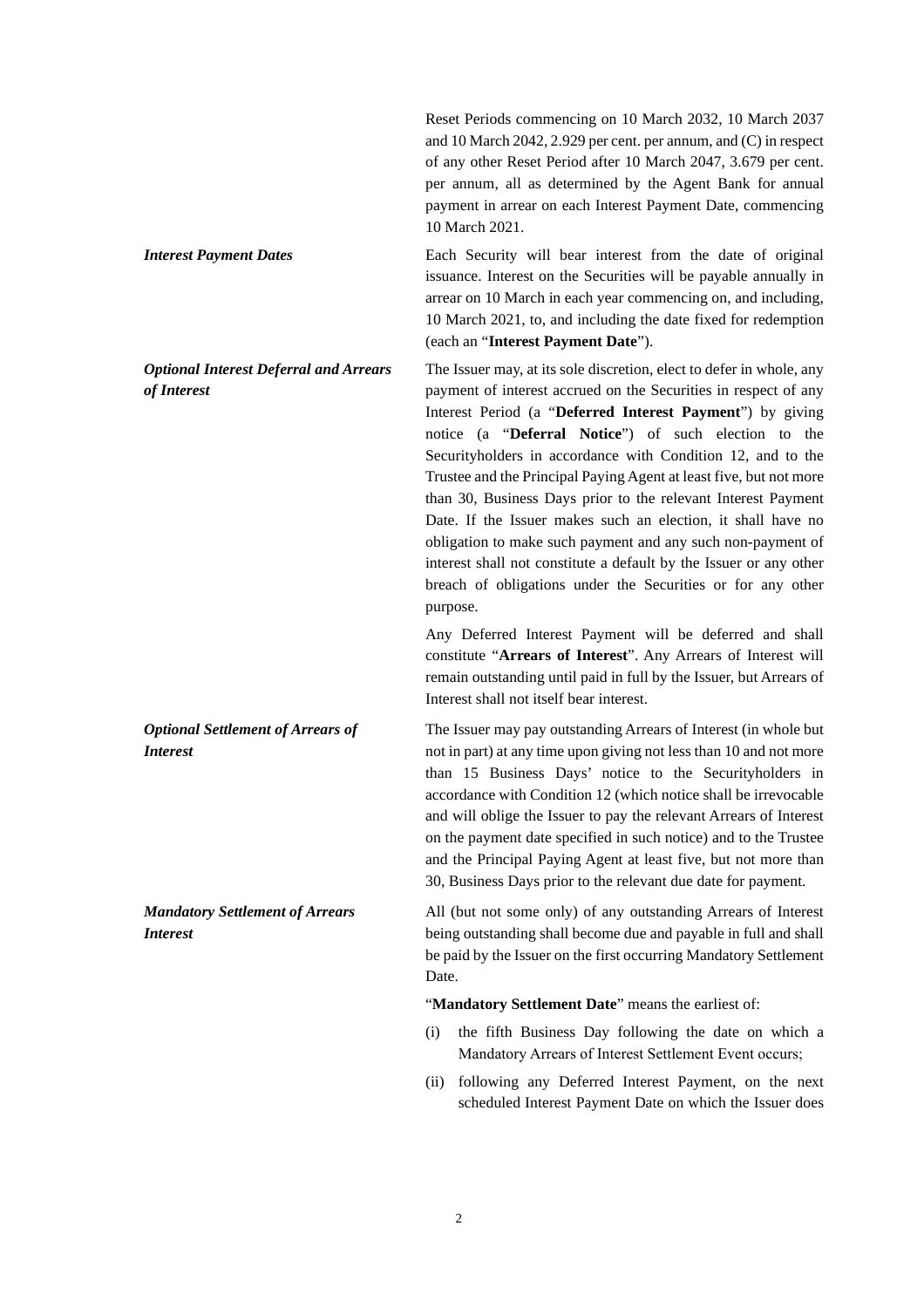not elect to defer all of the interest accrued in respect of the relevant Interest Period;

(iii) the date on which the Securities are redeemed or repaid in accordance with Condition 6, including at the Liquidation Event Date (unless otherwise required by mandatory provisions of applicable law).

A "**Mandatory Arrears of Interest Settlement Event**" shall have occurred in respect of the Securities if:

- (a) a dividend (either interim or final) or any other distribution or payment was validly resolved on, declared, paid or made in respect of any Junior Securities, except where such dividend, distribution or payment was contractually required to be declared, paid or made under the terms of such Junior Securities;
- (b) a dividend (either interim or final) or any other distribution or payment was validly resolved on, declared, paid or made in respect of any Parity Securities, except where such dividend, distribution or payment was contractually required to be declared, paid or made under the terms of such Parity Securities (including, without limitation, where any such payment occurs mandatorily at the maturity of such Party Securities);
- (c) the Issuer or any Subsidiary has repurchased, purchased, redeemed or otherwise acquired any Junior Securities, except where (x) such repurchase, purchase, redemption or acquisition was undertaken in connection with the satisfaction by the Issuer or any Subsidiary of its respective obligations under (i) any share buy-back program existing at the Issue Date or (ii) any stock option plan or free share allocation plan reserved for directors, officers and/or employees of the Issuer or any associated hedging transaction or (y) such repurchase, purchase, redemption or acquisition is contractually required to be made under the terms of such Junior Securities; or
- (d) the Issuer or any Subsidiary has repurchased, purchased, redeemed or otherwise acquired any Parity Securities, except where (x) such repurchase, purchase, redemption or acquisition is contractually required to be made under the terms of such Parity Securities (including, without limitation, where any such payment occurs mandatorily at the maturity of such Parity Securities) or (y) such repurchase, purchase, redemption or acquisition is effected as a public tender offer or public exchange offer at a purchase price per security which is below its par value.

*Purchases* The Issuer or any Subsidiary may at any time purchase Securities (provided that all unmatured Coupons appertaining to the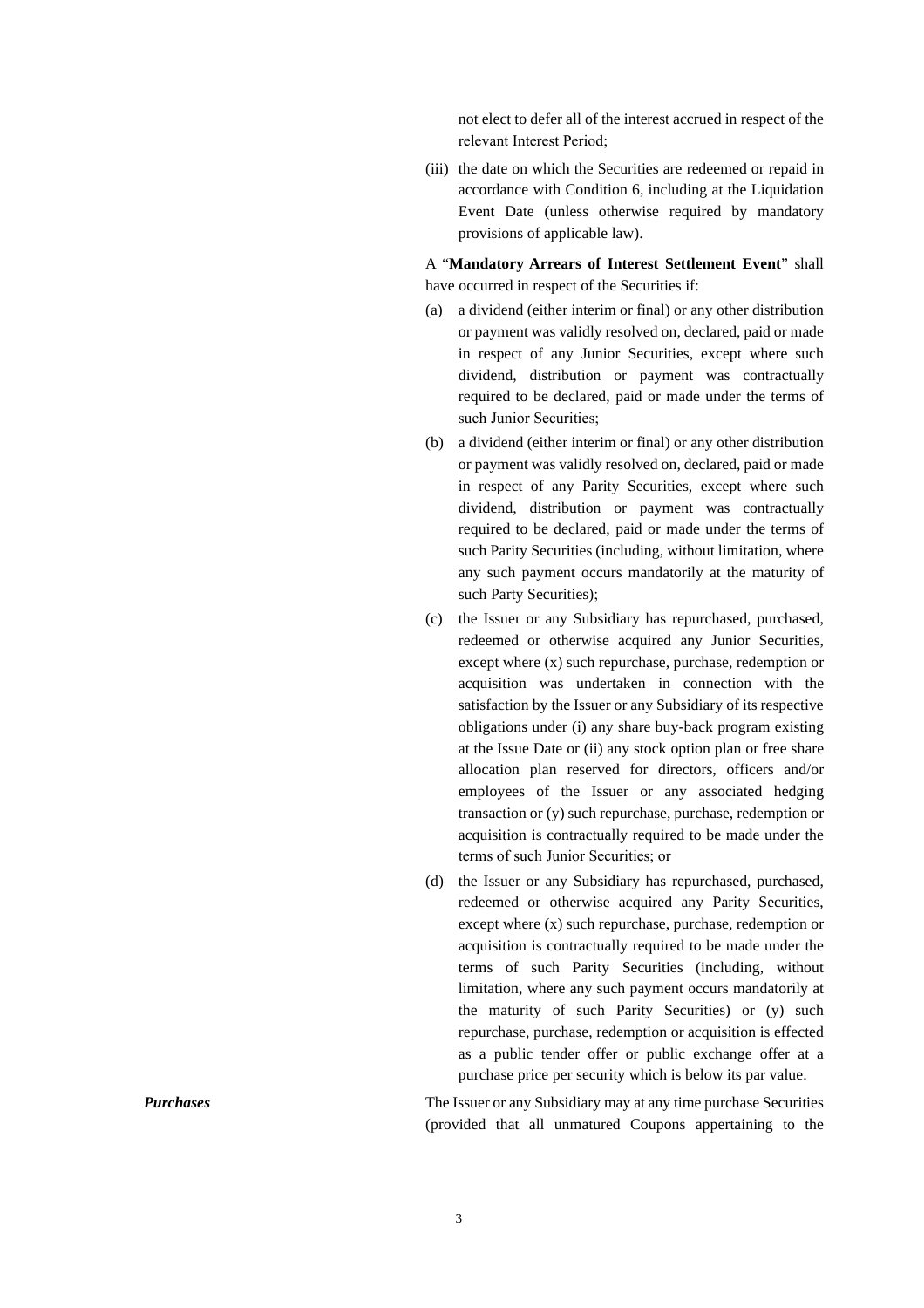Securities are purchased with the Securities) in any manner and at any price. Such Securities may be held, reissued, resold or, at the option of the Issuer, surrendered to any Paying Agent for cancellation.

*Further Issuances* The Issuer may, without the consent of the Securityholders or Couponholders, create and issue further securities or bonds (whether in bearer or registered form) either (a) ranking *pari passu* in all respects (or in all respects save for the first payment of interest thereon) and so that the same shall be consolidated and form a single series with the outstanding securities or bonds of any series (including the Securities) constituted by a Trust Deed or any supplemental deed or (b) upon such terms as to ranking, interest, conversion, redemption and otherwise as the Issuer may determine at the time of the issue. **Status of the Securities** The Securities and the Coupons constitute direct, unsecured and

subordinated obligations of the Issuer and rank and will at all times rank *pari passu* without any preference among themselves and with Parity Securities and senior only to the Issuer's payment obligations in respect of any Junior Securities. The Securities constitute *obbligazioni* pursuant to Articles 2410 et seq. of the Italian Civil Code. The obligations of the Issuer in respect of the Securities and the Coupons are subordinated as described in Condition 3.2 of the Securities.

*Use of Proceeds* The estimated net proceeds of the issuance of the Securities, after deduction of commissions, fees, and estimated expenses, will be used by the Issuer (i) for general corporate purposes and (ii) to pay repurchase costs in connection with the Tender Offer (as defined below). See "Capitalisation" and "Description of the Issuer – Recent Significant Transactions and Developments – Tender Offers".

*Ratings* The Securities are expected to be rated Ba1 by Moody's, BBBby S&P and BBB by Fitch. Each of Moody's, S&P and Fitch is established in the European Union and is registered under the CRA Regulation. As such, each of Moody's, S&P and Fitch is included in the list of credit rating agencies published by the European Securities and Markets Authority on its website (www.esma.europa.eu/page/List-registered-and-certified-CRAs) in accordance with the CRA Regulation.

*Optional Redemption* (i) The Issuer may redeem all (but not some only) of the Securities on any date during the period commencing on (and including) 10 December 2026 and ending on (and including) the First Reset Date or upon any Interest Payment Date thereafter (each such date, a "**Call Date**"), at their principal amount together with any accrued interest up to (but excluding) the relevant Call Date and any outstanding Arrears of Interest. The Issuer may also redeem all (but not some only) of the Securities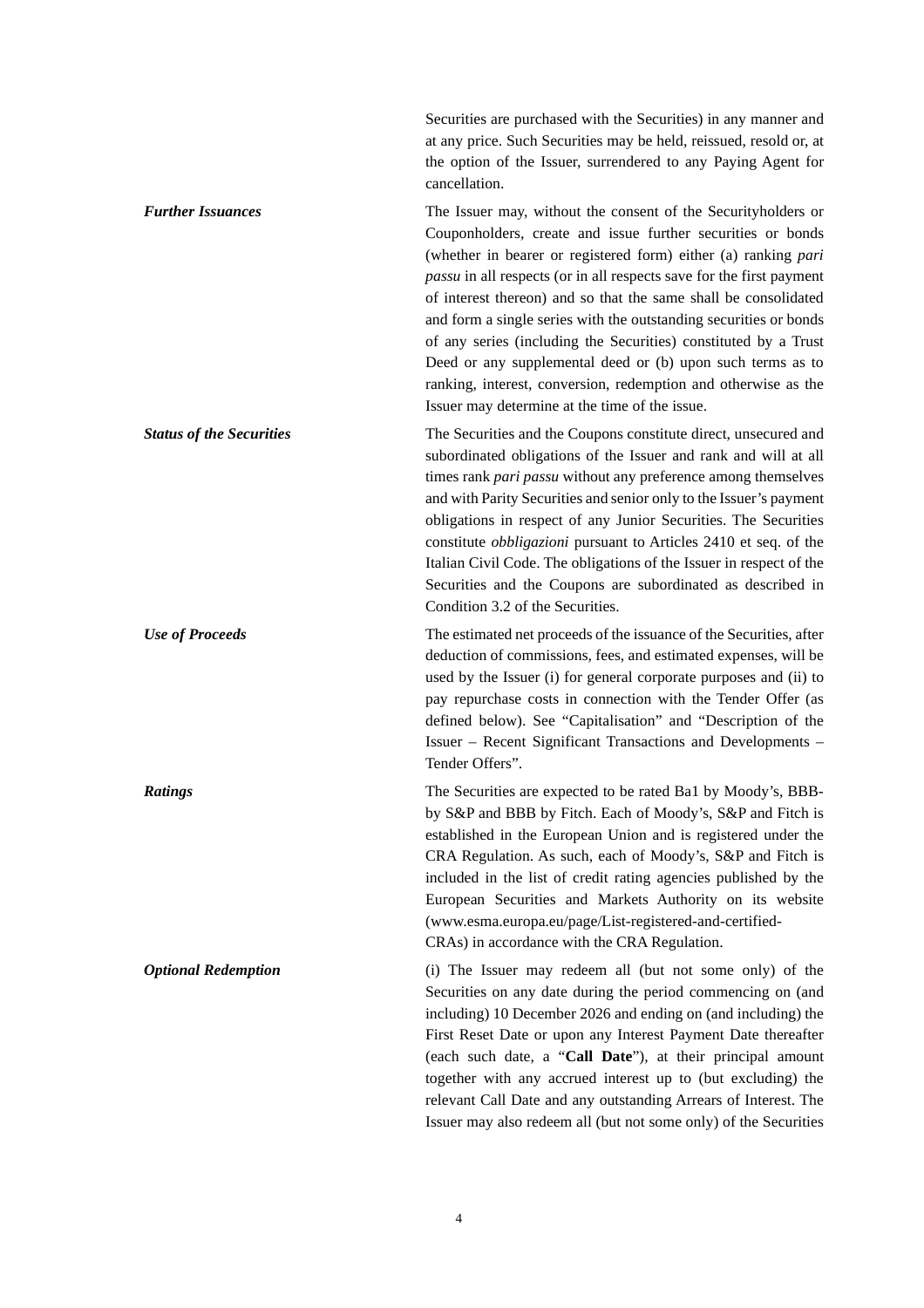at any time at the applicable Early Redemption Price (as defined herein) upon the occurrence of an Accounting Event, a Rating Methodology Event, a Tax Deductibility Event or a Withholding Tax Event.

In the event that at least 75 per cent. of the aggregate principal amount of the Securities issued on the Issue Date has been purchased by or on behalf of the Issuer or a Subsidiary (as defined in the Terms and Conditions of the Securities) and has been cancelled (a "**Substantial Repurchase Event**"), the Issuer may redeem the Securities in whole but not in part at any time, at the applicable Early Redemption Price. See "Terms and Conditions of the Securities – Redemption and Purchase".

The "**Early Redemption Price**" will be determined as follows:

- (i) in the case of a Withholding Tax Event or a Substantial Repurchase Event at any time, 100 per cent. of the principal amount of the Securities; or
- (ii) in the case of an Accounting Event, a Rating Methodology Event, or a Tax Deductibility Event, either:
	- (a) 101 per cent. of the principal amount of the Securities then outstanding if the Early Redemption Date falls prior to 10 December 2026 (being the date falling three months prior to the First Reset Date); or
	- (b) 100 per cent. of the principal amount of the Securities then outstanding if the Early Redemption Date falls on or after 10 December 2026 (being the date falling three months prior to the First Reset Date),

in each case together with any accrued interest up to, but excluding, the Early Redemption Date and any outstanding Arrears of Interest. See Condition 6 – "Redemption and Purchase".

The following paragraph shall not form part of the Terms and Conditions of the Securities.

*The Issuer intends (without thereby assuming a legal obligation) that it will redeem or repurchase the Securities only to the extent that the part of the aggregate principal amount of the Securities to be redeemed or repurchased which was assigned "equity credit" (or such similar nomenclature used by S&P from time to time) at the time of the issuance of the Securities does not exceed such part of the net proceeds received by the Issuer or any Subsidiary prior to the date of such redemption or repurchase from the sale or issuance of securities by the Issuer or such Subsidiary to third-party purchasers (other than group entities of the Issuer) which is assigned by S&P "equity credit" (or such similar nomenclature used by S&P from time to time), at the time of sale or issuance of such securities (but taking into account any changes in hybrid capital methodology or another relevant* 

*Intention Regarding Redemption and Repurchase of the Securities*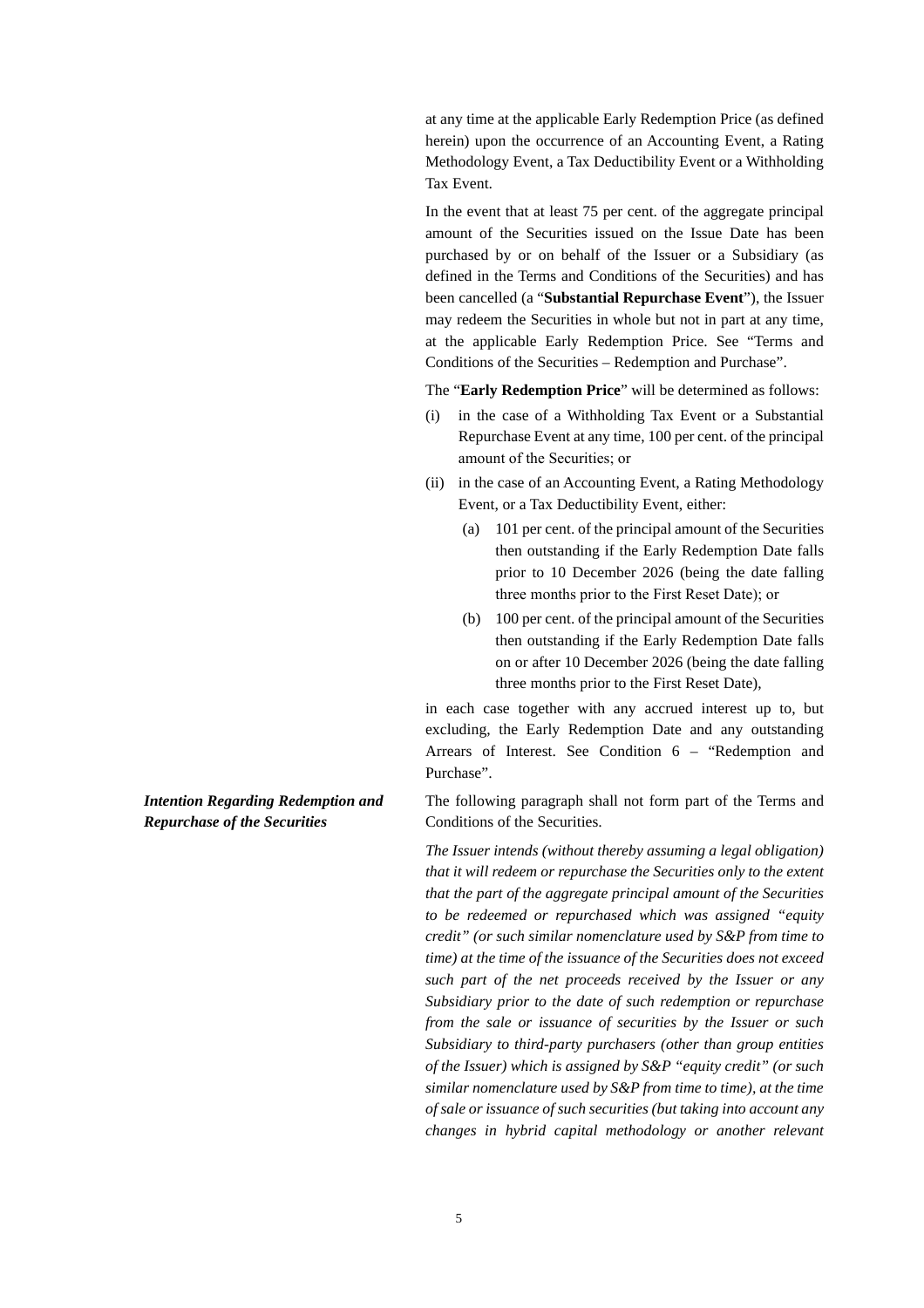*methodology or the interpretation thereof since the issuance of the Securities), unless: (i) the rating (or such similar nomenclature then used by S&P) assigned by S&P to the Issuer is at least equal to the rating assigned to the Issuer on the date of the most recent hybrid security issuance (excluding any refinancing) which was assigned by S&P a "equity credit" similar to the Securities and the Issuer is of the view that such rating would not fall below this level as a result of such redemption or repurchase, or (ii) in the case of a repurchase, such repurchase is of less than (a) ten per cent. of the aggregate principal amount of the Securities originally issued in any period of 12 consecutive months or (b) 25 per cent. of the aggregate principal amount of the Securities originally issued in any period of ten consecutive years, or (iii) the Securities are redeemed pursuant to a Tax Deductibility Event, a Withholding Tax Event, an Accounting Event, a Substantial Repurchase Event or a Rating Methodology Event which results from an amendment, clarification or change in the "equity credit" criteria by S&P, or (iv) the Securities are not assigned an "equity credit" by S&P (or such similar nomenclature then used by S&P) at the time of such redemption or repurchase, or (v) in the case of a repurchase, such repurchase relates to an aggregate principal amount of Securities which is less than or equal to the excess (if any) above the maximum aggregate principal amount of the Issuer's hybrid capital to which S&P then assigns equity content under its prevailing methodology; or (vi) such redemption or repurchase occurs on or after the Reset Date falling on 10 March 2047.* 

#### *Liquidation Event Date* **There are no events of default in relation to the Securities.**

On the Liquidation Event Date, the Securities will become due and payable at an amount equal to their principal amount, together with any outstanding interest accrued up to (but excluding) the Liquidation Event Date and any outstanding Arrears of Interest.

On or following the Liquidation Event Date, no payments will be made in relation to the Junior Securities of the Issuer before all amounts due, but unpaid, on the Securities have been paid by the Issuer.

On or following the Liquidation Event Date, the Trustee at its sole discretion may (subject to its being indemnified and/or secured and/or prefunded to its satisfaction) (i) institute steps in order to obtain a judgment against the Issuer for any amounts due in respect of the Securities, including the institution of Insolvency Proceedings against the Issuer and (ii) file a proof of claim and participate in any Insolvency Proceedings or proceedings for the liquidation, dissolution or winding-up of the Issuer (in which Insolvency Proceedings, liquidation, dissolution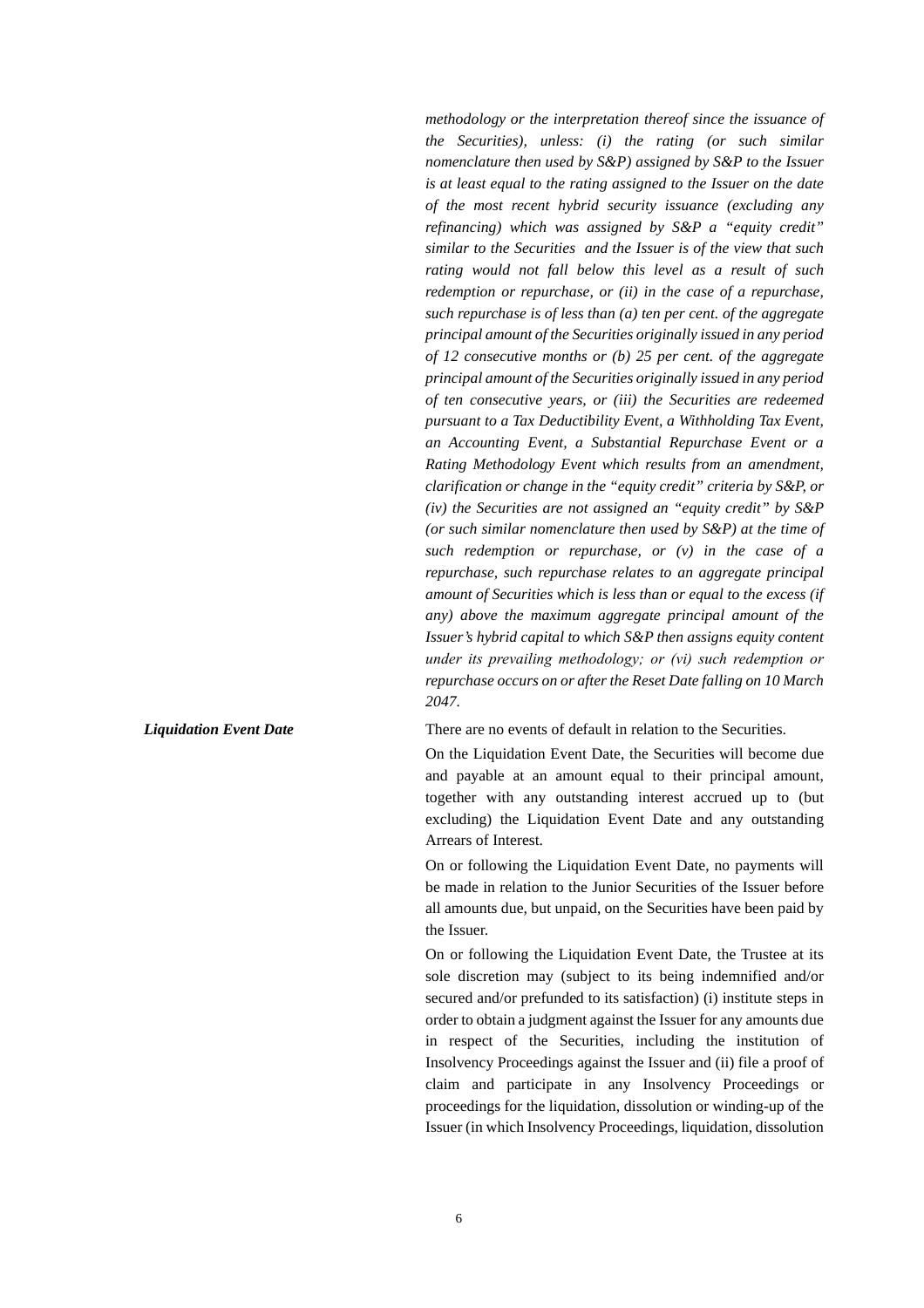|                                    | or winding-up the Securities shall immediately become due and<br>payable at their principal amount together with any accrued but<br>unpaid interest up to (but excluding) the date on which the<br>Securities become so due and payable and any outstanding<br>Arrears of Interest).                                                                                                                                                                                                                                                                                                                                                                                                                                                                                                                                                                                                                                                                                                                                                                                                                                                                                                                                                                                                                                                                                                                                                                                                                                                                                                                                                      |
|------------------------------------|-------------------------------------------------------------------------------------------------------------------------------------------------------------------------------------------------------------------------------------------------------------------------------------------------------------------------------------------------------------------------------------------------------------------------------------------------------------------------------------------------------------------------------------------------------------------------------------------------------------------------------------------------------------------------------------------------------------------------------------------------------------------------------------------------------------------------------------------------------------------------------------------------------------------------------------------------------------------------------------------------------------------------------------------------------------------------------------------------------------------------------------------------------------------------------------------------------------------------------------------------------------------------------------------------------------------------------------------------------------------------------------------------------------------------------------------------------------------------------------------------------------------------------------------------------------------------------------------------------------------------------------------|
| <b>Meetings of Securityholders</b> | The Trust Deed and the Terms and Conditions of the Securities<br>provisions<br>convening<br>for<br>meetings<br>contain<br>of<br>the<br>Securityholders to consider any matter affecting their interests.<br>These provisions permit defined majorities to bind all<br>Securityholders, whether or not they are present at the meeting,<br>and all Couponholders.                                                                                                                                                                                                                                                                                                                                                                                                                                                                                                                                                                                                                                                                                                                                                                                                                                                                                                                                                                                                                                                                                                                                                                                                                                                                          |
| <b>Modification and Waiver</b>     | The Trustee may agree, without the consent of Securityholders<br>or Couponholders, to any modification (subject as set out in the<br>Trust Deed) of, or to the waiver or authorisation of any breach or<br>proposed breach of, any of the provisions of the Securities or the<br>Trust Deed, in the circumstances and subject to the conditions<br>described in Condition 13.3.                                                                                                                                                                                                                                                                                                                                                                                                                                                                                                                                                                                                                                                                                                                                                                                                                                                                                                                                                                                                                                                                                                                                                                                                                                                           |
| <b>Substitution</b>                | The Trustee may, without the consent of the Securityholders or<br>Couponholders, agree with the Issuer to the substitution in place<br>of the Issuer (or of any previous substitute under Condition 13.2)<br>as the principal debtor under the Securities, the Coupons and the<br>Trust Deed of another company, in the circumstances and subject<br>to the conditions described in Condition 13.2.                                                                                                                                                                                                                                                                                                                                                                                                                                                                                                                                                                                                                                                                                                                                                                                                                                                                                                                                                                                                                                                                                                                                                                                                                                       |
| <b>Exchange or Variation</b>       | If at any time after the Issue Date the Issuer determines that a<br>Withholding Tax Event, Tax Deductibility Event, Rating<br>Methodology Event or an Accounting Event has occurred and is<br>continuing, and has provided the Trustee with the relevant<br>certificate and opinion, or in the case of Condition 6.5 only, the<br>Rating Agency Confirmation, pursuant to Conditions 6.3, 6.4,<br>6.5 or 6.6 (as applicable), then the Issuer may, without any<br>requirement for the consent or approval of the Securityholders or<br>Couponholders and subject to the pre-conditions set out in<br>Condition 7.2, which include that the terms of the exchange or<br>variation, in the sole opinion of the Issuer (acting reasonably) are<br>not prejudicial to the interests of the Securityholders, and subject<br>to its having satisfied the Trustee immediately prior to the giving<br>of any notice referred to in Condition 7 that the provisions of<br>such Condition have been complied with and having given not<br>less than 30 nor more than 60 Business Days' notice to the<br>Trustee, the Principal Paying Agent and, in accordance with<br>Condition 12 (Notices), to the Securityholders (which notice<br>shall be irrevocable), as an alternative to an early redemption of<br>the Securities at any time (i) exchange the Securities or (ii) vary<br>the terms of the Securities, so that after such exchange or<br>variation the Securities remain or become, as the case may be,<br>eligible for the same or (from the perspective of the Issuer) more<br>favourable tax, accounting or ratings treatment than the |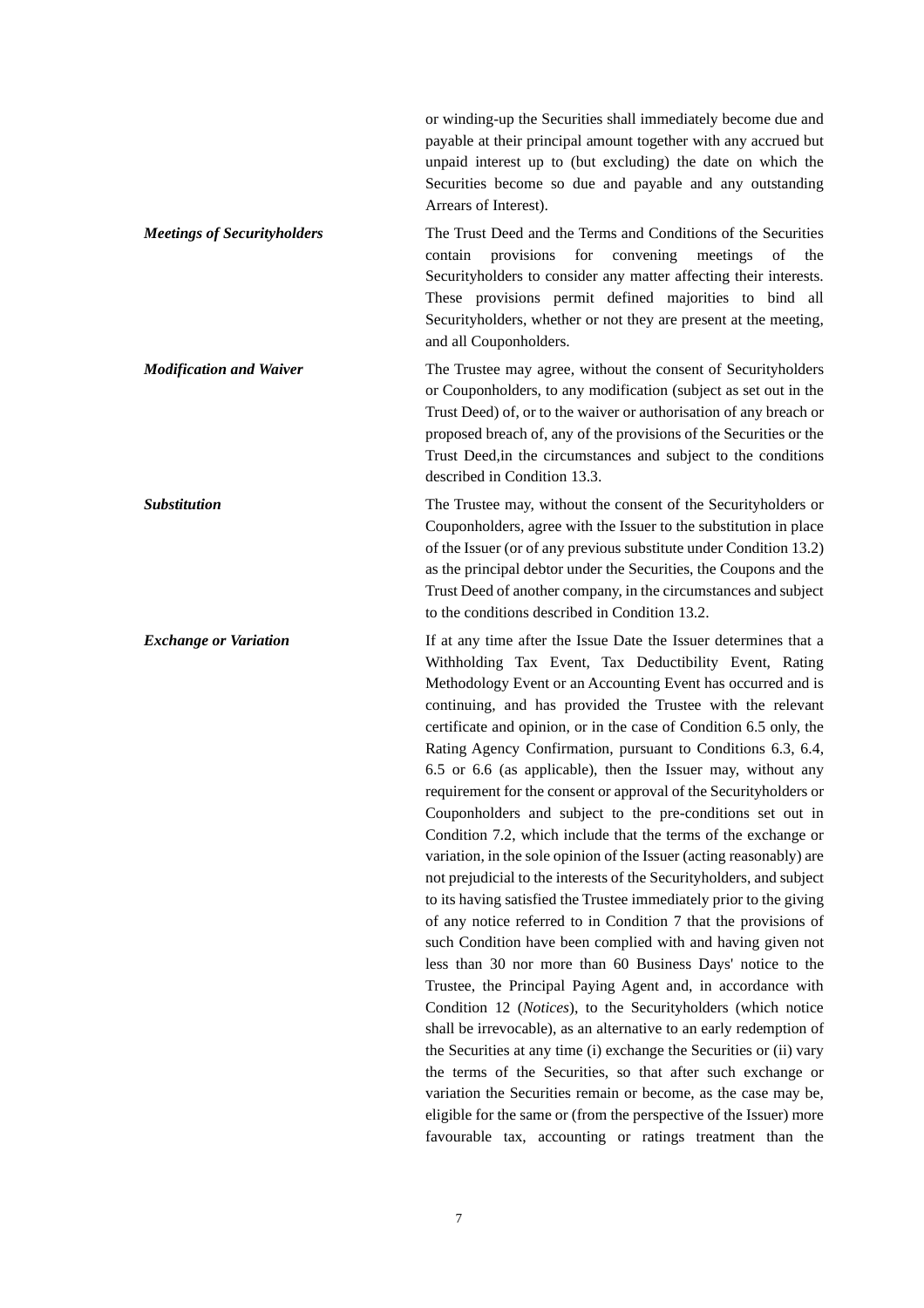treatment to which they were entitled prior to the relevant event occurring.

**Transfer and Selling Restrictions** There are restrictions on the offer, sale and transfer of the Securities in the EEA, the United States, the United Kingdom, Singapore and Italy and such other restrictions as may be required in connection with the offering and sale of the Securities. See "Subscription and Sale".

*Taxation; Additional Amounts* All payments of principal and interest in respect of the Securities and Coupons by the Issuer will be made without withholding or deduction for or on account of any present or future Taxes imposed or levied by or on behalf of any Tax Jurisdiction, unless such withholding or deduction of the Taxes is required by law. In such event, the Issuer will pay (subject to Condition 8) such additional amounts (the "**Additional Amounts**") as may be necessary in order that the net amounts received by the Securityholders and Couponholders after such withholding or deduction shall equal the respective amounts of principal and interest which would otherwise have been receivable in respect of the Securities or, as the case may be, or the Coupons in the absence of such withholding or deduction.

> Notwithstanding the above, no Additional Amounts will be payable in relation to any payment in respect of any Security or Coupon:

- (a) presented for payment: (i) in any Tax Jurisdiction; or (ii) by or on behalf of a holder who is liable for such Taxes in respect of such Security or Coupon by reason of his having some connection with a Tax Jurisdiction other than the mere holding of such Security or Coupon; or (iii) by or on behalf of a holder who would be able to avoid such withholding or deduction making a declaration or any other statement including, but not limited to, a declaration of residence or non-residence, but fails to do so; or (iv) more than 30 days after the Relevant Date except to the extent that the holder thereof would have been entitled to an Additional Amount on presenting the same for payment on such thirtieth day assuming that day to have been a Presentation Date; or
- (b) in relation to any payment or deduction on account of *imposta sostitutiva* pursuant to Decree No. 239 as amended and/or supplemented or, for the avoidance of doubt, Italian Legislative Decree No. 461 of 21 November 1997 as amended and supplemented and in all circumstances in which the procedures set forth in Decree No. 239 in order to benefit from a tax exemption have not been met or complied with; or
- (c) in the event of payment by the Issuer to a non-Italian resident Securityholder, to the extent that the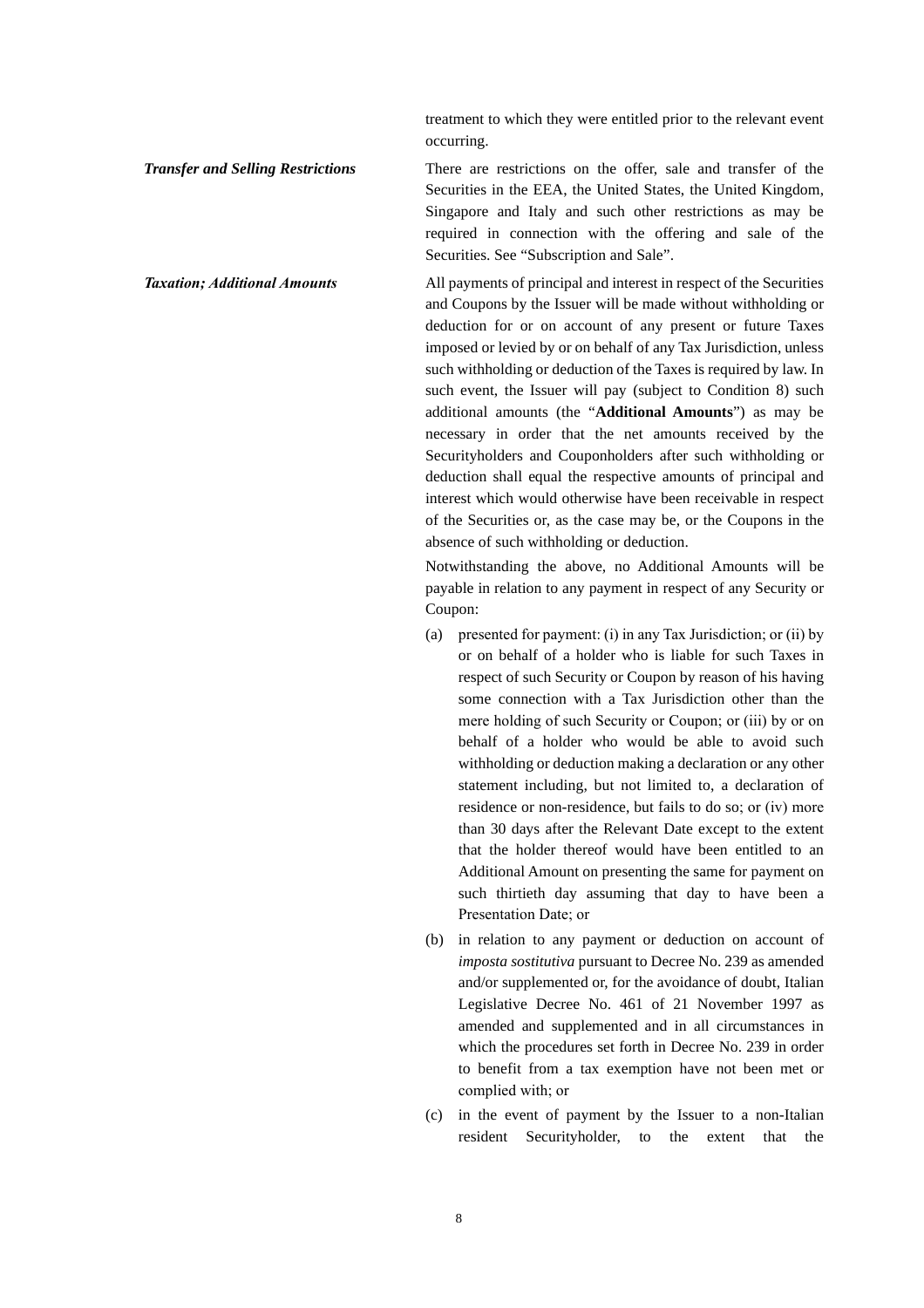Securityholder is resident in a country which does not allow for a satisfactory exchange of information with the Italian authorities.

| <b>Form and Denomination</b>                 | Notwithstanding anything to the contrary contained herein, the<br>Issuer (and any other person making payments on behalf of the<br>Issuer) shall be entitled to withhold and deduct any amounts<br>required to be deducted or withheld pursuant to an agreement<br>described in Section 1471(b) of the U.S. Internal Revenue Code<br>of 1986, as amended (the "Code"), or otherwise imposed<br>pursuant to (i) Sections 1471 through 1474 of the Code, or (ii)<br>any regulations thereunder or official interpretations thereof, or<br>(iii) an intergovernmental agreement between the United States<br>and another jurisdiction facilitating the implementation thereof,<br>or (iv) any law implementing such an intergovernmental<br>agreement (any such withholding or deduction, a "FATCA<br>Withholding"), and no person shall be required to pay any<br>additional amounts in respect of FATCA Withholding.<br>The Securities will be issued in bearer form in denominations of<br>$\text{\textsterling}100,000$ and integral multiples of $\text{\textsterling}1,000$ in excess thereof, up<br>to and including $E$ 199,000. |
|----------------------------------------------|---------------------------------------------------------------------------------------------------------------------------------------------------------------------------------------------------------------------------------------------------------------------------------------------------------------------------------------------------------------------------------------------------------------------------------------------------------------------------------------------------------------------------------------------------------------------------------------------------------------------------------------------------------------------------------------------------------------------------------------------------------------------------------------------------------------------------------------------------------------------------------------------------------------------------------------------------------------------------------------------------------------------------------------------------------------------------------------------------------------------------------------|
| <b>Governing Law</b>                         | The Trust Deed, the Securities and the related Coupons and any<br>non-contractual obligations arising out of or in connection with<br>the Trust Deed, the Securities and the Coupons are governed by,<br>and shall be construed in accordance with, English law, except<br>for Conditions 3.1 and 3.2, concerning status and subordination<br>of the Securities and the Coupons, which shall each be governed<br>by Italian law. Condition 13.1 and the provisions of the Trust<br>Deed concerning the meeting of Securityholders and the<br>appointment of a joint representative of such Securityholders $(a)$<br>rappresentante comune) in respect of the Securities are subject<br>to compliance with Italian law.                                                                                                                                                                                                                                                                                                                                                                                                                |
| <b>Trustee</b>                               | BNY Mellon Corporate Trustee Services Limited.                                                                                                                                                                                                                                                                                                                                                                                                                                                                                                                                                                                                                                                                                                                                                                                                                                                                                                                                                                                                                                                                                        |
| <b>Principal Paying Agent and Agent Bank</b> | The Bank of New York Mellon, London Branch.                                                                                                                                                                                                                                                                                                                                                                                                                                                                                                                                                                                                                                                                                                                                                                                                                                                                                                                                                                                                                                                                                           |
| Listing                                      | This Offering Circular has been approved by the Central Bank,<br>as competent authority under the Prospectus Regulation, as<br>meeting the requirements imposed under Irish and European<br>Union law pursuant to the Prospectus Regulation. Application<br>has been made to Euronext Dublin for the Securities to be<br>admitted to the Official List and trading on its regulated market.                                                                                                                                                                                                                                                                                                                                                                                                                                                                                                                                                                                                                                                                                                                                           |
| <b>Security Codes</b>                        | The ISIN is XS2228373671 and the Common Code is<br>222837367.                                                                                                                                                                                                                                                                                                                                                                                                                                                                                                                                                                                                                                                                                                                                                                                                                                                                                                                                                                                                                                                                         |
| <b>Risk Factors</b>                          | Investing in the Securities involves substantial risks. In<br>evaluating an investment in the Securities, you should carefully<br>consider all of the information provided in this Offering Circular                                                                                                                                                                                                                                                                                                                                                                                                                                                                                                                                                                                                                                                                                                                                                                                                                                                                                                                                  |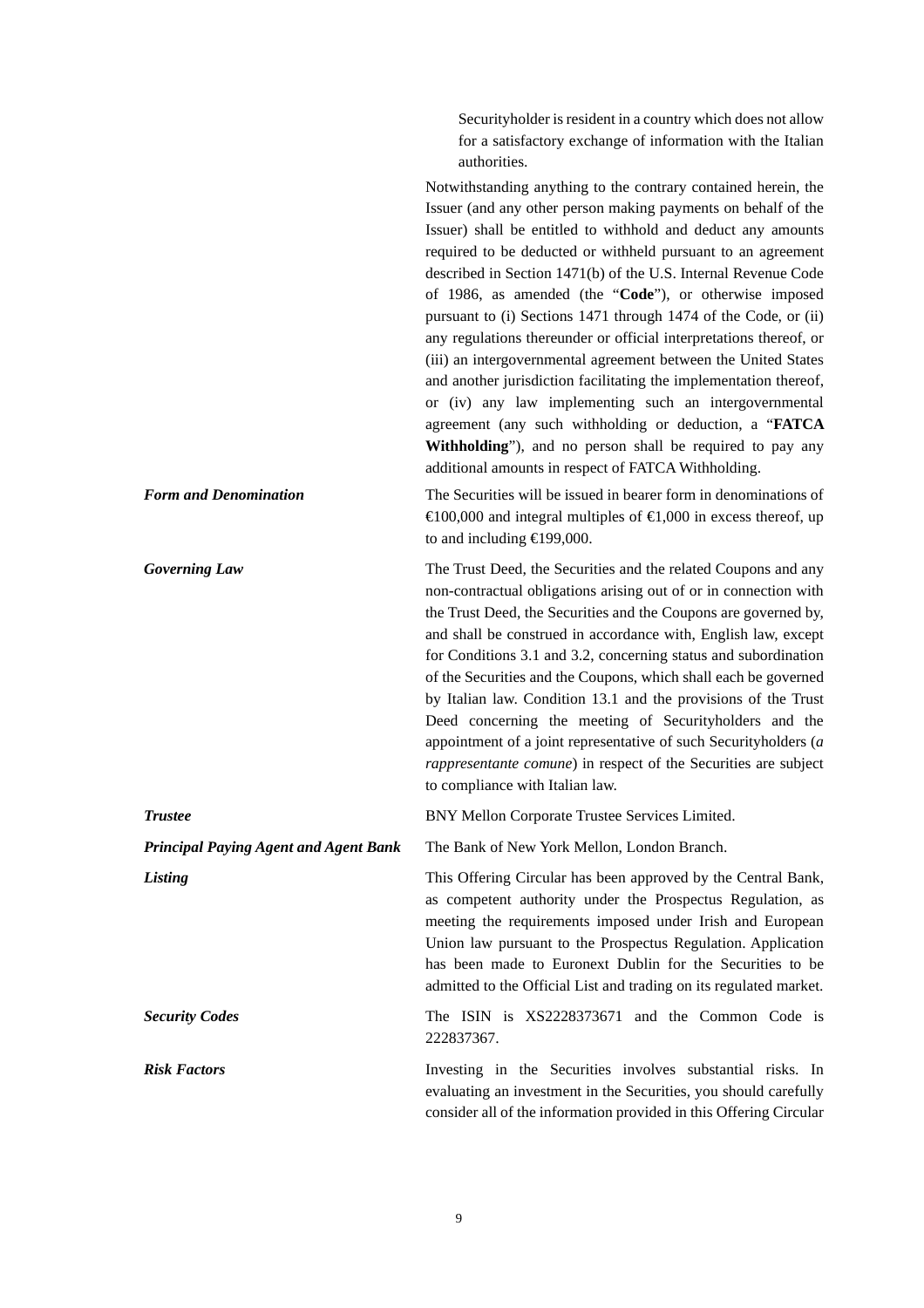and, in particular, the specific factors set out under "Risk Factors" beginning on page 11.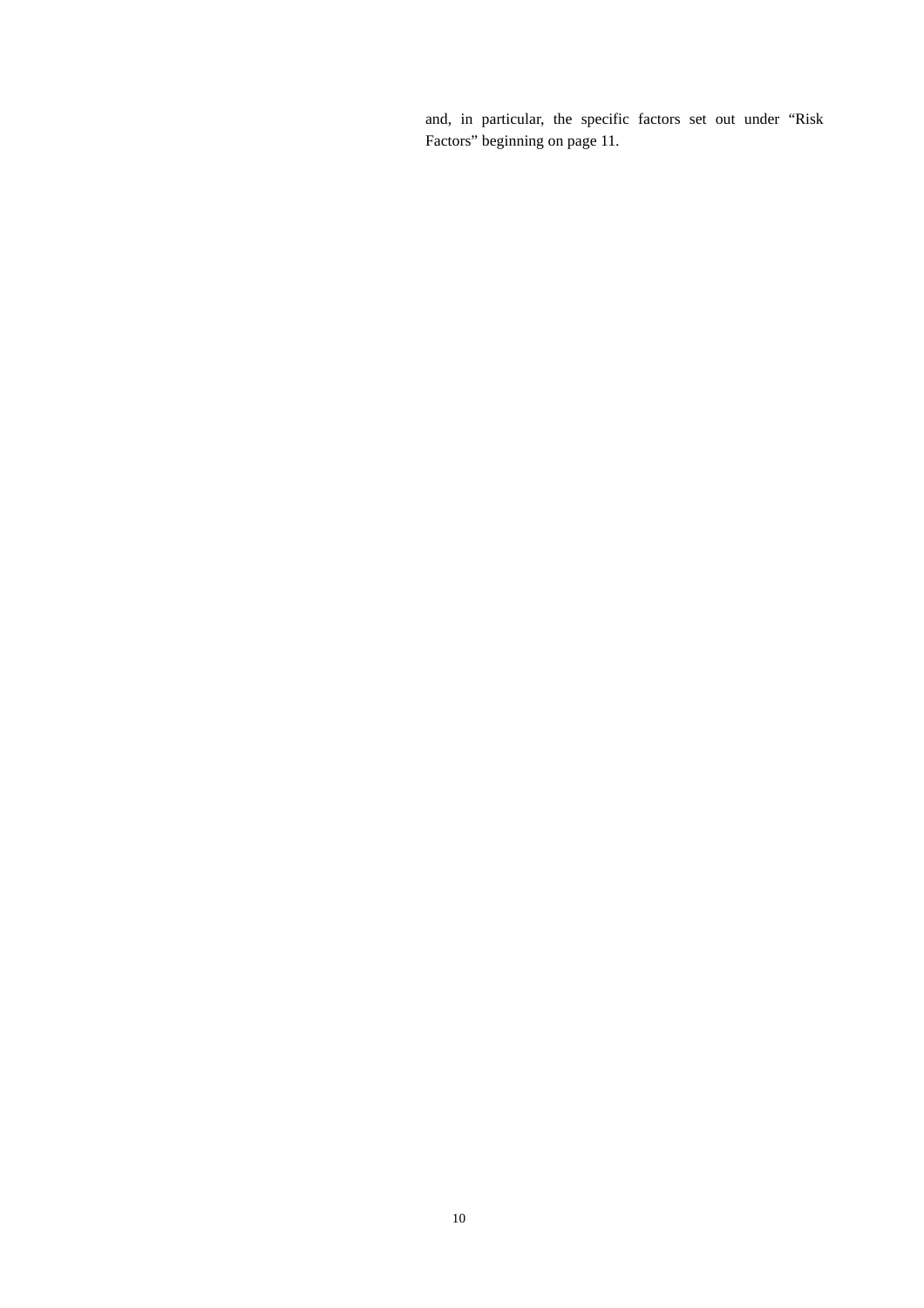### **RISK FACTORS**

*The Issuer believes that the following factors may affect its ability to fulfil its obligations under the Securities. Most of these factors are contingencies which may or may not occur.* 

In addition, factors which are material for the purpose of assessing the market risks associated with the *Securities are also described below.* 

*The Issuer believes that the factors described below represent the principal risks inherent in investing in the Securities, but the inability of the Issuer to pay interest, principal or other amounts on or in connection with the Securities may occur for other reasons which may not be considered significant risks by the Issuer based on information currently available to it and which it may not currently be able to anticipate. In addition, if any of the following risks, or any other risk not currently known, actually occur, the trading price of the Securities could decline and Securityholders may lose all or part of their investment. Prospective investors should also read the detailed information set out elsewhere in this Offering Circular including any document incorporated by reference hereto and reach their own views, based upon their own judgement and upon advice from such financial, legal and tax advisers as they have deemed necessary, prior to making any investment decision. Words and expressions defined in the "Terms and Conditions of the Securities" below or elsewhere in this Offering Circular have the same meanings in this section.* 

### **Factors that may affect the Issuer's ability to fulfil its obligations under the Securities**

### **Risks related to the Group**

Due to the nature of its business, the Group is exposed to a variety of risks, including, *inter alia*, market risks, credit risk, liquidity risk, industrial and environmental risks and regulatory risk, which are discussed herein below.

#### **1. Risks related to the business activities and industries of ENEL**

#### *ENEL's ability to successfully execute its 2020-2022 Strategic Plan is not assured*

On 25 November 2019, ENEL's Board of Directors approved the Group's 2020-2022 Strategic Plan (the "**Strategic Plan**"), which contains the strategic guidelines and growth objectives of the Group for the relevant period, as well as some forecasts with regard to the Group's expected results of operations. The Strategic Plan contemplates, among other things, efficiency by 2022 of 9% (in nominal terms) compared to 2019, an investment program of  $\in \mathbb{R}$ 8.7 billion between 2020 and 2022 out of which,  $\in \mathbb{R}$ 7.2 billion is associated with asset development:

- 67% of it, will be devoted to renewables. This will accelerate decarbonisation process with a progressive substitution of thermal capacity in line with the objective of being carbon neutral by 2050.
- 27% will be invested into Networks supporting the digitalisation of the infrastructure, the improvement of resiliency and quality ratios, and the restructuring of recently acquired assets.
- The remaining portion will support the infrastructure development of other power generation and Enel X, both in e-mobility and in e-city.

Moreover, the Strategic Plan confirmed a shareholder remuneration which considers a 70% dividend pay-out based on Group net ordinary income from 2020 onwards with a CAGR of the implicit dividend per share ("**DPS**") of around +8.4%; a minimum DPS is extended to 2022, ensuring a CAGR of around +7.7%.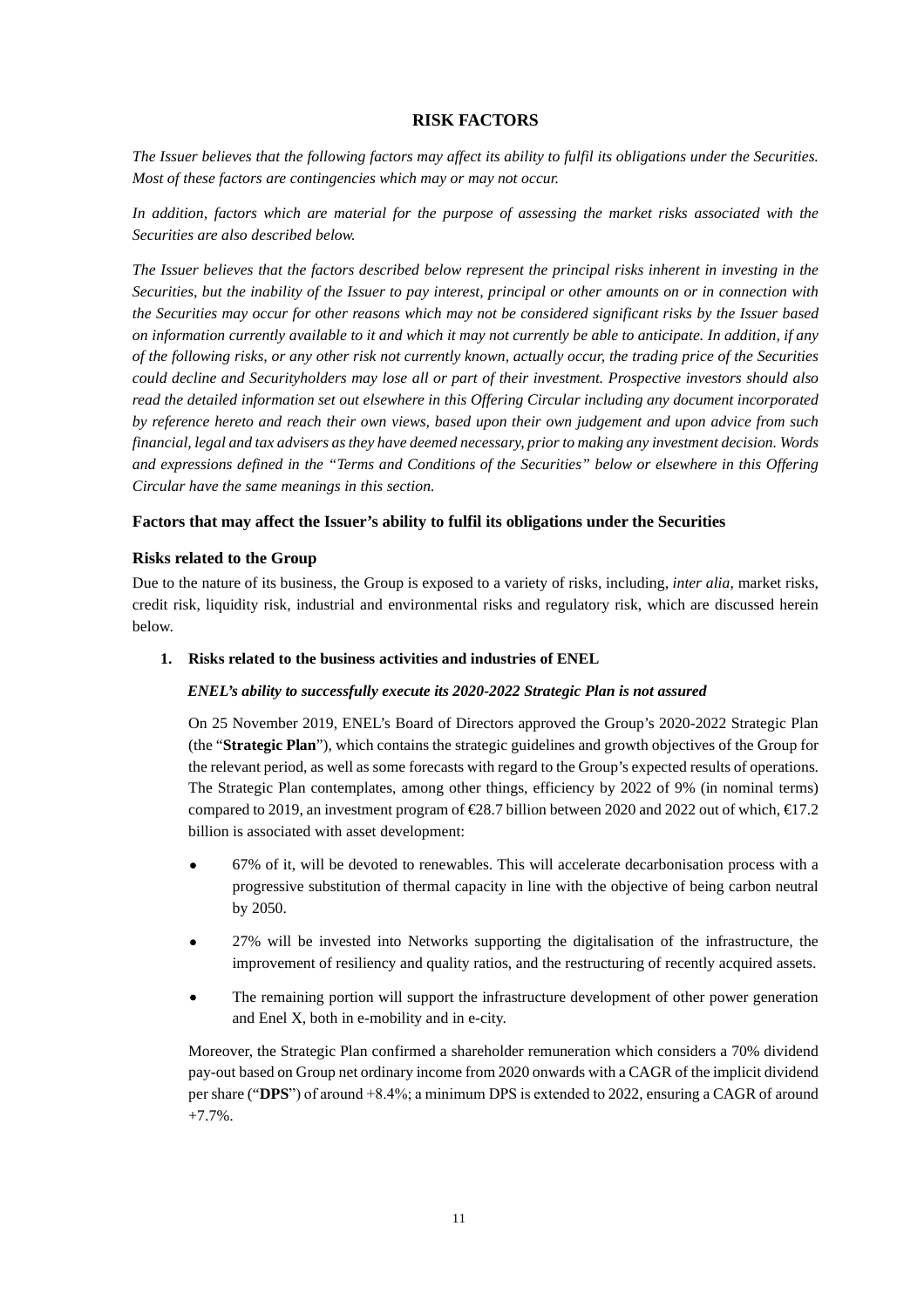The Strategic Plan and the projections contained therein are based on a series of assumptions, including among others the evolution of demand and prices for electricity, gas, fuels and average investment costs for the plants in the markets in which the ENEL Group operates, trends in relevant macroeconomic variables, and the evolution of the regulatory frameworks applicable to the ENEL Group. The strategic priorities set forth in the Strategic Plan also include an improvement of the operational efficiency (through digitalisation) and an acceleration of industrial growth as well as group simplification and decarbonisation.

In the event that one or more of the Strategic Plan's underlying assumptions proves incorrect or events evolve differently than as contemplated in the Strategic Plan (including because of events affecting the ENEL Group that may not be foreseeable or quantifiable, in whole or in part, as of the date hereof) the anticipated events and results of operations indicated in the Strategic Plan (and in this Offering Circular) could differ from actual events and results of operations.

The Strategic Plan should not be unduly relied upon in any way by an investor in making an investment decision with respect to any securities offered hereunder. Furthermore, this Offering Circular contains certain statements and estimates regarding the ENEL Group's competitive position in certain markets, including with respect to its pre-eminence in particular markets. Such statements are based on the best information available to the ENEL Group's management as of the date hereof. However, the ENEL Group faces competitive risks and its market positions may diverge from those expressed herein as a result of a variety of factors. Any failure by the ENEL Group to execute its Strategic Plan or maintain its market positions could have a material adverse effect upon the ENEL Group, its business prospects, its financial condition and its results of operations.

### *The Group relies on time-limited government concessions in order to conduct many of its business activities*

ENEL Group companies are concession-holders in Italy for the management of the ENEL Group's electricity distribution networks and hydroelectric power stations. The ENEL Group's hydroelectric power stations in Italy are managed under administrative concessions that are set to expire in 2029 and the distribution network in Italy is managed under administrative concessions that will expire in 2030.

Endesa's hydroelectric power stations in Spain also operate under administrative concessions, which are set to expire at different dates from 2019 to 2067.

Any of the ENEL Group's concessions, including concessions not specifically described above, may not be renewed after they expire or may be renewed on economic terms that are more burdensome for the ENEL Group. In either case, the ENEL Group could experience material and adverse effects upon its business prospects, results of operations and financial condition.

#### *The Group faces risks related to the impact of COVID-19*

As has been widely reported in the press, there has been an outbreak of a novel and highly contagious form of coronavirus disease (COVID-19) in China, which has spread throughout the world, including Italy. This outbreak (and any future outbreaks) of COVID-19 has led (and may continue to lead) to disruptions in China's economy and/or the economies of other nations where COVID-19 has arisen and may in the future arise, and may result in adverse impacts on the global economy in general. The outbreak has been declared as a public health emergency of international concern by the World Health Organization, and the Health and Human Services Secretary has declared a public health emergency in the United States in response to the outbreak. These circumstances have led to volatility in the capital markets and may lead to volatility in or disruption of the credit markets at any time and may adversely affect the value of the Securities. As COVID-19 continues to spread, the potential impacts, including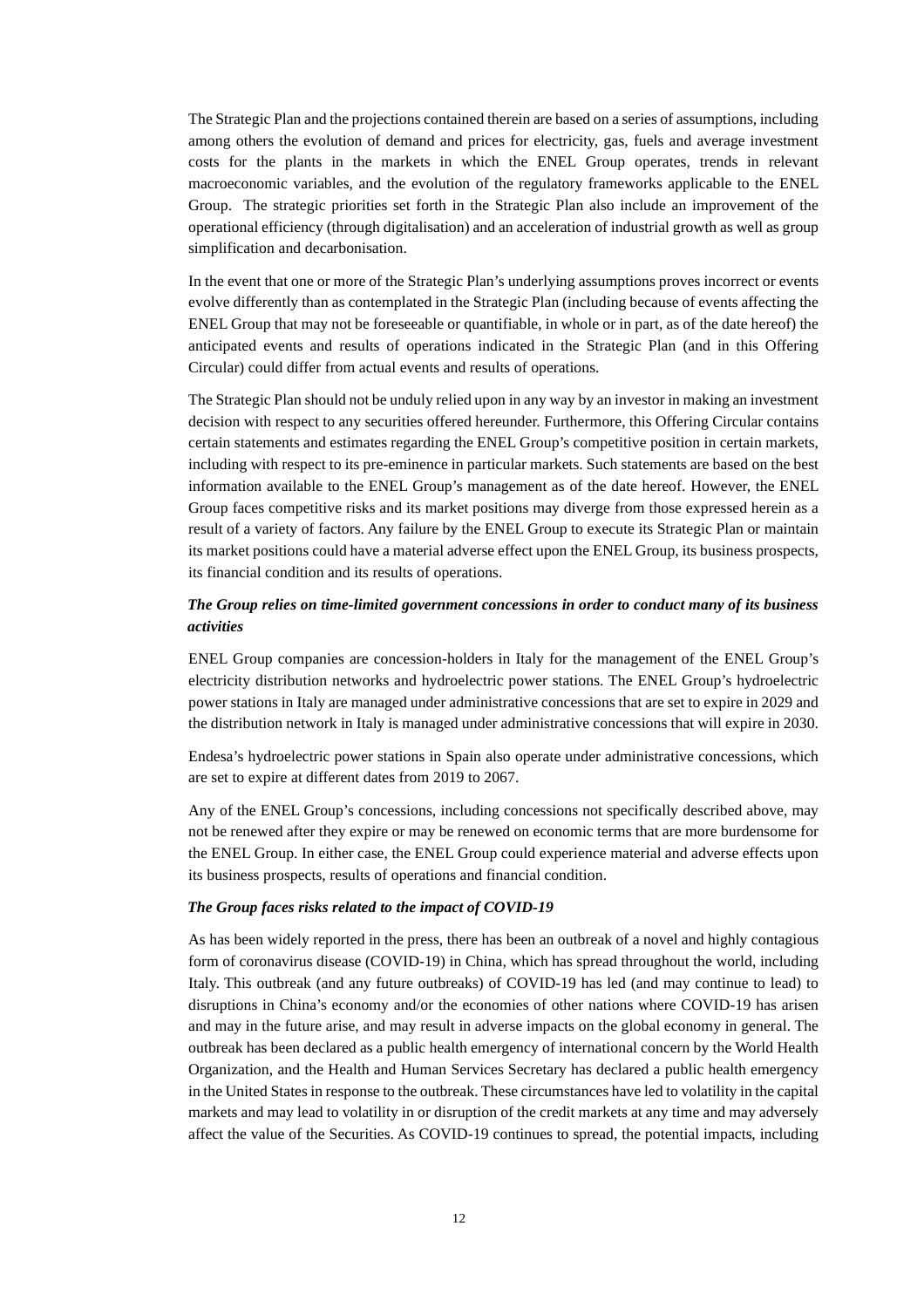a global, regional or other economic recession, are increasingly uncertain and difficult to assess. If the spread of COVID-19 increases or persists for a significant period of time, or ''second wave'' restrictions or other measures are put in place, this could have a materially negative impact on the global economy. Investors should note the risk that the virus, or any governmental or societal response to the virus, may affect the business activities and financial results of the Issuer and the Group, and/or may impact the functioning of the financial system(s) needed to make regular and timely payments under the Securities, and therefore the ability of the Issuer to make payments on the Securities.

For further impacts of the spread of COVID-19 on the Issuer's financial position, please see COVID-19 notes in the following sections: "*Significant events in the 1st Half of 2020*", "*Group performance and operations*", "*Explanatory notes*" 2020 ENEL Half Year Financial Report for the six month period ended 30 June 2020 which is incorporated by reference in this Offering Circular.

#### *Risks related to the issuance and revocation of permits, concessions and administrative authorizations for the development, construction and operation of plants*

The development, construction and operation of electric power production plants is subject to complex administrative procedures, which requires the procurement of numerous permits from both national and local relevant authorities.

Procedures for obtaining authorizations vary by country and requests may be rejected by the relevant authorities for various reasons or approved with delays which may be significant. The process of obtaining permits can be further delayed or hindered by changes in national or other legislation or regulation or by opposition from communities in the areas affected by a project.

Any failure or delay to obtain permits, concessions and/or necessary authorizations with regard to plants being built, and any revocation, cancellation or non-renewal of permits and/or authorizations in relation to existing plants, and objections by third parties to the issuance of these permits, concessions and authorization may lead the Group to modify or reduce its development objectives in certain areas or technologies, and may have material adverse effects on the Group's business, financial condition and results of operations.

### *The ENEL Group faces risks relating to the variability of weather and seasonality and extreme weather events*

Electricity and natural gas consumption levels change significantly as a result of climatic changes. Changes in weather conditions can result in significant changes in energy demand and the ENEL Group's sales mix, ultimately impacting turnover and performance of the ENEL Group. More specifically, in warmer periods of the year, gas sales decline, while during periods in which factories are closed for holidays, electricity sales decline. In addition, weather changes (for example, low wind or rain levels) affect the ENEL Group's production from certain renewable resources. In particular, ENEL's electric power generation involves hydroelectric generation and, accordingly, ENEL is dependent upon hydrological conditions prevailing from time to time in the geographic regions where the relevant hydroelectric generation facilities are located. Hydroelectric generation performance is particularly high during the winter and early spring given the more favourable seasonable weather conditions. If hydrological conditions result in droughts or other conditions that negatively affect ENEL's hydroelectric generation business, ENEL's results of operations could be materially adversely affected. Also, adverse weather conditions can affect the regular delivery of energy due to power plants and result in networks damage and the consequent service disruption. The Group is exposed to the risk of damage to assets and infrastructures caused by extreme weather events or natural disasters and, consequentially, to the risk of prolonged unavailability of these assets.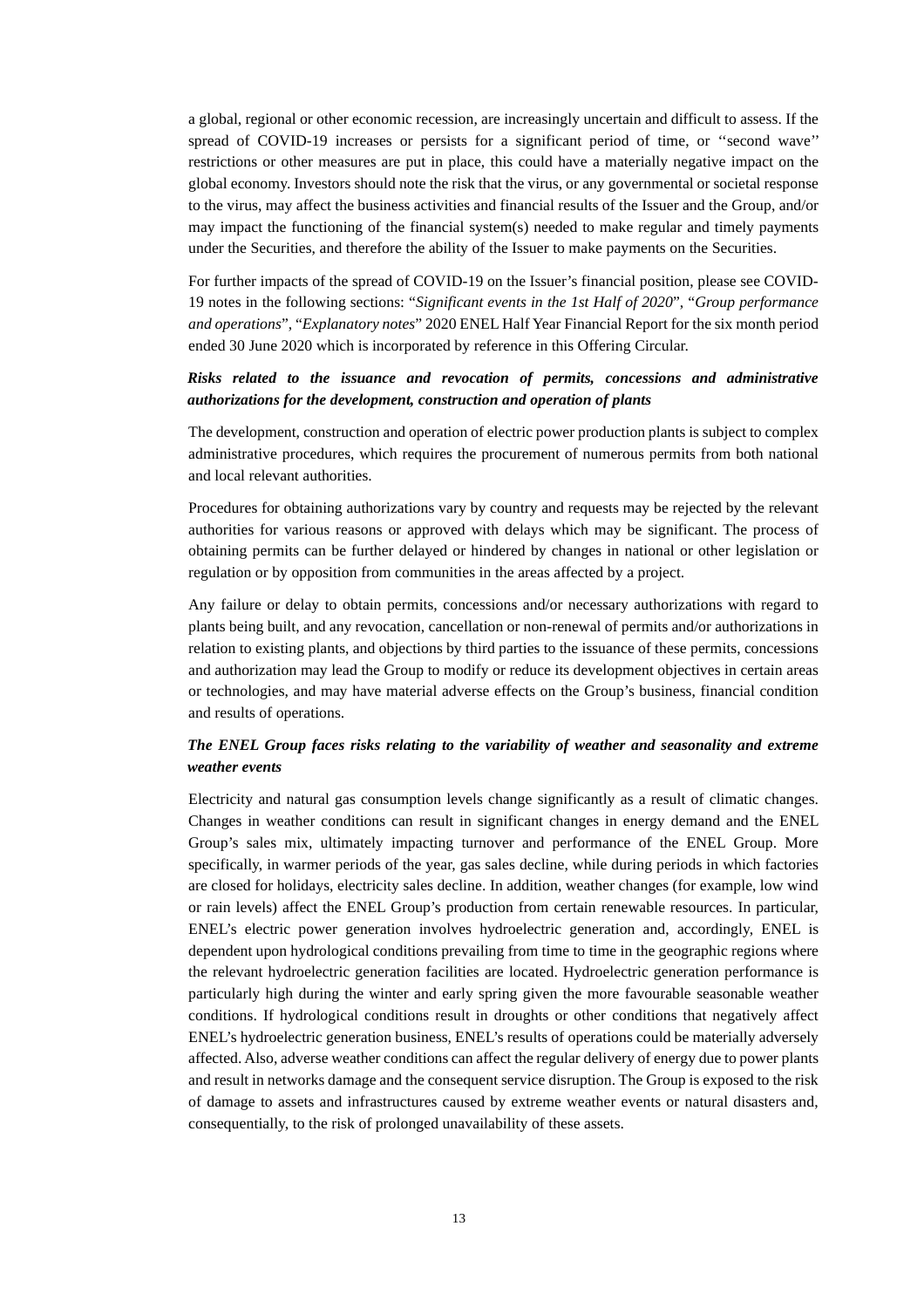Although the Group adopts initiatives to monitor, assess and quantify the impacts of the variability of weather and seasonality and extreme events on the Group, also adopting sophisticated monitoring and mitigation measures consistent with internationally recognized Environmental Management Systems (EMS), significant changes of such nature, and the occurrence of one or more of the events described or other similar events could adversely affect the business prospects, results of operations and financial condition of ENEL.

#### *The ENEL Group is exposed to risks connected with climate change*

Climate change may affect the ENEL Group through two channels: physical variable and transition scenario changes. With regard to the risks related to climate change associated with physical variables, and taking the IPCC (The Intergovernmental Panel on Climate Change) pathways as points of reference, ENEL analysed the trends in the following variables and associated operational and industrial phenomena with potential risks: (i) change in mean temperatures and potential increase and/or decrease in energy demand; (ii) change in mean rainfall and snow levels with a potential increase and/or decrease in hydroelectric generation; (iii) change in mean solar radiation and wind with a potential increase and/or decrease in solar and wind generation. However, work to perfect these analyses is ongoing. According to the scenarios used, significant, chronic changes in the variables analysed, even in the event of increases, would have a material impact mainly over the long term. In addition to chronic trends, the frequency and impact of these events have been looked at in terms of extreme events potentially resulting in unexpected physical damage to assets that could have material impact. Furthermore, with regard to the transition toward a more sustainable development, ENEL considers that the following sources of risks may have an impact on ENEL Group's operations:

• introduction of laws and regulations for getting through the transition and the Paris Agreement introducing stricter emission limits and/or altering the generation mix not driven by price signals;

• increase in the level of competition and convergence of opportunities from diverse fields with opportunities to access new markets, services and/or partnerships or for the entry of new players in the energy industry; and

• regulatory changes with a view to integrating new digital and renewable technologies and to driving infrastructure resilience with potential introduction of new mechanisms of remuneration tied to environmental performance and innovation.

#### *The Group faces risks relating to interruptions in service at its facilities*

The ENEL Group is continuously exposed to the risk of malfunctions and/or interruptions in service resulting from events outside of the ENEL Group's control, including accidents, natural disasters (including earthquakes, severe storms and major unfavourable weather conditions) defects or failures in machinery or control systems or components of them. It is also subject to the risk of casualties or other similar extraordinary events. Any such events could result in economic losses, cost increases, or the necessity to revise the ENEL Group's investment plans. Additionally, service interruptions, malfunctions or casualties or other significant events could result in the ENEL Group being exposed to litigation, which could generate obligations to pay damages. Although the ENEL Group has insurance coverage, such coverage may prove insufficient to fully offset the cost of paying such damages. Therefore, the occurrence of one of more of the events described above, or other similar events, could have a material adverse effect on the business prospects, results of operations and financial condition of ENEL.

#### *The Group is exposed to disruptions in its information technology and cyber attacks*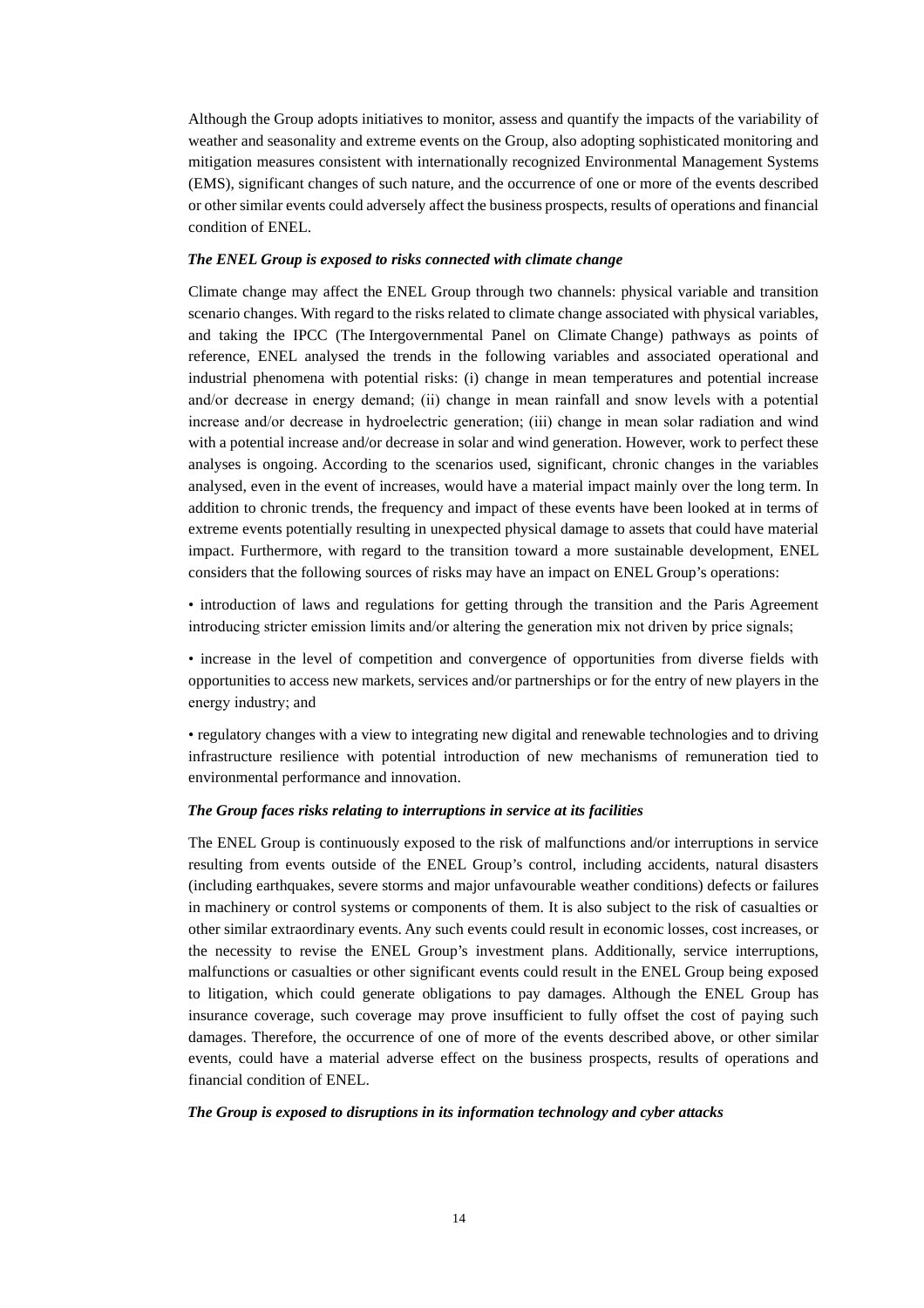The Group depends on its information technology and data processing systems for the efficient operation of its business, including the management of relationships with customers and other parties, and a significant malfunction or disruption in the operation of its systems could disrupt the Group's business and adversely impact its ability to compete. The Group also uses a significant number of systems and other technologies supplied by third parties. Such systems are susceptible to malfunctions and interruptions due to equipment damage, power outages, and a range of other hardware, software and network problems. Breakdowns and interruptions in the IT systems could jeopardize the Group's operations, causing errors in the execution of transactions, inefficient processes, loss of customers, production breakdowns and other business interruptions.

In addition to supporting its operations, the Group uses its information systems to collect and store confidential and sensitive data, including information about its business, clients and employees. As the Group's technology continues to evolve, it is anticipated that the Group will collect and store even more data in the future, and that its systems will increasingly use remote communication features that are sensitive to both willful and unintentional security breaches. In the event of a breach in security that allows third parties access to this personal information, the Group is subject to a variety of everchanging laws on a global basis that require the Group to provide notification to the data owners, and that subject the Group to lawsuits, fines and other means of regulatory enforcement.

The organizational complexity of the Group exposes the Group's assets to the risk of cyber-attacks, or threats of intentional disruption, which are increasing in terms of sophistication and frequency. Although the Group has adopted a model for managing these risks and, in particular, has adopted a "Cyber Security Framework" to guide and manage cyber security activities, which provides for the involvement of the relevant business areas, compliance with legal requirements and recommendations, the use of the best available technologies, ENEL may be subject to cyber-attacks and other security threats to its IT systems. In such circumstances, the Group could be unable to continue to conduct its business in an effective manner, or to prevent or respond promptly and adequately or to mitigate the adverse effects of breakdowns or interruptions in its IT infrastructure, with possible adverse effects on its reputation, financial condition, assets, business and results of operations.

#### *ENEL is exposed to risks relating to recent and potential future acquisitions*

In 2017, the Group completed several acquisitions, in particular through its new Enel X Global Business Line, which acquired companies operating in the fields of demand response, energy storage and the construction of infrastructure for electric mobility, with an overall investment of approximately €380 million. In 2018, the Group acquired control over the Brazilian power distribution company Eletropaulo Metropolitana Eletricidade de São Paulo SA through a voluntary tender offer launched by ENEL's indirect subsidiary Enel Brasil Investimentos Sudeste SA, with an overall investment of €1,541 million. With respect to both past and future acquisitions, the Group may be exposed to liabilities not detected during the due diligence process or not covered by contractual provisions. Furthermore, other assessments of the acquired business made at the time of the initial investment could prove to be incorrect.

Acquisitions entail an execution risk – the risk that ENEL will not be able to effectively integrate the purchased assets so as to achieve the benefits and synergies expected from such transactions. In addition, acquisitions entail a financial risk – the risk of not being able to recover the purchase costs of acquired assets. Enel may also incur unanticipated costs or assume unexpected liabilities and losses in connection with companies or assets it acquires.

Any of the above circumstances could have adverse effects on the Group's financial condition, business and results of operations.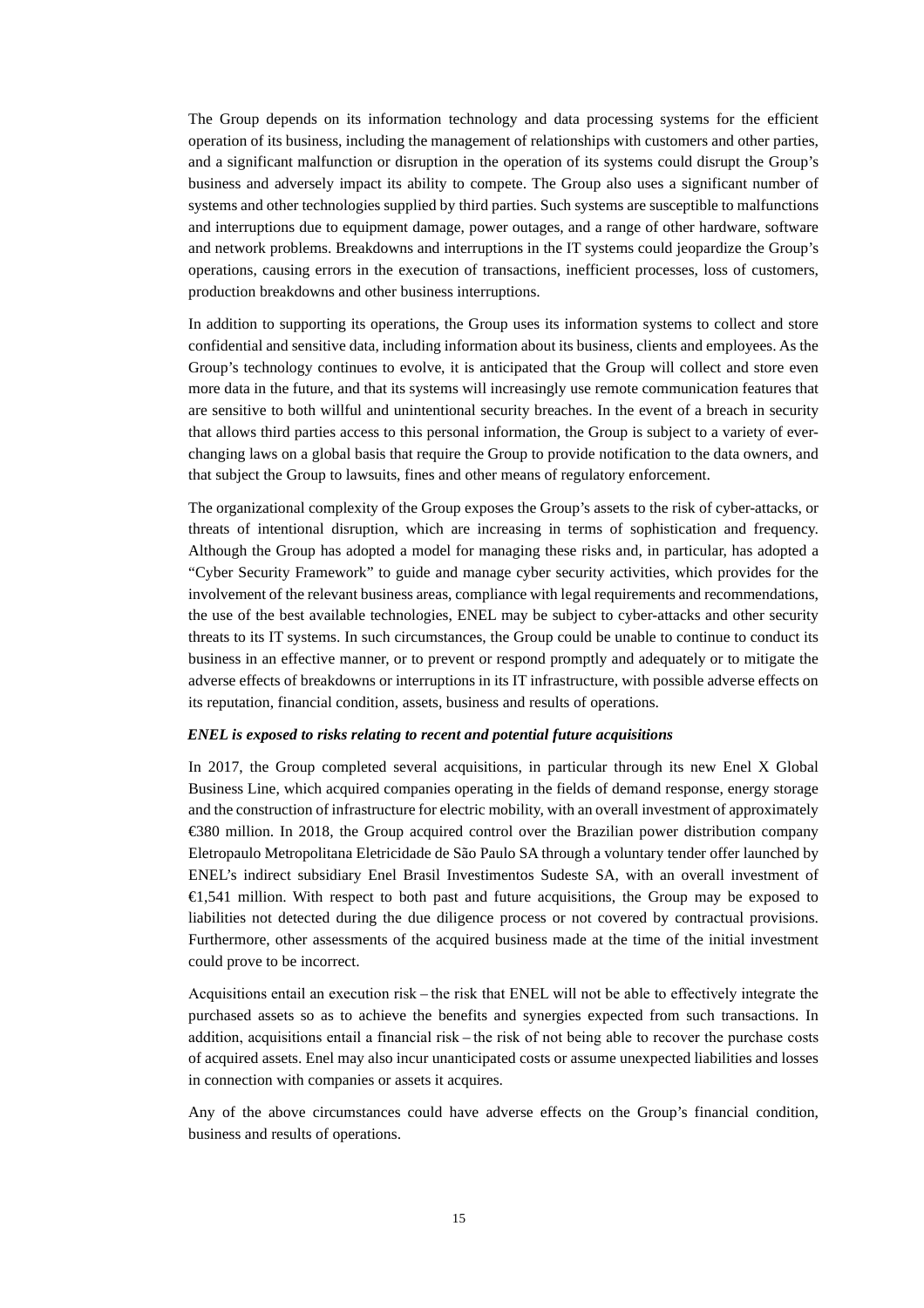#### *The credit agreements and bond agreements that the ENEL Group has entered into contain restrictive covenants that limit its operations*

The agreements relating to the long-term financial indebtedness of the Group contain covenants that must be complied with by the borrowers (ENEL and the other companies of the Group) and, in certain instances, by ENEL, as guarantor. The failure to comply with any of them could constitute a default, which could have a material adverse effect upon the Group, its business prospects, its financial condition or its results of operations. In addition, covenants such as "negative pledge" clauses, "material change" clauses and covenants requiring the maintenance of particular financial ratios or credit ratings, constrain the Group's ability to acquire or dispose of assets or incur new debt.

### *The Group faces risks related to the potential liabilities resulting from energy production through nuclear power plants*

The ENEL Group is in the business of nuclear power generation as a result of the ENEL Group's interests in Endesa and the on-going procedure for future decommissioning related to Slovenské elektrárne ("**SE**").

Although ENEL believes that Endesa's and SE's nuclear power plants use technologies that are internationally recognised and that they are managed according to international standards, ownership and operation of nuclear power plants nonetheless exposes the ENEL Group to a series of inherent risks, including those relating to the manipulation, treatment, disposal and storage of radioactive substances and the potential adverse effects thereof on the environment and human health.

Under current Spanish law, the Group may incur liabilities of up to  $\epsilon$ 700 million for any nuclear damages caused during the storage, transformation, management, use or transportation of nuclear substances, regardless of the existence of wilful misconduct or negligence. In addition, in 2011 Spain adopted amendments to the relevant law increasing such liability to  $\epsilon$ 1,200 million; such amendments have not yet entered into force pending a ratification process under related EU legislation.

Any nuclear accident or other harmful incident (including resulting from terrorist attacks) could have a material adverse effect on the business prospects, results of operations and financial condition of ENEL and the ENEL Group.

Potential risks also arise in relation to the decommissioning of nuclear power plants. The Slovakian government has established a fund to finance the present and future costs associated with the decommissioning of nuclear reactors. The deficit of this fund has not been definitively quantified, and the ENEL Group could potentially face future costs relating to decommissioning work at Bohunice or Mochovce, in addition to the amounts that it is already required to contribute to the aforementioned fund (according to the regulation No. 22/2019 Coll. dated 9 January 2019, the contribution was determined stating the value of yearly contribution for the years 2019 through 2022 in amount of Euro 41,036,084 per year for Atómové elektrárne Bohunice 2 power plant (EBOV2) and Euro 24,891,727 per year for Atómové elektrárne Mochovce unit 1 and 2 (EMO1&2). The fee for 2023 and beyond will be determined by the regulation). Following the disposal of part of its interest in SE in July 2016, ENEL owns indirectly a 33% interest in SE and accounts for such investment pursuant to the equity method.

#### **2. Financial Risks**

*The ENEL Group is burdened by significant indebtedness and it must generate sufficient cash flow to service such indebtedness*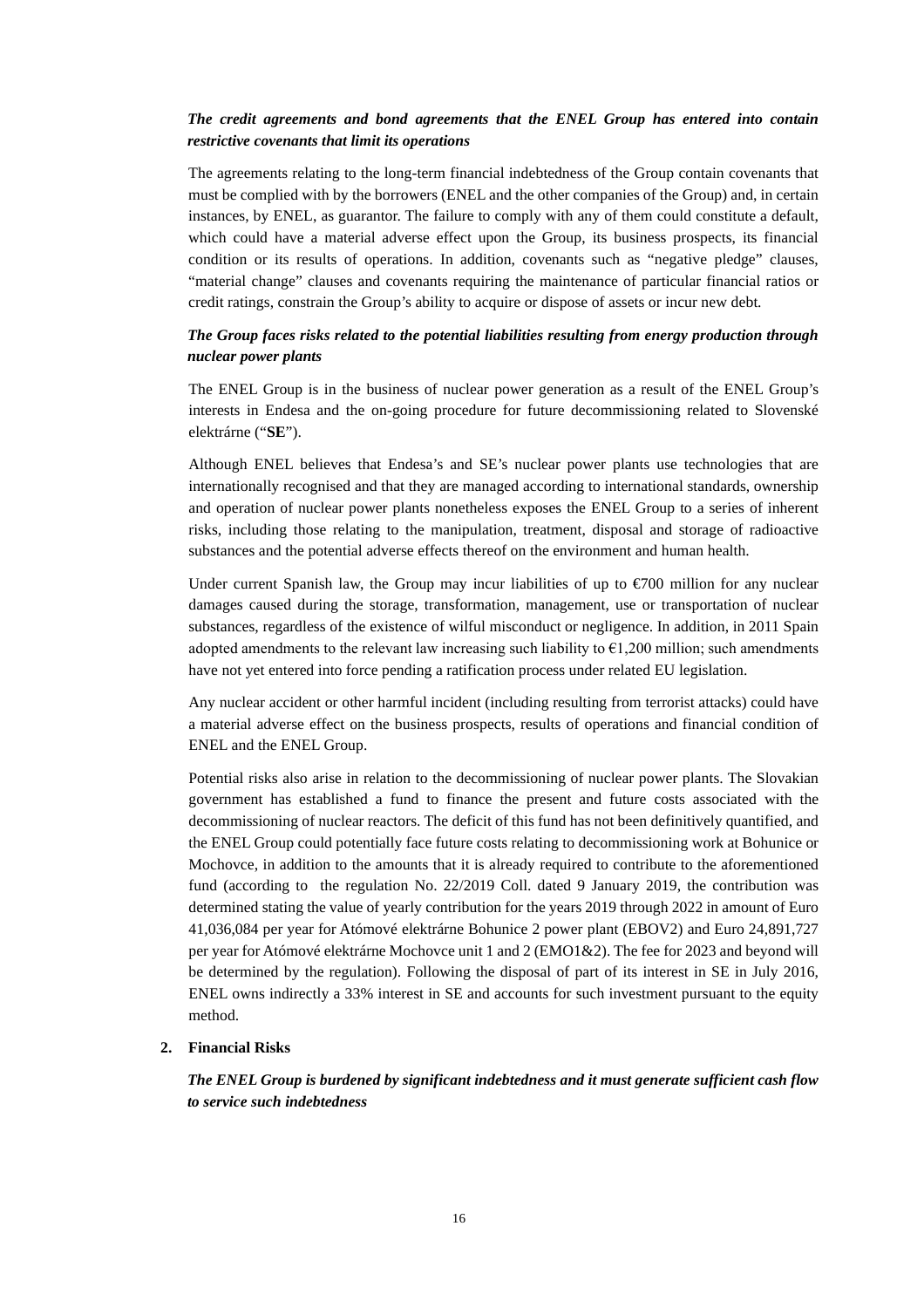As of 30 June 2020, the ENEL Group's net financial debt was equal to  $\infty$ 50,411 million, compared to €45,175 million as of 31 December 2019 and €45,391 million as of 30 June 2019. The ENEL Group's net financial debt is calculated in accordance with paragraph 127 of Recommendation ESMA/2013/319 and in line with the CONSOB instructions of 28 July 2006, net of financial receivables and long-term securities.

As of 30 June 2020, the repayment schedules of the ENEL Group's long-term debt provided for the repayment of €1,424 million in 2020 and €3,550 million in 2021. The ENEL Group's net short-term financial debt (including current maturities of long-term debt) showed a net creditor position and amounted to €46 million as of 30 June 2020, compared to €5,814 million as of 31 December 2019 and €3,037 million as of 30 June 2019. Any failure by the Group to make any of its scheduled debt repayments, or to reschedule such debt on favourable terms, would have a material adverse effect on the Group, its business prospects, its financial condition and its results of operations. For further information on the performance indicators, see sub-paragraph headed "*Definition of performance indicators*" on pages 91 to 92 of the 2020 ENEL Half Year Financial Report of the Issuer as of 30 June 2020 that is incorporated by reference hereto.

### *Changes in the level of liquidity available to ENEL may adversely affect the ENEL Group's results of operations and financial condition*

The ENEL Group may not be able to meet its payment commitments or otherwise it may be able to do so only on unfavourable conditions. This may materially and adversely affect the ENEL Group's results of operations and financial condition should the ENEL Group be obliged to incur extra costs to meet its financial commitments or, in the worst case scenario, threaten the ENEL Group's future as a going concern and lead to insolvency. The ENEL Group's approach to liquidity risk management is to maintain a level of liquidity which is adequate for the ENEL Group to meet its payment commitments over a specific period without resorting to additional sources of financing and to have a prudential liquidity buffer sufficient to meet unexpected cash outlays. In addition, in order to ensure the ability to meet its medium-long-term payment commitments, the ENEL Group pursues a strategy aimed at diversifying its funding sources and optimising the maturity of its debt. However, these measures may not be sufficient to cover such risk. To the extent they are not, this may adversely affect the ENEL Group's results of operations and financial condition.

### *ENEL conducts its business in several different currencies and is exposed to exchange rate risks, particularly in relation to the rate of exchange between the Euro and the U.S. dollar*

The Group is exposed to exchange rate risks in relation to cash flows connected to the purchase and/or sale of fuels and electricity on the international markets, cash flows related to investments or other financial income or expenses denominated in foreign currencies, such as dividends deriving from nonconsolidated foreign subsidiaries, cash flows related to the purchase or sale of equity participations, and indebtedness in currencies different from those used in the countries where the Group has its principal operations. The ENEL Group has significant exposure to fluctuations of the Euro against the U.S. dollar and the currencies of the South American countries in which the ENEL Group is present, which have recently been subject to market volatility. It is worth highlighting that such exchange rate risk is higher in hyperinflationary economies like Argentina (which is a country in which ENEL operates).

With reference to the transaction risk, which is the risk arising from the revaluation of assets and liabilities, the main source of risk is represented by debt denominated in currencies different from the functional currencies of Group companies that hold the debt. At 30 June 2020, 53% of the Group longterm debt was denominated in currencies other than euro, compared to 52.0% as of 31 December 2019.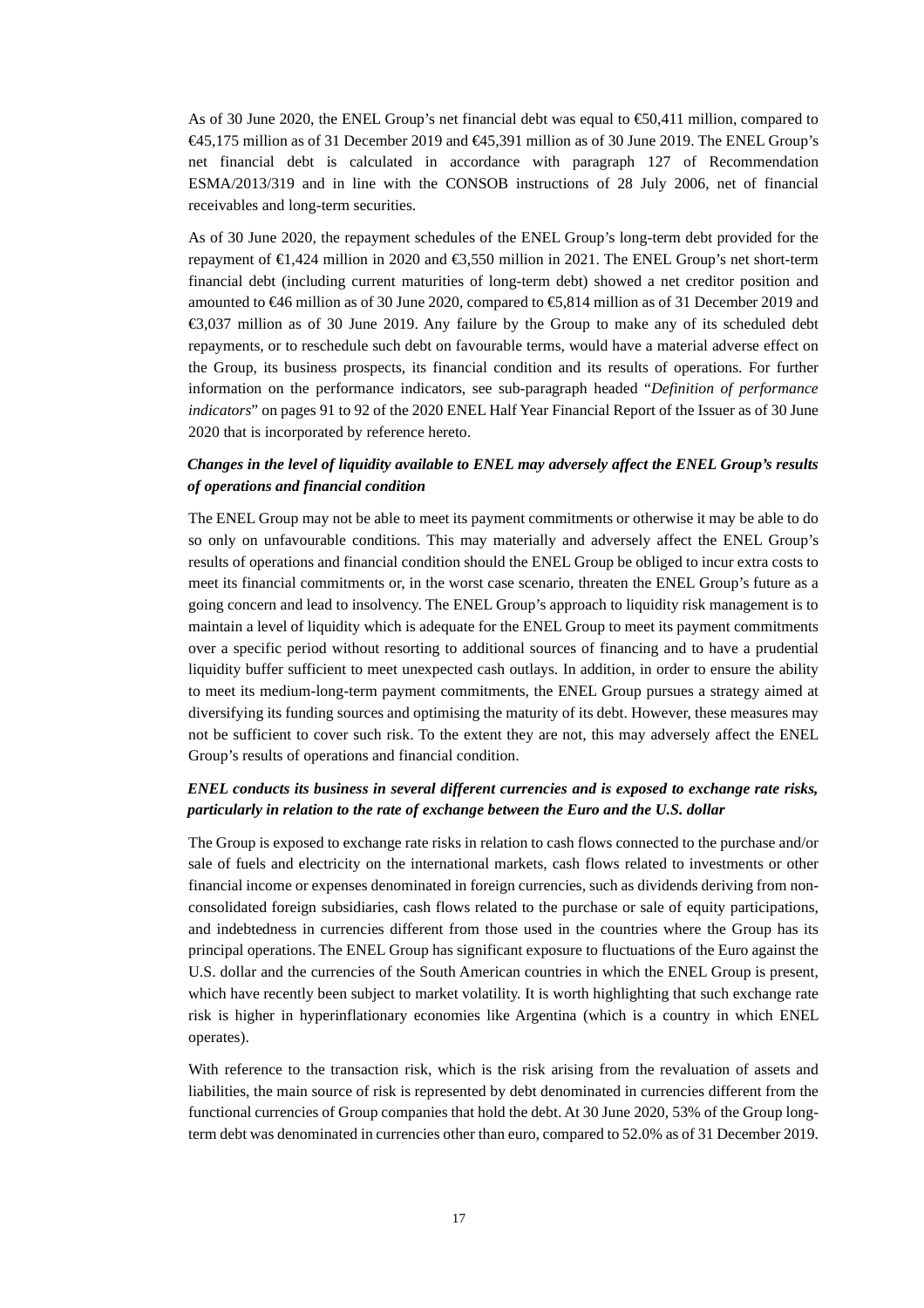Taking into account the hedging transactions, such percentage amounted to 18% at 30 June 2020, compared to the same percentage reported as at 31 December 2019. Furthermore, the residual exposure to currencies other than the functional currencies is negligible. Any future significant variations in exchange rates affecting the currencies in which the Group operates and/or failure of the Group's related hedging strategy could materially and adversely affect ENEL's and the Group's financial conditions and results of operations.

Revenues and costs denominated in foreign currencies may be significantly affected by exchange rate fluctuations, which may have an impact on commercial margins (*i.e*., economic risk), and commercial and financing payables and receivables denominated in foreign currencies may be significantly affected by conversion rates used for profit and loss computation.

Furthermore, because the ENEL Group's consolidated financial statements are expressed in Euro but the financial statements of several subsidiaries are expressed in other currencies, negative fluctuations, in exchange rates could negatively affect the value of consolidated foreign subsidiaries' assets, income and equity, with a concomitant adverse effect on the Group's consolidated financial statements (*i.e*., translation risk). For instance, due to the translation effect, an appreciation of the Euro against the Group's other significant currencies, including the U.S. dollar, would adversely affect the Group's results.

Exchange rate risk is managed in accordance with the ENEL Group's financial risk management policies, which provide for the stabilisation of the effects of fluctuations in exchange rates to avoid such risk. To this end, the ENEL Group has developed operational processes that ensure the appropriate coverage of exposures through hedging strategies, which typically involve the use of financial derivatives and the posting of cash collateral to the Group's hedging counterparties. However, hedging instruments may not be successful in protecting the Group effectively from adverse exchange rate movements.

### *Changes in the creditworthiness of the ENEL Group's counterparties may adversely affect the ENEL Group's business and financial condition*

The ENEL Group is exposed to credit risk deriving by commercial, commodity and financial operations. Credit risk is intended as the possibility that the ENEL Group's counterparties might not be able to discharge all or part of their obligations due to an unexpected change in the creditworthiness that impacts the creditor position, in terms of insolvency or changes in its market value.

Beginning in the last few years, with the instability and uncertainty of the financial markets and the global economic crisis, average payment times for trade receivables by counterparties have increased.

In this frame, the ENEL Group's general policy calls for the application of criteria in all the main regions/countries/business lines for measuring credit exposures in order to promptly identify any deterioration in credit quality – determining any mitigation actions to implement – and to enable the monitoring and reporting of credit risk exposures at the ENEL Group level. Moreover, in most of the regions/countries/business lines the Group assesses in advance the creditworthiness of each counterparty with which it may establish its largest exposures on the basis of information supplied by independent providers and/or internal models.

In addition, for certain segments of its customer portfolio, the Group also enters into insurance contracts with leading credit insurance companies.

In spite of such risk management policies and insurance, default by one or more significant counterparties of the ENEL Group may adversely affect the ENEL Group's results of operations and financial condition.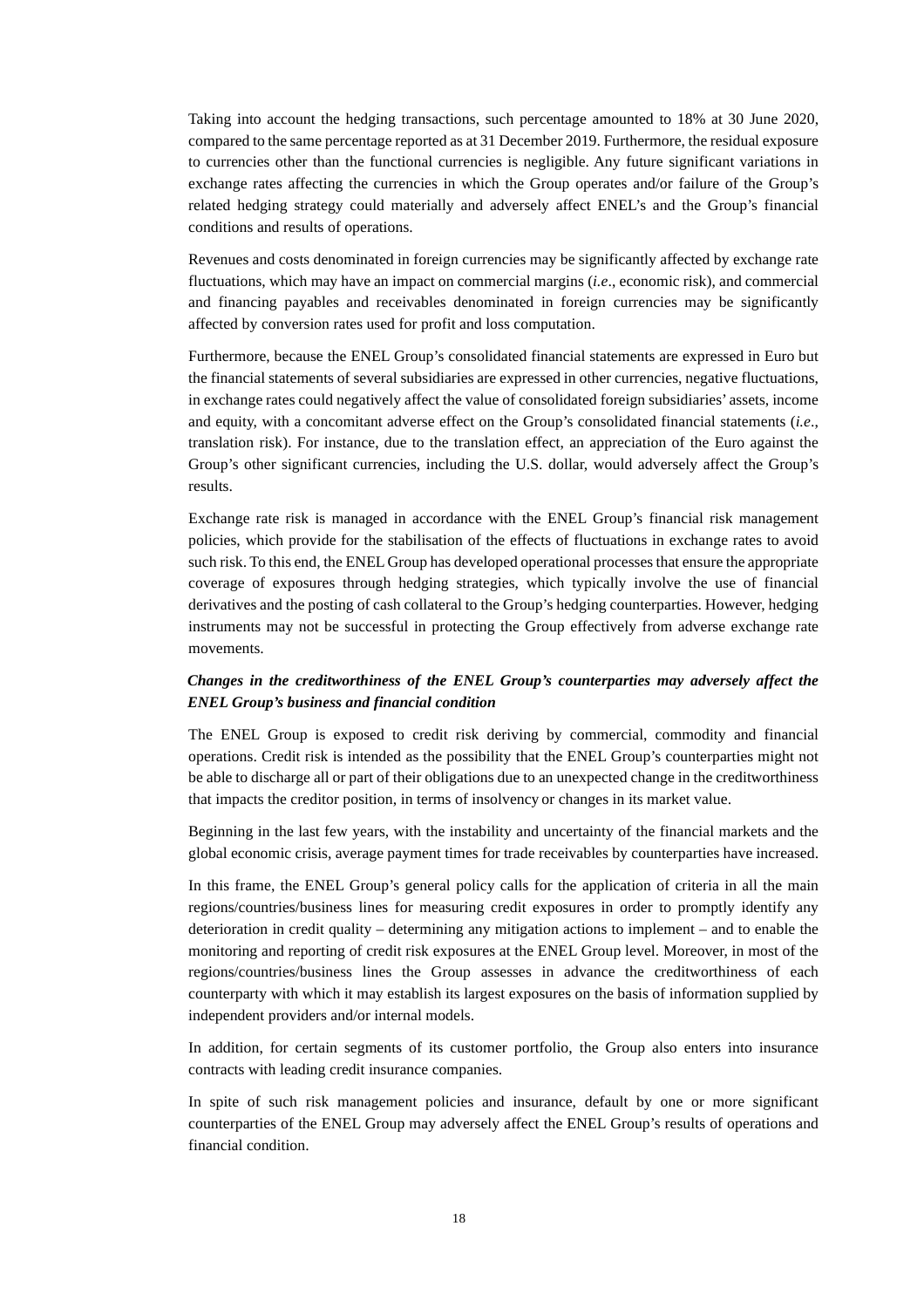#### *A portion of the ENEL Group's indebtedness is subject to floating interest rates, thus subjecting the Group to the risk of adverse interest rate fluctuations*

Market interest rate affects the ENEL Group's results mainly through possible increase in interest expenses due to floating rate indexed debt. As at 30 June 2020, 32% of the Group's gross financial debt was subject to floating interest rates (compared to 27.4% as at 31 December 2019). Taking into account the hedge accounting of interest rates considered effective pursuant to the IFRS-EU, 24% of the Group's gross financial debt was exposed to interest rate risk at 30 June 2020 (19.6% at 31 December 2019). Any significant increase in interest rates could therefore lead to an increase in the Group's debt service expenses, which would have a material adverse effect on the Group, its business prospects, its financial condition and its results of operations.

The Group adopted risk management policies that provide for the hedging of interest rate risk exposure in line with limits and targets assigned by the top management of the Group. Hedging activities typically entail the use of derivative instruments aiming at transforming floating rate liabilities into fixed rate liabilities and sometimes require the posting of cash collateral to the Group's hedging counterparties. Nevertheless, the Group has not eliminated its exposures to interest rate risk and ENEL cannot offer assurance that they will function as intended and to the extent the Group fails to adequately manage the risks inherent in interest rate volatility, its results of operations may be adversely impacted. In addition, it is possible that the hedging and derivative instruments used by the Group to establish a fixed rate for certain of its floating rate liabilities may lock the Group into interest rates that are ultimately higher than actual market interest rates. Hedging activities could also entail significant costs.

### *If the Group is required to write down goodwill and other intangible assets, the Group's financial results would be negatively affected*

The Group's balance sheet at 30 June 2020 included  $\bigoplus$ 1,380 million of goodwill and other intangible assets or 18.8% of the Group's total assets. Such goodwill and other intangible assets have arisen principally in connection with the Group's acquisition of Endesa as well as other businesses, principally in South America. Goodwill is not amortized, but tested for impairment at the reporting unit level. Intangible assets are generally impaired on a straight line basis over their useful life but are also tested for impairment at least annually. Goodwill is required to be tested for impairment annually and between annual tests if events or circumstances indicate that it is more likely than not that the fair value of a reporting unit is less than its carrying amount. There are numerous risks that may cause the fair value of a reporting unit to fall below its carrying amount, which could lead to the measurement and recognition of goodwill impairment. These risks include, but are not limited to, adverse changes in legal factors or the business climate, an adverse action or assessment by a regulator, the loss of key personnel, a more-likely-than-not expectation that all or a significant portion of a reporting unit may be disposed of, failure to realize anticipated synergies from acquisitions, a sustained decline in market capitalization, significant negative variances between actual and expected financial results, and lowered expectations of future financial results. Should the Group be required to write down its goodwill and other intangible assets following an impairment test, the Group's results of operations in the relevant period may be materially and adversely affected.

### *The Group is exposed to the risk related to the fluctuations of fuel, other commodities and electricity prices, and disruptions in their supply*

In the ordinary course of business, the ENEL Group is exposed to adverse price fluctuations of commodities and disruptions in their supply based on events outside ENEL's control. The more relevant risks are related to increases in the purchase prices of electricity, fuel and other commodities.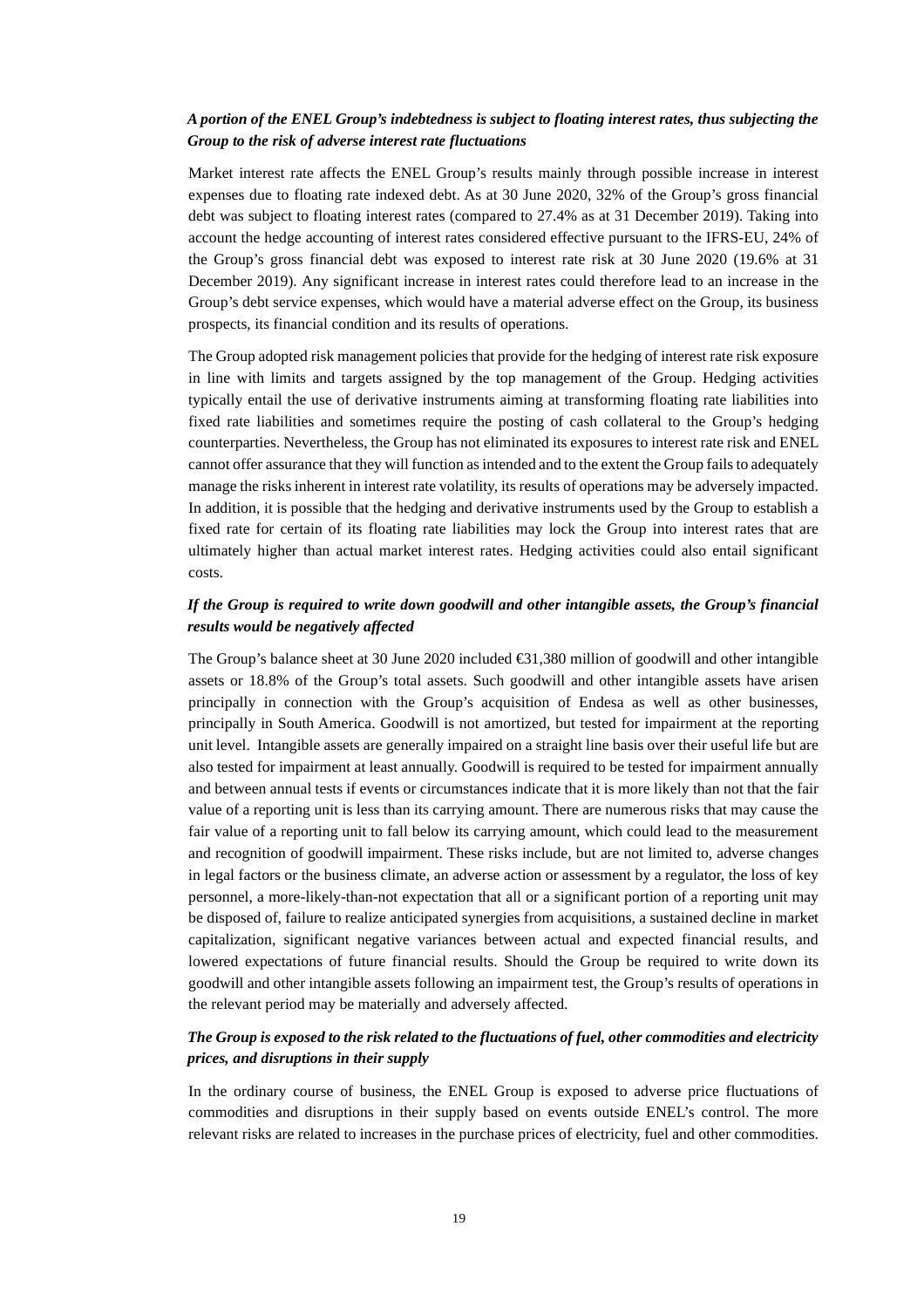The Group is also exposed to the risk of decreases in the sale prices of electricity and gas in the countries where it operates.

The ENEL Group adopted risk management policies providing principles for the hedging of price risk in line with limits and targets assigned by the top management. Hedging activities typically entail the use of derivative instruments aiming at reducing the risk. Nevertheless, the Group has not eliminated its exposures to these risks and, in addition, hedging contracts for the price of electricity, gas and other commodities are available in the market only for limited forward periods, hence not protecting against adverse price movements in the medium-long term. Consequently, significant variations in fuel, other commodities and electricity prices, and any relevant interruption in supplies, could have a material adverse effect on the business prospects, results of operations and financial condition of ENEL.

As regards electricity sold, the Group mainly uses fixed-price agreements in the form of bilateral physical contracts (PPAs) and financial contracts (e.g. contracts for difference, in which differences are paid to the counterparty, if the market price exceeds the strike price, or to the Group, in the opposite case). The residual exposure related to the uncontracted volume of electricity to be sold is aggregated by homogeneous risk factors and managed by means of hedging transactions on the energy market. Nevertheless, sales agreements and hedging strategies may be ineffective, and significant changes in electricity prices could adversely affect the business prospects, results of operations and financial condition of ENEL.

#### **3. Risks relating to macro-economic conditions and country risks**

### *The Group is vulnerable to any severe slowdown in power demand as a consequence of industrial sector weaknesses or potential energy intensity*

The environment in which the Group currently operates is marked by the weakness of macroeconomic conditions worldwide, including low levels of consumption and industrial production.

Electricity and gas consumption are strongly affected by the level of economic activity in a given country.

According to Terna, the Italian transmission system operator, electricity demand in Italy increased by 0.7% during 2019 in comparison to 2018. In mainland Spain, the demand for electricity increased by 1.8% during 2019 in comparison to 2018.

The crises in the banking system and financial markets in recent years, together with other factors, have resulted in economic recessions in many of the countries where the Group operates, such as Italy, Spain, Russia, other countries in the EU and the United States. If these economies fail to recover for a significant period of time, or worsen, energy consumption may decrease or continue to decrease in such markets, and this could result in a material adverse effect on the business prospects, results of operations and financial condition of ENEL and the Group.

#### *Risks related to the adverse financial and macroeconomic conditions within the Eurozone*

Since 2013 the global economy has grown at a modest pace, curbed by the stagnation of economic activity in parts of Europe, as well as the slow-down of several emerging economies. In the Eurozone, the pace of economic recovery has lagged behind that of other advanced economies following the prior global recession, including as a result of the sovereign debt crisis that affected several European countries, including Italy and Spain. In 2017, the Eurozone's economic recovery was stronger and broader than that observed in previous years, but it was underpinned more by positive sentiment than structural factors. In 2019, with global conditions deteriorating, the Eurozone's economic growth rate is expected to revert to a lower level. In the near future the stability of the Eurozone might be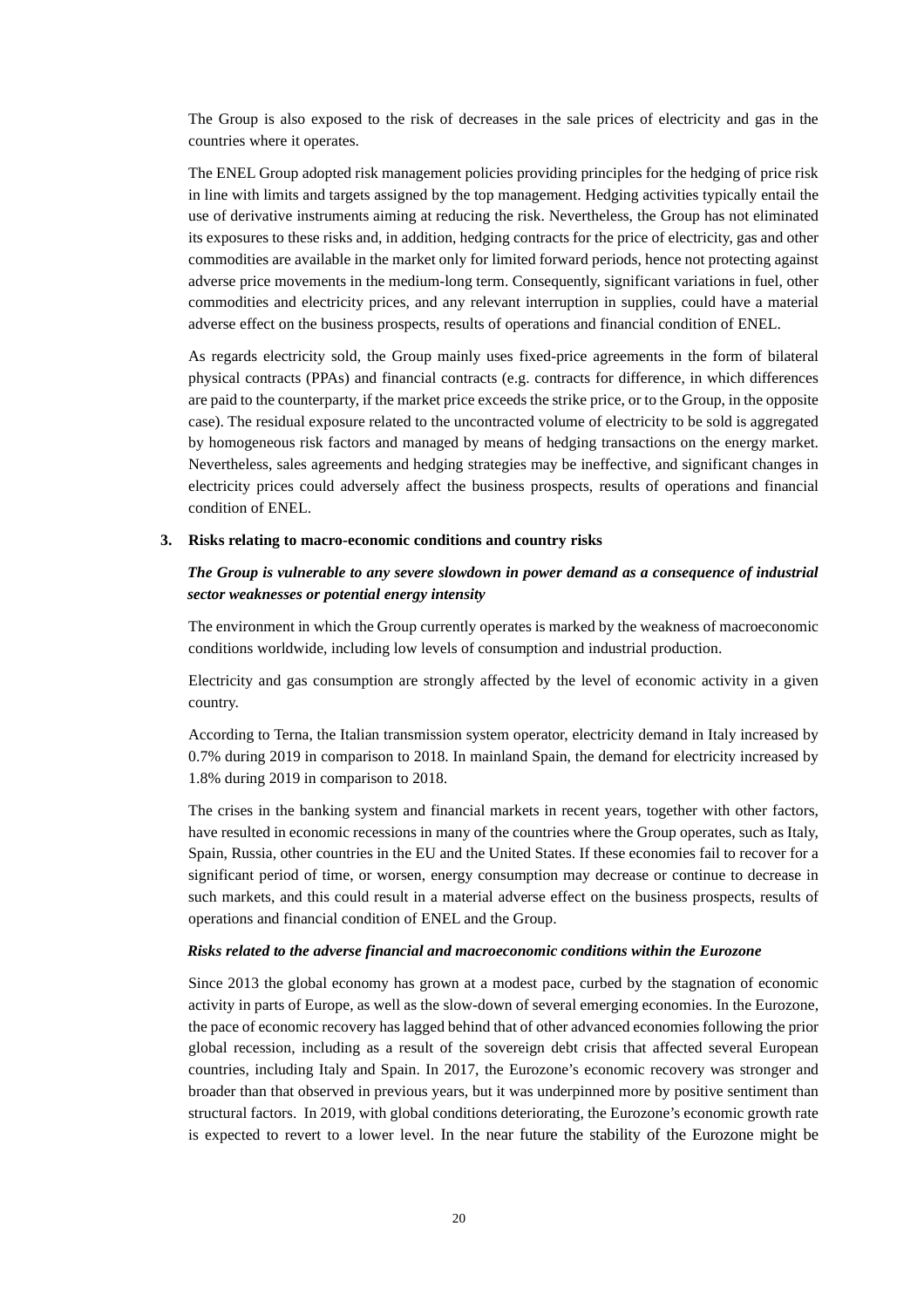adversely impacted also by several events, including those related to the Covid-19 epidemiologic crisis.

Core inflation remains subdued, below the European Central Bank's (the "**ECB**") target and it is not expected to regain traction any time soon. Weak business and consumer confidence are affecting consumption and investment decisions. European monetary policy remains remarkably accommodative in order to support the recovery of the Eurozone's economy. Indeed, the ECB began a new program of Targeted-Long-Term-Refinancing-Operations (TLTRO III) to support the banking sector and reopened the Asset Purchase Program (APP).

In light of the Covid-19 crisis (for further details see "*The Group faces risks related to the impact of COVID-19*"), recently the ECB has embarked an unprecedented monetary stimulus, by establishing an initially  $\epsilon$ 750 billion pandemic emergency purchase programme (PEPP), whose envelope has been recently increased by €600 billion to a total of €1,350 billion. The PEPP expansion is expected to further ease the general monetary policy stance, supporting funding conditions in the real economy, especially for businesses and households. The horizon for net purchases under the PEPP will be extended to at least the end of June 2021. In any case, the Governing Council will conduct net asset purchases under the PEPP until it judges that the Covid-19 crisis phase is over.

In addition, on 21 July 2020, the governments of the Member States of the European Union have agreed upon the establishment of a Recovery Fund of €750 billion, including €390 billion of grants and €360 billion of loans, to be disbursed over the 2021-24 period, as part of the 2021-2027 EU budget. Pursuant to the terms of the final agreement, the volume of grants has been reduced to €390 billion (from the initial  $\epsilon$ 500 billion proposal), the northern countries of the European Union have been allowed to keep their budget rebates and certain compromises with regard to the governance of the Recovery Fund have been included. Although the terms of the final agreement significantly reduced the share of grants to be disbursed and the complexity of the new governance structure of the Recovery Fund might delay the actual disbursements of money, the agreed volume of grants is close to what market players were expecting. The final allocations of the grants amongst the Member States has not been released yet, however grant disbursements should be close to €80 billion to Italy (an amount equal to approximately 4.5% of the GDP) and around  $\epsilon$  to billion to Spain (an amount equal to approximately 5.5% of the GDP). Therefore, together with the ECB's sovereign purchases, the Recovery Fund will have the power to close the Euro area's funding gap over the 2020-22 period.

However, despite the stimulus, any potential draining of liquidity may adversely impact growth in Eurozone countries, including the countries in which the Group operates, with potential negatively impact on the Group's business and results of operations.

The economic recovery of the Eurozone may also be jeopardized by the current political instability affecting several countries, ranging from the United Kingdom's (the "**UK"**) decision to leave the EU (as described in more detail below under "*The UK's decision to withdraw from the EU may have a negative effect on global economic conditions, financial markets and the ENEL Group's business*"), to the possible exit from the EU of more Member States and/or the replacement of the Euro by one or more successor currencies to which the foregoing could lead. These events could have a detrimental impact on the global economic recovery and the repayment of sovereign and non-sovereign debt in certain countries, as well as on the financial condition of European institutions, further increasing the volatility in the European financial markets and may affect demand for ENEL's goods and services.

There can be no assurance that the economy in Europe will not worsen, nor can there be any assurance that current or future assistance packages or measures granted to certain Eurozone countries will be available or, even if provided, will be sufficient to stabilize the affected countries and markets and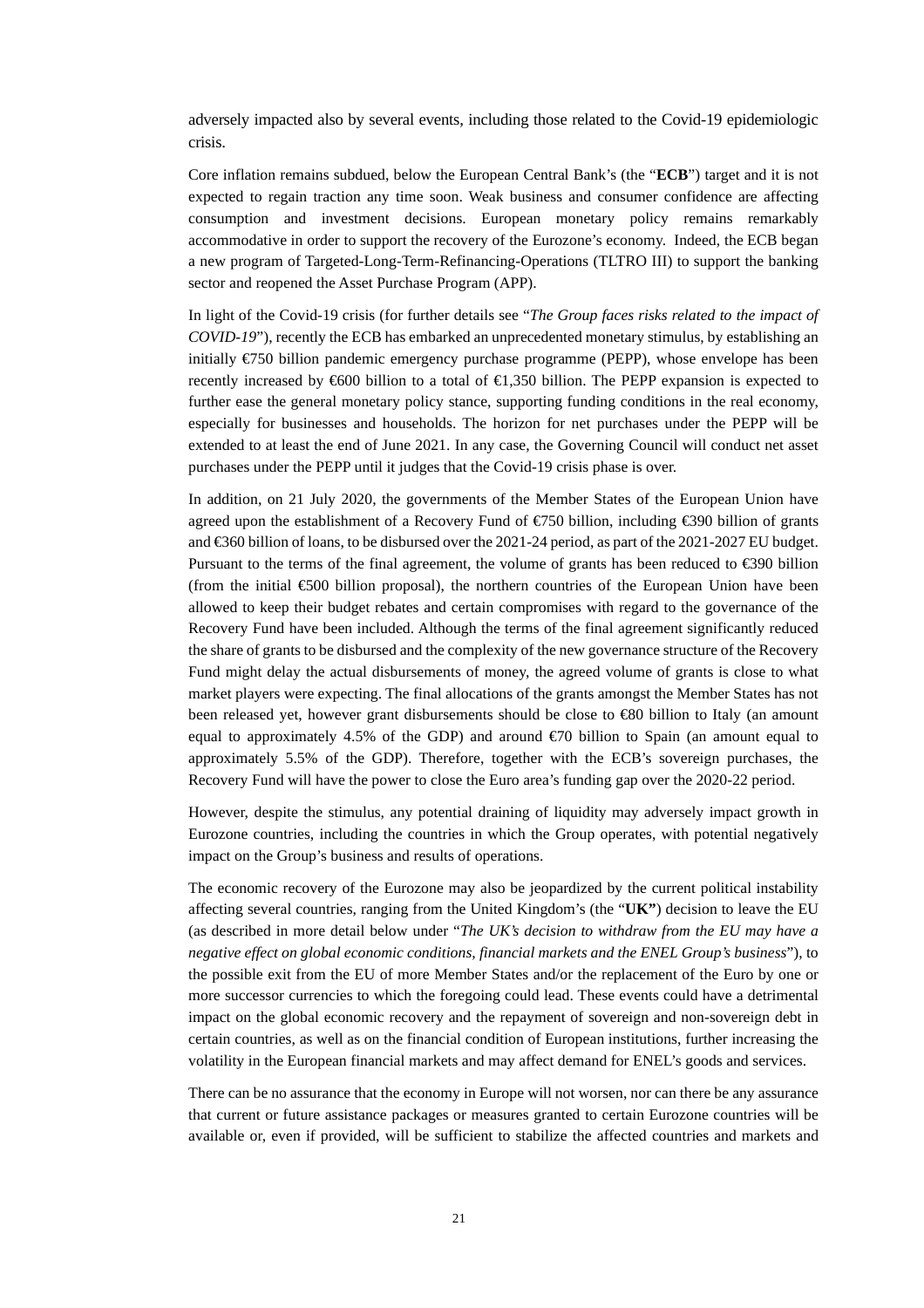secure the position of the Euro. These risks are especially significant in Italy and Spain, where a large proportion of the Group's European operations are concentrated. The economic downturn may also impact the Group's customers, may result in their inability to pay the amounts owed to the Group and may affect demand for ENEL's goods and services. Continuation of further worsening of these difficult financial and macroeconomic conditions could have a material adverse effect upon the Group, its business prospects, its financial condition and its results of operations.

### *The ENEL Group faces risks relating to political, social or economic instability in some of the countries where the Group operates*

The Group's activities outside of Italy (in particular Russia and certain South American countries) are subject to a range of country-specific business risks, including changes to government policies or regulations in the countries in which it operates, changes in the commercial practice, the imposition of monetary and other restrictions on the movement of capital for foreign corporations, economic crises, state expropriation of assets, the absence, loss or non-renewal of favourable treaties or similar agreements with foreign tax authorities and general political, social and economic instability. Such countries may also be characterised by inadequate creditors' protection due to a lack of efficient bankruptcy procedures, investment restrictions and significant exchange rate volatility.

Systemic (i.e. not diversifiable) risks, referred to as "country risks", could have a material adverse effect on ENEL's business returns and, in order to effectively monitor them, ENEL regularly carries out a qualitative assessment process of the risks associated with each country where the ENEL Group operates. In addition, ENEL has developed a quantitative model using shadow rating approach in order to support capital allocation and investments evaluation processes in the context of industrial planning and business development. This model is aimed at detecting Group exposures to socio-political risk factors, as in Latin America.

There can be no assurance that these policies cover all of the potential liabilities which may arise in connection with country risks. Therefore, the occurrence of an event not covered, or only partially covered, could have a material adverse effect upon the ENEL Group, its business prospects, financial condition and results of operations.

### *Changes in macro-economic, geo-political and market conditions, globally and in the countries in which the ENEL Group operates, as well any regulatory changes, may adversely affect the ENEL Group's business and financial condition*

Given the international span of the Group's operations, changes in the political situation in a country or region or political decisions that have an impact on a specific activity or geographic area, could have a significant impact on demand for the Group's products and services. Additionally, uncertainties regarding future trade arrangements and industrial policies in various countries or regions, both within and outside Europe, such as policies on energy savings and the possible introduction of new customs duties, may create additional macroeconomic risk. In 2018, the U.S. administration began introducing tariffs on various categories of goods, and threatened to introduce further tariffs; in response, the EU, China and other jurisdictions have introduced tariffs on U.S. goods. An escalating trade war may have material adverse effects on the industry in which ENEL operates and on the Group's business, results of operations and financial condition.

Any developments involving the above mentioned factors could have an adverse impact on the Group's business and operating results as well as the Group's financial condition, assets, business and results of operations.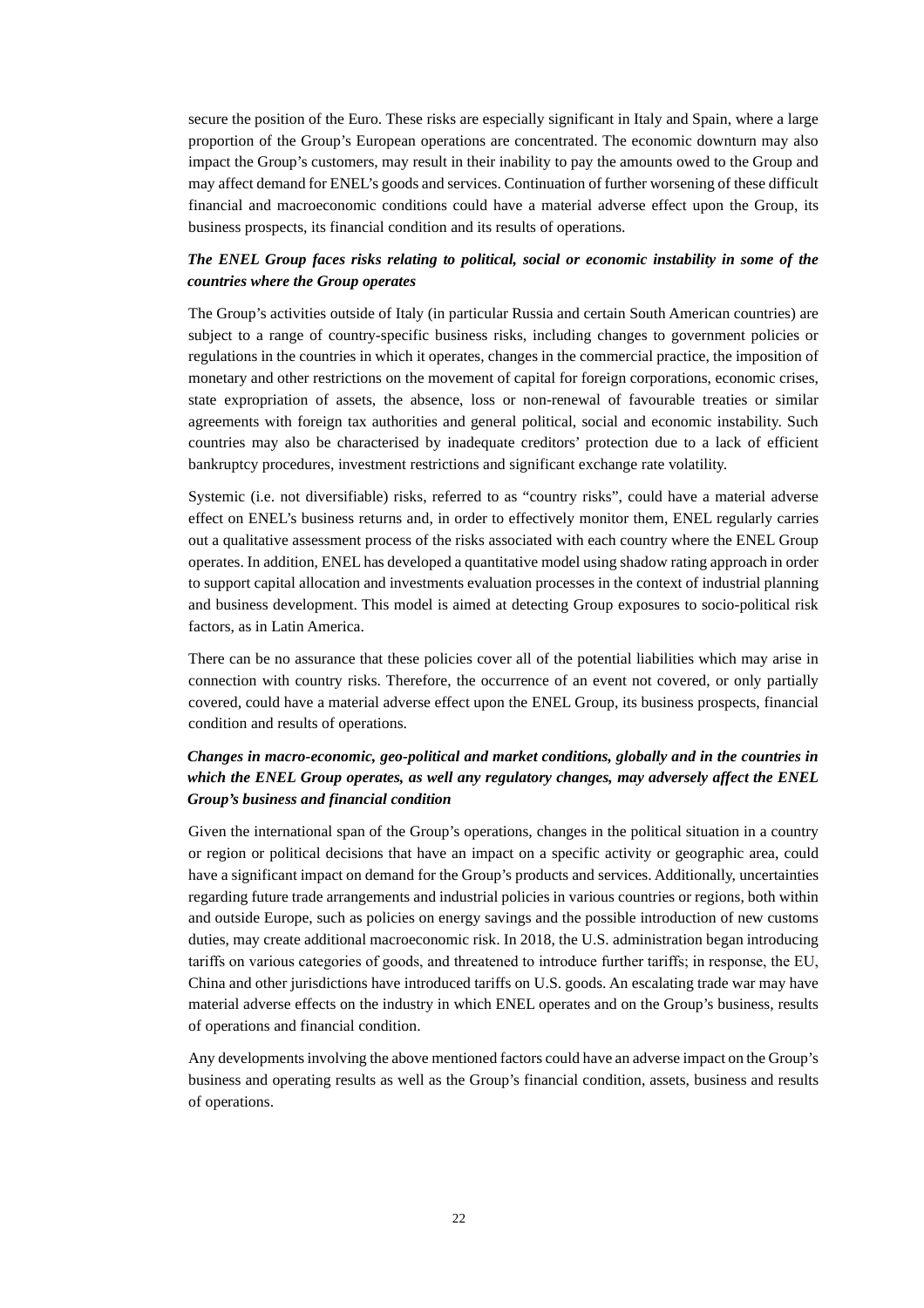### *The Group faces risks relating to the process of energy market liberalisation, which continues to unfold in many of the markets in which the Group operates. The Group may face new competition in the markets in which it operates, also due to the evolution of the energy sector*

The energy markets in which the ENEL Group operates are undergoing a process of gradual liberalisation, which is being implemented through different approaches and on different timetables in the various countries in which the ENEL Group operates. As a result of the process of liberalisation, new competitors have entered and may in the future continue to enter many of the ENEL Group's markets. It cannot be excluded that the process of liberalisation in the markets in which the ENEL Group operates might continue in the future and, therefore, the ENEL Group's ability to develop its businesses and improve its financial results may be affected by such new competition. In particular, competition in Italy is increasing particularly in the electricity business, in which ENEL competes with other producers and traders within Italy and from outside of Italy who sell electricity in the Italian market to industrial, commercial and residential clients. This could have an impact on the prices paid or received in ENEL's electricity production and trading activities. The ENEL Group may moreover be unable to offset the financial effects of decreases in production and sales of electricity through efficiency improvements, or expansion into new business areas or markets. Moreover, since the energy market is in continuous evolution, the ENEL Group may also face risks related to the technological progress in the sector, such as: (i) the entry in the market of new production processes and innovative products, aimed at replacing the traditional technologies; (ii) the relationship between the costs of technologies and their components; and (iii) a more stringent regulatory framework demanding that market operators adopt technologies necessary to comply with the applicable laws.

Furthermore, as a result of such rapid evolution of the energy sector, new entrants seeking to gain market share by introducing new technology and new products could create increased pricing pressure, in turn reducing profit margins, slowing the pace of any sales increases, increasing marketing expenses or reducing market share, any of which may significantly affect the Group's operating results and financial condition.

Although the ENEL Group has sought to face the challenge of liberalisation and market evolution by increasing its presence and client base in free (non-regulated) areas of the energy markets in which it competes and by focusing on technological progress and research of business innovation of strategic importance, it may not be successful in doing so.

### *The UK's decision to withdraw from the EU may have a negative effect on global economic conditions, financial markets and the ENEL Group's business*

On 29 March 2017, the UK delivered to the European Council notice of its intention to withdraw from the EU, pursuant to Article 50 of the Treaty on the European Union. The delivery of such notice started a two-year period during which the UK negotiated with the EU the terms of its withdrawal and of its future relationship with the EU (the "**Article 50 Withdrawal Agreement**"). The Article 50 Withdrawal Agreement has not yet been ratified by the UK or the EU. In October 2019, the parties agreed to a third extension of the period referred to in Article 50 of the Treaty on the European Union to allow for the ratification of the Article 50 Withdrawal Agreement no later than 31 January 2020. On 31 January 2020, the UK withdrew from the European Union. According to Articles 126 and 127 of the Article 50 Withdrawal Agreement (approved by the European Parliament on 29 January 2020), the UK entered an implementation period during which it will negotiate its future relationship with the European Union. During such implementation period – which is due to operate until 31 December 2020 – the Union law shall continue to apply in the United Kingdom. There are a number of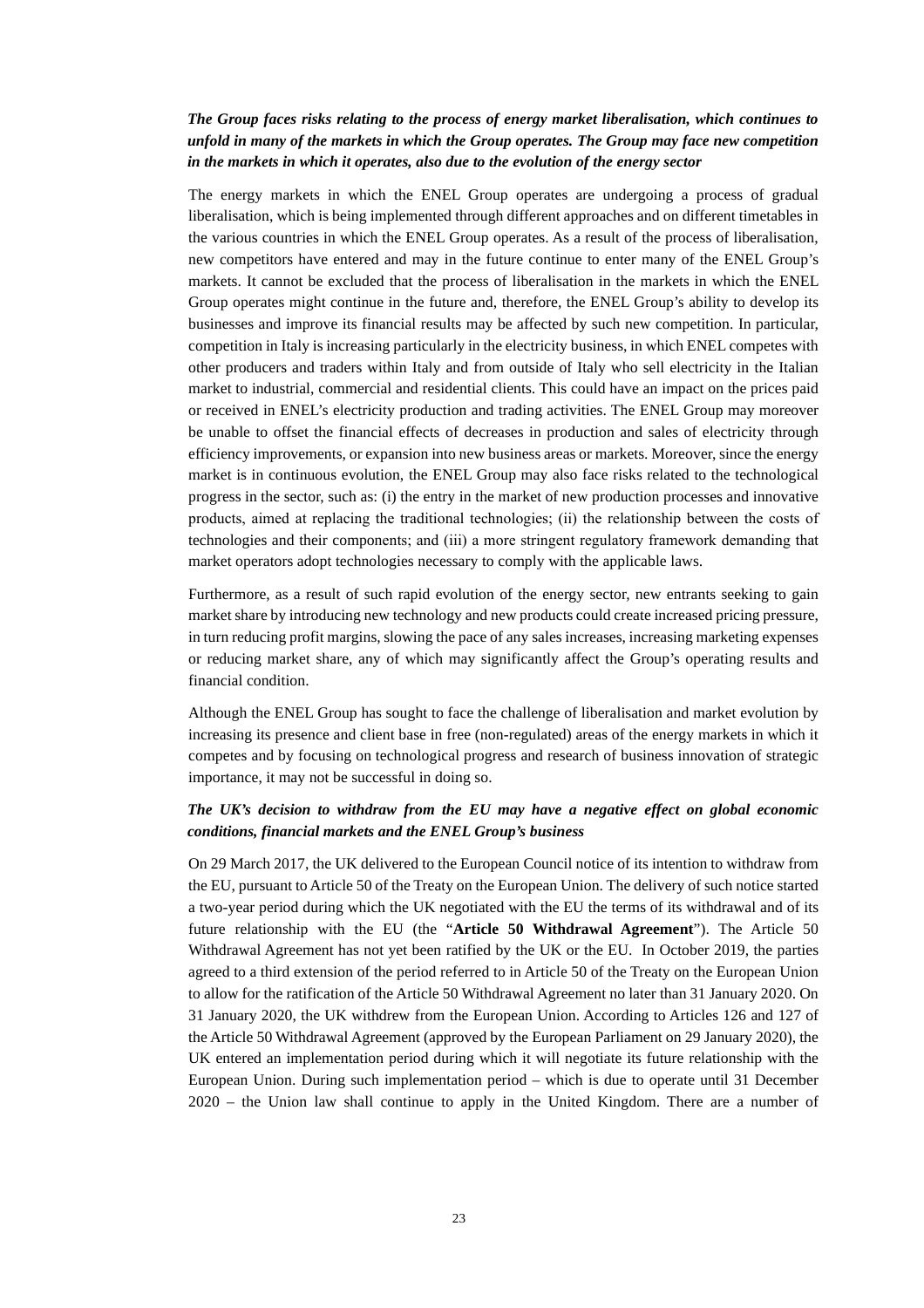uncertainties in connection with such negotiations, including the timing of the negotiations and the future of the UK's relationship with the EU.

In addition, the UK's decision to withdraw from the EU has also given rise to calls for the governments of other EU member states to consider withdrawal. These developments, or the perception that any of them could occur, have had and may continue to have a material adverse effect on global economic conditions and the stability of global financial markets, and may significantly reduce global market liquidity and restrict the ability of key market participants to operate in certain financial markets, which could in turn depress economic activity and restrict ENEL's access to capital. Until the terms and timing of the UK's exit from the EU are clearer, it is not possible to determine the impact that the UK's departure from the EU and/or any related matters may have on the stability of the Eurozone or the EU and, ultimately, on the business of the Group. As such, no assurance can be given that such matters would not adversely affect the Group, its business prospects, its financial condition, its results of operations, the ability of the ENEL Group to satisfy the relevant obligations under the Securities and/or the market value and/or the liquidity of the Securities in the secondary market.

#### *ENEL is subject to risks associated with residents' opposition*

Enel currently operates in a vast geographical area, with a presence in over 30 countries and five continents. It conducts business activities that require the development of infrastructure in local areas, which in some cases can cause either criticism or partial acceptance. In turn, Enel may be exposed to reputational and operational risks due to delays in the execution of projects for new sites or risk that may affect the operational continuity of existing sites. On the other hand, Enel's commitment to decarbonize its energy mix – with a particular focus on the coal mining phase – could have a potential negative impact in local areas which are heavily dependent on coal operations (extraction and energy generation) in terms of job losses and socio-economic development. This could ultimately expose Enel to reputational risks or even delay the Group's achievement of the decarbonization goals set out in its Strategic Plan.

#### **4. Legal and regulatory risks**

### *The ENEL Group is subject to different regulatory regimes in all the countries in which it operates. These regulatory regimes are complex and their changes could potentially affect the financial results of the Group*

The Group is subject to the laws of various countries and jurisdictions, including Italy, Spain and the EU, as well as the regulations of particular regulatory agencies, including, in Italy, the Authority for Electricity and Gas (*Autorità di Regolazione per Energia, Reti e Ambiente*) (the "**Authority**") and, in Spain, the *Comisión Nacional de los Mercados y la Competencia* ("**CNMC**").

These laws and regulations may change and the Group may become subject to new legislation or regulatory requirements that could have a material effect on the Group's business, results of operations and financial condition.

Sectorial regulation affects many aspects of the Group's business and, in many respects, determines the manner in which the Group conducts its business and sets the fees it charges or obtains for its products and services. For further details on the legislative and regulatory context in which the ENEL Group operates, see also the paragraph entitled "*Regulation*" in the "*Description of ENEL*" section incorporated by reference in this Offering Circular. Changes in applicable legislation and regulation, whether at a national or European level, and the manner in which they are interpreted, could negatively impact the ENEL Group's current and future operations, its cost and revenue-earning capabilities and in general the development of its business.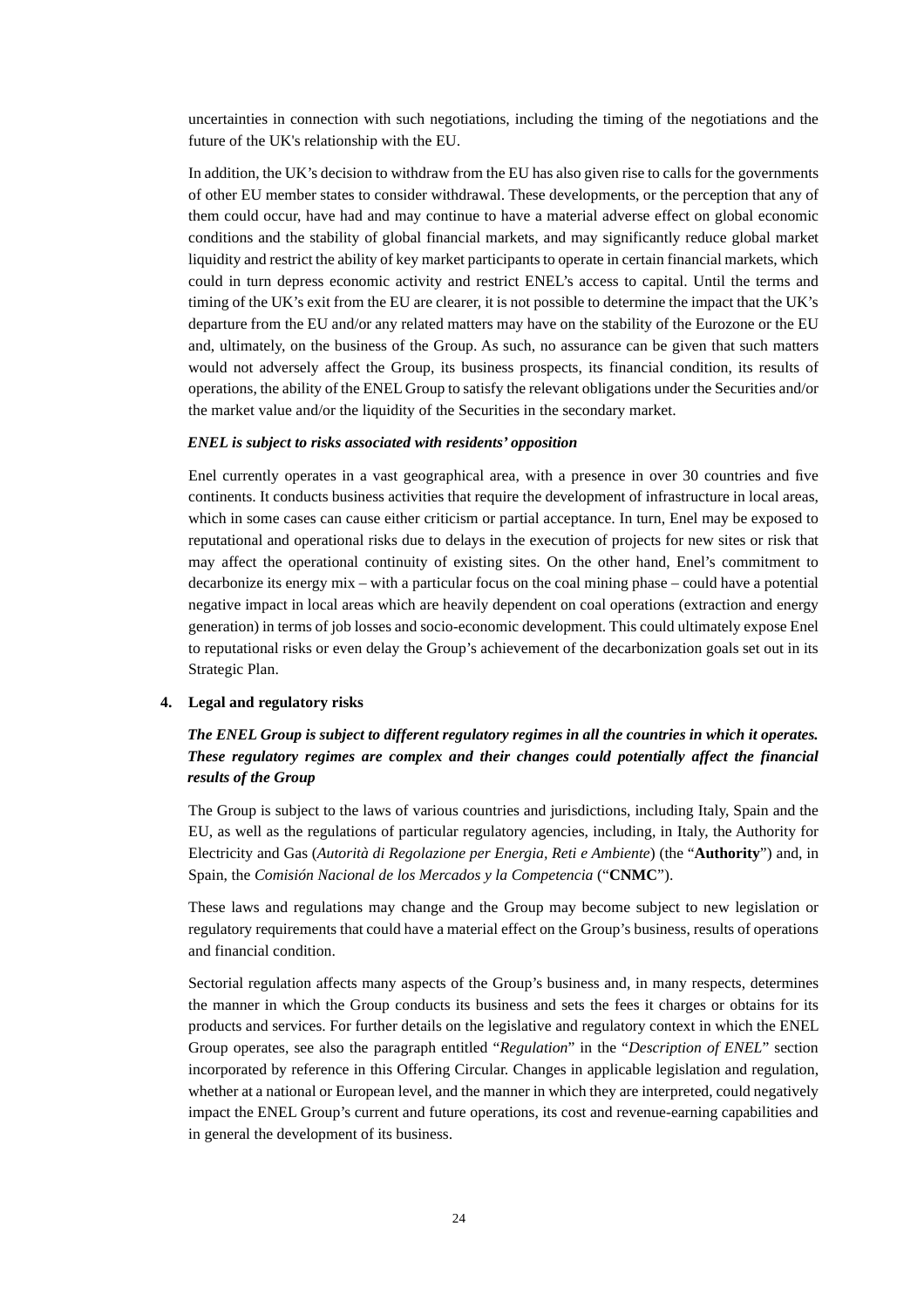Future changes in the directives, laws and regulations issued by the EU, the Italian Republic, Spain, the Authority, CNMC or governments or authorities in the other countries and/or markets in which the Group operates could materially and adversely affect ENEL's and the Group's business prospects, financial condition and results of operations.

### *ENEL is subject to a large variety of litigation and regulatory proceedings and cannot offer assurances regarding the outcomes of any particular proceedings*

In the ordinary course of its business, the Group is subject to numerous civil (including in relation to antitrust and tax violations) and administrative proceedings, as well as criminal (including in connection with environmental violations, manslaughter and omission of accident prevention measures) and arbitral proceedings. ENEL made provisions in its consolidated financial statements for contingent liabilities related to particular proceedings in accordance with the advice of internal and external legal counsel. Such provisions amounted to €845 million as of 30 June 2020, compared to €1,070 million as of 31 December 2019, and €1,088 million as of 30 June 2019. Such decrease from 31 December 2019 to 30 June 2020 is mainly due to a negative impact of FX especially in Brazil.

The Group confirms that the assessment of any liability arising from or in connection with a litigation and its potential description in the financial statement is carried out in full compliance with and according to the applicable international accounting principles and, in particular, pursuant to IAS 37. For further information, see "*Description of ENEL - Litigation*" in which the Group provides updated and relevant information concerning the above-mentioned potential liabilities related to litigations.

Notwithstanding the foregoing, the Group has not recorded provisions in respect of all of the proceedings to which it is subject. In particular, it has not recorded provisions in cases in which it is not possible to quantify any negative outcome and in cases in which it currently believes that negative outcomes are not likely. There can be no assurance, therefore, that the Group will not be ordered to pay an amount of damages with respect to a given matter for which it has not recorded an equivalent provision, or any provision at all. For further information, see "*Description of ENEL - Litigation*". The variability in the outcomes of the existing judicial proceedings may determine a situation in which the provisions set aside may not be sufficient to cover the relevant losses. As a consequence, if future losses arising from the pending judicial proceedings are materially in excess of the provisions made, there may be a material adverse effect on the Group's business, cash flow, financial condition and results of operations.

In addition, although the Group maintains internal monitoring systems (including an internal control model pursuant to Italian Legislative Decree No. 231 of 8 June 2001), it may be unable to detect or prevent certain crimes including, *inter alia*, bribery, corruption, environmental violations, manslaughter, violations of rules regarding health and safety in the workplace committed by its directors, officers, employees or agents, which could lead to civil, criminal and administrative liability for the Group (including in the form of pecuniary sanctions and operational bans), as well as reputational damages.

### *The Group faces significant costs associated with environmental laws and regulation and may be exposed to significant environmental liabilities*

The ENEL Group's businesses are subject to extensive environmental regulation on a national, European, and international scale. Applicable environmental regulations address, among other things, carbon dioxide ("**CO2**") emissions, water pollution, the disposal of substances deriving from energy production (including as a result of the decommissioning of nuclear plants), and atmospheric contaminants such as sulphur dioxide ("**SO2**"), nitrogen oxides ("**NOx**") and particulate matter, among other things.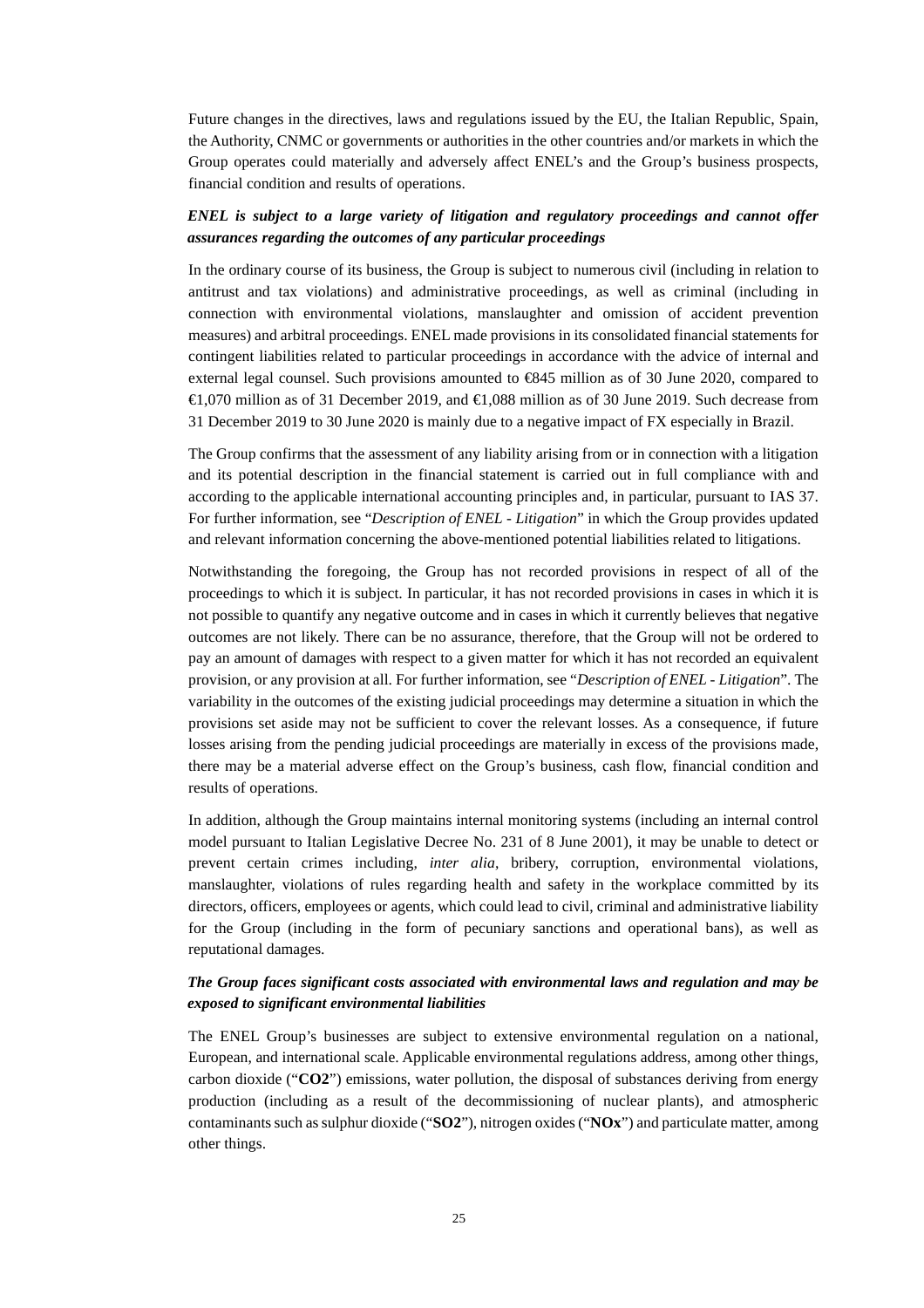The ENEL Group incurs significant costs to keep its plants and businesses in compliance with the requirements imposed by various environmental and related laws and regulations. Such regulations require the ENEL Group to adopt preventative or remedial measures and influence the ENEL Group's business decisions and strategy. Failure to comply with environmental requirements in the countries where the ENEL Group operates may lead to fines, litigation, loss of licences, permits and authorisations and, in general, to temporary or permanent curtailment of operations. For instance, Law No. 68/2015 has introduced a number of new criminal offences related to environmental liabilities (so called "*ecoreati*") – in particular the environmental pollution, environmental damage, trade and dereliction of radioactive material, criminal conspiracy aiming to carry out an "*ecoreato*" (art. 452 *octies* of the Italian Criminal Code) – implying new liabilities and, therefore, additional potential expenses, for companies subject to the environmental regulation such as entities belonging to the ENEL Group.

In light of the current public focus on environmental matters, it is not possible to exclude the possibility that more rigorous environmental rules may be introduced at the Italian, Spanish or European level or that more rigorous measures may be introduced in other countries where the Group operates, which could increase costs or cause the Group to face environmental liabilities. Such environmental liabilities could increase costs, including clean-up costs, for the Group. ENEL is not able to foresee the nature or the potential effects of future regulations on its results of operations. Due to tariff regulations and market competition in Italy and other countries in which the Group operates, increases in costs that the Group incurs for environmental protection may not be fully offset by the increases in ENEL's prices. As a result, new environmental regulation could have a material adverse effect on the Group's business prospects, results of operations and financial condition.

Legislation and other regulation concerning CO2 emissions is one of the key factors affecting the ENEL Group's operations, and is also one of the greatest challenges the ENEL Group faces in safeguarding the environment. With respect to the control of CO2 emissions, EU legislation governing the CO2 emissions trading scheme imposes costs for the electricity industry, which could rise substantially in the future. In this context, the instability of the emission allowance market accentuates the difficulties of managing and monitoring the situation. The ENEL Group monitors the development and implementation on EU and Italian legislation, diversifies its generation mix towards the use of low-carbon technologies and resources with a focus on renewables and nuclear power, develops strategies to acquire allowances at competitive prices and enhances the environmental performances of its generation plants, increasing their energy efficiency. However, these measures and strategies undertaken by the ENEL Group to mitigate risks associated with CO2 regulation and to reduce its CO2 emissions may be ineffective or insufficient, which could have a material adverse effect on the business prospects, results of operations and the financial condition of ENEL and the ENEL Group. See "*Description of ENEL - Regulation*" for more information about CO2-related regulations.

In addition, the current U.S. administration has taken a number of steps that eliminate or reduce various clean energy programs, industries and initiatives, such as the decision to repeal or replace the Clean Power Plan and the notification of the United States' withdrawal from the Paris Agreement on climate change, designed to curtail global warming. If the United States take further steps to eliminate or further reduce, repeal or eliminate other existing programs, incentive legislation and regulations supporting renewable energies, such actions may result in a decrease in demand for renewable energies in the United States and other geographical markets and materially harm ENEL's business, financial condition and results of operations.

The Group is also subject to numerous EU, international, national, regional and local laws and regulations regarding the impact of its operations on the health and safety of employees, contractors,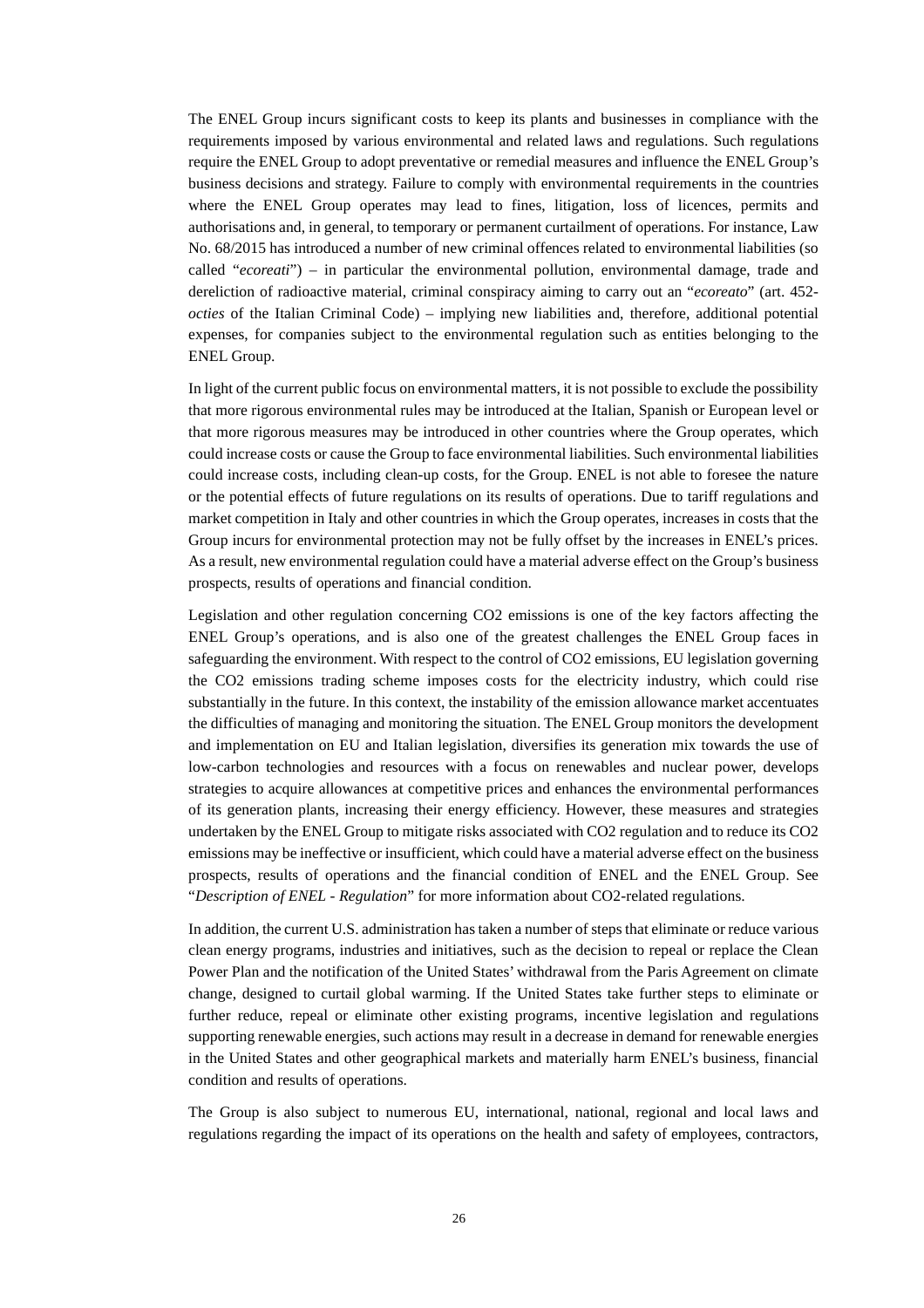communities and properties. Breaches of health and safety laws expose the Group's employees to criminal and civil liability and the Group to the risk of liabilities associated with compensation for health or safety damage, as well as damage to its reputation.

### *The ENEL Group is exposed to a number of different tax uncertainties, which would have an impact on its tax expenses*

The ENEL Group is required to pay taxes in multiple jurisdictions in which it operates. The ENEL Group determines the taxes it is required to pay, based on its interpretation of the applicable tax laws and regulations in the jurisdictions in which it operates. Therefore, and as a result of its presence and operation in multiple jurisdictions (including, in addition to Italy and The Netherlands, countries of incorporation of ENEL and ENEL N.V., also, inter alia, Spain, South America, Romania, Russia and The United States), the ENEL Group may be subject to unfavourable changes in the applicable tax laws and regulations, or in the interpretation of such tax laws and regulations by the competent tax authorities. The financial position of the ENEL Group and its ability to service the obligations under its indebtedness, including the Securities, may be adversely affected by new laws or changes in the interpretation of existing tax laws.

#### **5. Risks relating to ENEL's credit ratings and shareholding**

### *ENEL's ability to access credit and bond markets on acceptable terms is in part dependent on its credit ratings, which have come under scrutiny due to its level of debt*

ENEL's long-term debt is currently rated "BBB+" (stable outlook) by S&P, "A-" (stable outlook) by Fitch and "Baa2" (positive outlook) by Moody's. The credit ratings included or referred to in this Offering Circular will be treated for the purposes of the CRA Regulation as having been issued by S&P, Moody's and Fitch upon registration pursuant to the CRA Regulation. S&P, Moody's and Fitch are established in the EU and registered under the CRA Regulation. Each of Moody's, S&P and Fitch is included in the list of registered credit rating agencies published by the ESMA on its website in accordance with the CRA Regulation. The ratings of S&P and Moody's are near the low-end of the respective rating agency's scale of investment-grade ratings. Fitch's rating is in the upper medium part of the rating agency's scale. ENEL's ability to access the capital markets and other forms of financing (or refinancing), and the costs connected with such activities, depend on the credit ratings assigned to ENEL. In addition, any future downgrade of the sovereign credit rating of Italy and/or Spain or the perception that such a downgrade may occur may adversely affect the markets' perception of ENEL's creditworthiness and have a negative impact on the Group's credit ratings. Any worsening of credit ratings could limit ENEL's ability to access capital markets and other forms of financing (or refinancing), or increase the costs related thereto, with related adverse effects on ENEL's and the Group's business prospects, financial condition and results of operations as well as its ability to implement the 2020-2022 Strategic Plan, which contemplates a significant amount of capital expenditure (see "—*ENEL's ability to successfully execute its 2020-2022 Strategic Plan is not assured*").

Certain credit agreements entered into by companies belonging to the ENEL Group, state that the overall pricing applicable to the loans thereunder may vary according to ENEL's credit rating by S&P or Moody's. Any downgrade could thus adversely affect the amount of interest payable by ENEL. In addition, the possibility of access to the capital markets and to other forms of financing and the associated costs are also dependent, amongst other things, on the rating assigned to the Group. Therefore, any downgrade of such ratings could limit ENEL's access to the capital markets and could increase the cost of borrowing and/or of the refinancing of existing debt. Any downgrade could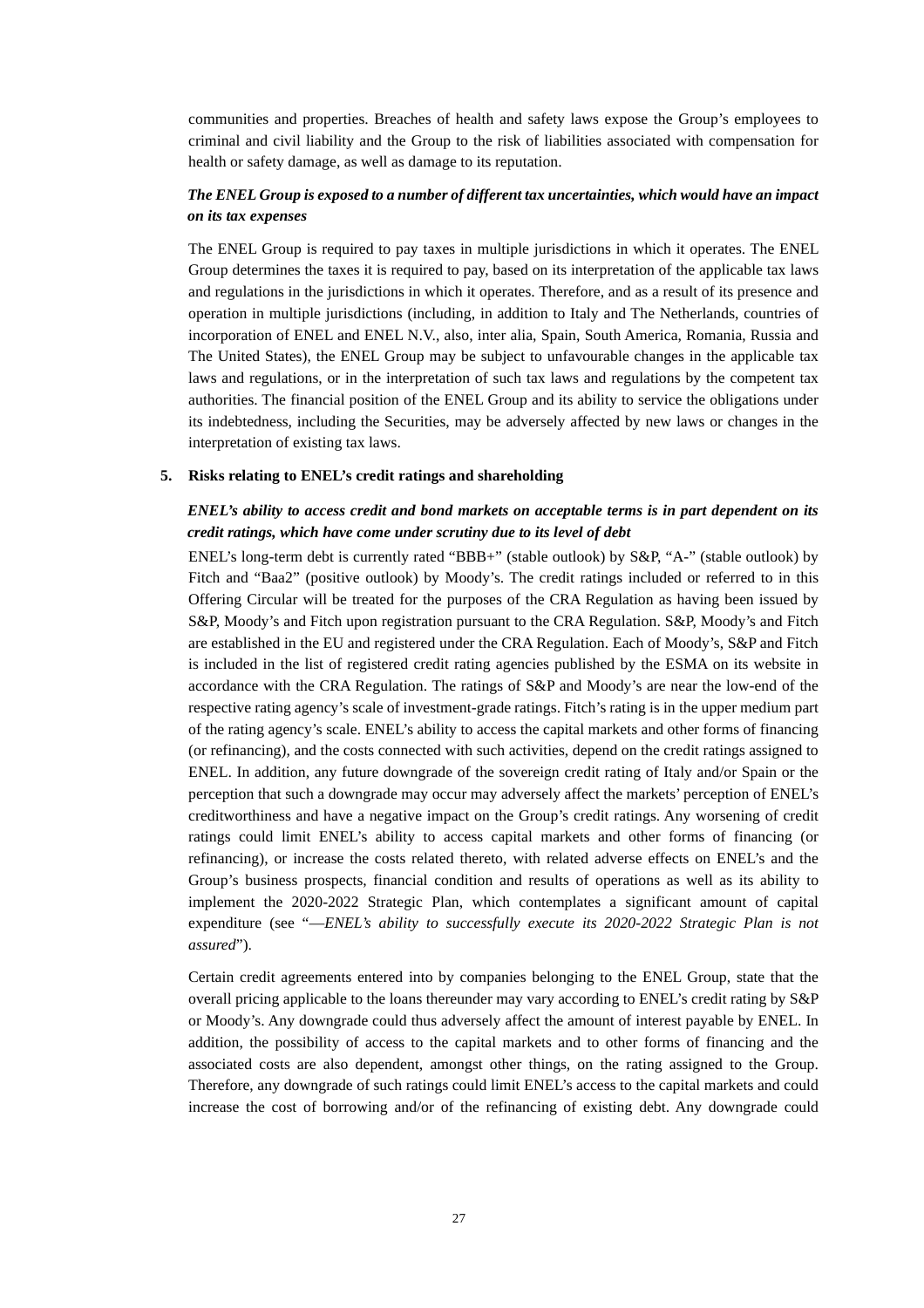therefore have adverse effects on the Issuer's and the Group's business prospects, financial condition and results of operations.

### *ENEL is subject to the de facto control of the Italian Ministry of the Economy and Finance (the "MEF"), which can exercise significant influence over matters requiring shareholder approval*

As of the date of this Offering Circular, ENEL is controlled by the MEF – pursuant to Article 2359, first paragraph, no. 2) of the Italian Civil Code, as recalled by Article 93 of the Unified Financial Act – which holds a 23.585% direct stake in ENEL's ordinary shares.

As long as the MEF remains ENEL's principal shareholder, it can exercise significant influence in matters requiring shareholder approval. More importantly, the MEF succeeded so far in appointing the majority of the directors of ENEL, in accordance with the slate-based voting mechanism set forth in Article 14 of ENEL's articles of association. As a result, other shareholders' ability to influence decisions on matters submitted to a vote of ENEL's shareholders may be limited. However, the MEF is not involved in managing and coordinating ENEL, and ENEL makes its management decisions on a fully independent basis in accordance with the structure of duties and responsibilities assigned to its corporate bodies.

#### **Risks related to the Securities**

#### 1. **Risks relating to the specific characteristics of the Securities**

#### *The Issuer's payment obligations in respect of the Securities are subordinated*

The Securities will be unsecured and subordinated obligations of the Issuer and will rank junior to the claims of unsubordinated and other subordinated creditors of the Issuer, except for subordinated creditors whose claims are expressed to rank *pari passu* with the Securities. See Condition 3 (*Status and Subordination*) of the Terms and Conditions of the Securities. By virtue of such subordination, upon the occurrence of a winding-up, insolvency, dissolution or liquidation of the Issuer, payments on the Securities will be subordinated in right of payment to the prior payment in full of all other liabilities of the Issuer, except for payments in respect of any Parity Securities or Junior Securities. The obligations of the Issuer under the Securities are intended to be senior only to its obligations to the holders of (i) any class of the Issuer's share capital and (ii) any other securities issued by the Issuer or any securities issued by a company other than the Issuer which have the benefit of a guarantee or similar instrument from the Issuer, which securities of the Issuer, or guarantee or similar instrument granted by the Issuer, rank or are expressed to rank *pari passu* with any class of the Issuer's share capital and/or junior to the Securities. A Securityholder may therefore recover less than the holders of unsubordinated or other subordinated liabilities of the Issuer.

Subject to applicable law, no Securityholder may exercise or claim any right of set-off in respect of any amount owed to it by the Issuer arising under or in connection with the Securities and each Securityholder shall, by virtue of being a Securityholder, be deemed to have waived all such rights of set-off.

Securityholders are advised that unsubordinated liabilities of the Issuer may also arise out of obligations that are not reflected in the financial statements of the Issuer, including, without limitation, the issuance of guarantees on an unsubordinated basis. Claims made under such guarantees will become unsubordinated liabilities of the Issuer which, in a winding-up, insolvency, dissolution or liquidation of the Issuer, will need to be paid in full before the obligations under the Securities may be satisfied.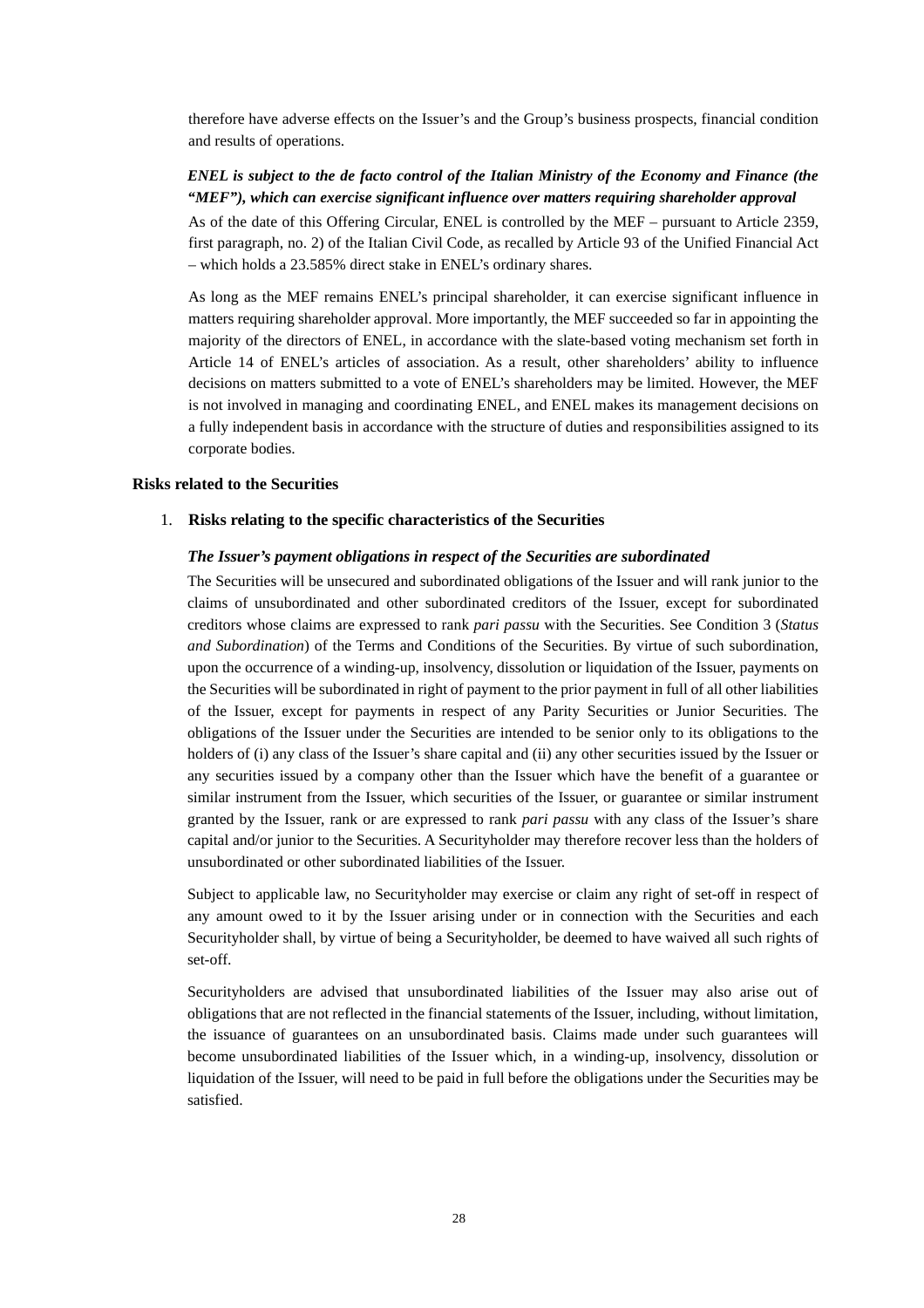Although subordinated debt securities may pay a higher rate of interest than comparable debt securities which are not subordinated, there is a real risk that an investor in subordinated securities such as the Securities will lose all or some of his investment should the Issuer become insolvent.

### *The Securities are perpetual securities; holders of the Securities may be required to bear the financial risks of an investment in the Securities for a long period*

The Securities are perpetual securities and have no fixed date for redemption, and unless previously redeemed or purchased and cancelled by the Issuer as provided below, the Securities will become due and payable and will be redeemed on the Liquidation Event Date, including in connection with any Insolvency Proceedings in accordance with (i) any applicable legal provision, or any decision of any judicial or administrative authority, or (ii) any resolution passed at a shareholders' meeting of the Issuer or (iii) any provision which is set out in the by-laws of the Issuer from time to time (including the maturity of the Issuer which, as of the date of this Offering Circular, is set in its by-laws at 31 December 2100). The Issuer is under no obligation to redeem or repurchase the Securities, although it may elect to do so in certain circumstances. Securityholders have no right to call for the redemption of the Securities and the Securities will only become due and payable on the Liquidation Event Date. Securityholders should therefore be aware that they may be required to bear the financial risks associated with an investment in long-term securities and that they may not recover their investment in the foreseeable future.

#### *Deferral of interest payments*

The Issuer may elect to defer in whole, but not in part, payment of interest in respect of the Securities in respect of any interest period by giving a Deferral Notice to the Securityholders. If the Issuer makes such an election, the Issuer shall have no obligation to make such payment and any such non-payment of interest will not constitute a default by the Issuer for any purpose. Any interest in respect of the Securities the payment of which is deferred will, so long as the same remains outstanding, constitute Arrears of Interest. Arrears of Interest will be payable as outlined in Condition 4 of Terms and Conditions of the Securities. No interest will accrue on any outstanding Arrears of Interest. While the deferral of payment of interest continues, the Issuer is not prohibited from making payments on any instrument ranking senior to the Securities and in such event, the Securityholders are not entitled to claim immediate payment of interest so deferred.

As a result, any deferral of interest payments, or perception that the Issuer will exercise its deferral right, will likely have an adverse effect on the market price of the Securities. In addition, as a result of the interest deferral provisions of the Securities, the market price of the Securities may be more volatile than the market prices of other debt securities on which original issue discount or interest accrues that are not subject to such deferrals and may be more sensitive generally to adverse changes in the financial condition of the Issuer.

#### *Early redemption risk*

The Issuer may redeem all (but not some only) of the Securities on any Call Date at their principal amount together with accrued interest to, but excluding, the Reset Date and any outstanding Arrears of Interest.

The Issuer may also redeem all (but not some only) of the Securities at the applicable Early Redemption Price at any time following the occurrence of a Withholding Tax Event, a Tax Deductibility Event, a Rating Methodology Event or an Accounting Event, as outlined in Conditions 6.3, 6.4, 6.5 and 6.6 of the Terms and Conditions of the Securities. In addition, as outlined in Condition 6.7, in the event that at least 75 per cent. of the aggregate amount of the Securities issued on the Issue Date has been purchased by or on behalf of the Issuer or a Subsidiary and cancelled, the Issuer may redeem all (but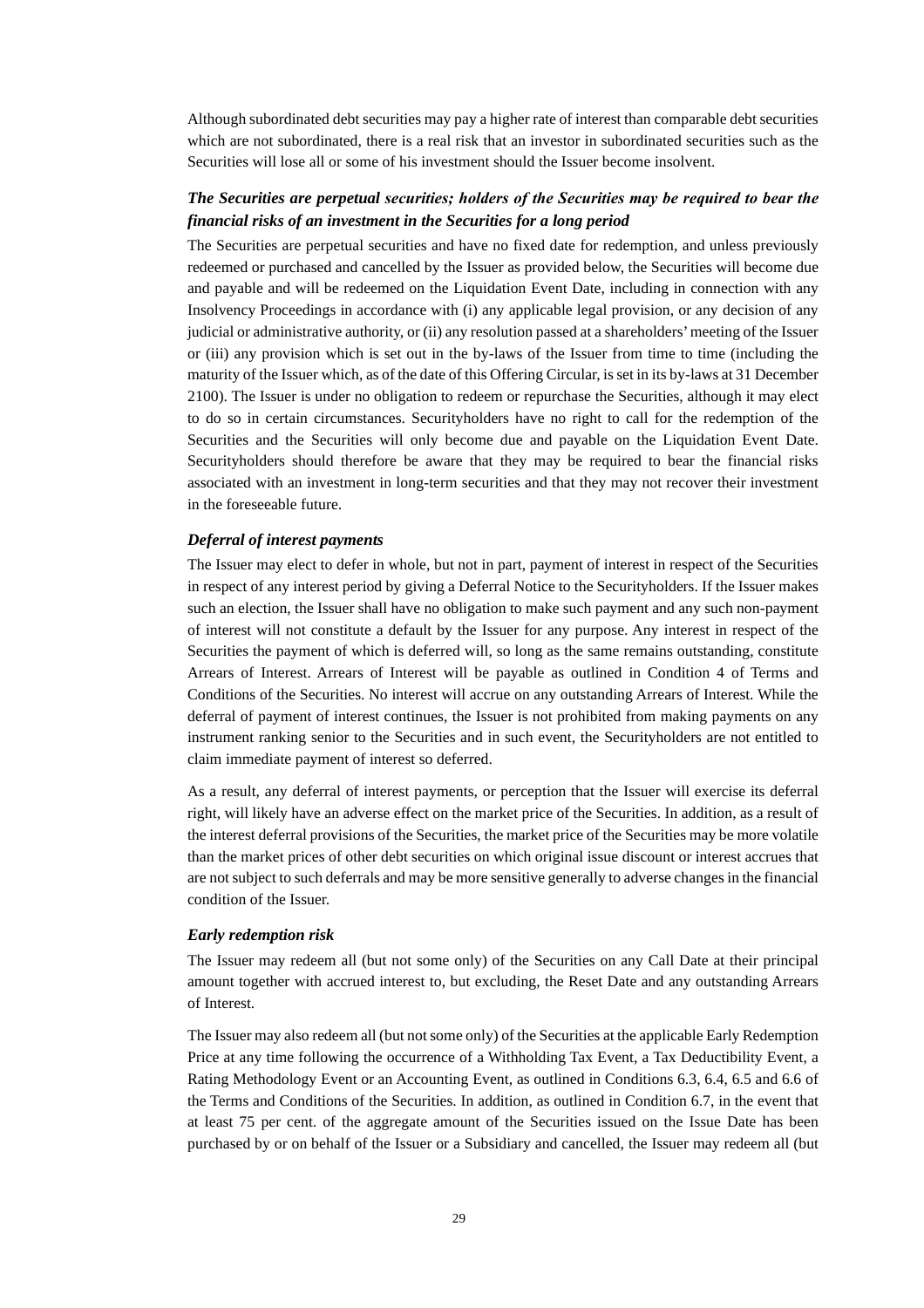not some only) of the outstanding Securities at the applicable Early Redemption Price. The Early Redemption Price may be less than the then current market value of the Securities.

During any period when the Issuer may elect to redeem or is perceived to be able to redeem the Securities, the market value of such Securities generally will not rise substantially above the price at which they can be redeemed. This also may be true prior to any redemption period.

The Issuer may be expected to redeem the Securities when its cost of borrowing for similar securities is lower than the interest rate on such Securities, or if it no longer requires the Securities as part of its capital structure. An investor may not be able to reinvest the redemption proceeds at an effective interest rate as high as the interest rate on the Securities being redeemed and may only be able to reinvest the redemption proceeds at a significantly lower rate. Potential investors should consider their reinvestment risk in light of other investments available at that time.

#### *There is no limitation on the Issuer issuing senior or pari passu securities*

There is no restriction on the amount of securities or other liabilities which the Issuer may issue or incur and which rank senior to, or *pari passu* with, the Securities. The issue of any such securities or the incurrence of any such other liabilities may reduce the amount (if any) recoverable by Securityholders on an insolvency of the Issuer and/or may increase the likelihood of a deferral of interest payments under the Securities.

#### *Resettable fixed rate securities carry a market risk*

A holder of fixed rate securities is particularly exposed to the risk that the price of such securities falls as a result of changes in market interest rates. While the interest rate of the Securities is fixed until the First Reset Date (with a reset of the initial fixed rate on every Reset Date as set out in the Conditions of the Securities), market interest rates typically change on a daily basis. As the market interest rate changes, the price of the Securities also changes, but in the opposite direction. If the market interest rate increases, the price of the Securities would typically fall. If the market interest rate falls, the price of the Securities would typically increase. Securityholders should be aware that movements in these market interest rates can adversely affect the price of the Securities and can lead to losses for the Securityholders if they sell the Securities.

#### *Interest rate reset may result in a decline of yield*

A holder of securities with a fixed interest rate that will be reset during the term of the securities (as will be the case for the Securities on each Reset Date if not previously redeemed) is exposed to the risk of fluctuating interest rate levels and uncertain interest income.

### *After the First Reset Date, the interest rate in respect of the Securities will be reset periodically by reference to a mid-swap rate, which may be affected by changes in benchmark regulation*

After the First Reset Date in respect of the Securities, the interest rate will (if the Securities are not redeemed) be reset on the Reset Date by reference to a prevailing EUR 5 year Swap Rate plus (A) in respect of the Reset Period commencing on the First Reset Date to but excluding 10 March 2032, 2.679 per cent. per annum, (B) in respect of the Reset Periods commencing on 10 March 2032, 10 March 2037 and 10 March 2042, 2.929 per cent. per annum, and (C) in respect of any other Reset Period after 10 March 2047, 3.679 per cent. per annum.

The Conditions include fall-back provisions as set out in Condition 4.1(b) (*Interest and Interest Deferral – Determination of EUR 5 year Swap Rate*) of the Conditions which apply in the event the EUR 5 year Swap Rate does not appear on the EUR Reset Screen Page on the relevant Reset Interest Determination Date. Applying such fall-back provisions will result in the Securities performing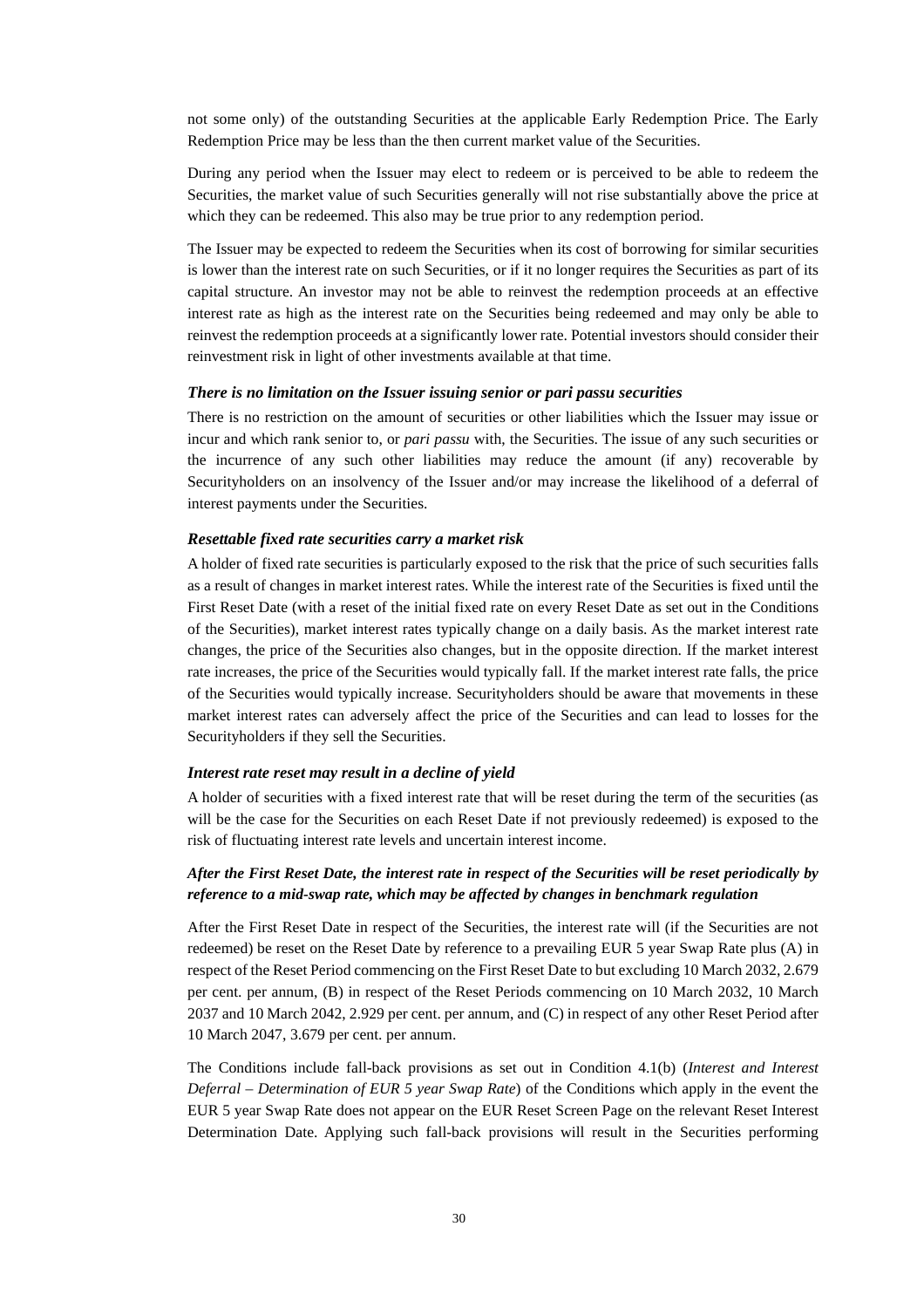differently (which may include payment of a lower Prevailing Interest Rate) than they would if the EUR 5 year Swap Rate were available.

As at the time of pricing of the initial issue of the Securities, the current market practice is to derive the EUR 5 year Swap Rate in part from the Euro interbank offered rate ("**EURIBOR**") calculated by the European Money Markets Institute (as administrator of EURIBOR). The EUR 5 year Swap Rate, EURIBOR and other interest rates or other types of rates and indices which are deemed to be "benchmarks" are the subject of ongoing national and international regulatory reform. Following the implementation of any such potential reforms, the manner of administration of benchmarks may change, with the result that they may perform differently than in the past, or benchmarks could be eliminated entirely, or there could be other consequences which cannot be predicted. Any such consequence could affect the manner in which interest determinations are required to be made pursuant to the Conditions, as set out in Condition 4.1(b) (*Interest and Interest Deferral – Determination of EUR 5 year Swap Rate*) of the Conditions, and have a material adverse effect on the value of and return on any the Securities.

Key international reforms of "benchmarks" include the International Organization of Securities Commission's ("**IOSCO**") proposed Principles for Financial Market Benchmarks (July 2013) (the "**IOSCO Benchmark Principles**") and the EU's Regulation (EU) 2016/1011 of the European Parliament and of the Council of 8 June 2016 on indices used as Benchmarks in financial instruments and financial contracts or to measure the performance of investment funds and amending Directives 2008/48/EC and 2014/17/EU and Regulation (EU) No 596/2014 (the "**Benchmarks Regulation**").

The IOSCO Benchmark Principles aim to create an overarching framework of principles for benchmarks to be used in financial markets, specifically covering governance and accountability, as well as the quality and transparency of benchmark design and methodologies. A review published in February 2015 on the status of the voluntary market adoption of the IOSCO Benchmark Principles noted that, as the benchmarks industry is in a state of change, further steps may need to be taken by IOSCO in the future, but that it is too early to determine what those steps should be. The review noted that there has been a significant market reaction to the publication of the IOSCO Benchmark Principles, and widespread efforts being made to implement the IOSCO Benchmark Principles by the majority of administrators surveyed.

On 17 May 2016, the Council of the European Union adopted the Benchmarks Regulation. The Benchmarks Regulation was published in the Official Journal of the EU on 29 June 2016 and entered into force on 30 June 2016. Subject to various transitional provisions, the Benchmarks Regulation has applied since 1 January 2018, except that the regime for "critical benchmarks" has applied from 30 June 2016 and certain amendments to Regulation (EU) No 596/2014 (the "**Market Abuse Regulation**") have applied from 3 July 2016. The Benchmarks Regulation applies to "contributors", "administrators" and "users of" benchmarks in the EU, and, among other things, (i) requires Benchmark administrators to be authorised or registered (or, if non-EU-based, to be subject to an equivalent regulatory regime or otherwise recognised or endorsed) and to comply with extensive requirements in relation to the administration of "benchmarks" and (ii) bans the use of benchmarks of unauthorised administrators. The scope of the Benchmarks Regulation is wide and, in addition to socalled "critical benchmark" indices such as EURIBOR, could also potentially apply to many other interest rate indices, as well as equity, commodity and foreign exchange rate indices and other indices (including "proprietary" indices or strategies) which are referenced in listed financial instruments (including listed Securities), financial contracts and investment funds.

As at the date of this Offering Circular, each of the European Money Markets Institute and the ICE Benchmark Administration Limited appears on the register of administrators and benchmarks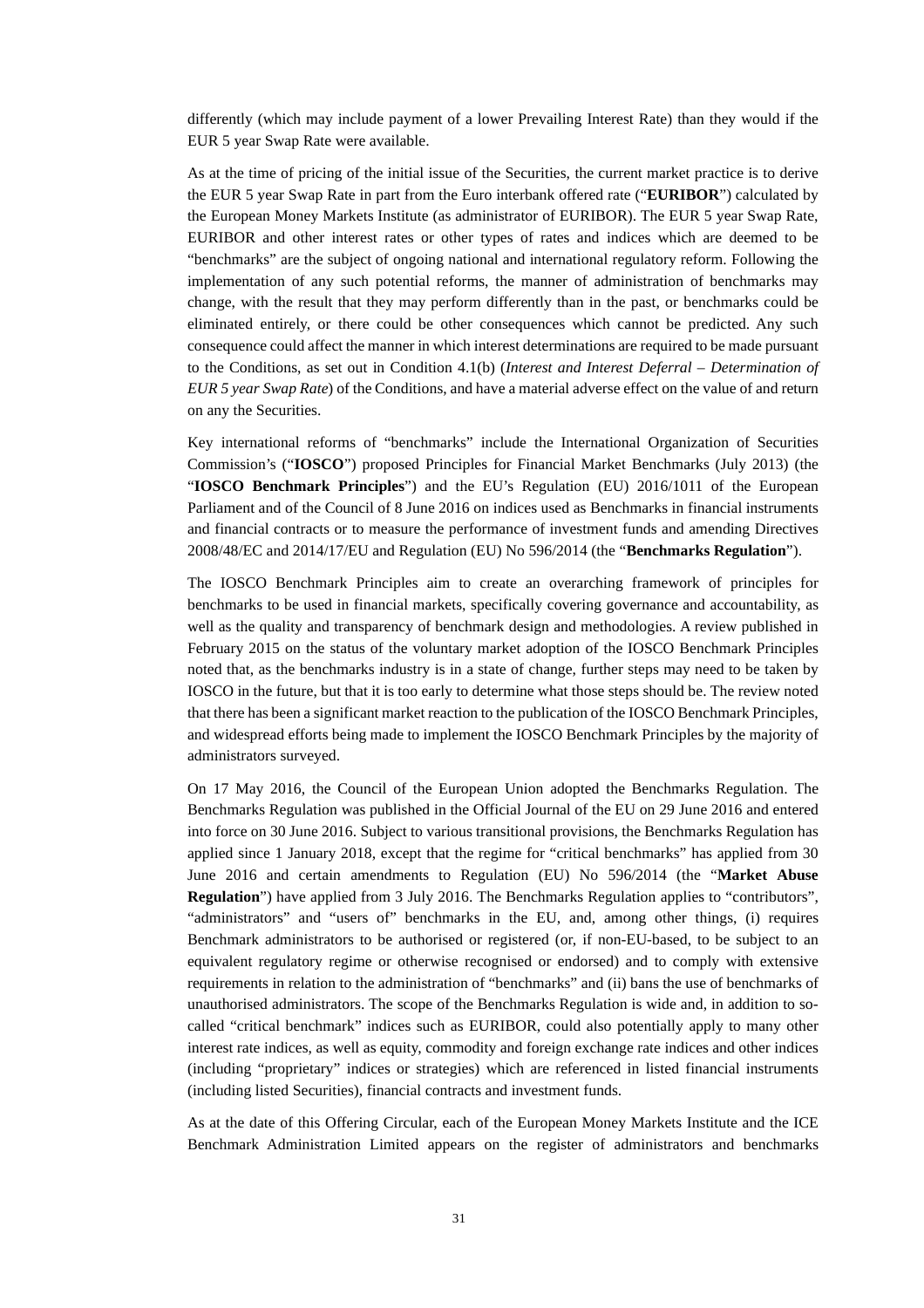established and maintained by the European Securities and Markets Authority ("**ESMA**") pursuant to article 36 of the Benchmark Regulation.

It is not possible to predict with certainty whether, and to what extent a Benchmark will continue to be supported going forwards. This may cause certain Benchmarks to perform differently than they have done in the past, and may have other consequences which cannot be predicted. The reform of EURIBOR to adopt a hybrid methodology and to provide a fallback by reference to a euro risk-free rate (based on a euro overnight risk-free rate as adjusted by a methodology to create a term rate), or the elimination of any other Benchmark, or changes in the manner of administration of any Benchmark, could require an adjustment to the conditions of the Securities or result in other consequences in respect of the Securities.

If a Benchmark Event (which, amongst other events, includes the permanent discontinuation of the EUR 5 year Swap Rate) occurs, the Issuer shall use its reasonable endeavours to appoint and consult with an Independent Adviser. The Independent Adviser shall act in good faith and in a commercially reasonable manner as an expert and in consultation with the Issuer and shall endeavour to determine a Successor Rate or Alternative Rate to be used in place of the EUR 5 year Swap Rate. The use of any such Successor Rate or Alternative Rate to determine the Prevailing Interest Rate will result in the Securities performing differently (which may include payment of a lower Prevailing Interest Rate) than they would do if the EUR 5 year Swap Rate were to continue to apply in its current form.

If a Successor Rate or Alternative Rate is determined by the Independent Adviser, the Conditions also provide that an Adjustment Spread shall be determined by the Independent Adviser and applied to such Successor Rate or Alternative Rate. The use of any Successor Rate or Alternative Rate (including with the application of the applicable Adjustment Spread) will still result in the Securities performing differently (which may include payment of a lower Prevailing Interest Rate) than they would if the EUR 5 year Swap Rate were to continue to apply in its current form.

Furthermore, if any Successor Rate or Alternative Rate and, in each case, the applicable Adjustment Spread is determined by the Independent Adviser, the Conditions provide that the Issuer shall vary the Conditions, if determined by the Independent Adviser, to ensure the proper operation of such Successor Rate, Alternative Rate and/or Adjustment Spread, without any requirement for consent or approval of the Securityholders.

Accordingly, while any Adjustment Spread may be expected to be designed to eliminate or minimise any potential transfer of value between counterparties, the application of the Adjustment Spread to the Securities may not do so and may result in the Securities performing differently (which may include payment of a lower interest rate) than they would do if the EUR 5 year Swap Rate were to continue to apply in its current form.

# *The Issuer may be unable to appoint an Independent Adviser or the Independent Adviser may not be able to determine a Successor Rate or Alternative Rate in accordance with the terms and conditions of the Securities*

Where the Issuer is unable to appoint an Independent Adviser in a timely manner, or the Independent Adviser is unable to determine a Successor Rate or Alternative Rate before the next Reset Interest Determination Date, the EUR 5 year Swap Rate for the next succeeding Reset Period will be the last available EUR 5 year mid swap rate for euro swap transactions, expressed as an annual rate, on the EUR Reset Screen Page.

Applying the last available EUR 5 year mid swap rate for euro swap transactions, expressed as an annual rate, on the EUR Reset Screen Page will result in the Securities performing differently (which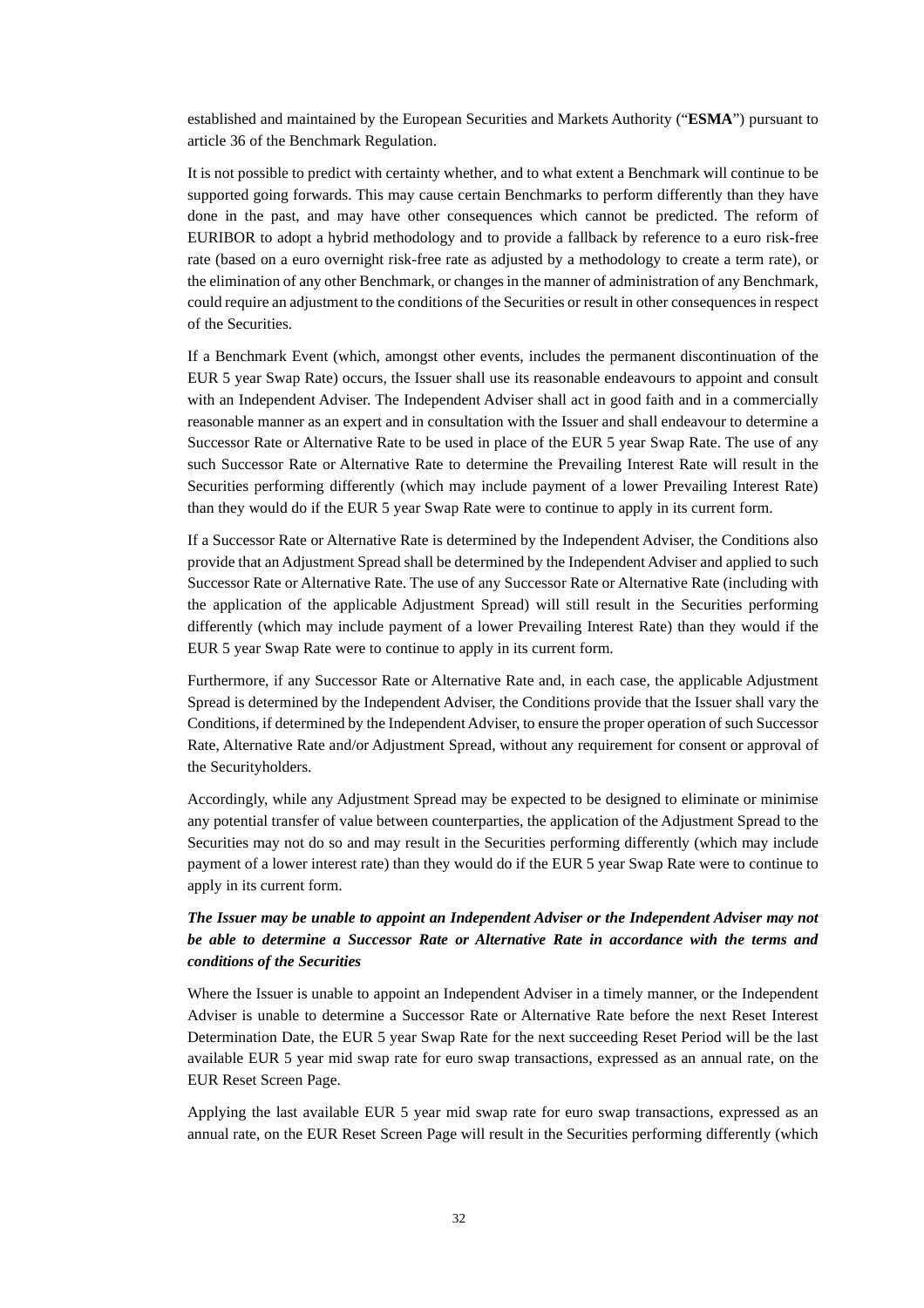may include payment of a lower Prevailing Interest Rate) than they would do if the EUR 5 year Swap Rate were to continue to apply, or if a Successor Rate or Alternative Rate could be determined.

Where the Issuer has been unable to appoint an Independent Adviser or the Independent Adviser is unable to determine a Successor Rate or Alternative Rate in respect of any given Reset Interest Determination Date, it will continue to attempt to appoint an Independent Adviser in a timely manner before the next succeeding Reset Interest Determination Date, and/or the Independent Adviser will continue to attempt to determine a Successor Rate or Alternative Rate to apply to the next succeeding and any subsequent Reset Periods, as necessary.

If the Issuer is unable to appoint an Independent Adviser or, the Independent Adviser fails to determine a Successor Rate or Alternative Rate for the life of the Securities, the initial Prevailing Interest Rate, or the last available EUR 5 year mid swap rate for euro swap transactions, expressed as an annual rate, on the EUR Reset Screen Page, will continue to apply to the date on which the Securities will become due and payable and will be redeemed in accordance with the Terms and Conditions. This will result in the Securities, in effect, becoming fixed rate securities.

Notwithstanding any of the provisions of Condition 4.4, no Benchmark Amendments will be made, if and to the extent that, in the determination of the Issuer, the same could reasonably be expected to cause a Rating Methodology Event. This will result in the Securities, in effect, becoming fixed rate securities.

# *The Securities are subject to provisions relating to modification, waivers, substitution of the Issuer and modification or variation of the Securities*

The Trust Deed contains provisions for convening meetings of the Securityholders to consider matters affecting their interests generally. These provisions permit defined majorities to bind all Securityholders including Securityholders who did not attend and vote at the relevant meeting and Securityholders who voted in a manner contrary to the majority.

The Trust Deed also provides that the Trustee may, without the consent of the Securityholders, agree to (i) any modification of, or to the waiver or authorisation of any breach or proposed breach of, any of the provisions of the Securities, or (ii) the substitution of another company as principal debtor under the Securities in place of the Issuer, in the circumstances described in and subject to the provisions of Condition 13 of the Terms and Conditions of the Securities.

Furthermore, the Trust Deed also provides that the Trustee shall, subject to the fulfilment of certain requirements as set out in the Trust Deed, without the consent of the Securityholders, agree to the variation or the exchange of the Securities upon a Withholding Tax Event, Tax Deductibility Event, Rating Methodology Event or Accounting Event.

There is a risk that, after the issue of the Securities, a Withholding Tax Event, Tax Deductibility Event, Rating Methodology Event or Accounting Event may occur which would entitle the Issuer, without any requirement for the consent or approval of the Securityholders, to exchange or vary the Securities, subject to certain conditions intended to protect the interests of the Securityholders, so that after such exchange or variation the Securities remain or become, as the case may be, eligible for the same or (from the perspective of the Issuer) more favourable tax, accounting or ratings treatment than the treatment to which they were entitled prior to the relevant event occurring. Any such exchange or variation may have an adverse impact on the price of, and/or the market for, the Securities.

Whilst the Exchanged Securities or Varied Securities, as the case may be, are required to have terms which are not materially less favourable to the Securityholders (as a class) than the terms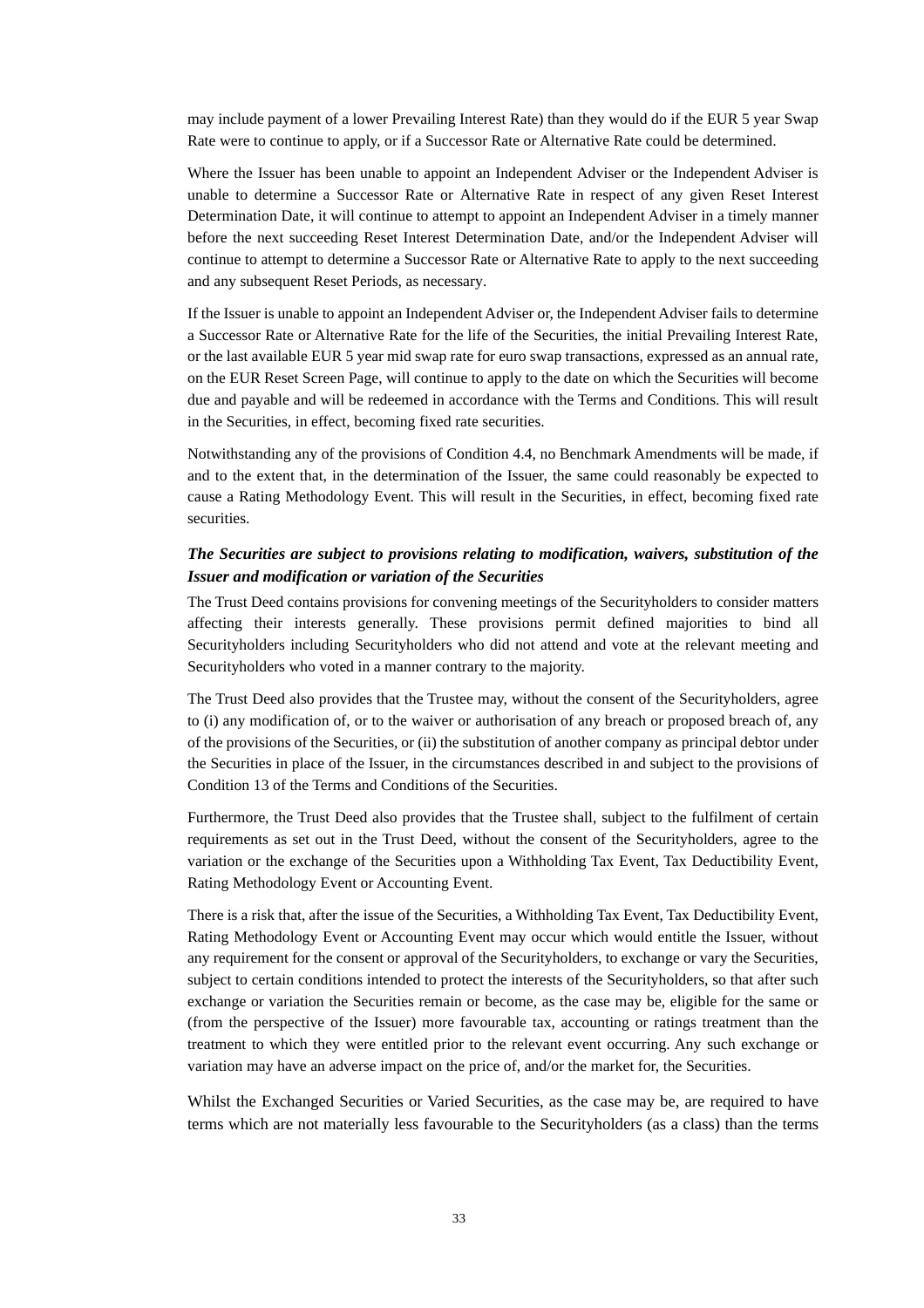of the Securities, there can be no assurance that the Exchanged Securities or Varied Securities, as the case may be, will not have a significant adverse impact on the price of, and/or market for, the Securities or the circumstances of individual Securityholders.

### *There are no events of default.*

The Terms and Conditions of the Securities do not provide for events of default allowing acceleration of the Securities if certain events occur. Accordingly, if the Issuer fails to meet any obligations under the Securities, including the payment of any interest, investors will not have the right to require the early redemption of the Securities.

On the Liquidation Event Date, the Securities will become due and payable at an amount equal to their principal amount, together with any outstanding interest accrued up to (but excluding) the Liquidation Event Date and any outstanding Arrears of Interest. On or following the Liquidation Event Date, no payments will be made in relation to the Junior Securities of the Issuer before all amounts due, but unpaid, on the Securities have been paid by the Issuer.

In addition, in the event of a winding-up, insolvency, dissolution or liquidation of the Issuer, the claims of Securityholders will be subordinated as further described in Condition 3 of the Terms and Conditions of the Securities. Accordingly, the claims of holders of all obligations to which the Securities are subordinated will first have to be satisfied in any winding-up or analogous proceedings before the Securityholders may expect to obtain any recovery in respect of the Securities and prior thereto Securityholders will have only limited ability to influence the conduct of such winding-up or analogous proceedings.

#### 2. **Risks relating to changes of law and the Italian insolvency law regime**

#### *Changes of law may affect the terms and conditions of the Securities*

The Trust Deed, the Securities and the related Coupons and any non-contractual obligations arising out of or in connection with the Trust Deed, the Securities and the Coupons are governed by, and shall be construed in accordance with, English law, except for the provisions of the Trust Deed concerning status and subordination of the Securities and the Coupons, which shall each be governed by Italian law. See Conditions 3.1 and 3.2 of the Terms and Conditions of the Securities. The provisions of the Trust Deed concerning the meeting of Securityholders and the appointment of a joint representative of Securityholders (a *rappresentante comune*) in respect of the Securities are subject to compliance with Italian law. See Condition 13.1 of the Terms and Conditions of the Securities. No assurance can be given as to the impact of any possible judicial decision or change to English or Italian law or administrative practice after the date of this Offering Circular.

#### *Change of law*

The Conditions of the Securities are based on English law in effect as at the date of this Offering Circular, save that provisions related to the subordination of the Securities, the convening of meetings of holders of the Securities and the appointment of a *rappresentante comune* in respect of the Securities are subject to compliance with mandatory provisions of Italian law. No assurance can be given as to the specific impact that any possible judicial decision or change to English law and/or Italian law (as the case may be) or administrative practice after the date of this Offering Circular may have on the Securities.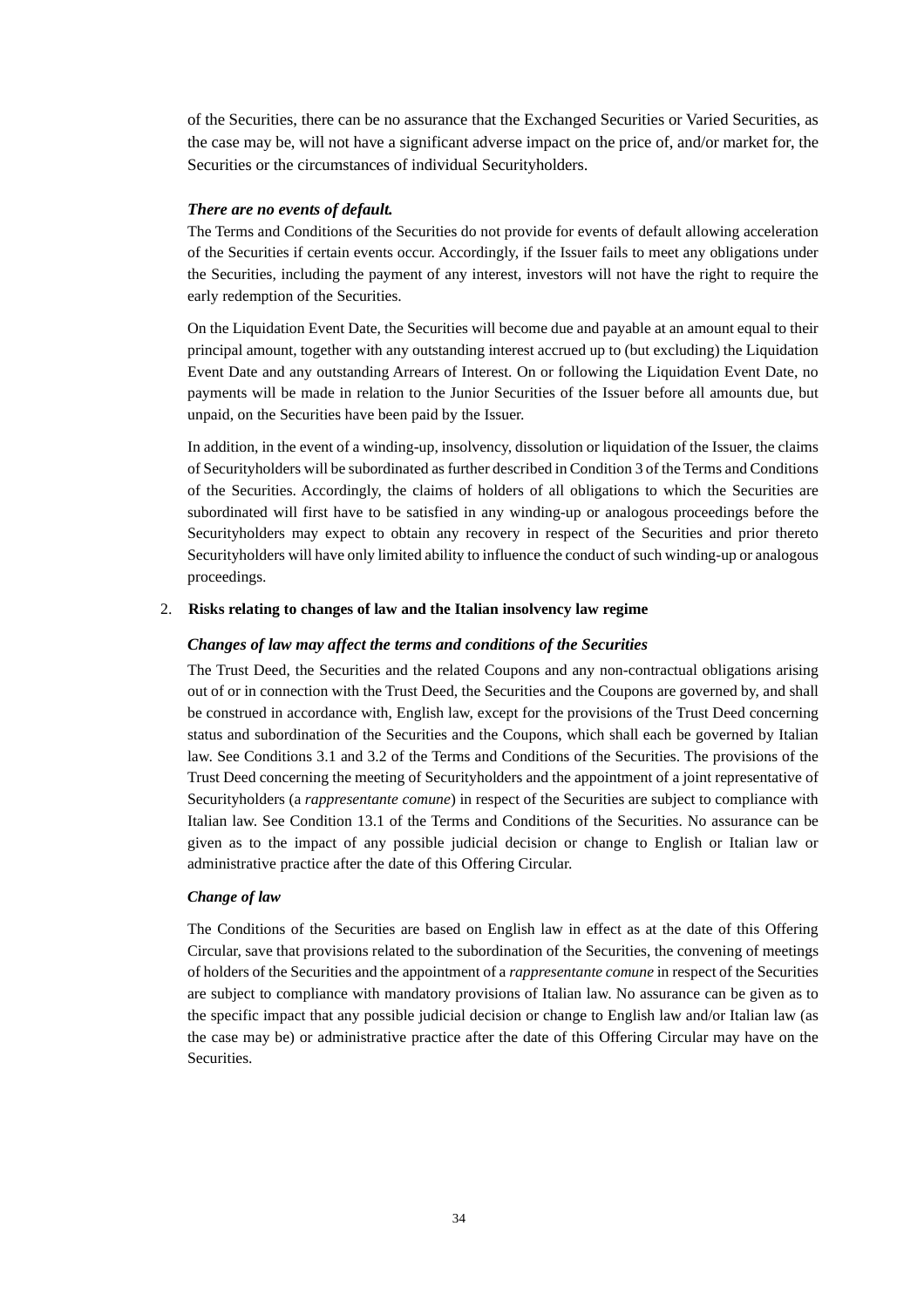# *Italian insolvency laws are applicable to the Issuer and may not be as favourable to holders of Securities as those of other jurisdictions with which investors may be more familiar*

Under Italian law, if certain requirements are met, the Issuer could become subject to certain insolvency proceedings, as described in the section "Overview of the Italian Insolvency Law Regime" of this Offering Circular. The Italian insolvency laws may not be as favourable to Securityholders' interests as creditors as the laws of other jurisdictions with which the Securityholders may be familiar.

For instance, if the Issuer becomes subject to certain bankruptcy proceedings, payments made by the Issuer in favour of the Securityholders or the Trustee on their behalf prior to the commencement of the relevant proceeding may be liable to claw-back by the relevant trustee.

Furthermore, under Italian law, Securityholders would not have a right as a class to appoint a representative to a creditors' committee. Consequently, Securityholders should be aware that they will generally have limited ability to influence the outcome of any insolvency proceedings which may apply to the Issuer under Italian law, especially in light of the current capital structure of the Issuer.

### 3. **Risks relating to the credit rating of the Securities**

#### *Credit Rating*

On or around the Issue Date, the Securities are expected to be assigned a rating of Ba1 by Moody's, BBB- by S&P and BBB by Fitch. A security rating is not a recommendation to buy, sell or hold securities and may be subject to suspension, reduction or withdrawal at any time by the assigning rating agency. Any adverse change in an applicable credit rating could adversely affect the trading price for the Securities.

In general, European regulated investors are restricted from using a rating for regulatory purposes if such rating is not issued by a credit rating agency established in the EEA and registered under the CRA Regulation unless (1) the rating is provided by a credit rating agency not established in the EEA but is endorsed by a credit rating agency established in the EEA and registered under the CRA Regulation or (2) the rating is provided by a credit rating agency not established in the EEA which is certified under the CRA Regulation. S&P, Moody's and Fitch appear on the latest update of the list of registered credit rating agencies on the ESMA website http://www.esma.europa.eu.

### 4. **Risks relating to the trading market for the Securities**

# *There is no active trading market for the Securities, and if a market does develop, it may be volatile*

Although application has been made to admit the Securities to trading on Euronext Dublin, the Securities will have no secondary market when issued, and one may never develop. If a market does develop, it may not be liquid. Therefore, investors may not be able to sell their Securities easily or at prices that will provide them with a yield comparable to similar investments that have a developed secondary market. This is particularly the case for securities that are especially sensitive to interest rate, currency or market risks, are designed for specific investment objectives or strategies or have been prepared to meet the investment requirements of limited categories of investors. These types of securities generally would have a more limited secondary market and more price volatility than conventional debt securities. Illiquidity may have a severely adverse effect on the market value of the Securities.

#### *Delisting of the Securities*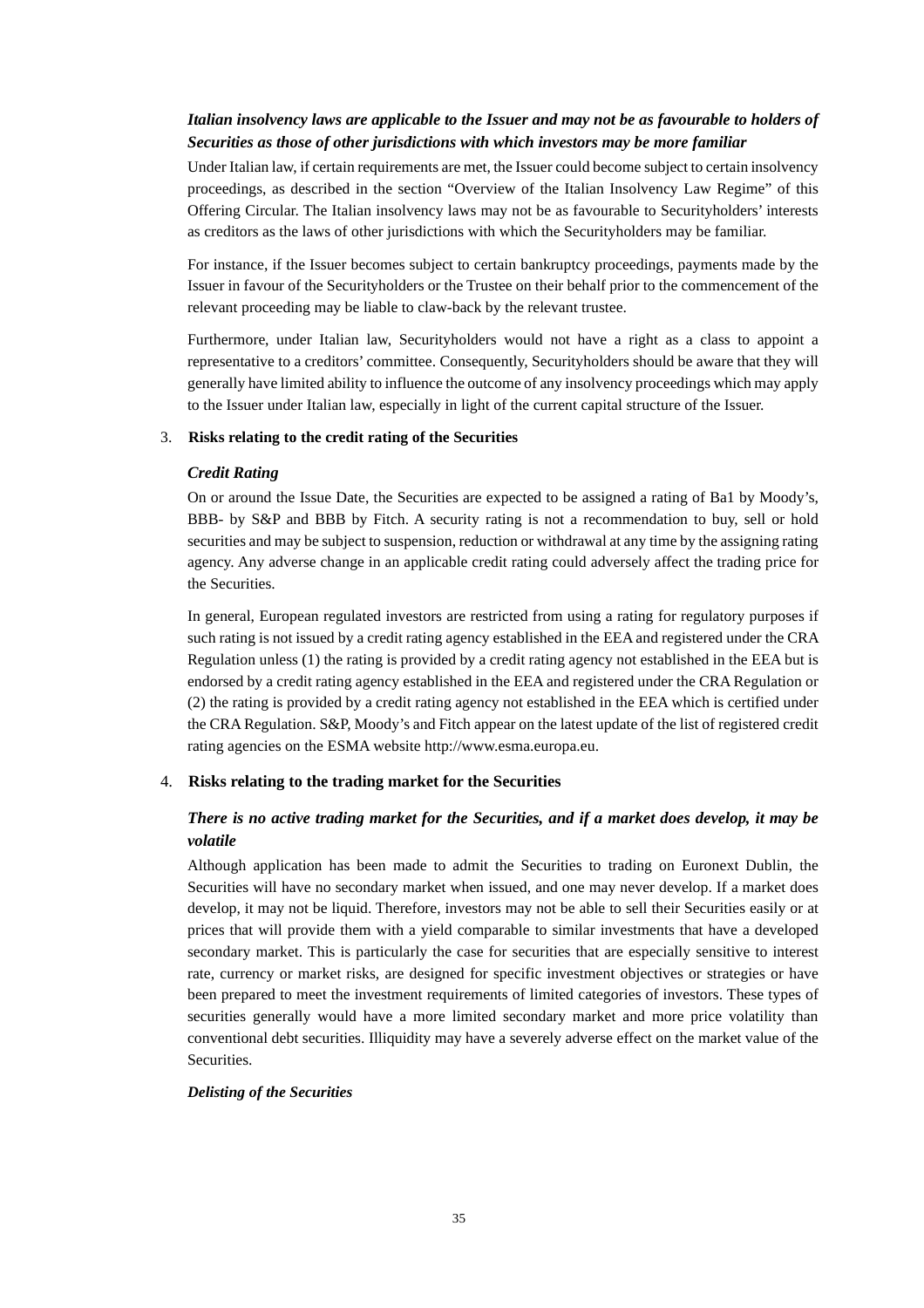Application may be made for the Securities to be listed on the official list of Euronext Dublin and admitted to trading on the regulated market of Euronext Dublin. If the listing of the Securities on such market becomes unduly burdensome, the Securities may subsequently be delisted despite the best efforts of the Issuer to maintain such listing and, although no assurance is made as to the liquidity of the Securities as a result of listing, any delisting of the Securities may have a material effect on a Securityholder's ability to resell the Securities on the secondary market.

#### 5. **Risks relating to taxation and accounting treatment of the Securities**

#### *Taxation*

The tax regime in Italy and in any other relevant jurisdiction (including, without limitation, the jurisdiction in which each Securityholder is resident for tax purposes) may be relevant to the acquiring, holding and disposing of the Securities and the receiving of payments of interest, principal and/or other income under the Securities. Prospective investors in the Securities should consult their own tax advisers as to which countries' tax laws could be relevant and the consequences of such actions under the tax laws of those countries.

# *Payments in respect of the Securities may in certain circumstances be made subject to withholding or deduction of tax*

All payments in respect of the Securities will be made free and clear of withholding or deduction of Italian taxation, unless the withholding or deduction is required by law. In that event, the Issuer will pay such additional amounts as will result in the Securityholders receiving such amounts as they would have received in respect of such Securities had no such withholding or deduction been required. The Issuer's obligation to gross up is, however, subject to a number of exceptions, including withholding or deduction of *imposta sostitutiva* (Italian substitute tax), pursuant to Italian Legislative Decree No. 239 of 1 April 1996 a brief description of which is set out below.

Prospective purchasers of Securities should consult their tax advisers as to the overall tax consequences of acquiring, holding and disposing of Securities and receiving payments of interest, principal and/or other amounts under the Securities, including in particular the effect of any state, regional or local tax laws of any country or territory. See also the section headed "Taxation" below.

#### *Imposta sostitutiva*

*Imposta sostitutiva* (Italian substitute tax) is applied to payments of interest and other income (including the difference between the redemption amount and the issue price) at a rate of 26 per cent. to (i) certain Italian resident Securityholders and (ii) non-Italian resident Securityholders who have not filed in due time with the relevant depository a declaration (*autocertificazione*) stating, inter alia, that he or she is resident for tax purposes in a country which allows for an adequate exchange of information with the Italian tax authorities.

# *The current IFRS accounting classification of financial instruments such as the Securities as equity instruments may change, which may result in the occurrence of an Accounting Event.*

In June 2018, the IASB (International Accounting Standards Board) published the discussion paper DP/2018/1 on "Financial Instruments with Characteristics of Equity" (the "**DP/2018/1 Paper**") and a public meeting was recently held on this matter. If the proposals set out in the DP/2018/1 Paper are implemented in their current form, the current IFRS accounting classification of financial instruments such as the Securities as equity instruments may change and this may result in the occurrence of an "Accounting Event" (as described in the Terms and Conditions of the Securities). In such an event, the Issuer may have the option to redeem, in whole but not in part, the Securities pursuant to the Terms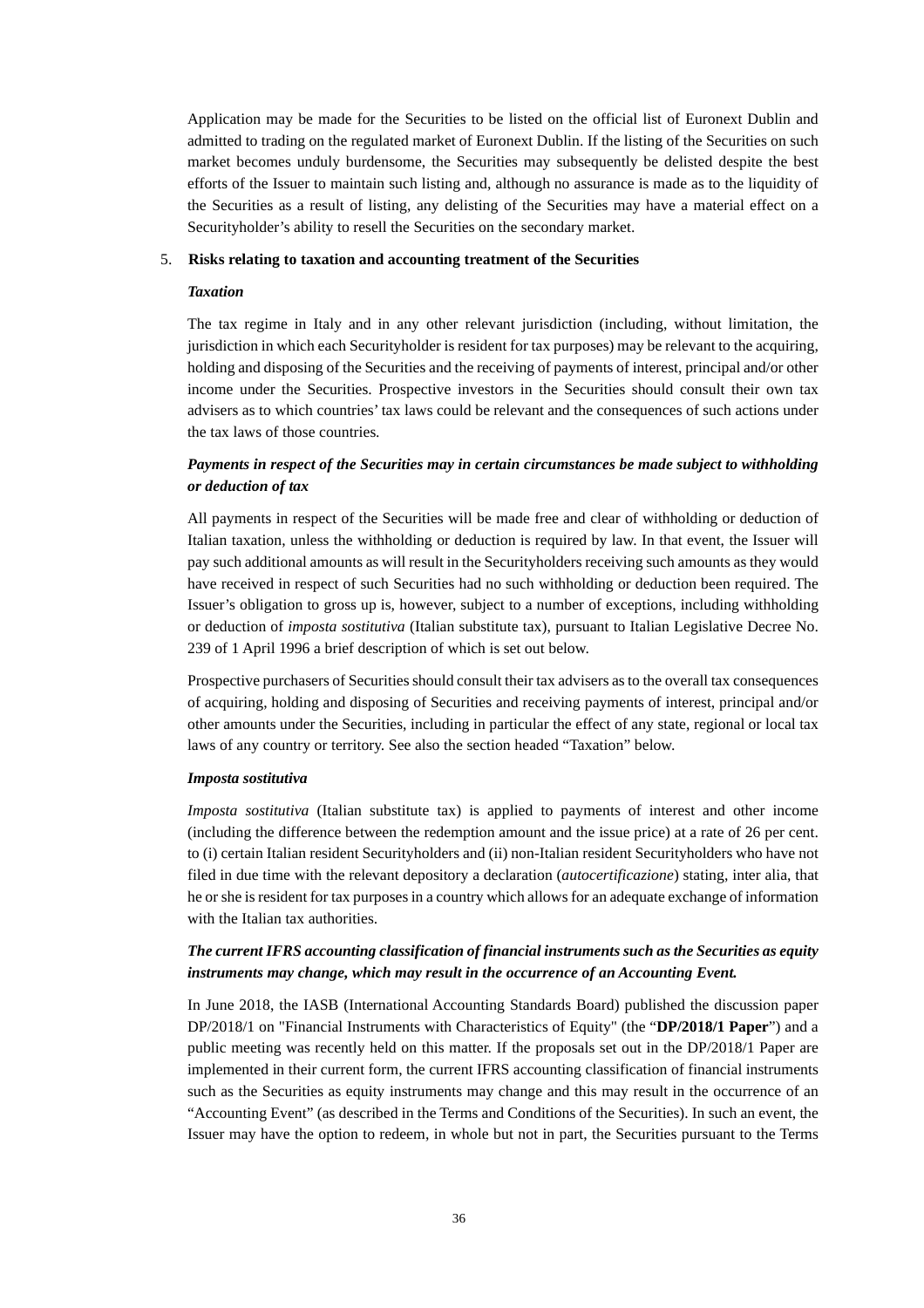and Conditions of the Securities. The implementation of any of the proposals set out in the DP/2018/1 Paper or any other similar such proposals that may be made in the future, including the extent and timing of any such implementation, if at all, is still uncertain.

During the 23 October 2019 meeting of the IASB, the potential scope and indicative timetable of the project plan regarding the DP/2018/1 Paper were discussed but no decisions were made. Accordingly, no assurance can be given as to the future classification of the Securities from an accounting perspective or whether any such change may result in the occurrence of an Accounting Event, thereby providing the Issuer with the option to redeem the Securities pursuant to the Terms and Conditions of the Securities. The occurrence of an Accounting Event may result in Securityholders receiving a lower than expected yield.

The redemption of the Securities by the Issuer or the perception that the Issuer will exercise its optional redemption right might negatively affect the market value of the Securities. During any period when the Issuer may elect to redeem the Securities, the market value of the Securities generally will not rise substantially above the price at which they can be redeemed.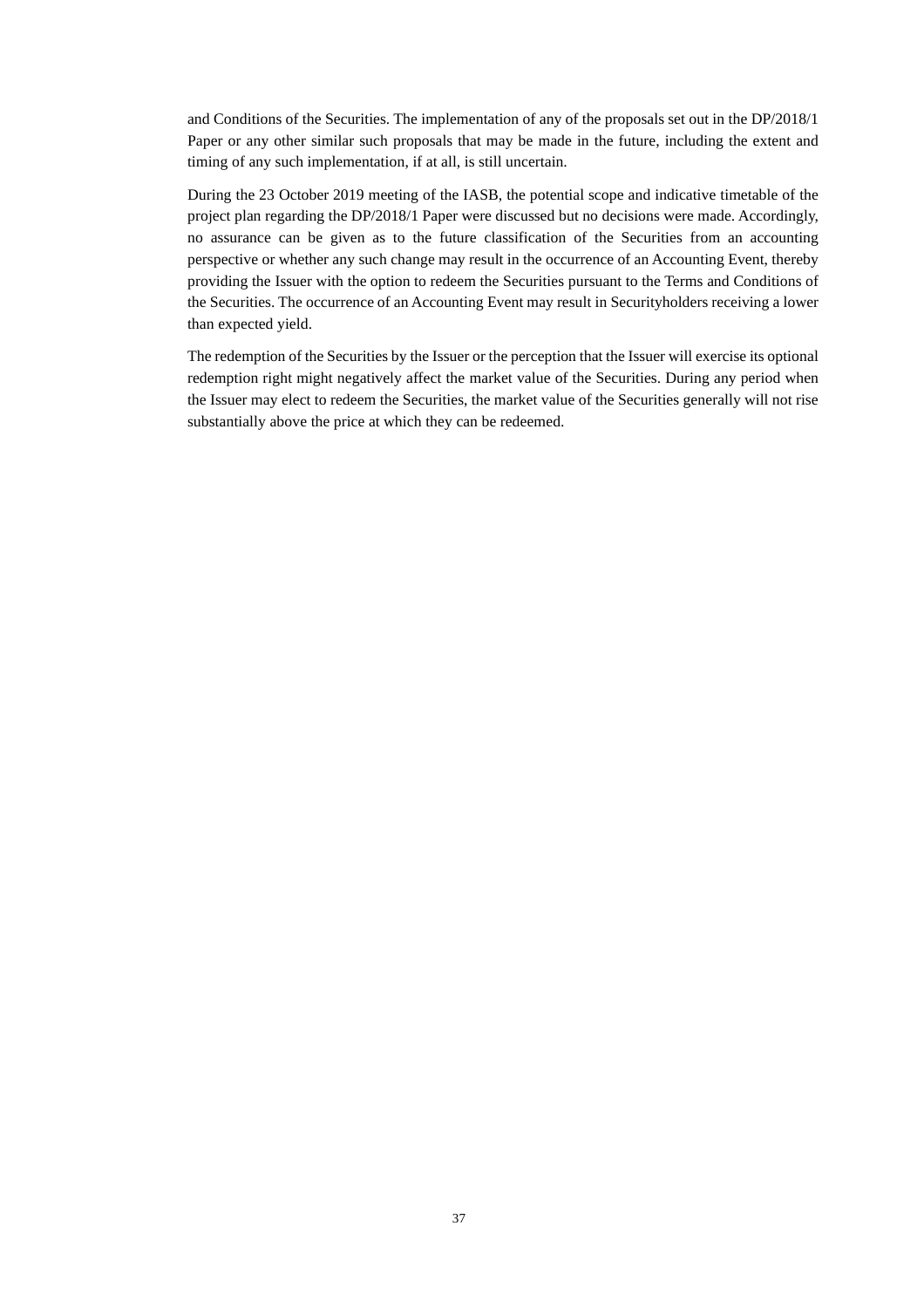### **INCORPORATION BY REFERENCE**

The following documents, which have previously been published and have been filed with the Central Bank, shall be incorporated in and form part of this Offering Circular:

- (a) the English translation of ENEL's annual financial report 2019 as of and for the year ended 31 December 2019, and the English translations of the auditor's reports thereon which can be found on ENEL's website at https://www.enel.com/content/dam/enel-com/documenti/investitori/informazionifinanziarie/2019/annuali/en/annual-report\_2019.pdf (the "**2019 Audited Consolidated Financial Statements**");
- (b) the English translation of ENEL's annual financial report 2018 which includes the audited consolidated financial statements of ENEL and related notes thereto as of and for the year ended 31 December 2018, and the English translation of the auditor's reports thereon (the "**2018 Audited Consolidated Financial Statements**" and, together with the 2019 Audited Financial Statements, the "**Audited Consolidated Financial Statements**"), which can be found on ENEL's website at: https://www.enel.com/content/dam/enel-com/documenti/investitori/informazionifinanziarie/2018/annuali/en/annual-report\_2018.pdf;
- (c) the English translation of the half-year financial report at 30 June 2020 of ENEL and related notes thereto ("**2020 Half Year Financial Report**") which includes the independent auditors' review report on the condensed interim consolidated interim financial statements of ENEL as at and for the six month period ended 30 June 2020 ("**2020 Review Report**"), which can be found on ENEL's website at: https://www.enel.com/content/dam/enel-com/documenti/investitori/informazionifinanziarie/2020/interim/en/half-year-financial-report\_30june2020.pdf;
- (d) the section headed "Description of ENEL" contained in the  $\epsilon$ 55,000,000,000 Euro Medium Term Note Programme Base Prospectus dated 9 January 2020 (the "**EMTN Base Prospectus**"), which can be found on ENEL's website at https://www.enel.com/content/dam/enel-com/documenti/investitori/investire-inenel/programmi-principali/medium-term-notes/base-prospectus\_9jan2020.pdf;
- (e) the Supplement to the EMTN Base Prospectus dated 28 August 2020 (the "**First EMTN Supplement**"), which can be found on ENEL's website at https://www.enel.com/content/dam/enelcom/documenti/investitori/investire-in-enel/programmi-principali/medium-term-notes/supplement-no-1-to-the-base-prospectus\_2020.pdf;
- (f) the English translation of the press release dated 16 January 2020 and headed "*Enel: Board member Pera appointed to the Chair of the Nomination and Compensation Committee*" available on ENEL's website at https://www.enel.com/media/explore/search-press-releases/press/2020/01/enel-boardmember-pera-appointed-to-the-chair-of-the-nomination-and-compensation-committee-;
- (g) the English translation of the press release dated 21 January 2020 and headed "*Registration of the deed of partial demerger of Enel Green Power S.p.A., related to North American activities, to Enel S.p.A.*" available on ENEL's website at https://www.enel.com/media/explore/search-pressreleases/press/2020/01/registration-of-the-deed-of-partial-demerger-of-enel-green-power-spa-relatedto-north-american-activities-to-enel-spa;
- (h) the English translation of the press release dated 3 April 2020 and headed "*Enel to increase its stake in Enel Americas up to 65%*" available on ENEL's website at https://www.enel.com/media/explore/searchpress-releases/press/2020/04/enel-to-increase-its-stake-in-enel-americas-up-to-65;
- (i) the English translation of the press release dated 14 April 2020 and headed "*Enel publishes 2019 annual financial report together with the remaining documentation on Shareholders' Meeting*" available on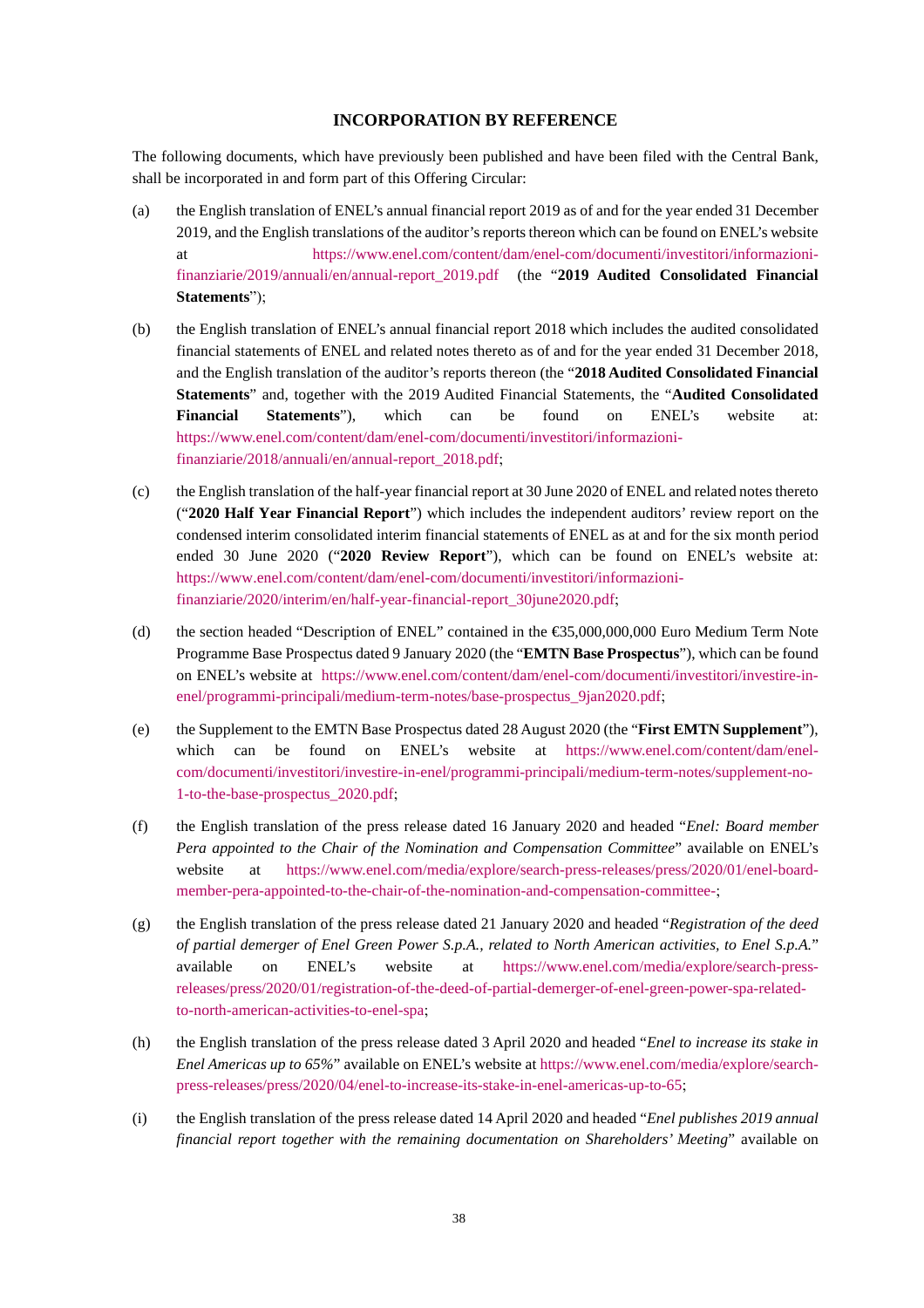ENEL's website at https://www.enel.com/media/explore/search-press-releases/press/2020/04/enelpublishes-2019-annual-financial-report-together-with-the-remaining-documentation-on-shareholdersmeeting;

- (j) the English translation of the press release dated 28 May 2020 and headed "*Enel Group accelerates closure of its last coal-fired plant in Chile*" available on ENEL's website at https://www.enel.com/media/explore/search-press-releases/press/2020/05/enel-group-acceleratesclosure-of-its-last-coal-fired-plant-in-chile;
- (k) the English translation of the press release dated 28 May 2020 and headed "*Enel reaches 62.3% of Enel Americas' share capital*" available on ENEL's website at https://www.enel.com/media/explore/searchpress-releases/press/2020/05/enel-reaches-623-of-enel-americas-share-capital;
- (l) the English translation of the press release dated 10 June 2020 and headed "*Enel Board of Directors authorizes issue of hybrid bonds up to a maximum of 1.5 billion euros*" available on ENEL's website at https://www.enel.com/media/explore/search-press-releases/press/2020/06/enel-board-of-directorsauthorizes-issue-of-hybrid-bonds-up-to-a-maximum-of-15-billion-euros-;
- (m) the English translation of the press release dated 10 June 2020 and headed "*Enel Board of Directors appoints Committees*" available on ENEL's website at https://www.enel.com/media/explore/searchpress-releases/press/2020/06/enel-board-of-directors-appoints-committees;
- (n) the English translation of the press release dated 16 June 2020 and headed "*Enel: comment on media reports*" available on ENEL's website at https://www.enel.com/media/explore/search-pressreleases/press/2020/06/enel-comment-on-media-reports;
- (o) the English translation of the press release dated 7 July 2020 and headed "Enel reaches 64.9% of Enel Chile's share capital" available on ENEL's website at https://www.enel.com/media/explore/searchpress-releases/press/2020/07/enel-reaches-649-of-enel-chiles-share-capital;
- (p) the English translation of the press release dated 29 July 2020 and headed "Enel announces changes in top management" available on ENEL's website at https://www.enel.com/media/explore/search-pressreleases/press/2020/07/enel-announces-changes-in-top-management;
- (q) the English translation of the press release dated 1 September 2020 and headed "Enel refinances outstanding hybrid bonds" available on ENEL's website at https://www.enel.com/media/explore/searchpress-releases/press/2020/09/enel-refinances-outstanding-hybrid-bonds-.

each to the extent specified in the cross-reference list below and save that any statement contained herein or in a document which is deemed to be incorporated by reference herein shall be deemed to be modified or superseded for the purpose of this Offering Circular to the extent that a statement contained in any subsequent document which is deemed to be incorporated by reference herein modifies or supersedes such earlier statement (whether expressly, by implication or otherwise). Any statement so modified or superseded shall not be deemed, except as so modified or superseded, to constitute a part of this Offering Circular.

Any documents which are themselves incorporated by reference in the documents incorporated by reference in this Offering Circular, shall not form part of this Offering Circular (unless they are being separately incorporated by reference in this Offering Circular under this section).

Copies of documents incorporated by reference in this Offering Circular can be obtained from the registered office of the Issuer.

The Audited Consolidated Financial Statements, the 2020 Half Year Financial Report, the notice and press releases listed above, the EMTN Base Prospectus and the First EMTN Supplement are incorporated herein by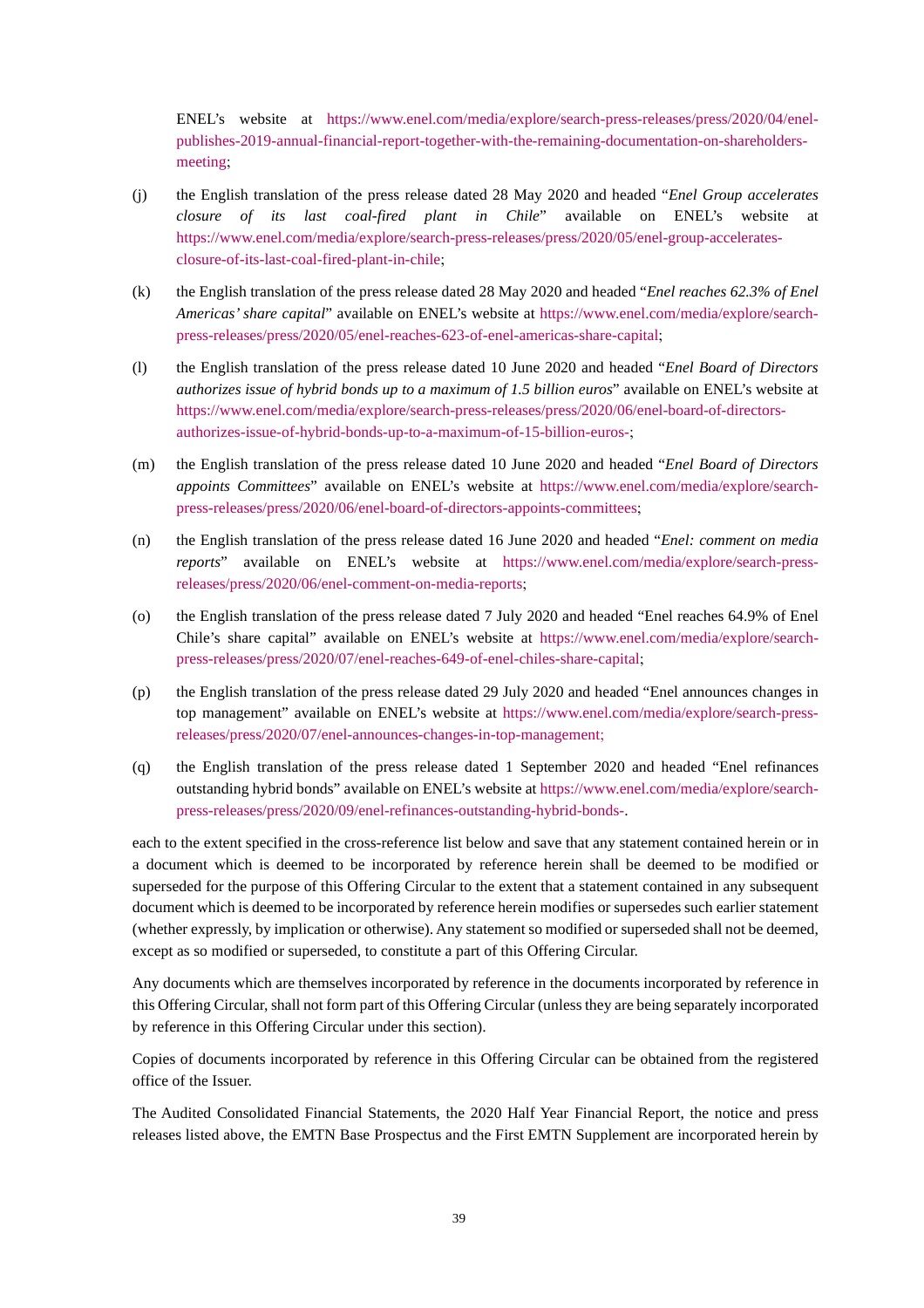reference, and the following cross reference lists are provided to enable investors to identify specific items of information so incorporated. Any information contained in any of the documents specified above, including any documents incorporated by reference therein, which is not incorporated by reference in this Offering Circular is either not relevant to investors or is covered elsewhere in this Offering Circular:

| <b>Document</b>                                                                                                                                                          | <b>Information incorporated</b>                                                                                                                                                                                          | Location    |
|--------------------------------------------------------------------------------------------------------------------------------------------------------------------------|--------------------------------------------------------------------------------------------------------------------------------------------------------------------------------------------------------------------------|-------------|
| Audited consolidated financial<br>statements of ENEL and related notes<br>thereto as of and for the year ended<br>31 December 2019                                       | Financial information concerning ENEL<br>Group's assets and liabilities, financial<br>position and profits and losses,<br>significant events and summary of the<br>regulatory framework in which ENEL<br>Group operates: |             |
|                                                                                                                                                                          | Significant events in 2019                                                                                                                                                                                               | pp. 145-148 |
|                                                                                                                                                                          | "Regulatory and rate issues"                                                                                                                                                                                             | pp. 149-157 |
|                                                                                                                                                                          | <b>Consolidated Financial Statement</b>                                                                                                                                                                                  | pp. 166     |
|                                                                                                                                                                          | <b>Statement of Consolidated</b><br>Comprehensive Income                                                                                                                                                                 | pp. 167     |
|                                                                                                                                                                          | <b>Consolidated Balance Sheet</b>                                                                                                                                                                                        | pp. 168-169 |
|                                                                                                                                                                          | Statement of Changes in Consolidated<br>Shareholders' Equity                                                                                                                                                             | pp. 170-171 |
|                                                                                                                                                                          | <b>Consolidated Statement of Cash Flows</b>                                                                                                                                                                              | pp. 172     |
|                                                                                                                                                                          | Notes to the Financial Statements                                                                                                                                                                                        | pp. 173-331 |
|                                                                                                                                                                          | Reports of the Independent Auditors                                                                                                                                                                                      | 350-357     |
| Audited consolidated financial<br>statements of ENEL and related notes<br>thereto as of and for the year ended<br>31 December 2018, and the auditor's<br>reports thereon | Financial information concerning ENEL<br>Group's assets and liabilities, financial<br>position and profits and losses,<br>significant events and summary of the<br>regulatory framework in which ENEL<br>Group operates: |             |
|                                                                                                                                                                          | Significant events in 2017                                                                                                                                                                                               | pp. 72-86   |
|                                                                                                                                                                          | Sub-section "Regulatory and rate issues"<br>of section "Reference scenario"                                                                                                                                              | pp. 99-133  |
|                                                                                                                                                                          | <b>Consolidated Income Statement</b>                                                                                                                                                                                     | p. 175      |
|                                                                                                                                                                          | Statement of consolidated comprehensive<br>income                                                                                                                                                                        | p. 176      |
|                                                                                                                                                                          | <b>Consolidated Balance Sheet</b>                                                                                                                                                                                        | pp. 177-178 |
|                                                                                                                                                                          | Statement of changes in consolidated<br>shareholders' equity                                                                                                                                                             | p. 179      |
|                                                                                                                                                                          | <b>Consolidated Statement of Cash Flows</b>                                                                                                                                                                              | p. 180      |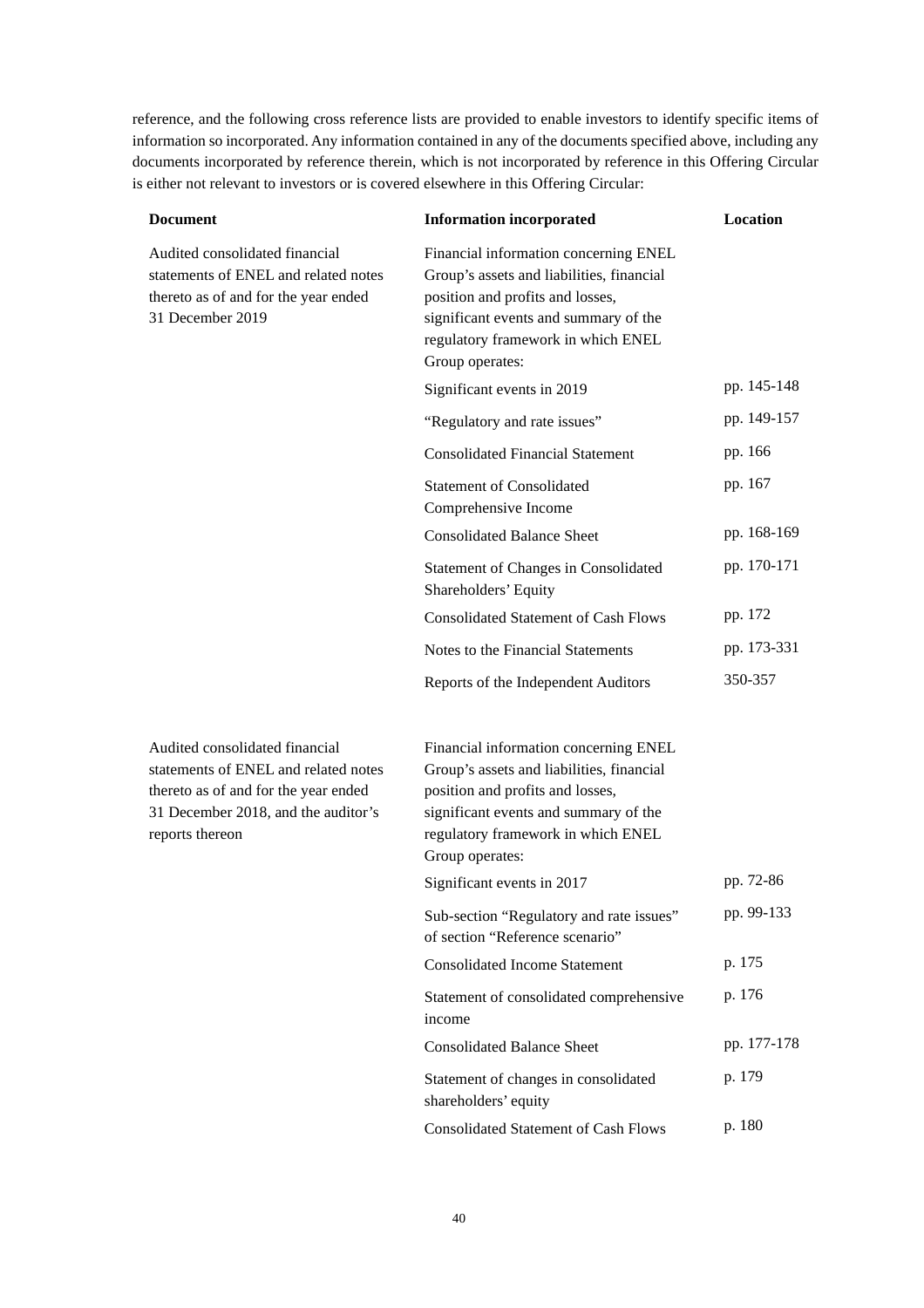| <b>Document</b>                                                                                                                                                         | <b>Information incorporated</b>                                                                                                                                                                                                                                                                                                                                                                                                                     | Location                                                  |
|-------------------------------------------------------------------------------------------------------------------------------------------------------------------------|-----------------------------------------------------------------------------------------------------------------------------------------------------------------------------------------------------------------------------------------------------------------------------------------------------------------------------------------------------------------------------------------------------------------------------------------------------|-----------------------------------------------------------|
|                                                                                                                                                                         | Notes to the Consolidated Financial<br><b>Statements</b>                                                                                                                                                                                                                                                                                                                                                                                            | pp. 181-362                                               |
|                                                                                                                                                                         | Reports of the Independent Auditors                                                                                                                                                                                                                                                                                                                                                                                                                 | pp. 464-481                                               |
| ENEL's unaudited condensed interim<br>consolidated financial statements for<br>the six month period ended 30 June<br>2020                                               | Financial information concerning ENEL<br>Group's assets and liabilities, financial<br>position and profits and losses,<br>significant events and summary of the<br>regulatory framework in which ENEL<br>Group operates:                                                                                                                                                                                                                            |                                                           |
|                                                                                                                                                                         | Significant events in the 1st Half of 2020                                                                                                                                                                                                                                                                                                                                                                                                          | pp. 29-34                                                 |
|                                                                                                                                                                         | "Regulatory and rate issues"                                                                                                                                                                                                                                                                                                                                                                                                                        | pp. 93-105                                                |
|                                                                                                                                                                         | <b>Consolidated Income Statement</b>                                                                                                                                                                                                                                                                                                                                                                                                                | pp. 110                                                   |
|                                                                                                                                                                         | <b>Statement of Consolidated</b><br>Comprehensive Income                                                                                                                                                                                                                                                                                                                                                                                            | pp. 111                                                   |
|                                                                                                                                                                         | <b>Consolidated Balance Sheet</b>                                                                                                                                                                                                                                                                                                                                                                                                                   | pp. 112-113                                               |
|                                                                                                                                                                         | Statement of Changes in Consolidated<br>Shareholders' Equity                                                                                                                                                                                                                                                                                                                                                                                        | pp. 114-115                                               |
|                                                                                                                                                                         | <b>Consolidated Statement of Cash Flows</b>                                                                                                                                                                                                                                                                                                                                                                                                         | pp. 116                                                   |
|                                                                                                                                                                         | <b>Explanatory Notes</b>                                                                                                                                                                                                                                                                                                                                                                                                                            | pp. 117 - 125                                             |
| Independent auditors' review report<br>on the ENEL's unaudited condensed<br>interim consolidated financial<br>statements for the six month period<br>ended 30 June 2020 | Review report of the Independent<br><b>Auditors</b>                                                                                                                                                                                                                                                                                                                                                                                                 | pp. 169-170                                               |
| <b>EMTN Base Prospectus</b>                                                                                                                                             | Description of ENEL, except from the<br>tenth sub-paragraph to the fourteenth sub-<br>paragraph of paragraph headed<br>"Overview" at pages 113 and 114 of the<br><b>EMTN Base Prospectus</b>                                                                                                                                                                                                                                                        | pp. 112 - 192<br>of the EMTN<br><b>Base</b><br>Prospectus |
| <b>First EMTN Supplement</b>                                                                                                                                            | Entire document, except: i) the<br>incorporation by reference in the First<br>EMTN Supplement of the independent<br>auditors' report and audited financial<br>statements of ENEL Finance<br>International N.V. for the financial year<br>ended 31 December 2019 ("ENEL N.V.'s<br>2019 Audited Financial Statements"),<br>ii) the cross-reference list relating to<br>ENEL N.V.'s 2019 Audited Financial<br>Statements iii) the updates of the first | pp. 1-26                                                  |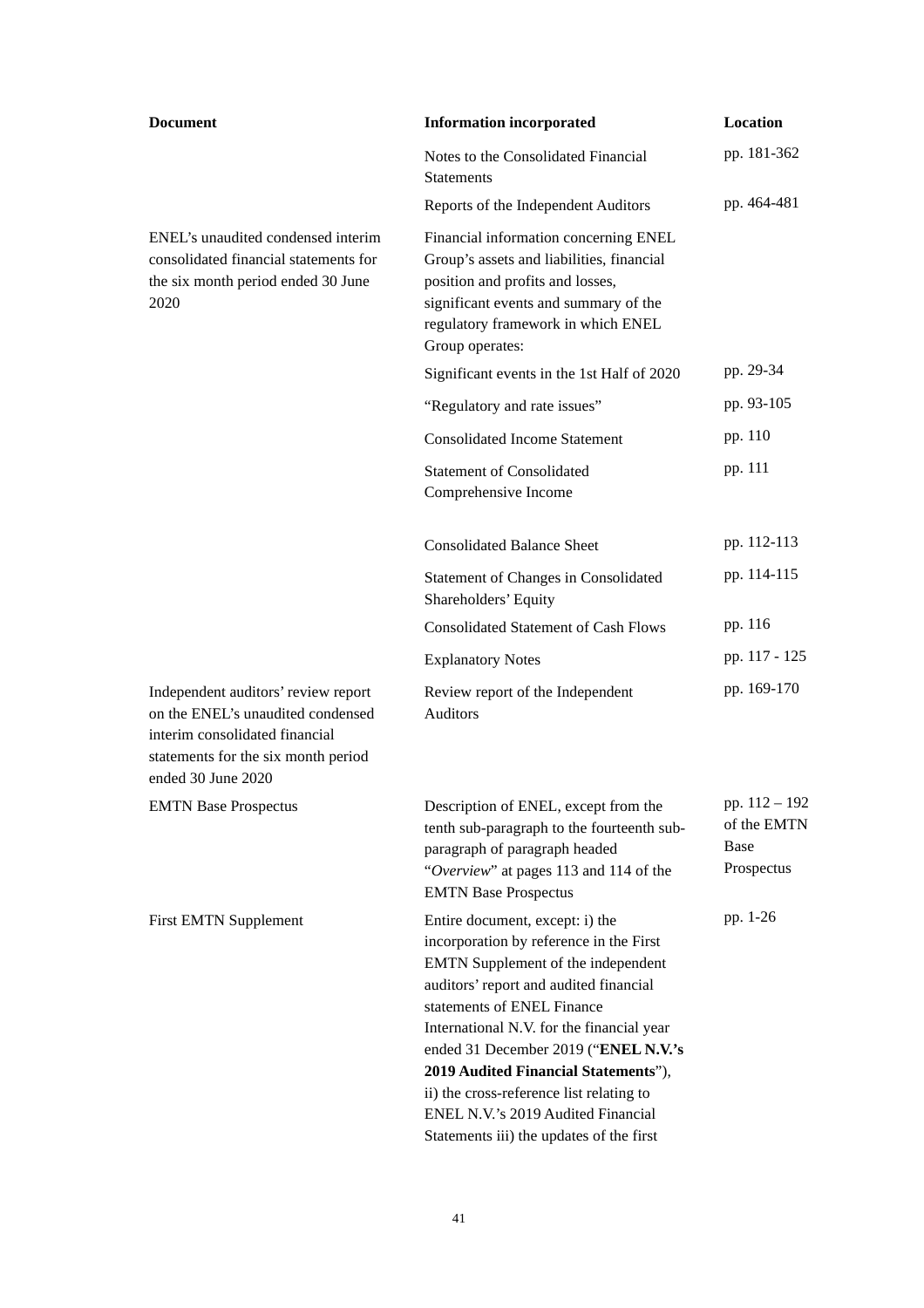| <b>Document</b>                                                                                                                                                                            | <b>Information incorporated</b>                                                                                                                                                                                       | Location |
|--------------------------------------------------------------------------------------------------------------------------------------------------------------------------------------------|-----------------------------------------------------------------------------------------------------------------------------------------------------------------------------------------------------------------------|----------|
|                                                                                                                                                                                            | paragraph of the section headed<br>"Descritpion of ENEL" and iv) the<br>updates of the paragraphs headed "No<br>significant or material adverse changes"<br>and "Litigation" in the section "General<br>Information". |          |
| Press release dated 16 January 2020<br>and headed "Enel: Board member"<br>Pera appointed to the Chair of the<br>Nomination and Compensation<br>Committee"                                  | <b>Entire Document</b>                                                                                                                                                                                                | All      |
| Press release dated 21 January 2020<br>and headed "Registration of the deed<br>of partial demerger of Enel Green<br>Power S.p.A., related to North<br>American activities, to Enel S.p.A." | <b>Entire Document</b>                                                                                                                                                                                                | All      |
| Press release dated 3 April 2020 and<br>headed "Enel to increase its stake in<br>Enel Americas up to 65%"                                                                                  | <b>Entire Document</b>                                                                                                                                                                                                | All      |
| Press release dated 14 April 2020 and<br>headed "Enel publishes 2019 annual<br>financial report together with the<br>remaining documentation on<br>Shareholders' Meeting"                  | <b>Entire Document</b>                                                                                                                                                                                                | All      |
| Press release dated 28 May 2020 and<br>headed "Enel Group accelerates<br>closure of its last coal-fired plant in<br>Chile"                                                                 | <b>Entire Document</b>                                                                                                                                                                                                | All      |
| Press release dated 28 May 2020 and<br>headed "Enel reaches 62.3% of Enel<br>Americas' share capital"                                                                                      | <b>Entire Document</b>                                                                                                                                                                                                | All      |
| Press release dated 10 June 2020 and<br>headed "Enel Board of Directors<br>authorizes issue of hybrid bonds up to<br>a maximum of 1.5 billion euros"                                       | <b>Entire Document</b>                                                                                                                                                                                                | All      |
| Press release dated 10 June 2020 and<br>headed "Enel Board of Directors<br>appoints Committees"                                                                                            | <b>Entire Document</b>                                                                                                                                                                                                | All      |
| Press release dated 16 June 2020 and<br>headed "Enel: comment on media<br>reports"                                                                                                         | <b>Entire Document</b>                                                                                                                                                                                                | All      |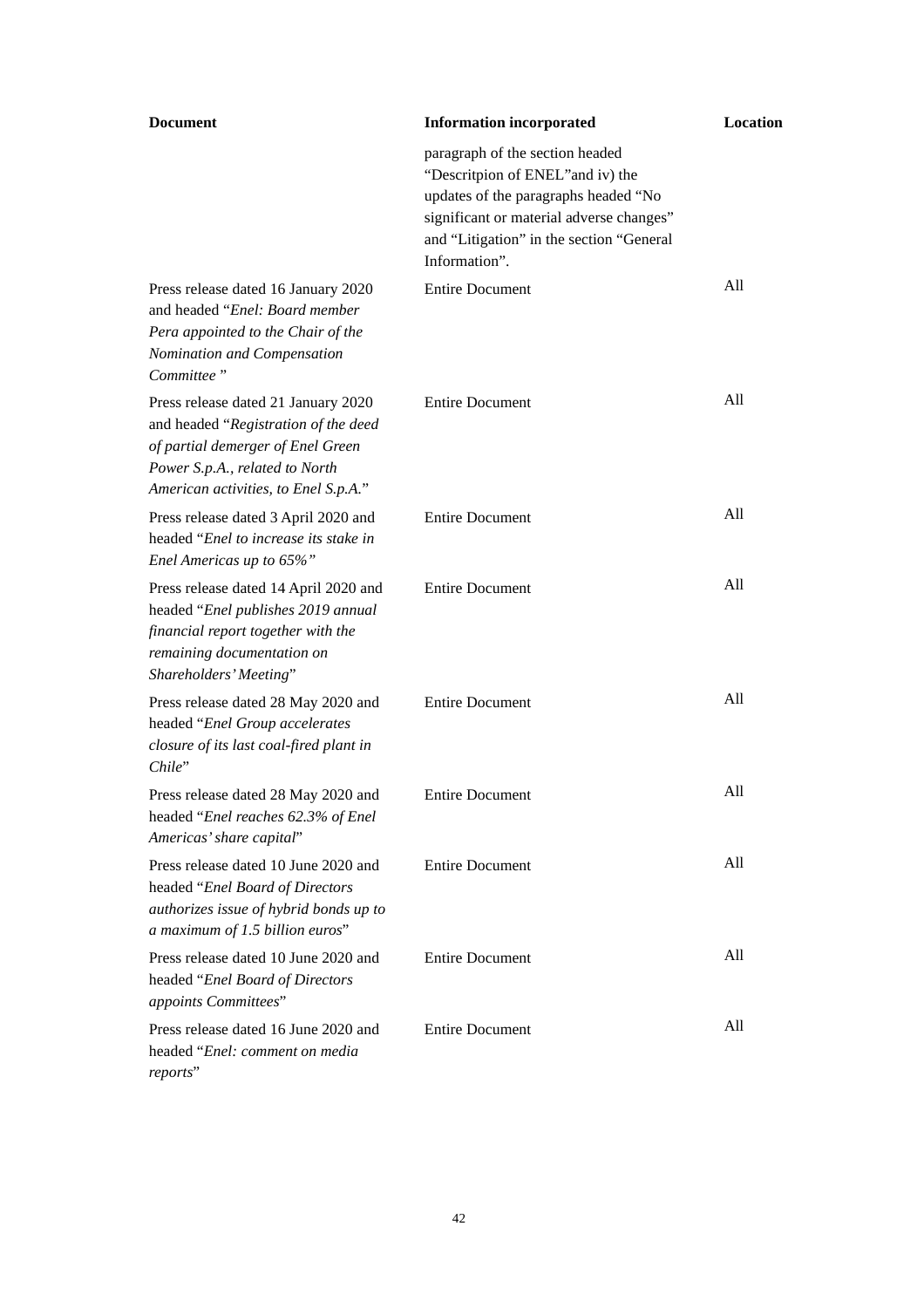| <b>Document</b>                                                                                                    | <b>Information incorporated</b> | Location |
|--------------------------------------------------------------------------------------------------------------------|---------------------------------|----------|
| Press release dated 7 July 2020 and<br>headed " <i>Enel reaches</i> 64.9% of <i>Enel</i><br>Chile's share capital" | <b>Entire Document</b>          | All      |
| Press release dated 29 July 2020 and<br>headed " <i>Enel announces changes in</i><br>top management"               | <b>Entire Document</b>          | A11      |
| Press release dated 1 September 2020<br>and headed " <i>Enel refinances</i> "<br>outstanding hybrid bonds"         | <b>Entire Document</b>          | All      |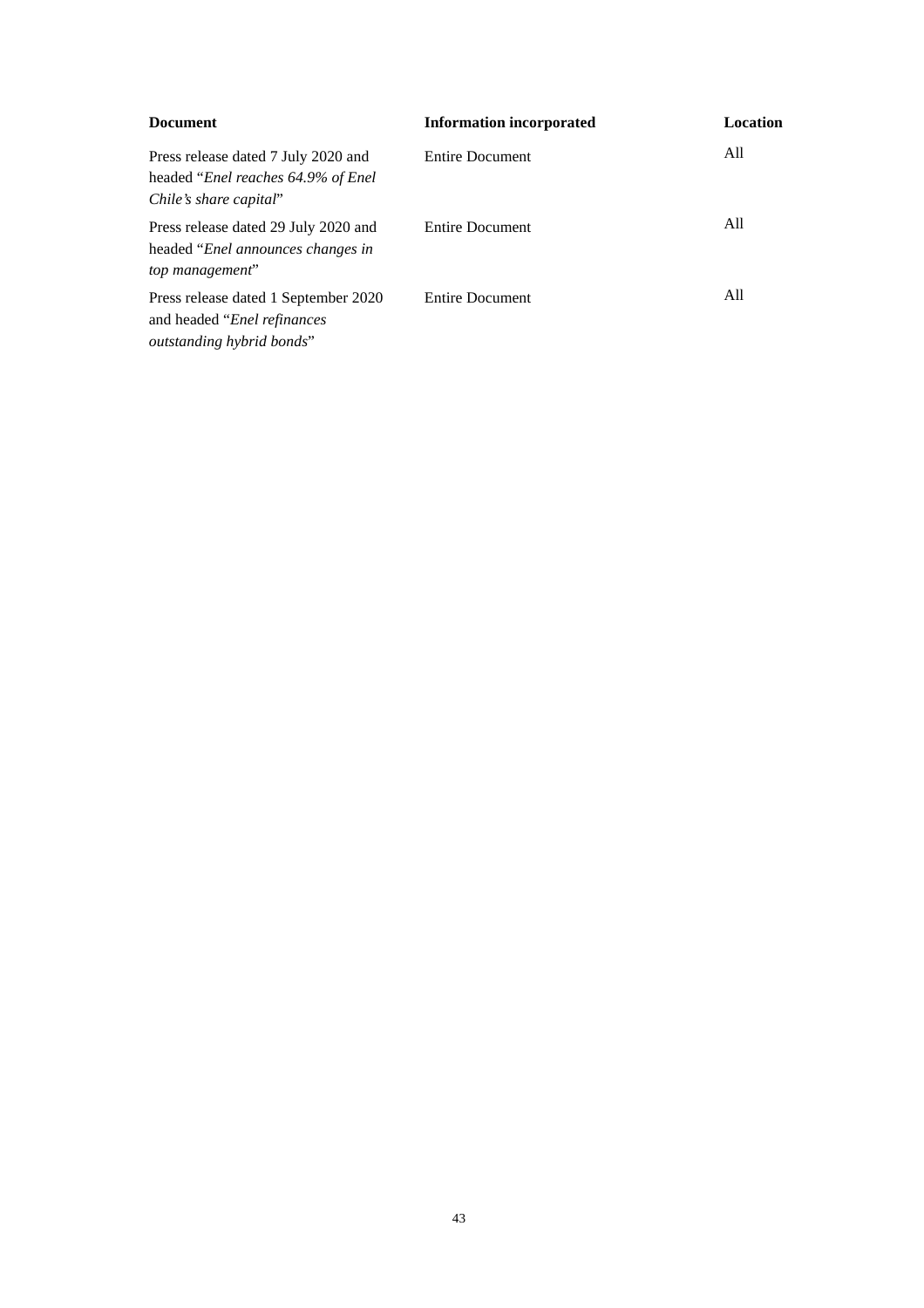### **PRESENTATION OF FINANCIAL AND OTHER INFORMATION**

The Group's financial information as of and for the six-months period ended 30 June 2020 has been derived from the 2020 Half Year Financial Report. The 2020 Half Year Financial Report was approved by the board of directors of ENEL on 29 July 2020. The information contained in the 2020 Half Year Financial Report are not necessarily indicative of the results of operations that may be expected for any other interim period in 2020 or for the full year.

The 2020 Half-Year Financial Report of the Group at and for the six months ended at 30 June 2020 has been prepared pursuant to Article 154-*ter* of Legislative Decree 58 of February 24, 1998 as amended by Legislative Decree 195 of November 6, 2007 and Article 81 of the Issuers Regulation as amended.

The condensed interim consolidated financial statements for the six months ended at 30 June 2020 included in the 2020 Half-Year Financial Report have been prepared in compliance with the international accounting standards (International Accounting Standards - IAS and International Financial Reporting Standards - IFRS) issued by the International Accounting Standards Board (IASB) as well as the interpretations of the International Financial Reporting Interpretations Committee (IFRIC) and the Standing Interpretations Committee (SIC), recognized by the European Union pursuant to Regulation (EC) no. 1606/2002 and in effect at the same date. More specifically, the financial statements have been drafted in compliance with "IAS 34 – Interim financial reporting" and consist of the consolidated income statement, the statement of consolidated comprehensive income, the consolidated balance. The 2020 Half Year Financial Report was subject to limited review made by KPMG S.p.A..

The Group's financial information as of and for the years ended 31 December 2019 and 2018 has been derived from the 2019 Audited Consolidated Financial Statements and the 2018 Audited Consolidated Financial Statements, respectively. The 2019 Audited Consolidated Financial Statements and the 2018 Audited Consolidated Financial Statements (together, the "Audited Consolidated Financial Statements") were approved by the board of directors of ENEL on 19 March 2020 and 21 March 2019, respectively.

The Audited Consolidated Financial Statements were prepared in accordance with IFRS as issued by the International Accounting Standards Board and endorsed by the European Union and the Italian regulation implementing Article 9 of Legislative Decree No. 38/05. The Audited Consolidated Financial Statements have been audited by EY S.p.A. ("**EY**"); a convenience translation into English of their reports thereon, dated 8 April 2020 and 17 April 2019, respectively, are incorporated by reference in this Offering Circular. A translation into English of the Audited Consolidated Financial Statements and the accompanying notes thereto are incorporated by reference to this Offering Circular.

The Group recently reorganized its reporting segments starting from the presentation of its financial information as of and for the nine months ended 30 September 2019. As a result of that, the 2019 Audited Consolidated Financial Statements, incorporated by reference herein, present information based on different reportable segments compared to the 2018 Audited Consolidated Financial Statements.

In view of these changes, the Segment Information for 2018, including the 2018 Financial Results by Segment and the Financial Position by Segment at 31 December 2018, presented as comparatives in the 2019 Audited Consolidated Financial Statements have been restated to ensure full comparability.

The 2019 Audited Consolidated Financial Statements provide in notes 5 and 7 additional information with respect to this change.

In addition to the above, as a result of the interpretation of the International Financial Reporting Interpretations Committee (IFRIC) contained in the Agenda Decision of March 2019, which involved changes in the classification, with no impact on margins, of the effects of purchase and sales contracts for commodities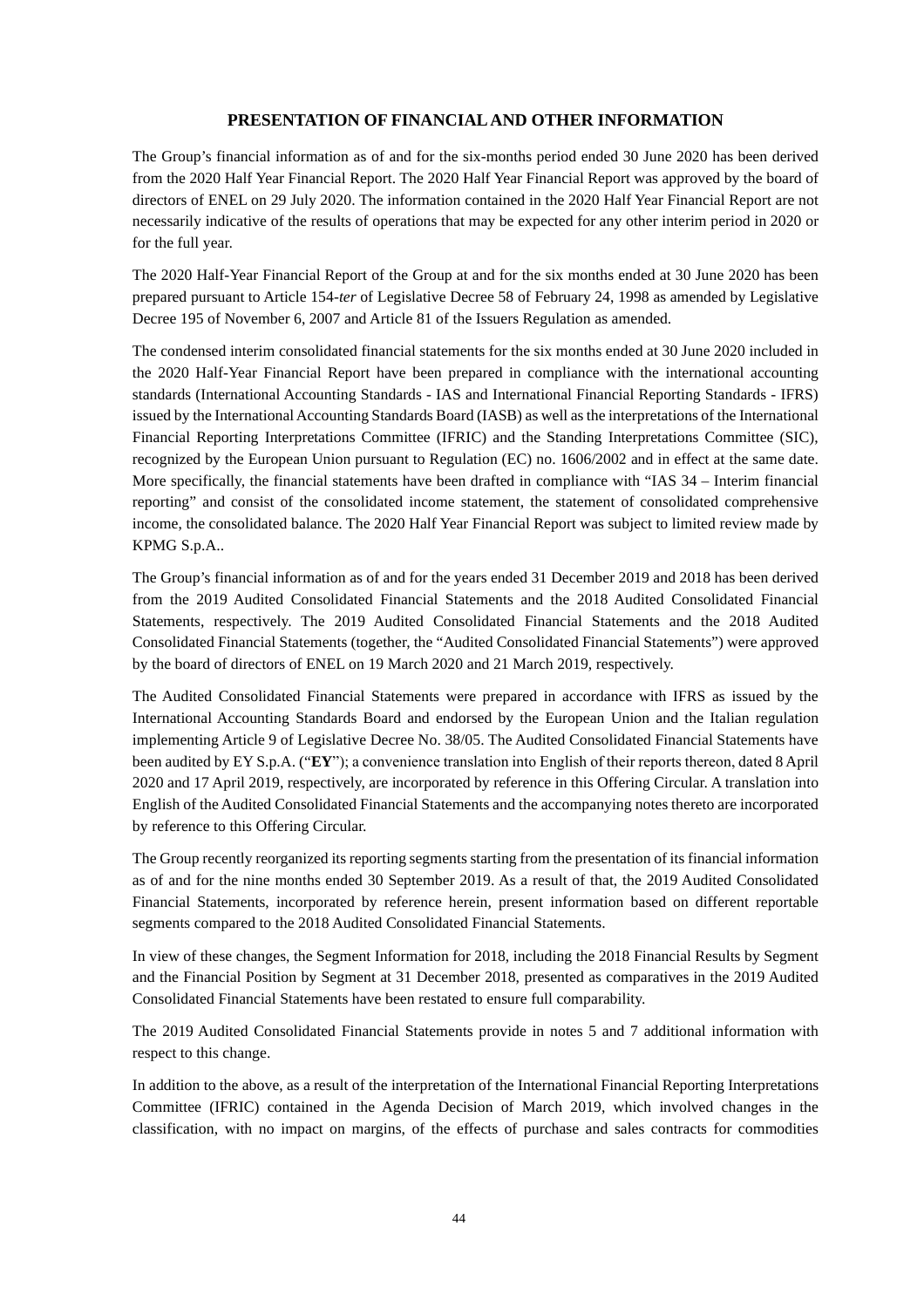measured at fair value through profit or loss, certain items of the 2018 income statement have been represented to ensure comparability.

The 2019 Audited Consolidated Financial Statements provide in note 4.3 additional information with respect to this change.

Capitalised terms used in the following discussion are defined under "— Certain defined terms" below.

In making an investment decision, investors must rely upon their own examination of the financial statements and financial information included in the Offering Circular and should consult their professional advisors for an understanding of, among other things: (i) the differences between IFRS and other systems of generally accepted accounting principles, including U.S. GAAP, and how those differences might affect the financial information included in this Offering Circular; and (ii) the impact that future additions to, or amendments of, IFRS principles may have on the Group's results of operations and/or financial condition, as well as on the comparability of prior periods.

# **Alternative Performance Measures**

This Offering Circular (including the documents incorporated by reference herein) contains certain alternative performance measures ("**APMs**") which are different from the IFRS financial indicators obtained directly from the audited consolidated financial statements for the years ended 31 December 2019 and 2018 and which are useful to present the results and the financial performance of the ENEL Group.

On 3 December 2015, CONSOB issued Communication No. 92543/15, which gives effect to the Guidelines issued on 3 October 2015 by the European Securities and Markets Authority (ESMA) concerning the presentation of APMs disclosed in regulated information and prospectuses published as from 3 July 2016. These Guidelines, which update the previous CESR Recommendation (CESR/05-178b), are aimed at promoting the usefulness and transparency of APMs in order to improve their comparability, reliability and comprehensibility.

In line with the Guidelines mentioned above, the criteria used to construct the APMs are as follows:

- Gross operating margin (otherwise referred to as EBITDA): an operating performance indicator, calculated as "Operating income" plus "Depreciation, amortisation and impairment losses";
- Net non-current assets: calculated as the difference between "Non-current assets" and "Non-current liabilities" with the exception of:
	- "Deferred tax assets":
	- "Securities" and "Other financial receivables" included in "Other non-current financial assets";
	- "Long-term borrowings";
	- "Employee benefits";
	- "Provisions for risks and charges (non-current portion)"; and
	- "Deferred tax liabilities";
- Net current assets: calculated as the difference between "Current assets" and "Current liabilities" with the exception of:
	- "Current portion of Long-term financial receivables", "Factoring receivables", "Securities", "Cash collateral" and "Other financial receivables" included in "Other current financial assets";
	- "Cash and cash equivalents";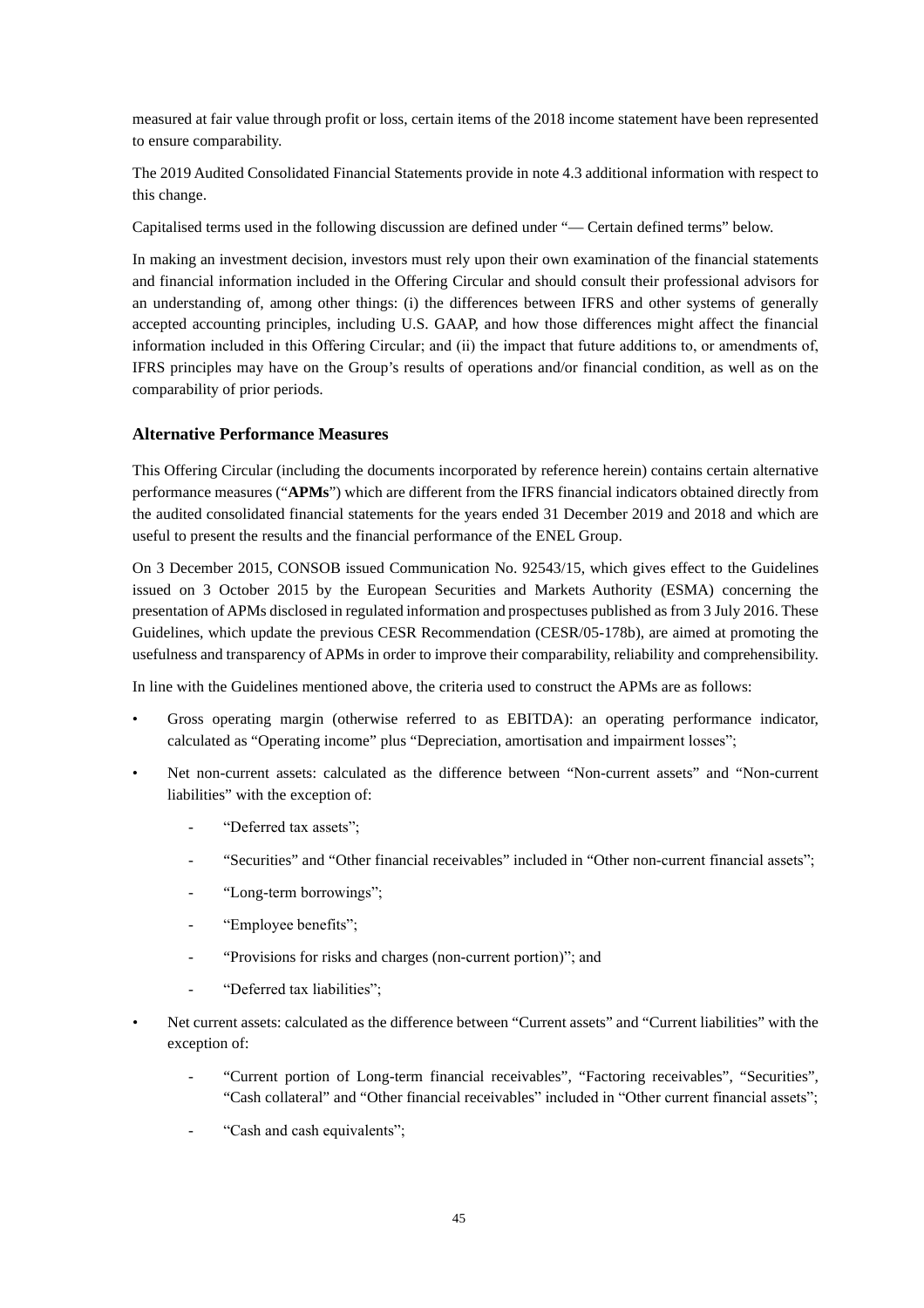- "Short-term borrowings" and the "Current portion of long-term borrowings";
- "Provisions for risks and charges" (current portion)"; and
- "Other financial payables" included in "Other current liabilities":
- Net assets held for sale: calculated as the algebraic sum of "Assets classified as held for sale" and "Liabilities classified as held for sale";
- Net capital employed: calculated as the algebraic sum of "Net non-current assets" and "Net current assets", "Provisions for risks and charges" (current and non-Current portion), "Employee benefit", "Deferred tax liabilities" and "Deferred tax assets", as well as "Net assets held for sale";
- Net financial debt: a financial structure indicator, determined by:
	- "Long-term borrowings" and "Short-term borrowings and the current portion of long-term borrowings", taking account of "Short-term financial payables" included in "Other current liabilities";
	- net of "Cash and cash equivalents;"
	- net of the "Current portion of long-term financial receivables", "Factoring receivables", "Cash collateral" and "Other financial receivables" included in "Other current financial assets"; and
	- net of "Securities and "Other financial receivables" included in "Other non-current financial assets".
- Capital expenditure: capital expenditure represents the increases in the line items Property, Plant and Equipment and Intangible Assets resulting from new investments of the period. The amount is calculated as the sum of the line Capital Expenditure of the tables of breakdown of Property, Plant and Equipment and Intangible Assets included in the financial statements;
- Gross capital employed: calculated as the sum of "Net non-current assets" and "Net current assets";
- Net long-term debt: a financial structure indicator, determined by "Long-term borrowings" net of "Securities" and "Other financial receivables", all included in "Other non-current financial assets"; and
- Net short-term financial debt: a financial structure indicator, determined by: "Short-term borrowings and the current portion of long-term borrowings", comprising also the "Other current financial payables" included in "Other current financial liabilities"; net of "Cash and cash equivalents" comprising also "Short-term securities", "Current portion of long-term financial receivables", "Financial receivables cash collateral" and "Other short-term financial receivables" included in "Other current financial assets".

More generally, references to "Net Financial Debt" are to the ENEL Group's net financial debt, as ascertained pursuant to paragraph 127 of the ESMA/2013/319 Recommendation and in accordance with the CONSOB instruction of 28 July 2006, netted for financial receivables and long-term securities.

Investors should not place undue reliance on these APMs and should not consider any APMs as: (i) an alternative to operating income or net income as determined in accordance with IFRS; (ii) an alternative to cash flow from operating, investing or financing activities (as determined in accordance with IFRS) as a measure of the ENEL Group's ability to meet cash needs; or (iii) an alternative to any other measure of performance under IFRS.

Except for those reported in the section "Selected Financial Data" of this Offering Circular and in the documents incorporated by reference herein, such APMs have been derived from historical financial information of the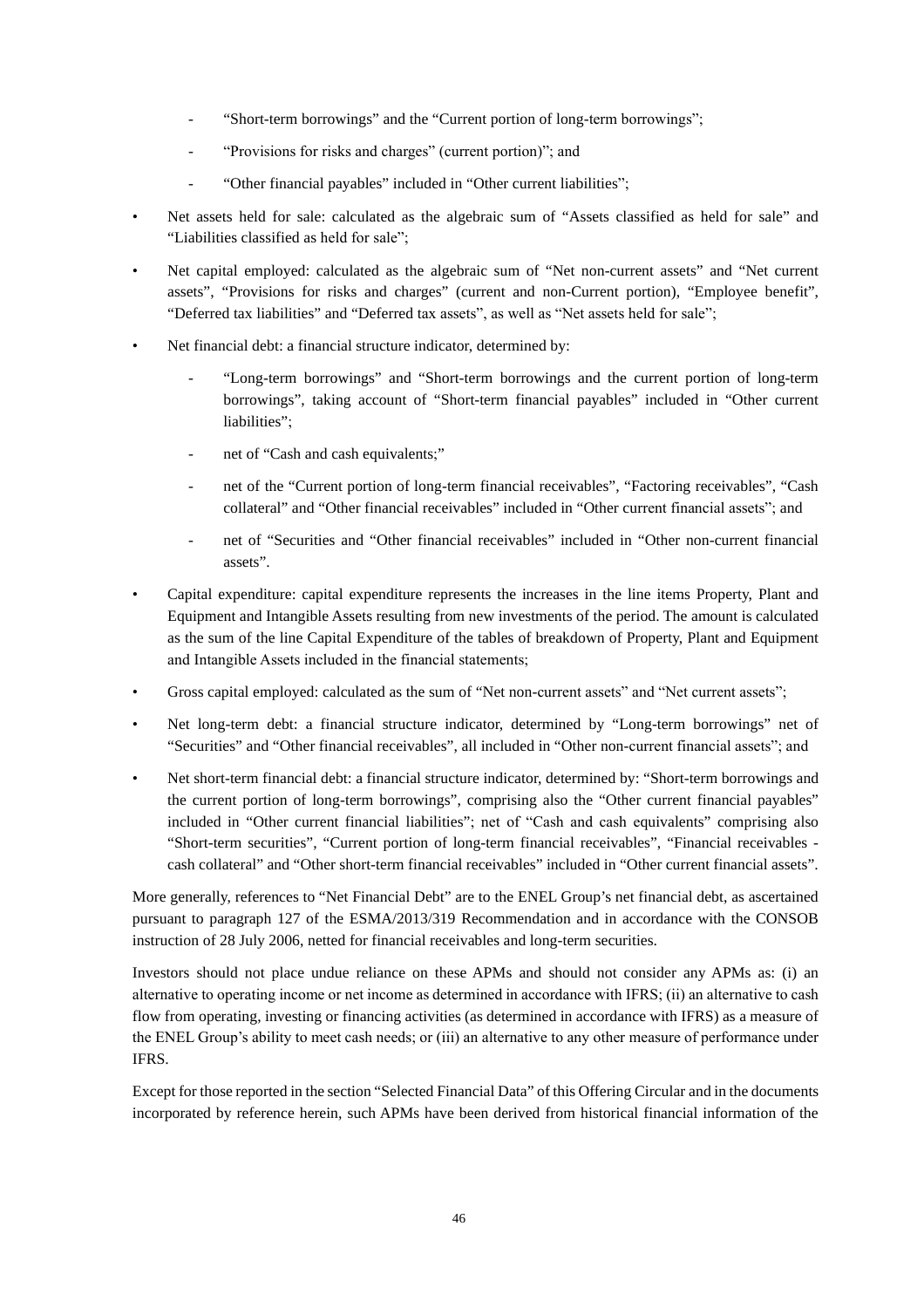Group and are not intended to provide an indication on the future financial performance, financial position or cash flows of the Group itself. It should be noted that:

- i. the APMs are based exclusively on Group historical data and are not indicative of future performance;
- ii. the APMs are not derived from IFRS, they are derived from the consolidated financial statements of the Group prepared in conformity with these principles, and they are not subject to audit;
- iii. the APMs are non-IFRS financial measures and are not recognised as a measure of performance or liquidity under IFRS and should not be recognised as alternative to performance measures derived in accordance with IFRS or any other generally accepted accounting principles;
- iv. the APMs should be read together with financial information for the Group taken from the consolidated financial statements of the Issuer;
- v. as the APMs are non-IFRS measures, the definitions of APMs used by the Group may differ from, and therefore not be comparable to, those used by other companies/groups; and
- vi. the APMs and definitions used herein are consistent and standardised for all the period for which financial information in this Offering Circular and in the documents incorporated by reference herein are included.

These measures are used by ENEL's management to monitor the performance of the ENEL Group.

More specifically, ENEL's management believes that:

- Net Financial Debt provides prospective investors with adequate information to evaluate the overall level of the Group's indebtedness;
- EBITDA provides prospective investors with adequate information to evaluate the Group's operating performance and its ability to repay its borrowings through its operating cash flows.

# **Market information**

This Offering Circular contains statements related to, among other things, the following: (i) the size of the sectors and markets in which the Group operates; (ii) growth trends in the sectors and markets in which ENEL operates; and (iii) ENEL's relative competitive position in the sectors and markets in which it operates and the position of its competitors in those same sectors and markets.

Whether or not this is stated, where such information is presented, such information is based on third- party studies and surveys as well as ENEL's experience, market knowledge, accumulated data and investigation of market conditions. While ENEL believes such information to be reliable and believes any estimates contained in such information to be reasonable, there can be no assurance that such information or any of the assumptions underlying such estimates are accurate or correct, and none of the internal surveys or information on which ENEL has relied have been verified by any independent sources. Accordingly, undue reliance should not be placed on such information. In addition, information regarding the sectors and markets in which ENEL operates is normally not available for certain periods and, accordingly, such information may not be current as of the date of this Offering Circular.

### **Certain defined terms**

In this Offering Circular:

• References to "ENEL", the "Issuer" or the "Parent" are to ENEL S.p.A., unless the context requires otherwise.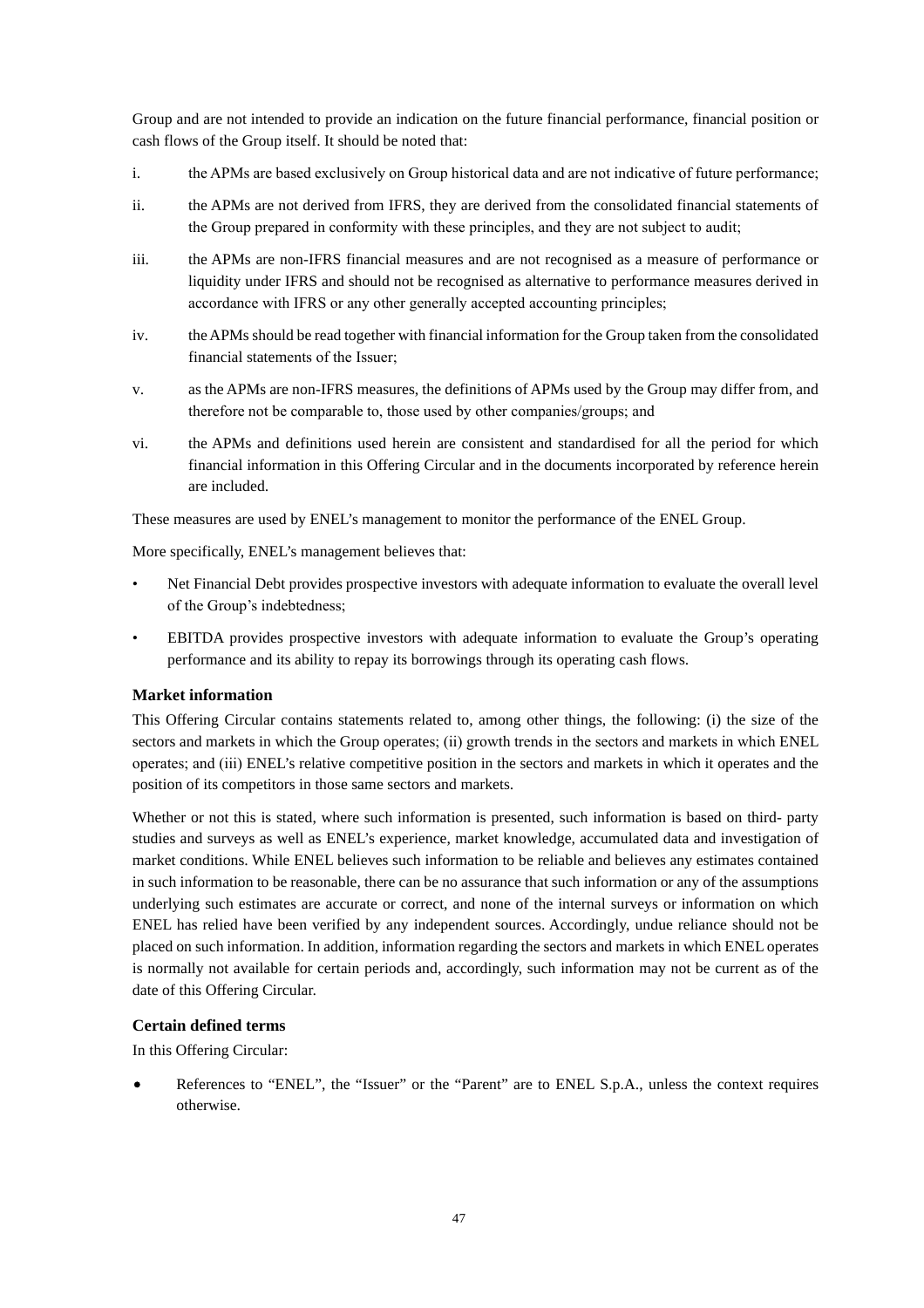- References to "Euro" or "€" are to the currency of the member states of the European Union participating in the third stage of the Economic and Monetary Union.
- References to "\$", "U.S. \$" or "U.S. dollar" refer to United States dollars.
- References to "IFRS" are to the International Financial Reporting Standards issued by the International Accounting Standards Board, including interpretations of the International Financial Reporting Interpretations Committee (IFRIC), previously referred to as the "Standing Interpretations Committee" (SIC), and, including also, International Accounting Standards (IAS) where the context requires, as endorsed by the European Commission for use in the European Union. IFRS as endorsed by the European Commission for use in the European Union differ in certain aspects from IFRS issued by the International Accounting Standards Board.
- References to the "Consolidated Financial Act" are to Legislative Decree No. 58 of 24 February 1998, "*Testo unico delle disposizioni in materia di intermediazione finanziaria*," as amended.

### **Rounding**

Certain numerical figures set out in this Offering Circular, including financial data presented in millions or thousands and certain percentages, have been subject to rounding adjustments and, as a result, the totals of the data in columns or rows of tables in this Offering Circular may vary slightly from the actual arithmetic totals of such information.

### **Forward-Looking Statements**

This Offering Circular contains forward-looking statements, including (without limitation) statements containing the words "anticipates", "believes", "estimates", "expects", "intends", "may", "plans", "projects", "will", "would" and similar words. These statements are based on ENEL's current expectations and projections about future events and involve substantial uncertainties. All statements, other than statements of historical facts, contained herein regarding ENEL's strategy, goals, plans, future financial position, projected revenues and costs or prospects are forward-looking statements. Forward-looking statements are subject to inherent risks and uncertainties, some of which cannot be predicted or quantified. Future events or actual results could differ materially from those set forth in, contemplated by or underlying forward-looking statements. ENEL does not undertake any obligation to publicly update or revise any forward-looking statements.

Furthermore, this Offering Circular contains certain statements and estimates regarding the competitive position in certain markets of Enel and its subsidiaries (collectively, the "Group"), including with respect to the Group's pre-eminence in particular markets. Such statements are based on the best information available to the Group's management as of the date hereof. However, the Group faces competitive risks and its market positions may diverge from those expressed herein as a result of a variety of factors. Any failure of the Group to execute upon its plans or maintain its market positions could have a material adverse effect upon the Group, its business prospects, its financial condition and its results of operations. See "Presentation of Financial and Other Information — Market information".

Enel may not actually achieve or realise the plans, intentions or expectations disclosed in its forward-looking statements and prospective investors should not place undue reliance on them. There can be no assurance that actual results of the Issuer's activities and operations will not differ materially from the expectations set forth in such forward-looking statements. Factors that could cause actual results to differ from such expectations include, but are not limited to, those described under "Risk Factors".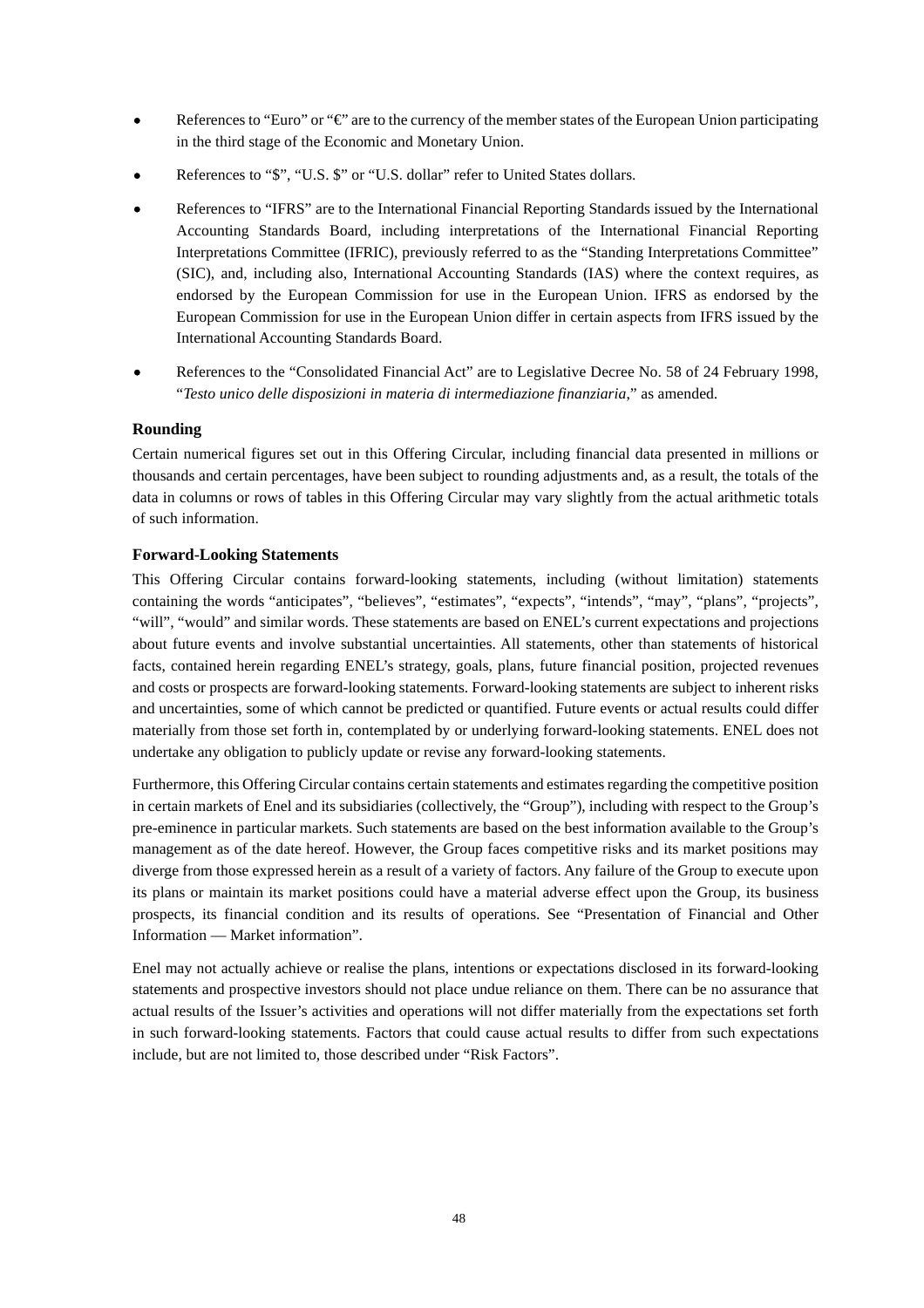# **USE AND ESTIMATED AMOUNT OF PROCEEDS**

The estimated net proceeds of the issuance of the Securities, after deduction of commissions, fees, and estimated expenses (expected to amount to €591,672,000.00), will be used by the Issuer (i) for general corporate purposes and (ii) to pay repurchase costs in connection with the Tender Offer (as defined below). See "Capitalisation" and "Description of the Issuer – Recent Significant Transactions and Developments – Tender Offer".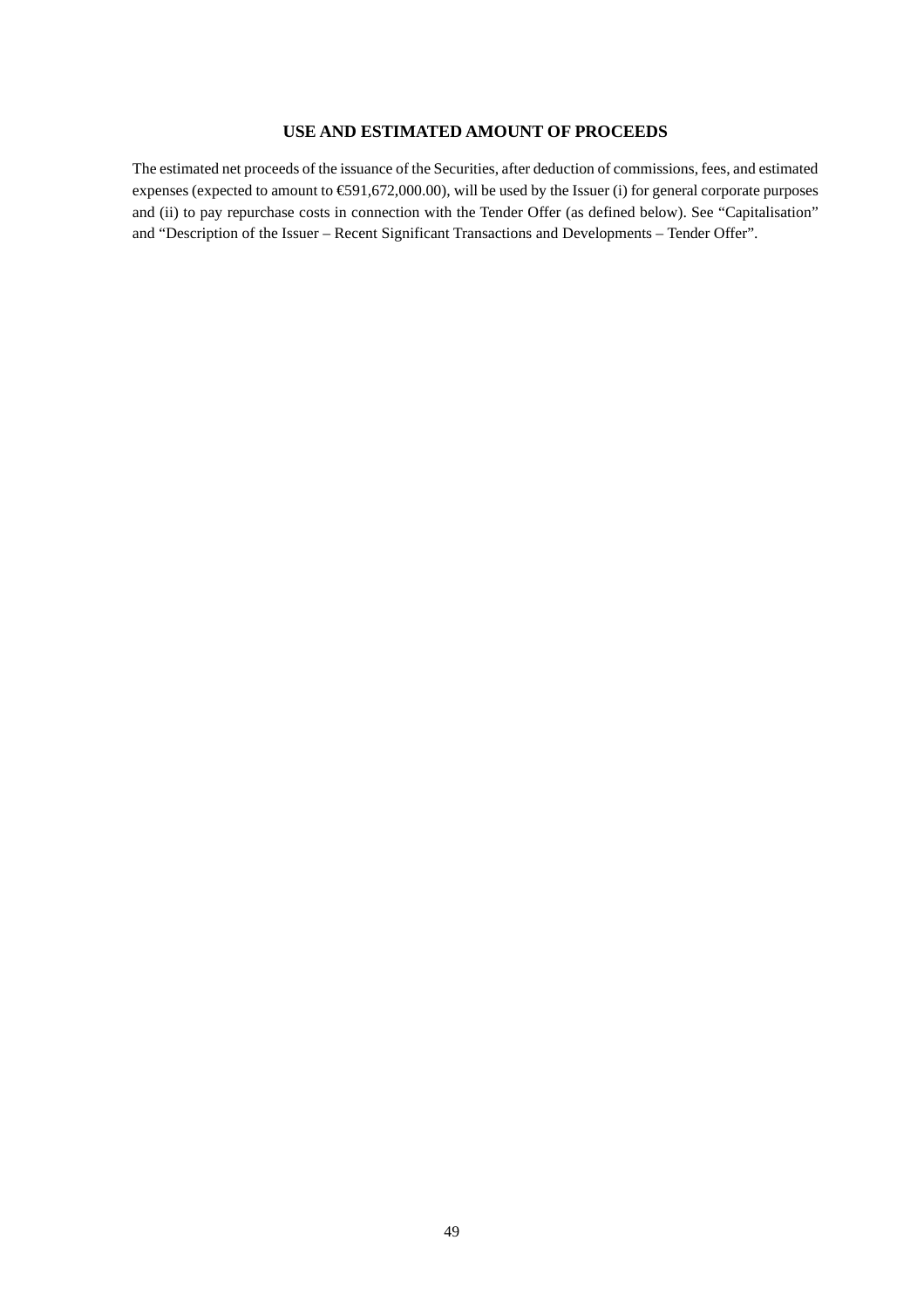# **CAPITALISATION**

The following table sets forth the Group's capitalisation as of 30 June 2020 on (a) an actual basis; and (b) an adjusted basis to give effect to the issuance of the Securities and the expected use of proceeds therefrom.

Prospective investors should read this table in conjunction with the sections entitled "*Risk Factors*", "*Use of Proceeds*", "*Overview – Summary Financial Information*" and "*Presentation of Financial and Other Information*", as well as the 2020 Half Year Financial Report, the Audited Consolidated Financial Statements and accompanying notes thereto incorporated by reference in this Offering Circular.

|                                                                      | As of 30 Adjustm         | As of 30<br><b>June 2020</b> |               |
|----------------------------------------------------------------------|--------------------------|------------------------------|---------------|
|                                                                      | <b>June 2020</b>         | ents                         | (as adjusted) |
|                                                                      |                          | $(E$ <i>million</i> )        |               |
|                                                                      | 5,840                    | 281                          | 6,121         |
| <b>Financial Indebtedness:</b>                                       |                          |                              |               |
| Total current financial debt (including current portion of long term | 9,961                    | (18)                         | 9,943         |
| Long term borrowings (excluding current portion of long term debt)   | 53,623                   | (276)                        | 53,347        |
|                                                                      |                          |                              |               |
|                                                                      | 63,584                   | (294)                        | 63,290        |
| <b>Shareholders' Equity:</b>                                         |                          |                              |               |
|                                                                      | 10,167                   |                              | 10,167        |
|                                                                      | 7,487                    |                              | 7,487         |
|                                                                      | 2,034                    |                              | 2,034         |
|                                                                      | (9,772)                  |                              | (9,772)       |
|                                                                      | 17,317                   |                              | 17,317        |
|                                                                      | $\overline{\phantom{a}}$ | 592                          | 592           |
|                                                                      | 1,947                    | (17)                         | 1,930         |
| Equity attributable to shareholders of the Parent Company            | 29,180                   | 575                          | 29,755        |
|                                                                      | 14,188                   |                              | 14,188        |
|                                                                      | 43,368                   | 575                          | 43,943        |
|                                                                      | 106,952                  | 281                          | 107,233       |

<sup>&</sup>lt;sup>1</sup> It includes all equity reserves attributable to shareholders of the Parent Company other than what have explicitly and separately been reported.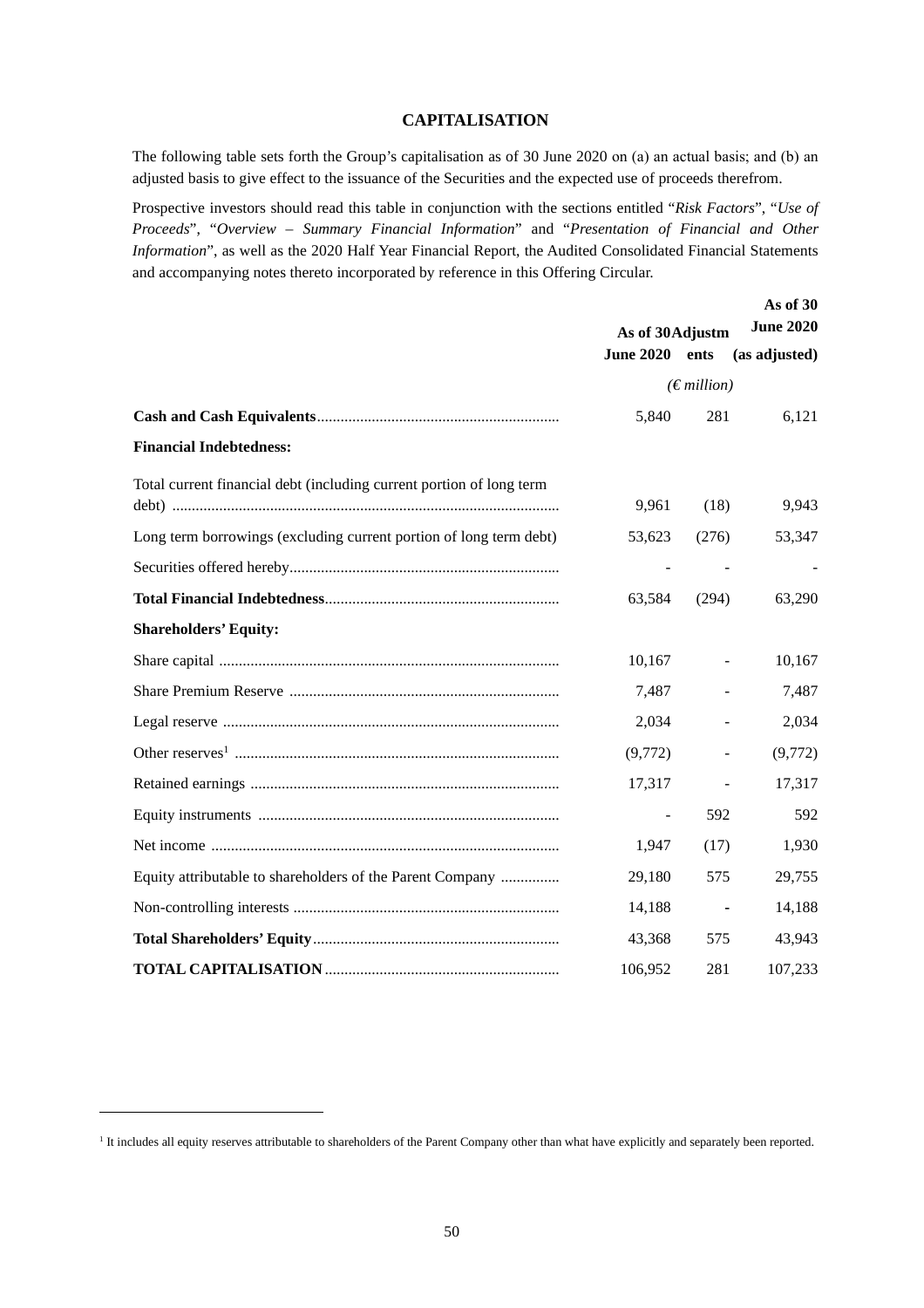### **SELECTED FINANCIAL DATA**

*The following selected financial data should be read in conjunction with and is qualified in its entirety by reference to the Audited Consolidated Financial Statements and accompanying notes thereto and the unaudited interim consolidated financial statements of ENEL as at and for the six month period ended 30 June 2020 included in this Offering Circular. See also "Presentation of Financial and Other Information," "Risk Factors" and "Capitalisation."* 

The following summary financial data in respect of the financial years ended 31 December 2018 and 2019 and for the six-month periods ended 30 June 2019 and 2020 has been extracted from the ENEL Group's audited consolidated financial statements as of 31 December 2018 and 2019 and for the years then ended and from the unaudited condensed interim consolidated financial statements as of 30 June 2019 and 30 June 2020, respectively.

Interim results for the first six months of 2020 are not necessarily indicative of the results of operations that may be expected for any other interim period in 2020 or for the full year.

The Group's financial information as of and for the years ended 31 December 2019 and 2018, included in the following tables, has been derived from the Audited Consolidated Financial Statements.

### **Income statement data**

The following table sets forth the Group's summary consolidated income statement data for the years ended 31 December 2019 and 2018 and for the six months periods ended on 30 June 2020 and 30 June 2019.

|                                                                                     | <b>Year ended at 31 December</b> |                     |           | Six month period ended 30 June |  |
|-------------------------------------------------------------------------------------|----------------------------------|---------------------|-----------|--------------------------------|--|
|                                                                                     | 2019                             | 2018                | 2020      | 2019                           |  |
|                                                                                     |                                  | $(\epsilon$ '000 m) |           |                                |  |
|                                                                                     | 80,327                           | 75,575              | 33,375    | 40,976                         |  |
|                                                                                     | 72,716                           | (66, 207)           | (28, 231) | (35,566)                       |  |
| Net income/charges from commodity risk                                              | (733)                            | 532                 | (601)     | (188)                          |  |
|                                                                                     | 6,878                            | 9,900               | 4,543     | 5,213                          |  |
| Financial income from derivatives                                                   | 1,484                            | 1,993               | 937       | 595                            |  |
|                                                                                     | 1,637                            | 1,715               | 928       | 847                            |  |
| Financial expense from derivatives                                                  | (1,142)                          | (1, 532)            | (759)     | (665)                          |  |
|                                                                                     | (4,518)                          | (4,392)             | (2,255)   | (2,103)                        |  |
| Net income/(expense) from hyperinflation                                            | 95                               | 168                 | 30        | 85                             |  |
| Share of income/(expense) from equity<br>investments accounted for using the equity |                                  |                     |           |                                |  |
|                                                                                     | (122)                            | 349                 | 13        | (85)                           |  |
|                                                                                     | 4,312                            | 8,201               | 3,437     | 3,887                          |  |
|                                                                                     | (836)                            | (1, 851)            | (1,034)   | (994)                          |  |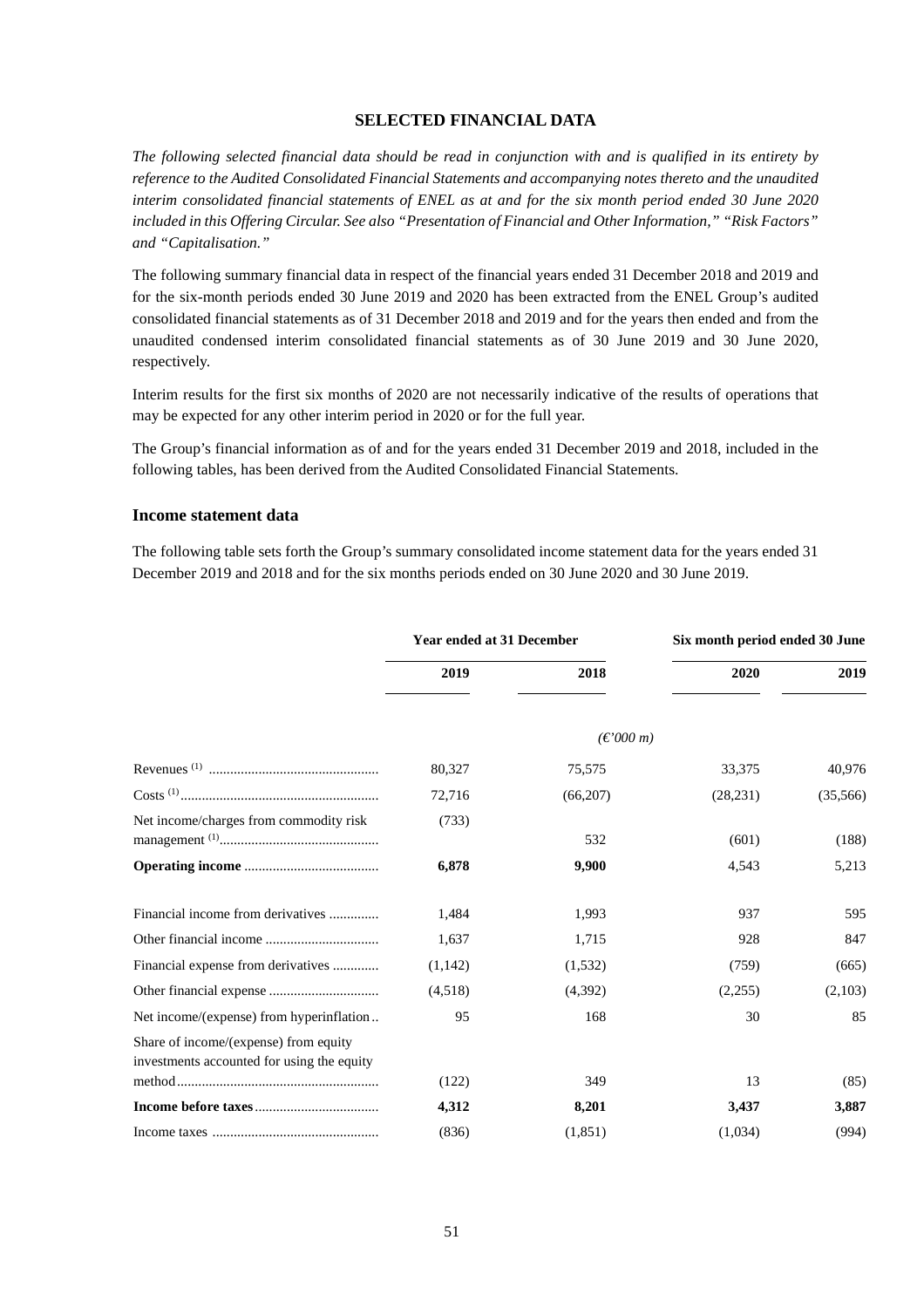|                                                                           | <b>Year ended at 31 December</b> |                                                   |       | Six month period ended 30 June |  |
|---------------------------------------------------------------------------|----------------------------------|---------------------------------------------------|-------|--------------------------------|--|
|                                                                           | 2019                             | 2018                                              | 2020  | 2019                           |  |
|                                                                           |                                  | $(\text{\ensuremath{\mathfrak{C}}}'000\text{ m})$ |       |                                |  |
| Income from continuing operations                                         | 3,476                            | 6,350                                             | 2,403 | 2,893                          |  |
| Net income for the year/period<br>(shareholders of the Parent Company and | 3.476                            | 6,350                                             | 2,403 | 2,893                          |  |
| Attributable to the shareholders of the                                   | 2,174                            | 4,789                                             | 1,947 | 2,215                          |  |
|                                                                           | 1,302                            | 1,561                                             | 456   | 678                            |  |
|                                                                           | 0.21                             | 0.47                                              | 0.19  | 0.22                           |  |

(1) The 2018 and 2019 half year figures have been represented to take account of the interpretations of the International Financial Reporting Interpretations Committee (IFRIC) contained in the Agenda Decision of March 2019, which involved changes in the classification, with no impact on margins, of the effects of purchase and sales contracts for commodities measured at fair value through profit or loss (for more details, see note 4.3 of the 2019 Audited Consolidated Financial Statements and note 4 of the 2020 Half Year Financial Report).

### **Balance sheet data**

The following table sets forth the Group's summary consolidated balance sheet data as of 31 December 2019 and 2018 and for the six months periods ended on 30 June 2020 and 30 June 2019.

|                                            | Year ended at 31 December |                     | Six month period ended 30 June |                |
|--------------------------------------------|---------------------------|---------------------|--------------------------------|----------------|
|                                            | 2019                      | 2018                | 2020                           | 2019           |
|                                            |                           | $(\epsilon$ '000 m) |                                |                |
|                                            | 134,622                   | 128,849             | 131,723                        | 134,494        |
|                                            | 36,703                    | 35,887              | 35,267                         | 35,705         |
|                                            | 101                       | 688                 | 5                              | 309            |
|                                            | 171,426                   | 165,424             | 166,995                        | 170,508        |
| Equity attributable to the shareholders of | 30,377                    | 31,720              | 29,180                         | 32,589         |
| Equity attributable to non-controlling     | 16,561                    | 16,132              | 14,188                         | 16,236         |
|                                            | 46,938                    | 47,852              | 43,368                         | 48,825         |
|                                            | 83,997                    | 76,817              | 82,178                         | 81,648         |
|                                            | 40,488                    | 40,348              | 41,447                         | 40,031         |
| Liabilities included in disposal groups    | 3                         | 407                 | $\overline{c}$                 | $\overline{4}$ |
|                                            | 124,488                   | 117,572             | 123,627                        | 121,683        |
| Total liabilities and shareholders' equity | 171,426                   | 165,424             | 166,995                        | 170,508        |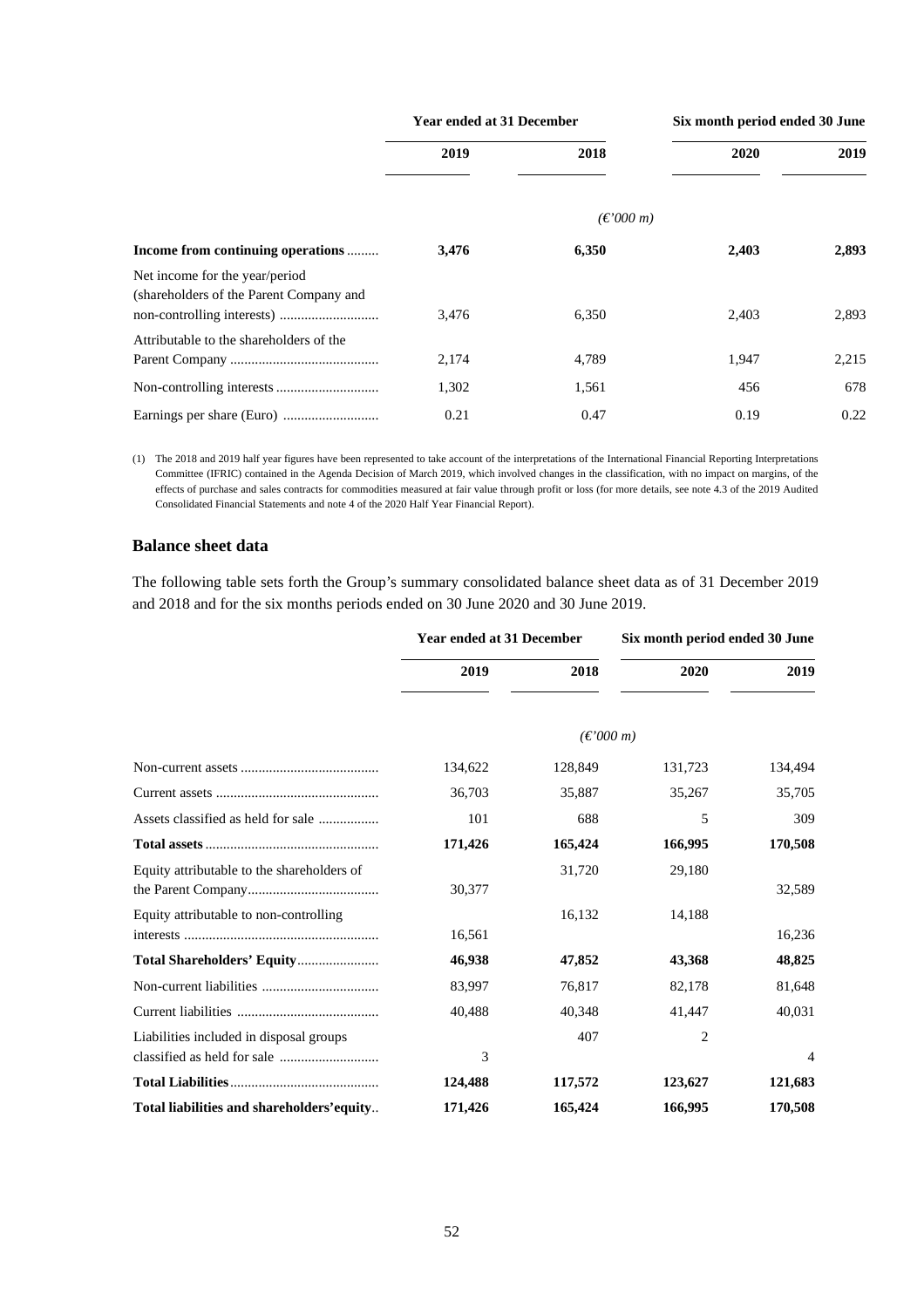### **Statement of cash flow data**

The following table sets forth the Group's summary consolidated cash-flow statement data for the years ended 31 December 2019 and 2018 and for the six months period ended on 30 June 2020 and 30 June 2019.

|                                              | <b>Year ended at 31 December</b> |         |                     | Six month period ended 30 June |         |
|----------------------------------------------|----------------------------------|---------|---------------------|--------------------------------|---------|
|                                              | 2019                             | 2018    |                     | 2020                           | 2019    |
|                                              |                                  |         | $(\epsilon$ '000 m) |                                |         |
| Cash flow from operating activities          | 11,251                           | 11,075  |                     | 2,042                          | 4,619   |
| Cash flow from (investing)/disinvesting      | (9,115)                          | (9,661) |                     | (4,119)                        | (4,012) |
| Cash flow from financing activities          | 306                              | (1,636) |                     | (706)                          | (1,551) |
| Impact of exchange rate fluctuations on cash | (76)                             | (185)   |                     | (374)                          | 31      |
| Increase/(Decrease) in cash and cash         |                                  | (407)   |                     |                                |         |
| equivalents                                  | 2,366                            |         |                     | (3,157)                        | 913     |

# **Other financial information and indicators**

The following table sets forth certain non-IFRS information used by ENEL's management to monitor and evaluate the economic and financial performance of the Group. These indicators, gross operating margin (EBITDA) and net financial debt, are not recognized as accounting standards within the IFRS adopted by the European Union, and therefore must not be considered as alternatives to any measures of performance under IFRS. See "*Presentation of Financial and Other Information – Alternative Performance Measures.*"

Investors should not place undue reliance on these non-IFRS measures and should not consider either of these measures to be indicative of the Group's historical operating results or financial condition; nor are they meant to be predictive of future results. Since companies generally do not calculate these measures in an identical manner, ENEL's measures may not be consistent with similar measures used by other companies. For this reason also, investors should not place undue reliance on non-IFRS financial measures.

|                                 | <b>Year ended at 31 December</b> |                     | Six month period ended 30 June |        |
|---------------------------------|----------------------------------|---------------------|--------------------------------|--------|
|                                 | 2019                             | 2018                | 2020                           | 2019   |
|                                 |                                  | $(\epsilon$ '000 m) |                                |        |
| Gross operating margin (EBITDA) | 17,704                           | 16,351              | 8,645                          | 8,907  |
|                                 | 45,175                           | 41,089              | 50,411                         | 45,391 |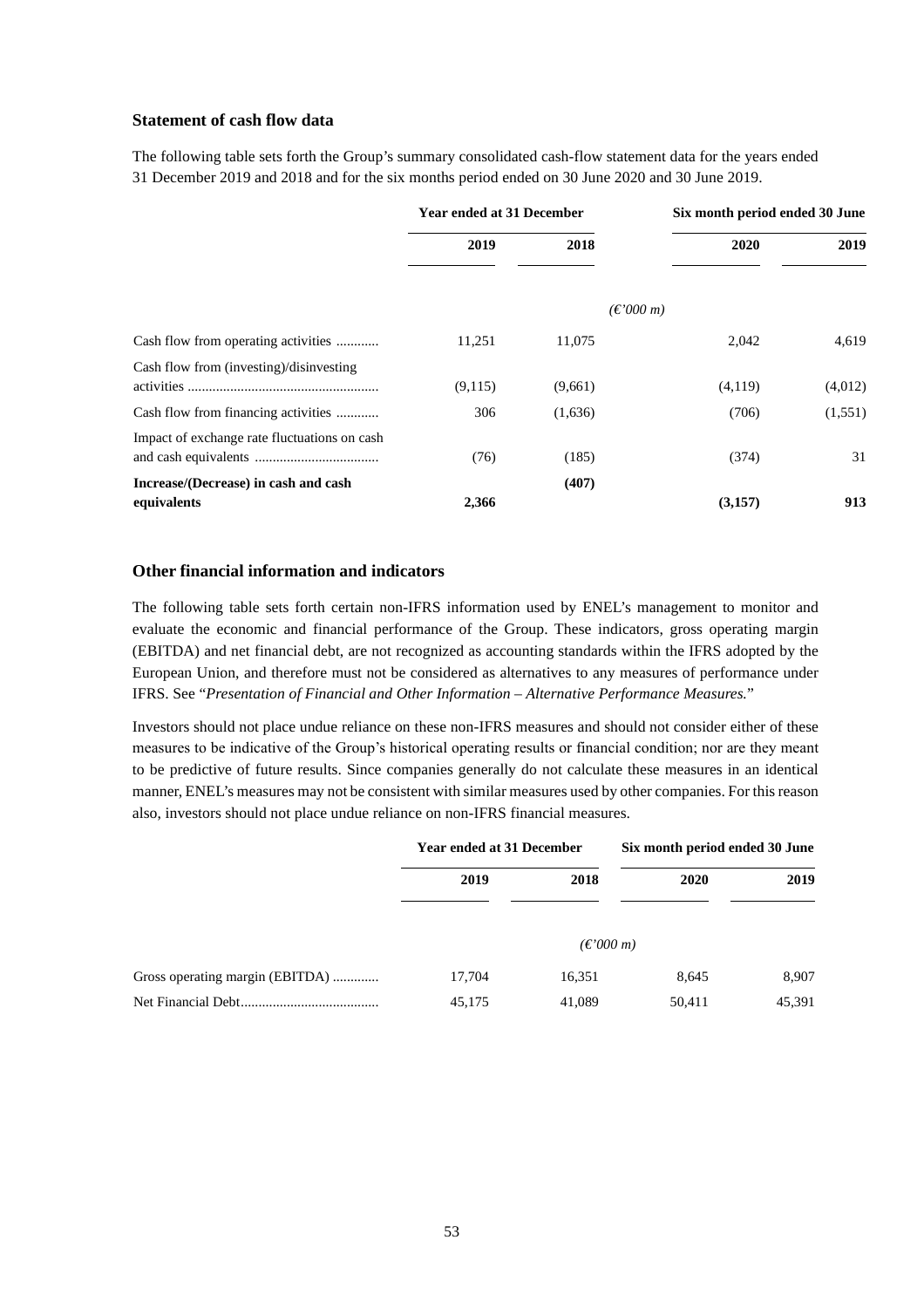# **Gross operating margin**

|                                                                          | <b>Year ended at 31 December</b> |                                                   | Six month period ended 30 June |       |
|--------------------------------------------------------------------------|----------------------------------|---------------------------------------------------|--------------------------------|-------|
|                                                                          | 2019                             | 2018                                              | 2020                           | 2019  |
|                                                                          |                                  | $(\text{\ensuremath{\mathfrak{C}}}'000\text{ m})$ |                                |       |
|                                                                          | 6,878                            | 9,900                                             | 4,543                          | 5,213 |
|                                                                          |                                  |                                                   |                                |       |
| Depreciation, amortization and impairment<br>losses                      | 9,682                            | 5,355                                             | 3,465                          | 3,347 |
| Net impairment/(reversals) of trade<br>receivables and other receivables | 1.144                            | 1,096                                             | 637                            | 347   |
| Gross operating margin (EBITDA)                                          | 17.704                           | 16,351                                            | 8,645                          | 8.907 |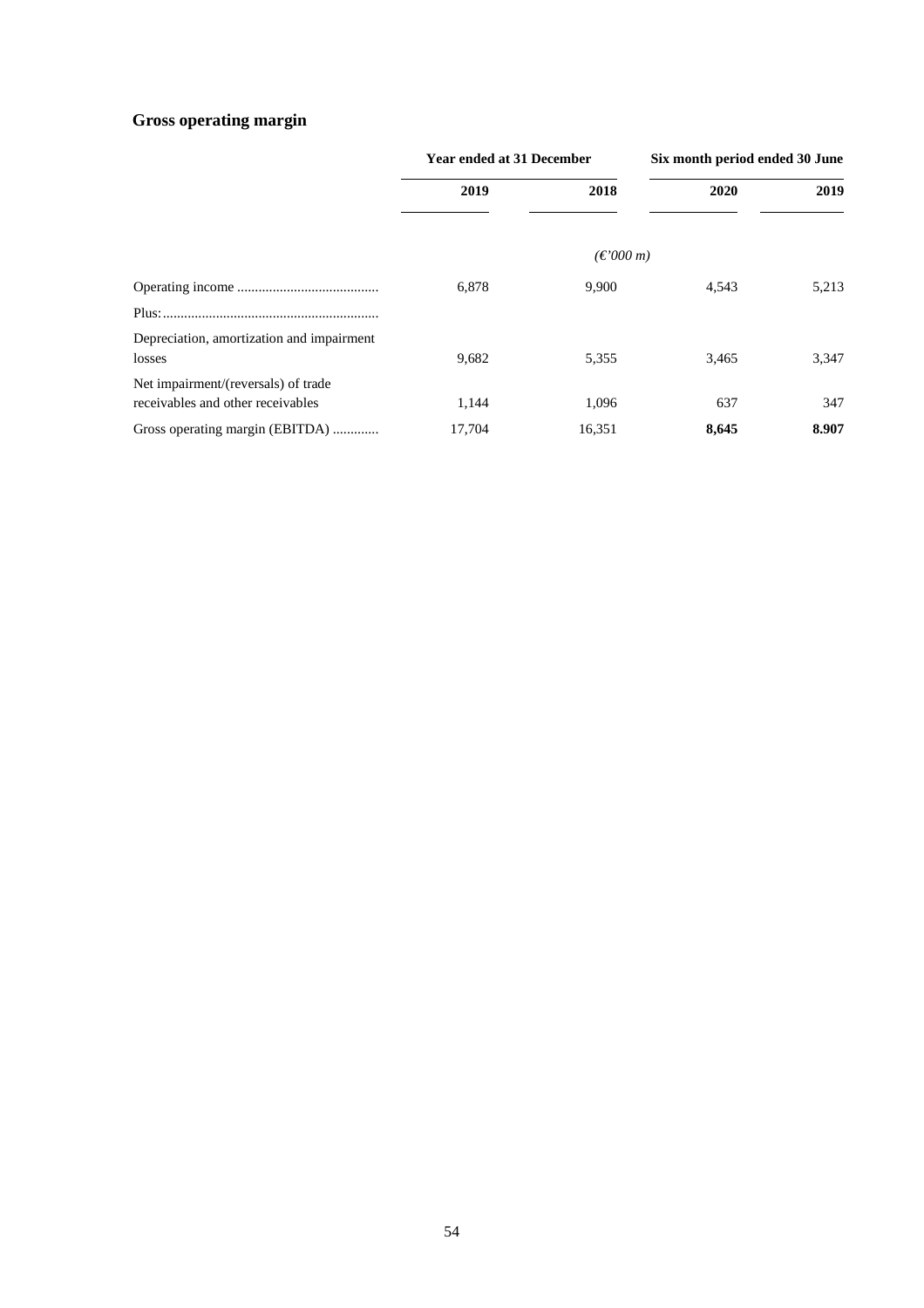# **Net financial debt**

|                                             | Year ended at 31 December |                                                   | Six month period ended 30<br>June |         |
|---------------------------------------------|---------------------------|---------------------------------------------------|-----------------------------------|---------|
|                                             | 2019                      | 2018                                              | 2020                              | 2019    |
|                                             |                           | $(\text{\ensuremath{\mathfrak{C}}}'000\text{ m})$ |                                   |         |
| Long-term debt:                             |                           |                                                   |                                   |         |
|                                             | 8,407                     | 8,819                                             | 8,830                             | 9,452   |
|                                             | 43,294                    | 38,633                                            | 42,299                            | 39,627  |
|                                             | 2,473                     | 1,531                                             | 2,494                             | 2,493   |
|                                             | 54,174                    | 48,983                                            | 53,623                            | 51,572  |
| Long-term financial receivables and         | (3,185)                   | (3,272)                                           | (3,166)                           | (3,144) |
|                                             | 50,989                    | 45,711                                            | 50,457                            | 48,428  |
| Short-term debt:                            |                           |                                                   |                                   |         |
| Short-term portion of long term bank        | 1,121                     | 1,830                                             | 1,458                             | 1,498   |
| Other short-term bank borrowings            | 579                       | 512                                               | 1,214                             | 555     |
|                                             | 1,906                     | 1,341                                             | 932                               | 1,496   |
| Other borrowings (short-term portion)       | 382                       | 196                                               | 348                               | 372     |
|                                             | 2,284                     | 2,393                                             | 4,495                             | 3,029   |
| Cash collateral on derivatives and other    | 750                       | 301                                               | 1,418                             | 469     |
|                                             | 304                       | 410                                               | 69                                | 275     |
| Other current financial payables            | 47                        | 28                                                | 27                                | 41      |
| Long-term financial receivables (short-term | (1,585)                   | (1,522)                                           | (1, 472)                          | (1,932) |
| Financial receivables - cash collateral     | (2,153)                   | (2,559)                                           | (2,326)                           | (2,746) |
| Other short-term financial receivables      | (369)                     | (859)                                             | (286)                             | (293)   |
|                                             | (9,080)                   | (6, 693)                                          | (5,923)                           | (5,801) |
| Net short-term financial debt               | (5, 814)                  | (4,622)                                           | (46)                              | (3,037) |
| NET FINANCIAL DEBT                          | 45,175                    | 41,089                                            | 50,411                            | 45,391  |
| Financial debt of "Assets held for sale"    |                           | 362                                               |                                   |         |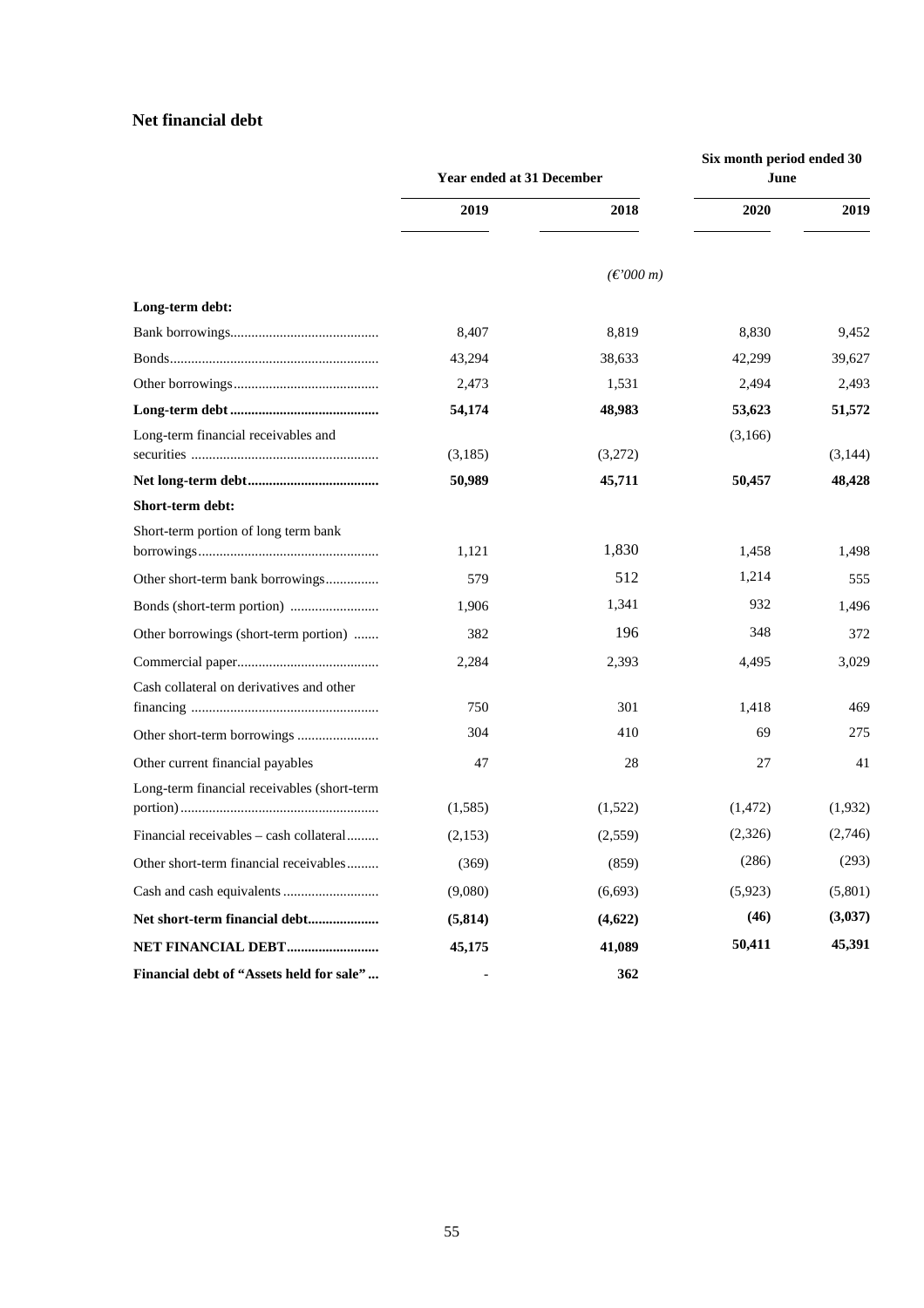### **TERMS AND CONDITIONS OF THE SECURITIES**

*The following is the text of the Terms and Conditions of the Securities which (subject to modification) will be endorsed on each Security in definitive form (if issued).* 

*Text set out within the Terms and Conditions of the Securities in italics is provided for information only and does not form part of the Terms and Conditions of the Securities.* 

The €600,000,000 Perpetual 6.5 Years Non-Call Capital Securities (the "**Securities**", which expression shall in these Conditions, unless the context otherwise requires, include any further securities issued pursuant to Condition 15 and forming a single series with the Securities) of Enel S.p.A. (the "**Issuer**") are constituted by a Trust Deed dated 10 September 2020 (the "**Trust Deed**") made between the Issuer and BNY Mellon Corporate Trustee Services Limited (the "**Trustee**", which expression shall include its successor(s)) as trustee for the holders of the Securities (the "**Securityholders**") and the holders of the interest coupons appertaining to the Securities (the "**Couponholders**" and the "**Coupons**" respectively, which expressions shall, unless the context otherwise requires, include the talons for further interest coupons (the "**Talons**") and the holders of the Talons).

The statements in these Conditions include summaries of, and are subject to, the detailed provisions of and definitions in the Trust Deed. Copies of the Trust Deed and the Agency Agreement dated 10 September 2020 (the "**Agency Agreement**") made between the Issuer, The Bank of New York Mellon, London Branch, as principal paying agent (the "**Principal Paying Agent**") and agent bank (the "**Agent Bank**") (which shall be responsible for making certain determinations, as described in these Terms and Conditions) and the Trustee are available for inspection by appointment during normal business hours by the Securityholders and the Couponholders at the registered office for the time being of the Trustee, being at the date of issue of the Securities at One Canada Square, London E14 5AL, and at the specified office of each of the Paying Agents or at the Trustee's or Paying Agent's (as the case may be) option may be provided by email to such holder requesting copies of such documents, subject to the Paying Agent or the Trustee (as applicable) being supplied by the Issuer with copies of such documents. The Securityholders and the Couponholders are entitled to the benefit of, are bound by, and are deemed to have notice of, all the provisions of the Trust Deed and the provisions of the Agency Agreement applicable to them.

#### **1 Form, Denomination and Title**

#### **1.1 Form and Denomination**

The Securities are in bearer form, serially numbered, in the denominations of  $\epsilon 100,000$  and integral multiples of  $\in$  0.000 in excess thereof, up to and including  $\in$  199,000, with Coupons and one Talon attached on issue.

#### **1.2 Title**

Title to the Securities and to the Coupons will pass by delivery.

### **1.3 Holder Absolute Owner**

The Issuer, any Paying Agent and the Trustee may (to the fullest extent permitted by applicable laws) deem and treat the bearer of any Security or Coupon as the absolute owner for all purposes (whether or not the Security or Coupon shall be overdue and notwithstanding any notice of ownership or writing on the Security or Coupon or any notice of previous loss or theft of the Security or Coupon or of any trust or interest therein) and shall not be required to obtain any proof thereof or as to the identity of such bearer.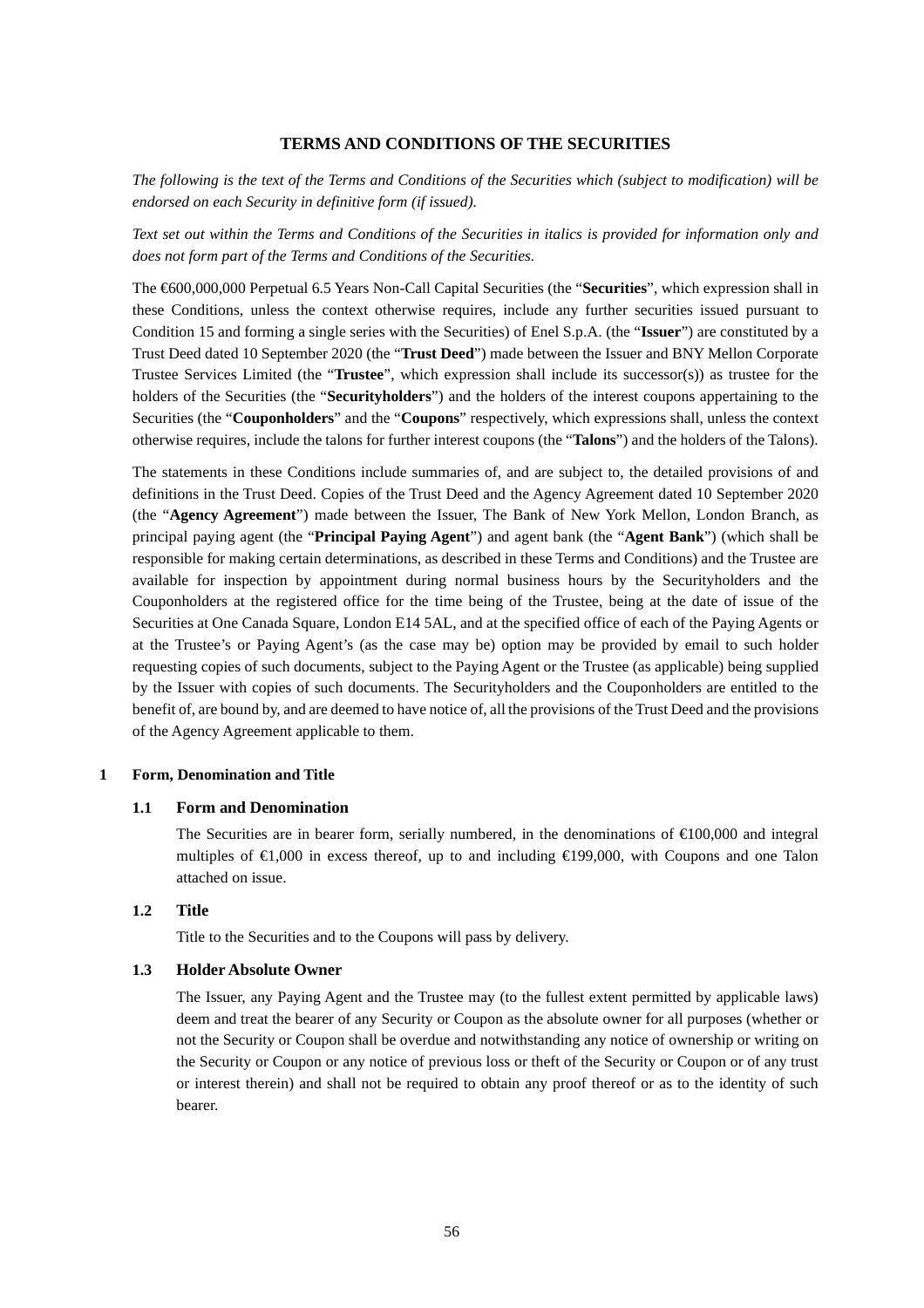#### **2** Definitions and Interpretation

As used in these Conditions:

An ''**Accounting Event**" shall occur if as a result of a change in the accounting practices or principles applicable to the Issuer, which currently are the international accounting standards (International Accounting Standards — IAS and International Financial Reporting Standards — IFRS) issued by the International Accounting Standards Board (IASB), the interpretations of the International Financial Reporting Interpretations Committee (IFRIC) and the Standing Interpretations Committee (SIC), adopted by the European Union pursuant to Regulation (EC) 1606/2002 ("IFRS"), or any other accounting standards that may replace IFRS which becomes effective after the Issue Date (the "**Change**"), the obligations of the Issuer in respect of the Securities, following the official adoption of such Change, which may fall before the date on which the Change will come into effect, can no longer be recorded as "equity" (*strumento di capitale*), in accordance with accounting practices or principles applicable to the Issuer at the time of the next Financial Statements, and a recognised accountancy firm of international standing, acting upon instructions of the Issuer, has delivered an opinion, letter or report addressed to the Issuer to that effect, and the Issuer cannot avoid the foregoing by taking reasonable measures available to it.

"**Accrual Period**" has the meaning given to it in Condition 4.1(c).

"**Additional Amounts**" has the meaning given to it in Condition 8.1.

"**Adjustment Spread**" means either (a) a spread (which may be positive, negative or zero) or (b) a formula or methodology for calculating a spread, in each case to be applied to the Successor Rate or the Alternative Rate (as the case may be) and is the spread, formula or methodology which:

- (A) in the case of a Successor Rate, is formally recommended in relation to the replacement of the EUR 5 year Swap Rate with the Successor Rate by any Relevant Nominating Body; or (if no such recommendation has been made, or in the case of an Alternative Rate);
- (B) the Independent Adviser determines, is customarily applied to the relevant Successor Rate or the Alternative Rate (as the case may be) in international debt capital markets transactions to produce an industry-accepted replacement rate for the EUR 5-year Swap Rate; or (if the Independent Adviser determines that no such spread is customarily applied);
- (C) the Independent Adviser determines, is recognised or acknowledged as being the industry standard for over-the-counter derivative transactions which reference the EUR 5-year Swap Rate, where such rate has been replaced by the Successor Rate or the Alternative Rate (as the case may be).

"**Alternative Rate**" means an alternative benchmark or screen rate which the Independent Adviser determines in accordance with Condition 4.4(b) is customary in market usage in the international debt capital markets for the purposes of determining rates of interest (or the relevant component part thereof) in Euro and with an interest period of a comparable duration to the relevant Reset Period.

"**Arrears of Interest**" has the meaning given to it in Condition 4.2(a).

"**Benchmark Amendments**" has the meaning given to it in Condition 4.4(d).

"**Benchmark Event**" means:

- (A) the EUR 5-year Swap Rate ceasing to be published for a period of at least 5 Business Days or ceasing to exist or to be administered; or
- (B) a public statement by the administrator of the EUR 5-year Swap Rate that it will, by a specified date on or prior to the next Reset Interest Determination Date, cease publishing the EUR 5-year Swap Rate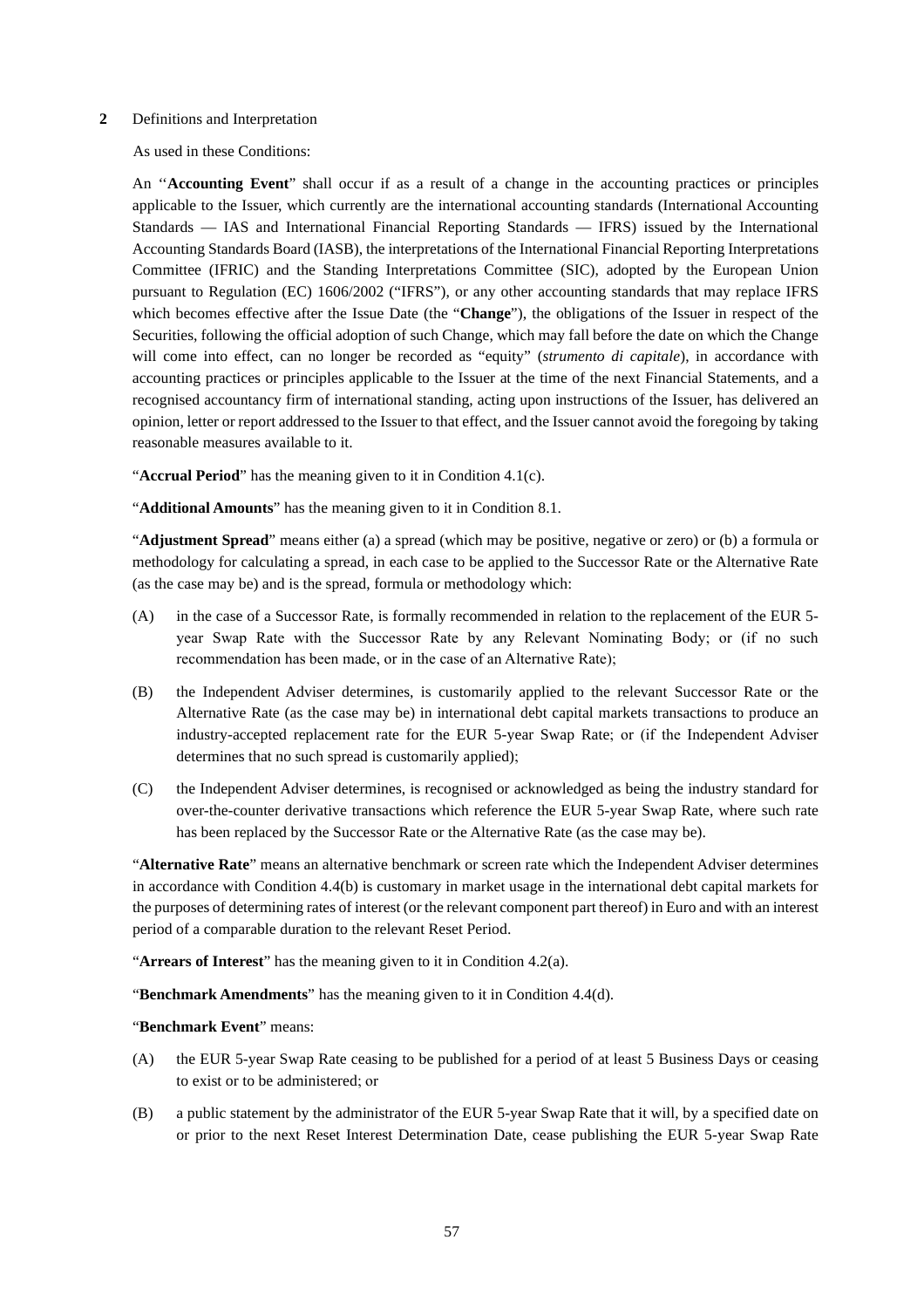permanently or indefinitely (in circumstances where no successor administrator has been appointed that will continue publication of the EUR 5-year Swap Rate); or

- (C) a public statement by the supervisor of the administrator of the EUR 5-year Swap Rate, that the EUR 5 year Swap Rate has been or will, by a specified date on or prior to the next Reset Interest Determination Date, be permanently or indefinitely discontinued; or
- (D) a public statement by the supervisor of the administrator of the EUR 5-year Swap Rate as a consequence of which the EUR 5-year Swap Rate will be prohibited from being used or that its use will be subject to restrictions or adverse consequences either generally, or in respect of the Securities, in each case on or prior to the next Reset Interest Determination Date; or
- (E) it has become unlawful for the Principal Paying Agent, the Agent Bank, the Issuer or other party to calculate any payments due to be made to any Securityholder using the EUR 5-year Swap Rate; or
- (F) the making of a public statement by the supervisor of the administrator of the EUR 5-year Swap Rate announcing that such EUR 5-year Swap Rate is no longer representative or may no longer be used, in each case in circumstances where the same shall be applicable to the Securities,

provided that in the case of sub-paragraphs (B), (C) and (D), the Benchmark Event shall occur on the later of (i) the date which is six months prior to the date of the cessation of publication of the EUR 5-year Swap Rate, the discontinuation of the EUR 5-year Swap Rate, or the prohibition of use of the EUR 5-year Swap Rate, as the case may be and (ii) the date of the relevant public statement.

"**Business Day**" means a day which is both a day on which commercial banks and foreign exchange markets settle payments and are open for general business (including dealing in foreign exchange and foreign currency deposits) in London and Milan and a TARGET2 Settlement Day.

"**Calculation Amount**" has the meaning given to it in Condition 4.1(c).

"**Call Date**" has the meaning given to it in Condition 6.2.

"**Code**" has the meaning given to it in Condition 8.1.

"**Decree No. 239**" means Italian Legislative Decree No. 239 of 1 April 1996, as amended.

"**Decree No. 917**" means Italian Presidential Decree No. 917 of 22 December 1986, as amended.

"**Deferral Notice**" has the meaning given to it in Condition 4.2(a).

"**Deferred Interest Payment**" has the meaning given to it in Condition 4.2(a).

"**Determination Period**" has the meaning given to it in Condition 4.1(c).

"**Early Redemption Date**" means the date of redemption of the Securities pursuant to Conditions 6.3 to 6.7.

"**Early Redemption Price**" will be the amount determined by the Agent Bank on the Redemption Calculation Date as follows:

- (A) in the case of a Withholding Tax Event or a Substantial Repurchase Event at any time, 100 per cent. of the principal amount of the Securities then outstanding; or
- (B) in the case of an Accounting Event, a Rating Methodology Event or a Tax Deductibility Event, either:
	- (i) 101 per cent. of the principal amount of the Securities then outstanding if the Early Redemption Date falls prior to 10 December 2026 (being the date falling three months prior to the First Reset Date); or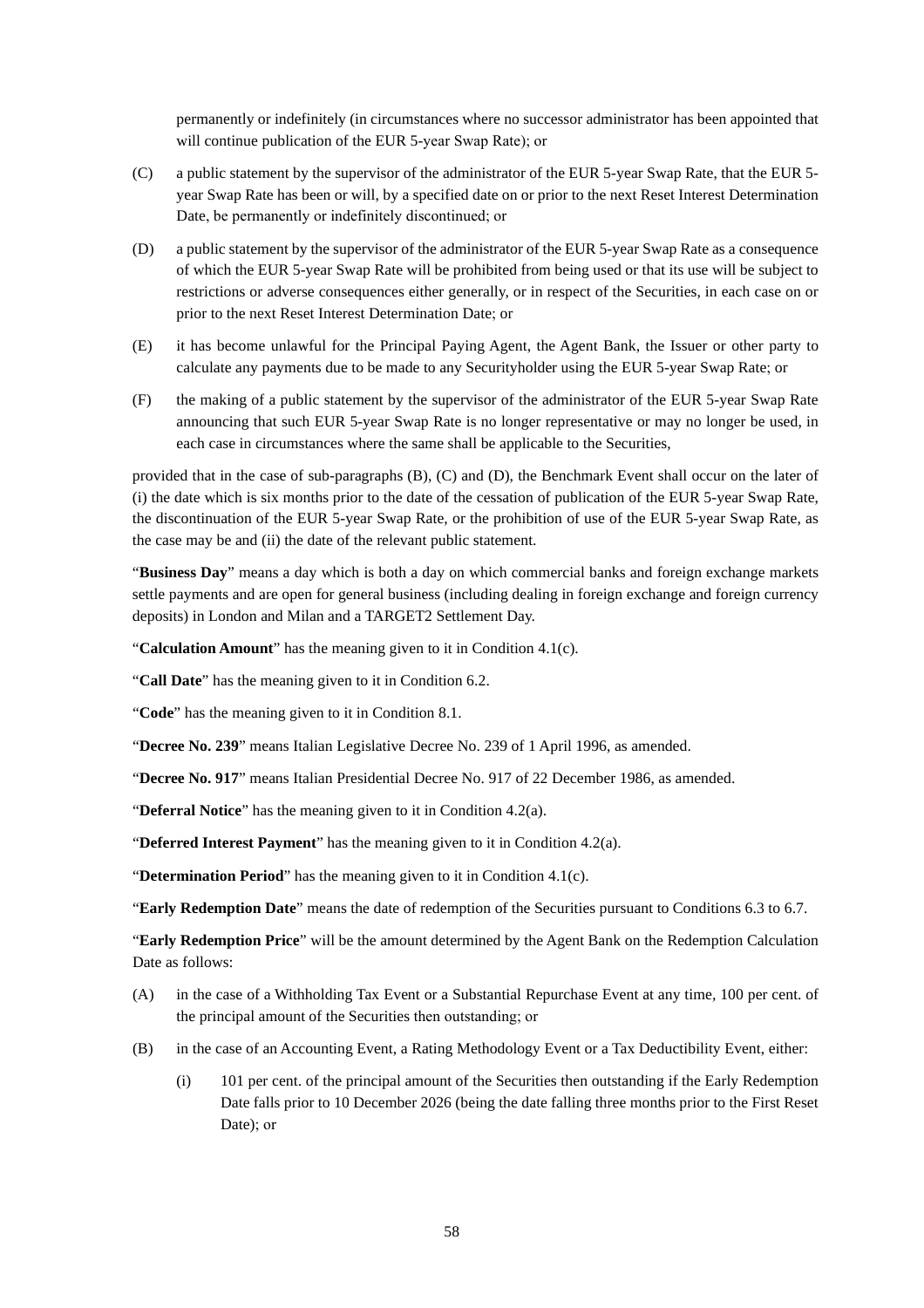(ii) 100 per cent. of the principal amount of the Securities then outstanding if the Early Redemption Date falls on or after 10 December 2026 (being the date falling three months prior to the First Reset Date),

and in each case together with any accrued interest to, but excluding, the relevant Early Redemption Date and any outstanding Arrears of Interest.

"**equity credit**" shall include such other nomenclature as any Rating Agency may use from time to time to describe the degree to which an instrument exhibits the characteristics of an ordinary share.

"**EUR 5 year Swap Rate**" has the meaning given to it in Condition 4.1(b).

"**EUR 5 year Swap Rate Quotation**" means, in relation to any Reset Period, the arithmetic mean of the bid and offered rates for the annual fixed leg (calculated on a 30/360 day count basis) of a fixed-for-floating euro interest rate swap which (i) has a term of 5 years commencing on the relevant Reset Interest Determination Date, (ii) is in an amount that is representative of a single transaction in the relevant market at the relevant time with an acknowledged dealer of good credit in the swap market, and (iii) has a floating leg based on the 6 month EURIBOR rate (calculated on an Actual/360 day count basis);

"**EUR Reset Reference Bank Rate**" means the percentage rate determined by the Agent Bank on the basis of the EUR 5 year Swap Rate Quotations provided by the EUR Reset Reference Banks to the Issuer and notified to the Agent Bank at approximately 11:00 a.m. (CET) on the relevant Reset Interest Determination Date.

"**EUR Reset Reference Banks**" means five major banks in the Euro-zone interbank market selected by the Issuer.

"**EUR Reset Screen Page**" means the Thomson Reuters screen "ICESWAP2" (or such other page as may replace it on Thomson Reuters or, as the case may be, on such other information service that may replace Reuters providing or sponsoring the information appearing there for the purpose of displaying rates comparable to the EUR 5 Year Swap Rate).

"**EURIBOR**" means the Euro-zone interbank offered rate.

"**Euronext Dublin**" means the Irish Stock Exchange plc trading as Euronext Dublin.

"**Exchanged Securities**" has the meaning given to it in Condition 7.1.

"**FATCA Withholding**" has the meaning given to it in Condition 8.1.

"**Financial Statements**" means either of:

- (A) audited annual consolidated financial statements of the Issuer; or
- (B) unaudited condensed consolidated half-year financial statements of the Issuer which are subject to a formal ''review'' from an independent auditor,

in each case prepared in accordance with IFRS or any successor accounting standards applicable to the Issuer.

"**First Reset Date**" means 10 March 2027.

"**Fitch**" means Fitch Italia S.p.A.

"**Group**" means the Issuer and its Subsidiaries from time to time.

"**Interest Payment Date**" means 10 March in each year.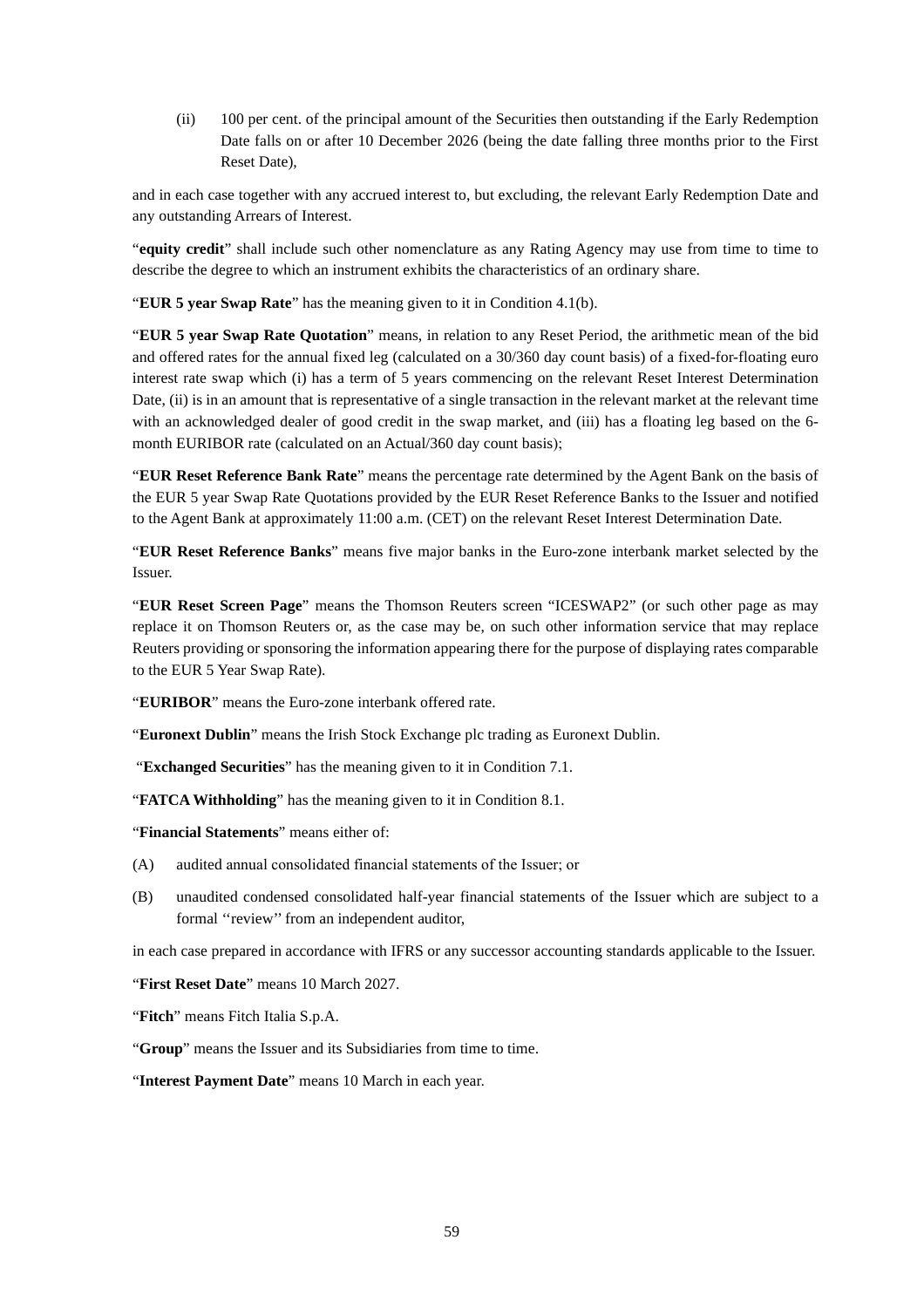"**Interest Period**" means the period from (and including) the Issue Date to (but excluding) the first Interest Payment Date and each successive period from (and including) an Interest Payment Date to (but excluding) the next succeeding Interest Payment Date ending on the date fixed for redemption.

"**Insolvency Proceedings**" means any insolvency proceedings (*procedura concorsuale*) or proceedings equivalent or analogous thereto under the laws of any applicable jurisdiction, including, but not limited to, bankruptcy (*fallimento*), composition with creditors (*concordato preventivo*) (including pre concordato pursuant to Article 161(6) of the Italian Bankruptcy Law), forced administrative liquidation (*liquidazione coatta amministrativa*), extraordinary administration (*amministrazione straordinaria*) and extraordinary administration of large companies in insolvency (*amministrazione straordinaria delle grandi imprese in stato di insolvenza*), debt restructuring agreements (*accordo di ristrutturazione*) pursuant to Article 182-bis of the Italian Bankruptcy Law (including the procedure described under Article 182-bis(6) of the Italian Bankruptcy Law) and Articles 57 ff. of the Italian Bankruptcy Law Reform, reorganisation plans pursuant to Article 67(3)(d) of the Italian Bankruptcy Law and Article 56 of the Italian Bankruptcy Law Reform, judicial liquidation pursuant to articles 121 ff. of the Italian Bankruptcy Law Reform, the undertaking of any court approved restructuring with creditors or the making of any application (or filing of documents with a court) for the appointment of an administrator or other receiver (*curatore*), manager administrator (*commissario straordinario o liquidatore*) or other similar official under any applicable law.

"**Issue Date**" means 10 September 2020.

"**Italian Bankruptcy Law**" means Royal Decree No. 267 of 1942, as amended from time to time, including pursuant to the Italian Bankruptcy Law Reform.

"**Italian Bankruptcy Law Reform**" means the crisis and insolvency code set out under the Legislative Decree No. 14 of 2019, as amended from time to time.

"**Junior Securities**" means:

- (A) the ordinary shares (*azioni ordinarie*) of the Issuer;
- (B) any other class of the Issuer's share capital (including savings shares (*azioni di risparmio*) and preferred shares (*azioni privilegiate*)); and

 $(C)$ 

- (i) any securities of the Issuer (including *strumenti finanziari* issued under Article 2346 of the Italian Civil Code); and
- (ii) any securities issued by a company other than the Issuer which have the benefit of a guarantee or similar instrument from the Issuer,

which securities (in the case of  $(C)(i)$ ) or guarantee or similar instrument (in the case of  $(C)(ii)$ ) rank or are expressed to rank *pari passu* with the claims described under (A) and (B) above and/or junior to the Securities.

"**Liquidation Event Date**" has the meaning given to it in Condition 6.1.

A "**Mandatory Arrears of Interest Settlement Event**" shall have occurred if:

(A) a dividend (either interim or final) or any other distribution or payment was validly resolved on, declared, paid or made in respect of any Junior Securities, except where such dividend, distribution or payment was contractually required to be declared, paid or made under the terms of such Junior Securities; or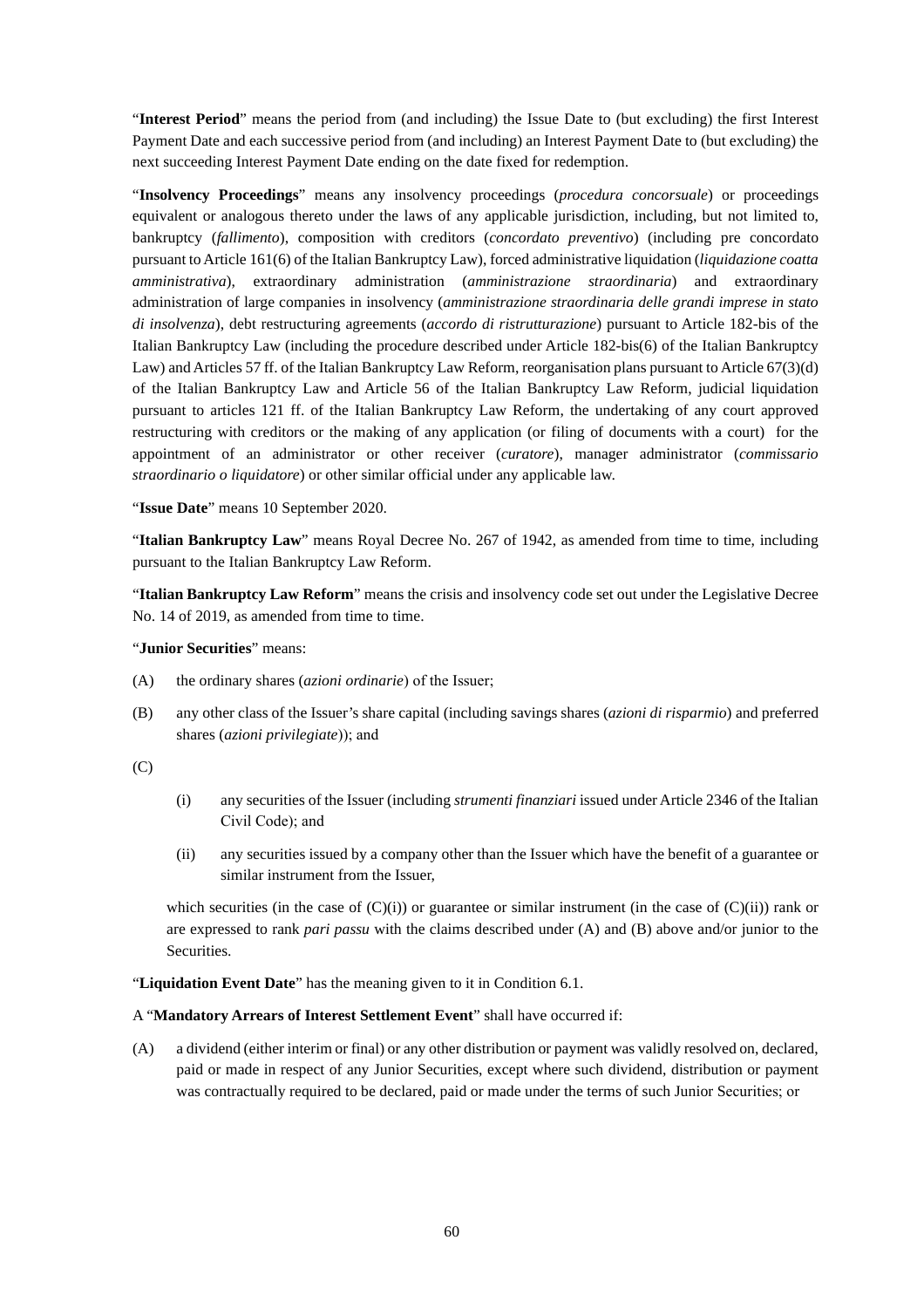- (B) a dividend (either interim or final) or any other distribution or payment was validly resolved on, declared, paid or made in respect of any Parity Securities, except where such dividend, distribution or payment was contractually required to be declared, paid or made under the terms of such Parity Securities (including, without limitation, where any such payment occurs mandatorily at the maturity of such Parity Securities); or
- (C) the Issuer or any Subsidiary has repurchased, purchased, redeemed or otherwise acquired any Junior Securities, except where (x) such repurchase, purchase, redemption or acquisition was undertaken in connection with the satisfaction by the Issuer or any Subsidiary of its respective obligations under (i) any share buy-back programme existing at the Issue Date or (ii) any stock option plan or free share allocation plan reserved for directors, officers and/or employees of the Issuer or any associated hedging transaction or (y) such repurchase, purchase, redemption or acquisition is contractually required to be made under the terms of such Junior Securities; or
- (D) the Issuer or any Subsidiary has repurchased, purchased, redeemed or otherwise acquired any Parity Securities, except where (x) such repurchase, purchase, redemption or acquisition is contractually required to be made under the terms of such Parity Securities (including, without limitation, where any such payment occurs mandatorily at the maturity of such Parity Securities) or (y) such repurchase, purchase, redemption or acquisition is effected as a public tender offer or public exchange offer at a purchase price per security which is below its par value.

### "**Mandatory Settlement Date**" means the earliest of:

- (A) the fifth Business Day following the date on which a Mandatory Arrears of Interest Settlement Event occurs;
- (B) following any Deferred Interest Payment, on the next scheduled Interest Payment Date on which the Issuer does not elect to defer all of the interest accrued in respect of the relevant Interest Period; and
- (C) the date on which the Securities are redeemed or repaid in accordance with Condition 6, including at the Liquidation Event Date (unless otherwise required by mandatory provisions of applicable law).

"**Moody's**" means Moody's France S.A.S.

### "**Parity Securities**" means:

- (A) any securities or other instruments issued by the Issuer which rank, or are expressed to rank, *pari passu*  with the Issuer's obligations under the Securities and includes the Issuer's £500,000,000 Capital Securities due 2076 (ISIN: XS1014987355); the Issuer's €1,250,000,000 Capital Securities due 2074 (ISIN: XS0954675129); the Issuer's £400,000,000 Capital Securities due 2075 (ISIN: XS0954674825); the Issuer's U.S.\$1,250,000,000 Capital Securities due 2073 (ISIN: X Securities IT0004961808 N Securities IT0004961816 — X Receipt US29265WAA62 N Receipt US29265WAB46); the Issuer's €750,000,000 8.5 Year Non-Call Capital Securities due 24 November 2081 (ISIN: XS1713463559); the Issuer's €750,019,000 5.5 Year Non-Call Capital Securities due 2078 (ISIN: XS1713463716) and the Issuer's €900,000,100 Capital Securities due 2080 (ISIN: XS2000719992); and
- (B) any securities or other instruments issued by a company other than the Issuer which have the benefit of a guarantee or similar instrument from the Issuer, which guarantee or similar instrument ranks or is expressed to rank *pari passu* with the Issuer's obligations under the Securities.

"**Prevailing Interest Rate**" means the rate of interest payable on the Securities applicable from time to time pursuant to Condition 4.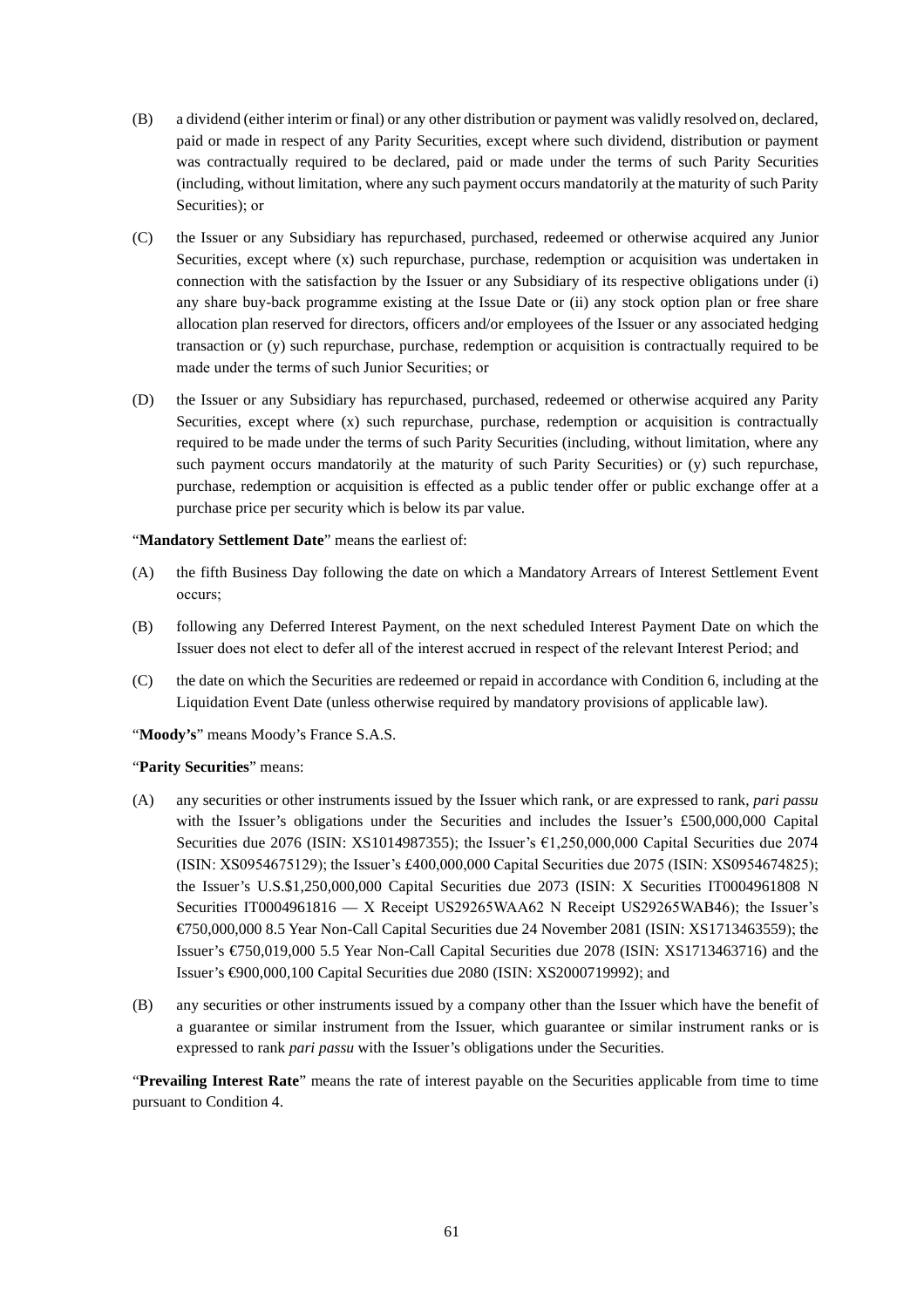"**Rating Agency**" means any of Moody's, S&P, Fitch and any other rating agency substituted for any of them by the Issuer with the prior written approval of the Trustee and, in each case, any of their respective successors to the rating business thereof.

"**Rating Agency Confirmation**" means a written confirmation from a Rating Agency which has assigned ratings to the Issuer on a basis sponsored by the Issuer which is either received by the Issuer directly from the relevant Rating Agency or indirectly via publication by such Rating Agency.

A "**Rating Methodology Event**" shall be deemed to have occurred if the Issuer has received a Rating Agency Confirmation stating that:

- (A) due to an amendment, clarification or change in the "equity credit" (or such similar nomenclature then used by such Rating Agency) criteria of such Rating Agency, which amendment, clarification or change has occurred after the Relevant Rating Date, the Securities are eligible for a level of equity credit that is lower than the level or equivalent level of equity credit assigned to the Securities by such Rating Agency on the Relevant Rating Date; or
- (B) following a Refinancing Event, the Securities would have become eligible (had such Refinancing Event not occurred), due to an amendment, clarification or change in the "equity credit" (or such similar nomenclature then used by such Rating Agency) criteria, for a level of equity credit that is lower than the level or equivalent level of equity credit assigned to the Securities by such Rating Agency on the Relevant Rating Date;).

"**Redemption Calculation Date**" means the fourth Business Day prior to the relevant Early Redemption Date.

"**Refinancing Event**" means the refinancing, in whole or in part, of the Securities following the Relevant Rating Date and, as a result of such refinancing, the Securities having become eligible for a level of equity credit that is lower than the level or equivalent level of equity credit assigned to the Securities by such Rating Agency on the Relevant Rating Date.

"**Relevant Date**" means the date on which any payment first becomes due but, if the full amount payable has not been received by the Principal Paying Agent or the Trustee on or before the due date, it means the date on which, the full amount of the money having been so received, notice to that effect has been duly given to the Securityholders by the Issuer in accordance with Condition 12.

"**Relevant Nominating Body**" means, in respect of a benchmark or screen rate (as applicable):

- (A) the European Central Bank, or any central bank or other supervisory authority which is responsible for supervising the administrator of the benchmark or screen rate (as applicable); or
- (B) any working group or committee sponsored by, chaired or co-chaired by or constituted at the request of (a) the European Central Bank, (b) any central bank or other supervisory authority which is responsible for supervising the administrator of the benchmark or screen rate (as applicable), (c) a group of the aforementioned central banks or other supervisory authorities or (d) the Financial Stability Board or any part thereof.

"**Relevant Rating Date**" means the Issue Date or, if later, the date on which the Securities are assigned equity credit by the relevant Rating Agency for the first time;

"**Reset Date**" means the First Reset Date and each date falling on the fifth anniversary thereafter.

"**Reset Interest Determination Date**" means, in respect of any Reset Period, the day falling two Business Days prior to the beginning of the relevant Reset Period.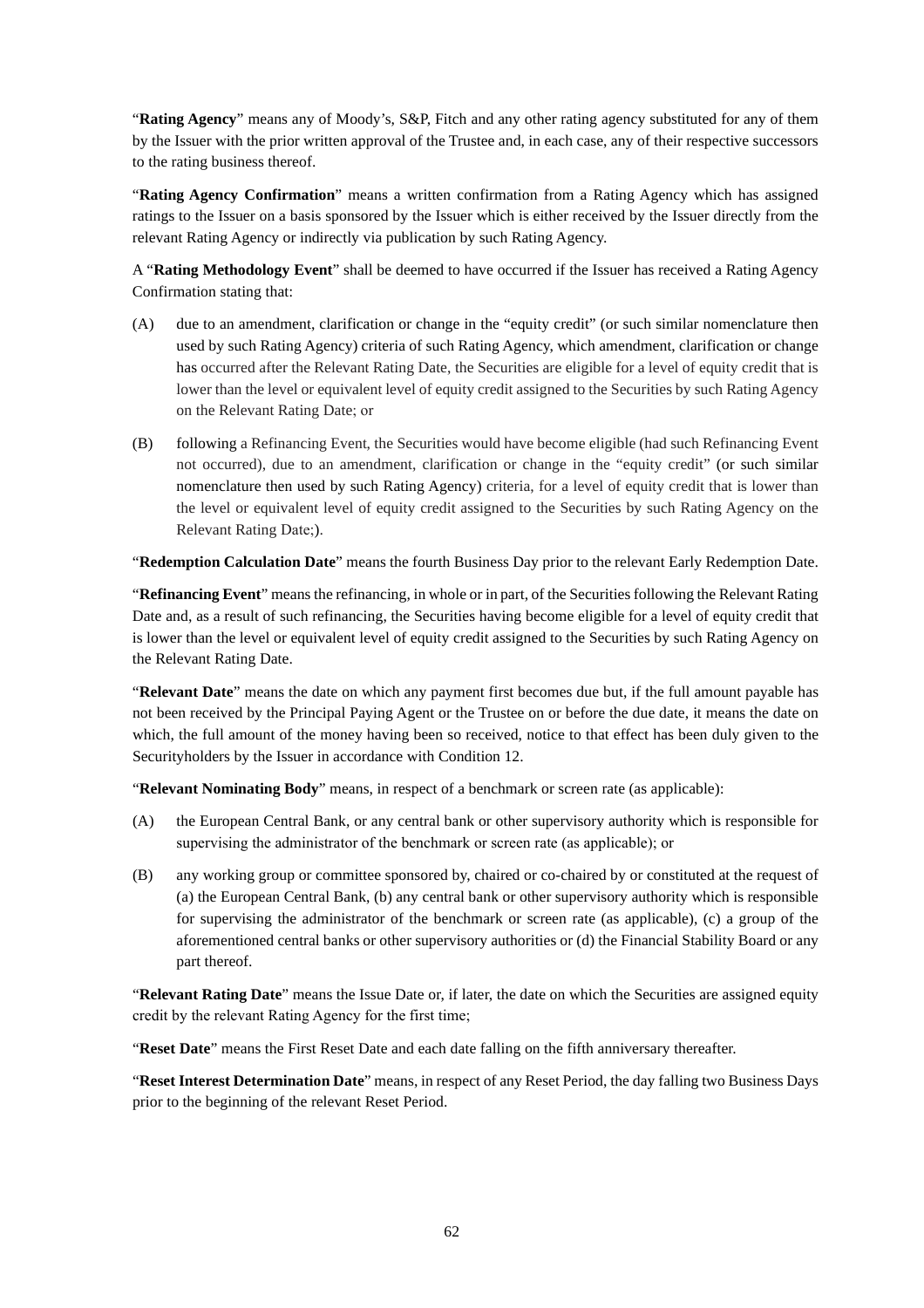"**Reset Period**" means each period from and including the First Reset Date to but excluding the next following Reset Date and thereafter from and including each Reset Date to but excluding the next following Reset Date.

"**S&P**" means S&P Global Ratings Europe Limited (France Branch).

"**Subsidiary**" means any entity which is a subsidiary (*società controllata*) of the Issuer within the meaning of Article 2359 of the Italian Civil Code and Article 93 of Legislative Decree No. 58 of 24 February 1998, as amended.

A "**Substantial Repurchase Event**" shall be deemed to have occurred if, prior to the giving of the relevant notice of redemption, at least 75 per cent. of the aggregate principal amount of the Securities issued on the Issue Date has been purchased by or on behalf of the Issuer or a Subsidiary and has been cancelled.

"**Successor Rate**" means the rate that the Independent Adviser determines is a successor to or replacement of the EUR 5 year Swap Rate and which is formally recommended by any Relevant Nominating Body.

"**TARGET2 Settlement Day**" means any day on which the Trans-European Automated Real-Time Gross Settlement Express Transfer (TARGET2) System is open.

A "**Tax Deductibility Event**" shall be deemed to have occurred if, as a result of a Tax Law Change, payments of interest by the Issuer in respect of the Securities are no longer, or within 90 calendar days of the date of any opinion provided pursuant to Condition 6.4(b)(ii) will no longer be, deductible in whole or in part for Italian corporate income tax purposes, and the Issuer cannot avoid the foregoing by taking reasonable measures available to it. For the avoidance of doubt, a Tax Deductibility Event shall not occur if payments of interest by the Issuer in respect of the Securities are not deductible in whole or in part for Italian corporate income tax purposes solely as a result of general tax deductibility limits set forth by Article 96 of Decree No. 917 as at (and on the basis of the general tax deductibility limits calculated in the manner applicable as at) the Issue Date.

"**Tax Jurisdiction**" means the Republic of Italy and/or such other taxing jurisdiction to which the Issuer becomes subject or any political subdivision or any authority thereof or therein having power to tax.

"**Tax Law Change**" means: (i) any amendment to, clarification of, or change in, the laws or treaties (or any regulations thereunder) of a Tax Jurisdiction affecting taxation; (ii) any governmental action or (iii) any amendment to, clarification of, or change in the official position or the interpretation of such governmental action that differs from the previously generally accepted position, in each case, by any legislative body, court, governmental authority or regulatory body, or which differs from any specific written statements made by any governmental authority or regulatory body regarding the anticipated tax treatment of the Securities, which amendment, clarification, change or governmental action is effective, on or after the Issue Date.

"**Taxes**" means any present or future taxes or duties, assessments or governmental charges of whatever nature.

"**Varied Securities**" has the meaning given to it in Condition 7.1.

A "**Withholding Tax Event**" shall be deemed to have occurred if, following the Issue Date:

- (A) as a result of a Tax Law Change, the Issuer has or will become obliged to pay Additional Amounts in respect of the Securities and such obligation cannot be avoided by the Issuer taking reasonable measures available to it; or
- (B) a person into which the Issuer is merged or to whom it has conveyed, transferred or leased all or substantially all of its assets and who has been substituted in place of the Issuer as principal debtor under the Securities is required to pay Additional Amounts in respect of the Securities and such obligation cannot be avoided by such person taking reasonable measures available to it, unless the sole purpose of such a merger, conveyance, transfer or lease would be to permit the Issuer to redeem the Securities.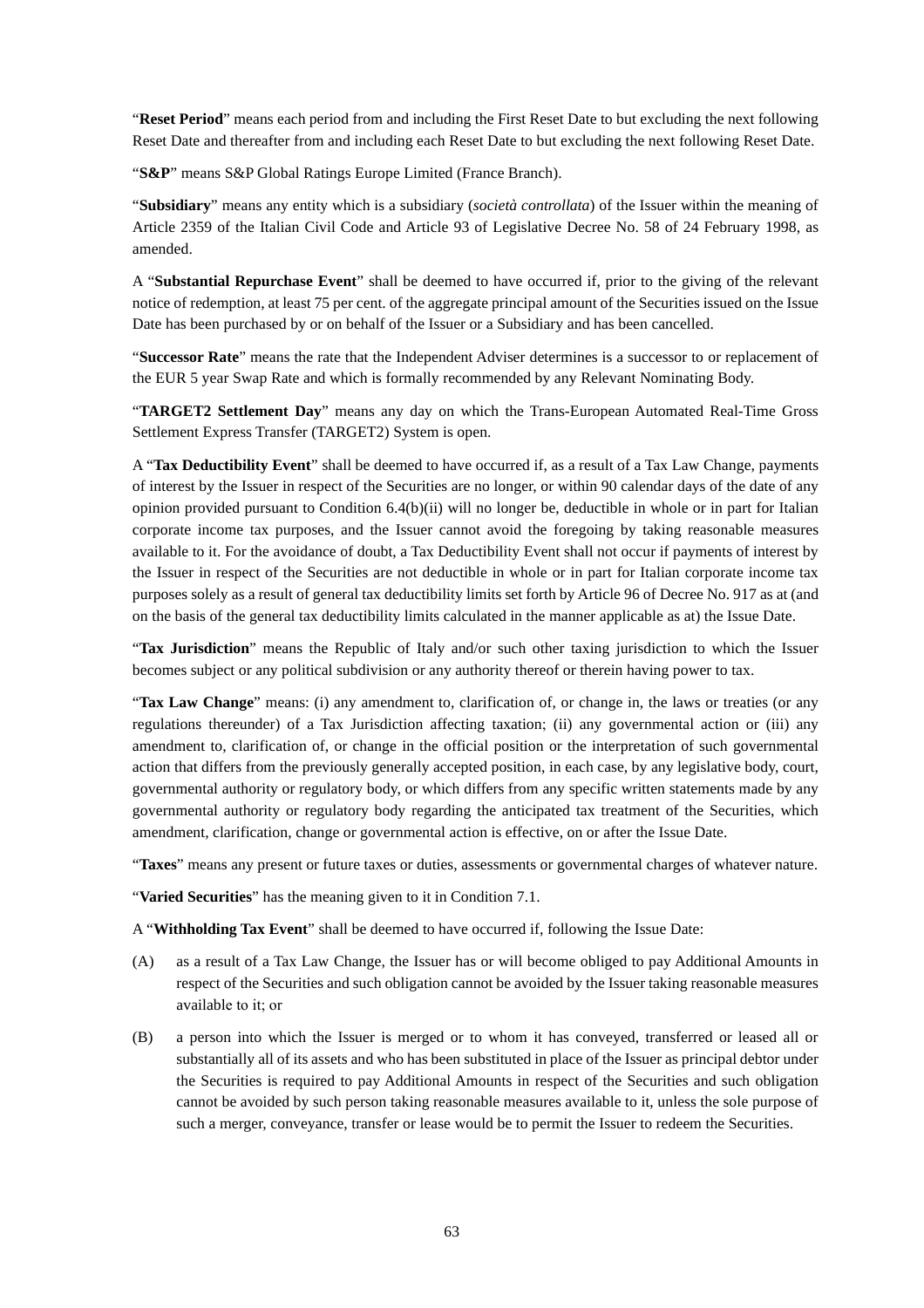### **3 Status and Subordination**

### **3.1 Status**

The Securities and the Coupons constitute direct, unsecured and subordinated obligations of the Issuer and rank and will at all times rank *pari passu* without any preference among themselves and with Parity Securities. The Securities constitute *obbligazioni* pursuant to Articles 2410 *et seq*. of the Italian Civil Code. The obligations of the Issuer in respect of the Securities and the Coupons are subordinated as described in Condition 3.2.

# **3.2 Subordination**

The obligations of the Issuer to make payment in respect of principal and interest on the Securities and the Coupons, including its obligations in respect of any Arrears of Interest, will, in the event of the winding-up, insolvency, dissolution or liquidation of the Issuer, rank:

- (a) senior only to the Issuer's payment obligations in respect of any Junior Securities;
- (b) *pari passu* among themselves and with the Issuer's payment obligations in respect of any Parity Securities; and
- (c) junior to all other payment obligations of the Issuer, present and future, whether subordinated (including any claims pursuant to Article 2411, first paragraph, of the Italian Civil Code) or unsubordinated,

in each case except as otherwise required by mandatory provisions of applicable law.

Nothing in this Condition 3.2 shall affect or prejudice the payment of costs, charges, expenses, liabilities or remuneration of the Trustee or Agents or the rights and remedies of the Trustee or the Agents in respect thereof.

# **3.3 No Set-off**

To the extent and in the manner permitted by applicable law, no Securityholder or Couponholder may exercise, claim or plead any right of set-off, counterclaim, compensation or retention in respect of any amount owed to it by the Issuer in respect of, or arising from, the Securities or the Coupons and each Securityholder and Couponholder will, by virtue of his holding of any Security or Coupon, be deemed to have waived all such rights of set-off, counterclaim, compensation or retention. The Issuer may not set off any claims it may have against the Securityholders against any of its obligations under the Securities or the Coupons.

### **4 Interest and Interest Deferral**

### **4.1 Interest**

# *(a) Interest Rates and Interest Payment Dates*

Unless previously redeemed or repurchased and cancelled in accordance with these Conditions and subject to the further provisions of this Condition 4, the Securities will bear interest on their principal amount as follows:

- (i) from (and including) the Issue Date to (but excluding) the First Reset Date, at the rate of 2.250 per cent. per annum, payable annually in arrear on each Interest Payment Date; and
- (ii) from (and including) the First Reset Date to (but excluding) the date fixed for redemption, at, in respect of each Reset Period, the relevant EUR 5 year Swap Rate plus: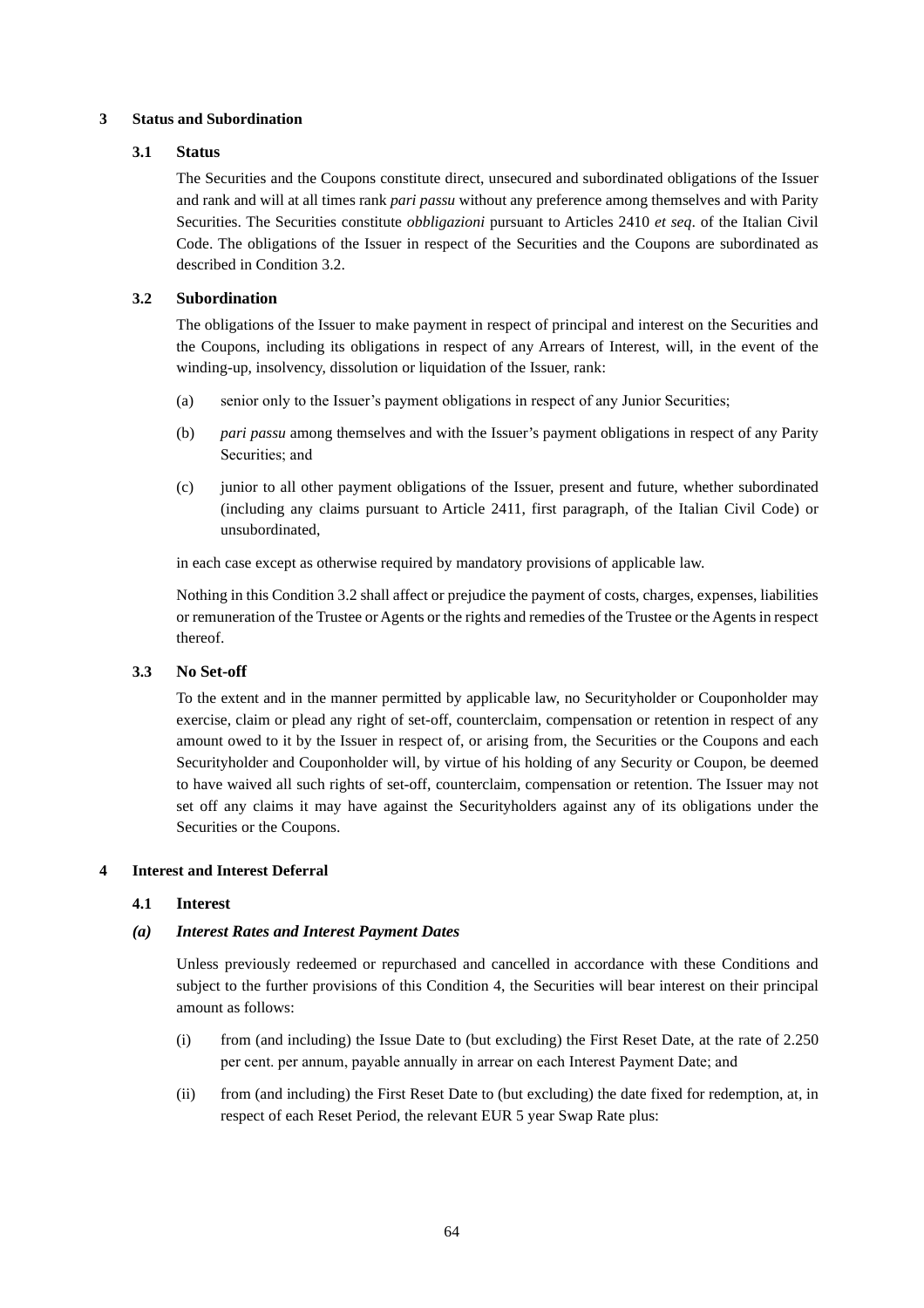- (A) in respect of the Reset Period commencing on the First Reset Date to but excluding 10 March 2032, 2.679 per cent. per annum;
- (B) in respect of the Reset Periods commencing on 10 March 2032, 10 March 2037 and 10 March 2042, 2.929 per cent. per annum; and
- (C) in respect of any other Reset Period after 10 March 2047, 3.679 per cent. per annum;

all as determined by the Agent Bank for annual payment in arrear on each Interest Payment Date, commencing on the First Interest Payment Date.

### *(b) Determination of EUR 5 year Swap Rate*

- (i) For the purposes of these Conditions, the relevant "**EUR 5 year Swap Rate**", in respect of a Reset Period, shall be the annual mid-swap rate as displayed on the EUR Reset Screen Page as at 11:00 a.m. (CET) on the relevant Reset Interest Determination Date.
- (ii) If the relevant EUR 5 year Swap Rate does not appear on the EUR Reset Screen Page on the relevant Reset Interest Determination Date, the Issuer shall request each of the EUR Reset Reference Banks to provide it with its EUR 5 year Swap Rate Quotation (such EUR 5 year Swap Rate Quotation to be notified by the Issuer to the Agent Bank) and the Agent Bank will determine the EUR 5 year Swap Rate as the EUR Reset Reference Bank Rate on the relevant Reset Interest Determination Date.
- (iii) If at least three quotations are provided by the EUR Reset Reference Banks, the EUR 5 year Swap Rate will be determined by the Agent Bank on the basis of the arithmetic mean of the quotations provided, eliminating the highest quotation (or, in the event of equality, one of the highest) and the lowest quotation (or, in the event of equality, one of the lowest).
- (iv) If only two quotations are provided, the EUR 5 year Swap Rate will be the arithmetic mean of the quotations provided.
- (v) If only one quotation is provided, the EUR Reset Reference Banks Rate will be the quotation provided.
- (vi) If no quotations are provided, the EUR Reset Reference Bank Rate for the relevant period will be equal to the last available EUR 5 year mid swap rate for euro swap transactions, expressed as an annual rate, on the EUR Reset Screen Page.

### *(c) Calculation of Interest*

The interest payable on each Security on any Interest Payment Date shall be calculated per €1,000 in principal amount of the Securities (the "**Calculation Amount**"). The amount of interest payable per Calculation Amount for any period shall be equal to the product of the Prevailing Interest Rate for the Interest Period ending immediately prior to such Interest Payment Date, the Calculation Amount and the day-count fraction for the relevant period, rounding the resulting figure to the nearest cent (half a cent being rounded upwards).

The day-count fraction will be calculated on the following basis:

(a) if the Accrual Period is equal to or shorter than the Determination Period during which it falls, the day-count fraction will be the number of days in the Accrual Period divided by the product of (1) the number of days in such Determination Period and (2) the number of Determination Periods normally ending in any year; and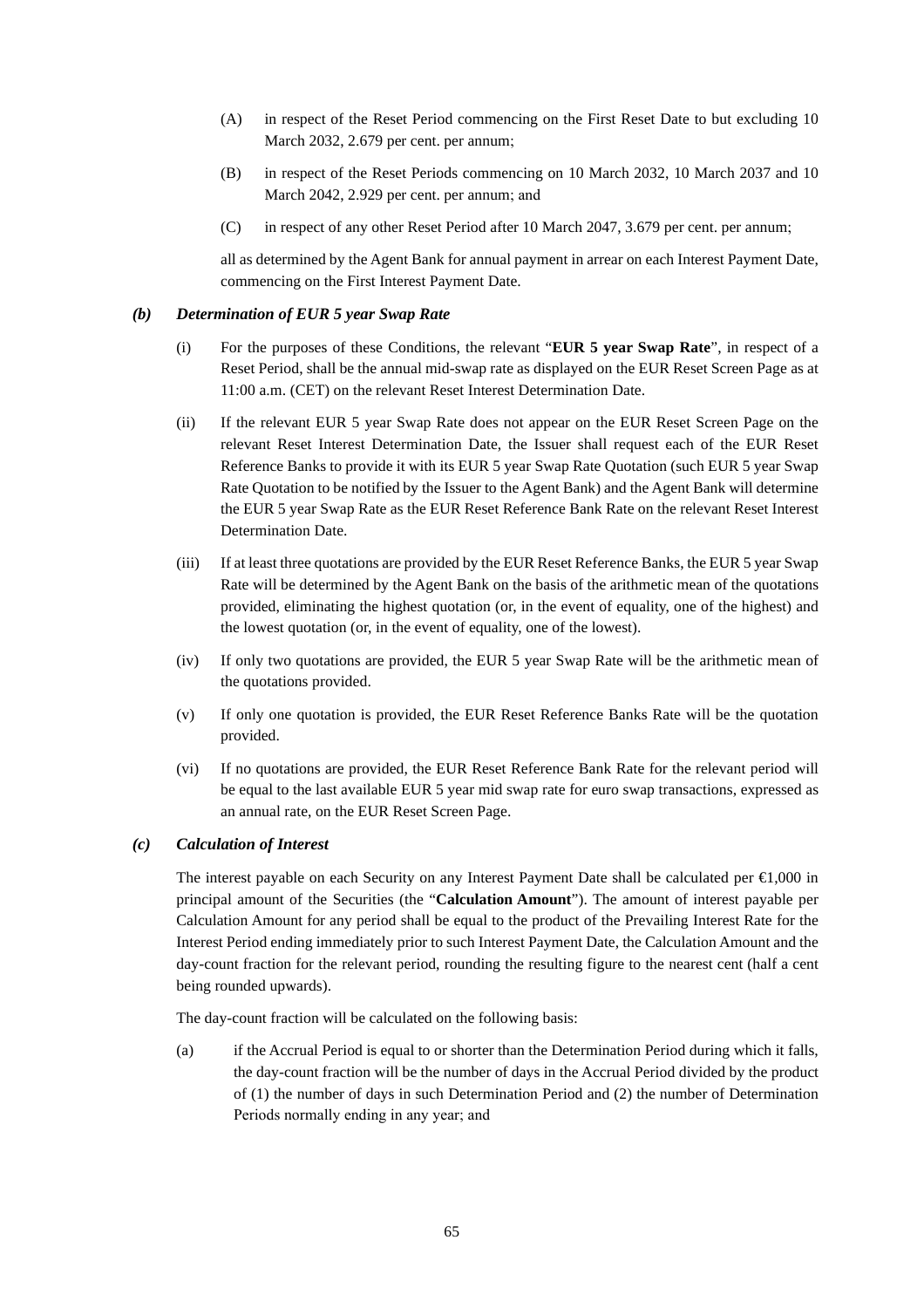- (b) if the Accrual Period is longer than one Determination Period, the day-count fraction will be the sum of:
	- (i) the number of days in such Accrual Period falling in the Determination Period in which it begins divided by the product of (1) the number of days in such Determination Period and (2) the number of Determination Periods normally ending in any year; and
	- (ii) the number of days in such Accrual Period falling in the next Determination Period divided by the product of (a) the number of days in such Determination Period and (2) the number of Determination Periods normally ending in any year

where:

"**Accrual Period**" means the relevant period for which interest is to be calculated (from and including the first such day to but excluding the last); and

"**Determination Period**" means the period from and including 10 September in any year to but excluding the next 10 September.

### **4.2 Interest Deferral**

Subject to the provisions of the following paragraphs, on each Interest Payment Date, the Issuer shall pay interest on the Securities accrued to (but excluding) that date in respect of the Interest Period ending immediately prior to such Interest Payment Date.

### *(a) Optional Interest Deferral*

The Issuer may, at its sole discretion, elect to defer in whole, but not in part, any payment of interest accrued on the Securities in respect of any Interest Period (a "**Deferred Interest Payment**") by giving notice (a "**Deferral Notice**") of such election to the Securityholders in accordance with Condition 12 and to the Trustee and the Principal Paying Agent at least five, but not more than 30, Business Days prior to the relevant Interest Payment Date. If the Issuer makes such an election, the Issuer shall have no obligation to make such payment and any such non-payment of interest shall not constitute a default of the Issuer or any other breach of obligations under the Securities or for any other purpose.

Any Deferred Interest Payment will be deferred and shall constitute "**Arrears of Interest**". Any Arrears of Interest will remain outstanding until paid in full by the Issuer, but Arrears of Interest shall not itself bear interest.

### *(b) Optional Settlement of Arrears of Interest*

The Issuer may pay outstanding Arrears of Interest (in whole but not in part) at any time upon giving not less than 10 and not more than 15 Business Days' notice to the Securityholders in accordance with Condition 12 (which notice shall be irrevocable and will oblige the Issuer to pay the relevant Arrears of Interest on the payment date specified in such notice) and to the Trustee and the Principal Paying Agent at least five, but not more than 30, Business Days prior to the relevant due date for payment.

### *(c) Mandatory Settlement of Arrears of Interest*

All (but not some only) of any outstanding Arrears of Interest from time to time in respect of all Securities for the time being outstanding shall become due and payable in full and shall be paid by the Issuer on the first occurring Mandatory Settlement Date.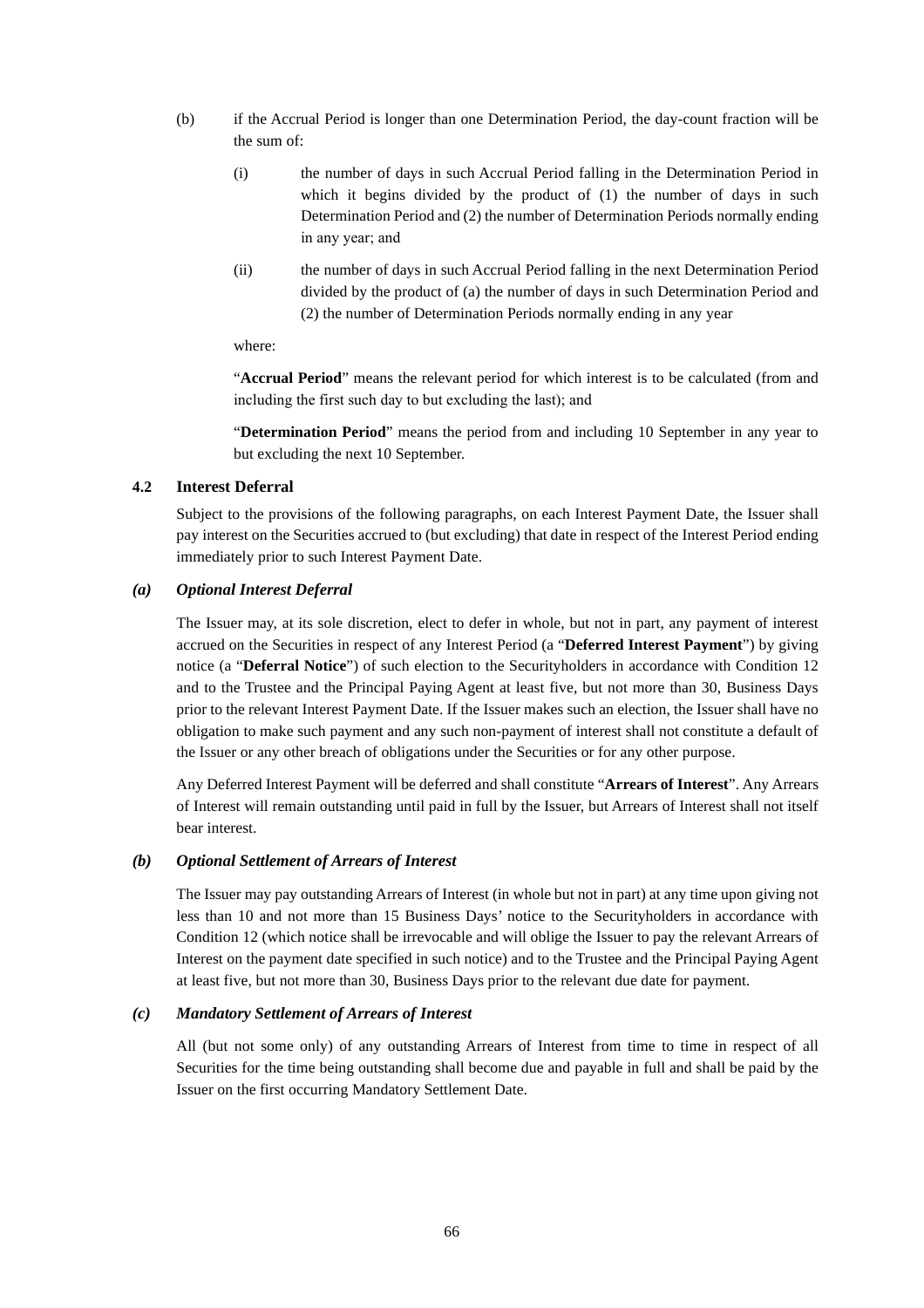Notice of the occurrence of any Mandatory Settlement Date shall be given to the Securityholders in accordance with Condition 12 and to the Trustee and the Principal Paying Agent at least five, but not more than 30, Business Days prior to the relevant due date for payment.

### *(d) Notification of Mandatory Settlement Date*

Upon the occurrence of a Mandatory Settlement Date, the Issuer shall promptly deliver to the Trustee a certificate signed by two duly authorised representatives of the Issuer confirming the occurrence thereof upon which the Trustee may rely absolutely without liability to any person for so doing.

### **4.3 Accrual of Interest**

The Securities will cease to bear interest from (and including) the calendar day on which they are due for redemption. If the Issuer fails to redeem the Securities upon due presentation and surrender thereof when due, interest will continue to accrue as provided in the Trust Deed.

#### **4.4 Benchmark discontinuation**

#### *(a) Independent Adviser*

If a Benchmark Event occurs in relation to the EUR 5 year Swap Rate on any Reset Interest Determination Date, then the Issuer shall use its reasonable endeavours to appoint and consult with an Independent Adviser, as soon as reasonably practicable, to determine a Successor Rate, failing which an Alternative Rate (in accordance with Condition 4.4(b)) and, in either case, an Adjustment Spread and any Benchmark Amendments (in accordance with Condition 4.4(d)).

An Independent Adviser appointed pursuant to this Condition 4.4 shall act in good faith and in a commercially reasonable manner as an expert and in consultation with the Issuer. In the absence of fraud and gross negligence, the Independent Adviser shall have no liability whatsoever to the Issuer, the Paying Agents or the Securityholders for any determination made by it pursuant to this Condition 4.4.

If: (i) the Issuer is unable to appoint an Independent Adviser; or (ii) the Independent Adviser appointed by it fails to determine a Successor Rate or, failing which, an Alternative Rate in accordance with this Condition 4.4(a) prior to the relevant Reset Interest Determination Date, the EUR 5 year Swap Rate applicable to the next succeeding Reset Period shall be the last available EUR 5 year mid swap rate for euro swap transactions, expressed as an annual rate, on the EUR Reset Screen Page. For the avoidance of doubt, this Condition 4.4(a) shall apply to the relevant next succeeding Reset Period only and any subsequent Reset Periods are subject to the subsequent operation of, and to adjustment as provided in, this Condition 4.4(a).

#### *(b) Successor Rate or Alternative Rate*

If the Independent Adviser determines that:

- (i) there is a Successor Rate, then such Successor Rate and the applicable Adjustment Spread shall subsequently be used in place of the EUR 5 year Swap Rate to determine the Prevailing Interest Rate (or the relevant component part thereof) for all future payments of interest on the Securities (subject to the operation of this Condition 4.4); or
- (ii) there is no Successor Rate but that there is an Alternative Rate, then such Alternative Rate and the applicable Adjustment Spread shall subsequently be used in place of the EUR 5 year Swap Rate to determine the Prevailing Interest Rate (or the relevant component part thereof) for all future payments of interest on the Securities (subject to the operation of this Condition 4.4).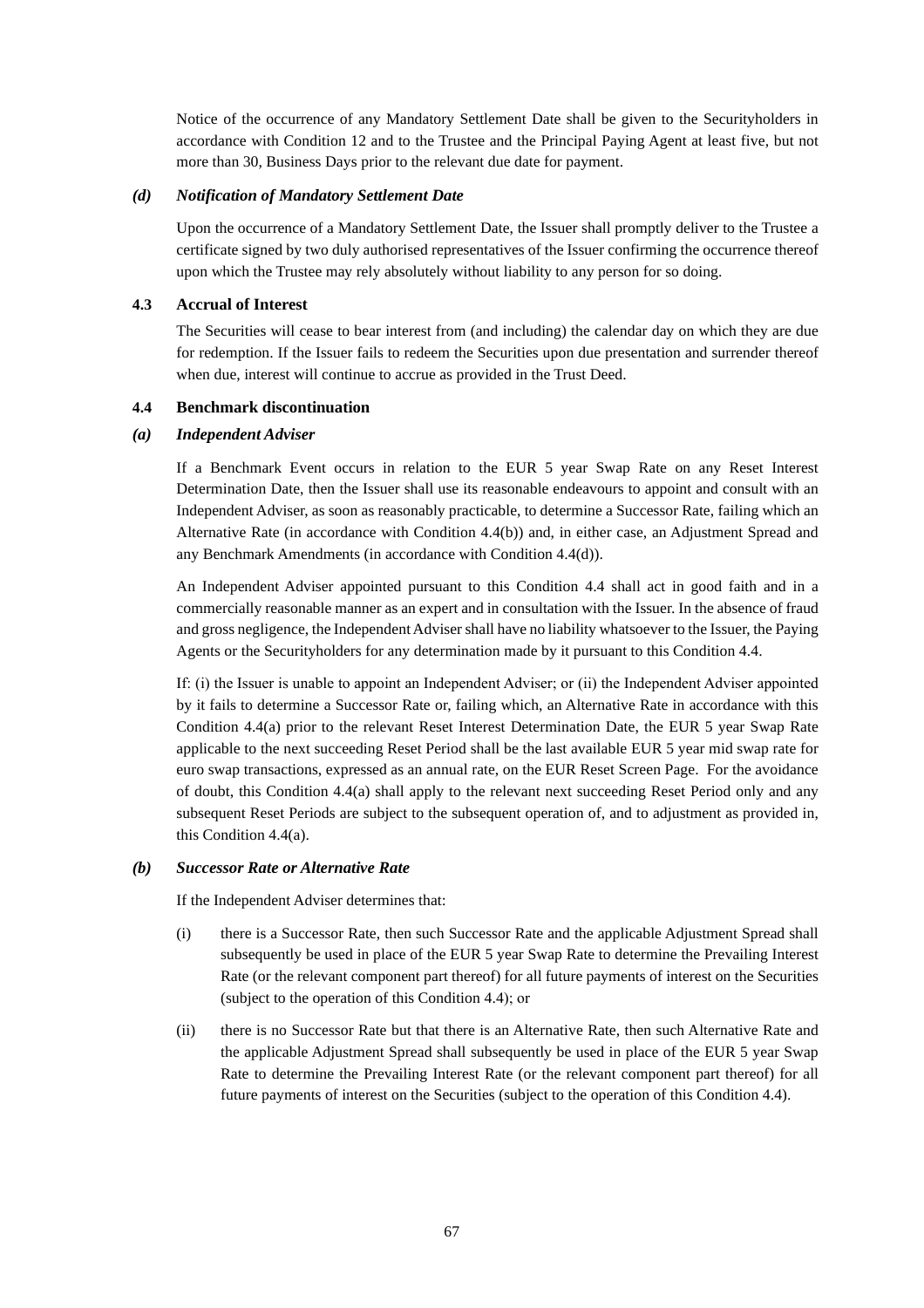## *(c) Adjustment Spread*

The Adjustment Spread (or the formula or methodology for determining the Adjustment Spread) shall be applied to the Successor Rate or the Alternative Rate (as the case may be).

#### *(d) Benchmark Amendments*

If any Successor Rate or Alternative Rate and, in either case, the applicable Adjustment Spread is determined in accordance with this Condition 4.4 and the Independent Adviser determines (i) that amendments to these Conditions are necessary to ensure the proper operation of such Successor Rate or Alternative Rate and, in either case, the applicable Adjustment Spread (such amendments, the "**Benchmark Amendments**") and (ii) the terms of the Benchmark Amendments, then the Issuer shall, subject to giving notice thereof in accordance with Condition 4.4(e), without any requirement for the consent or approval of Securityholders, vary these Conditions to give effect to such Benchmark Amendments with effect from the date specified in such notice.

In connection with any such variation in accordance with this Condition 4.4(d), the Issuer shall comply with the rules of any stock exchange on which the Securities are for the time being listed or admitted to trading.

Notwithstanding any other provision of this Condition 4.4, no Successor Rate or Alternative Rate will be adopted, nor will the applicable Adjustment Spread be applied, nor will any Benchmark Amendments be made, if and to the extent that, in the determination of the Issuer, the same could reasonably be expected to cause a Rating Methodology Event to occur.

At the request of the Issuer, but subject to receipt by the Trustee of a certificate signed by two duly authorised representatives of the Issuer pursuant to Condition 4.4(e), the Trustee shall (at the expense of the Issuer), without any requirement for the consent or approval of the Securityholders, be obliged to concur with the Issuer in effecting any Benchmark Amendments (including, inter alia, by the execution of a deed supplemental to or amending the Trust Deed), provided that the Trustee shall not be obliged to agree to any Benchmark Amendments which, in the sole opinion of the Trustee, would have the effect of (i) exposing the Trustee to any liability against which it has not been indemnified and/or secured and/or prefunded to its satisfaction; or (ii) increasing the obligations, responsibilities or duties, or decreasing the protections, of the Trustee under the Trust Deed and/or the Conditions in any way.

## *(e) Notices etc*

Any Successor Rate or Alternative Rate and, in either case, the applicable Adjustment Spread and the specific terms of any Benchmark Amendments, determined under this Condition 4.4 will be notified promptly by the Issuer to the Trustee, the Principal Paying Agent and the Agent Bank and, in accordance with Condition 12 (*Notices*), the Securityholders. Such notice shall be irrevocable and shall specify the effective date of the Benchmark Amendments, if any.

No later than notifying the Trustee of the same, the Issuer shall deliver to the Trustee a certificate signed by two duly authorised representatives of the Issuer:

- (a) confirming (i) that a Benchmark Event has occurred, (ii) the Successor Rate or, as the case may be, the Alternative Rate, (iii) the applicable Adjustment Spread and (iv) the specific terms of the Benchmark Amendments (if any), in each case as determined in accordance with the provisions of this Condition 4.4; and
- (b) certifying that the Benchmark Amendments (if any) are necessary to ensure the proper operation of such Successor Rate or Alternative Rate and (in either case) the applicable Adjustment Spread.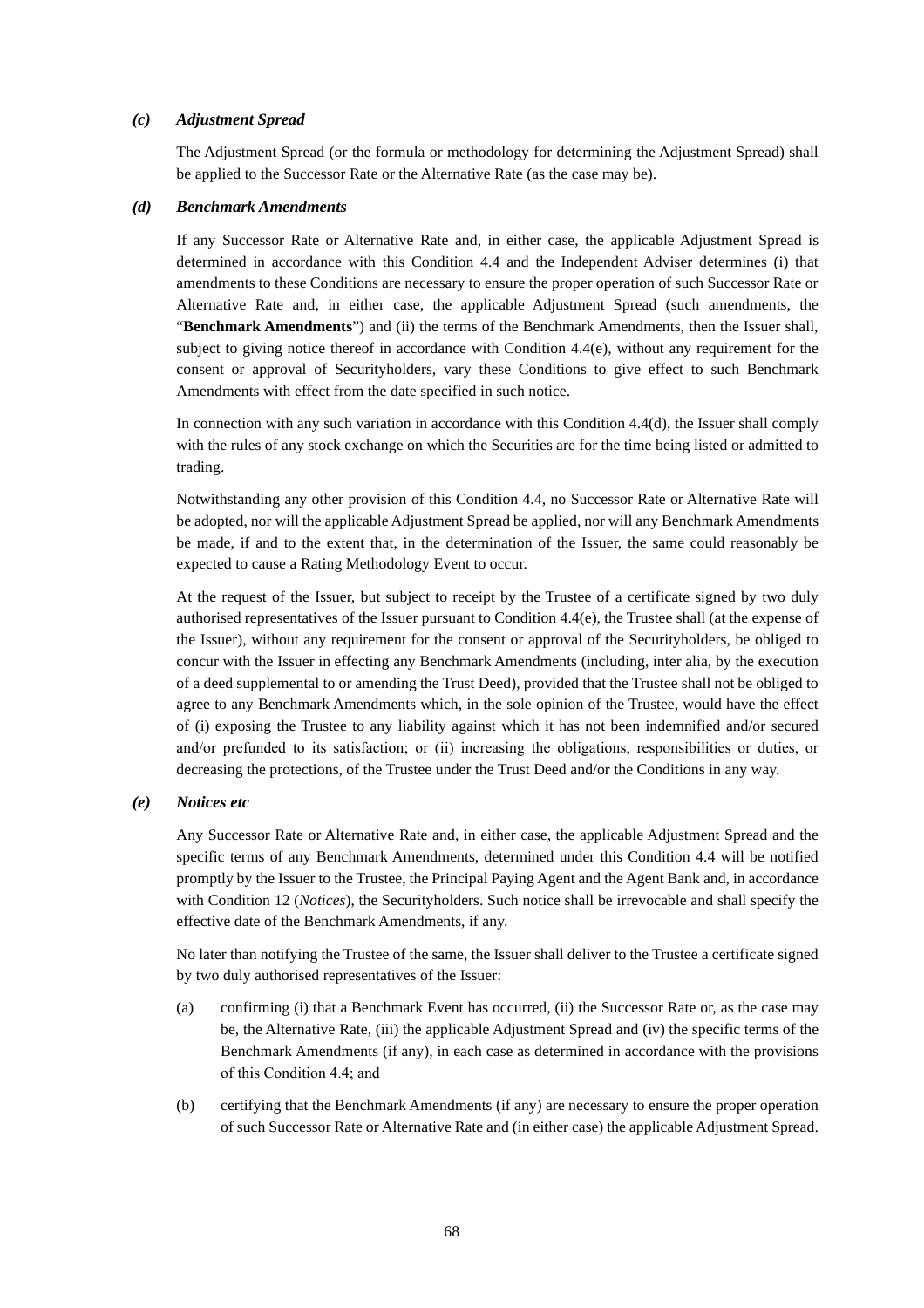The Trustee shall be entitled to rely on such certificate (without liability to any person) as sufficient evidence thereof. The Successor Rate or Alternative Rate and the Adjustment Spread and the Benchmark Amendments (if any) specified in such certificate will (in the absence of manifest error or bad faith in the determination of the Successor Rate or Alternative Rate and the Adjustment Spread and the Benchmark Amendments (if any) and without prejudice to the Trustee's, the Agent Bank's or the Principal Paying Agent's ability to rely on such certificate as aforesaid) be binding on the Issuer, the Trustee, the Calculation Agent, the Paying Agents and the Securityholders.

## *(f) Survival of EUR 5 year Swap Rate*

Without prejudice to the obligations of the Issuer under Condition 4.4(a), (b), (c) and (d), the EUR 5 year Swap Rate and the fallback provisions provided for in Condition 4.1(b) will continue to apply unless and until a Benchmark Event has occurred.

# **5 Payment and Exchanges of Talons**

*Provisions for payments in respect of Global Securities are set out under "Summary of Provisions Relating to the Securities while represented by the Global Securities" below.* 

# **5.1 Payments in respect of Securities**

Payments of principal and interest in respect of each Security will be made against presentation and surrender (or, in the case of part payment only, endorsement) of the Security, except that payments of interest due on an Interest Payment Date will be made against presentation and surrender (or, in the case of part payment only, endorsement) of the relevant Coupon, in each case at the specified office outside the United States of any of the Paying Agents.

# **5.2 Method of Payment**

Payments will be made by credit or transfer to a euro account (or any other account to which euro may be credited or transferred) specified by the payee.

## **5.3 Missing Unmatured Coupons**

Upon the date on which any Security becomes due and repayable, all unmatured Coupons appertaining to the Security (whether or not attached) shall become void and no payment shall be made in respect of such Coupons.

## **5.4 Payments subject to Applicable Laws**

Payments will be subject in all cases to any other applicable fiscal or other laws and regulations in the place of payment or other laws and regulations to which the Issuer or its agents agree to be subject and, save as provided in Condition 8 below, the Issuer will not be liable for any Taxes imposed or levied by such laws, regulations or agreements.

## **5.5 Payment only on a Presentation Date**

A holder shall be entitled to present a Security or Coupon for payment only on a Presentation Date and shall not be entitled to any further interest or other payment if a Presentation Date is after the due date for payment of any amount in respect of any Security or Coupon.

"**Presentation Date**" means a day which (subject to Condition 9):

(a) is or falls after the relevant due date for payment of any amount in respect of any Security or Coupon;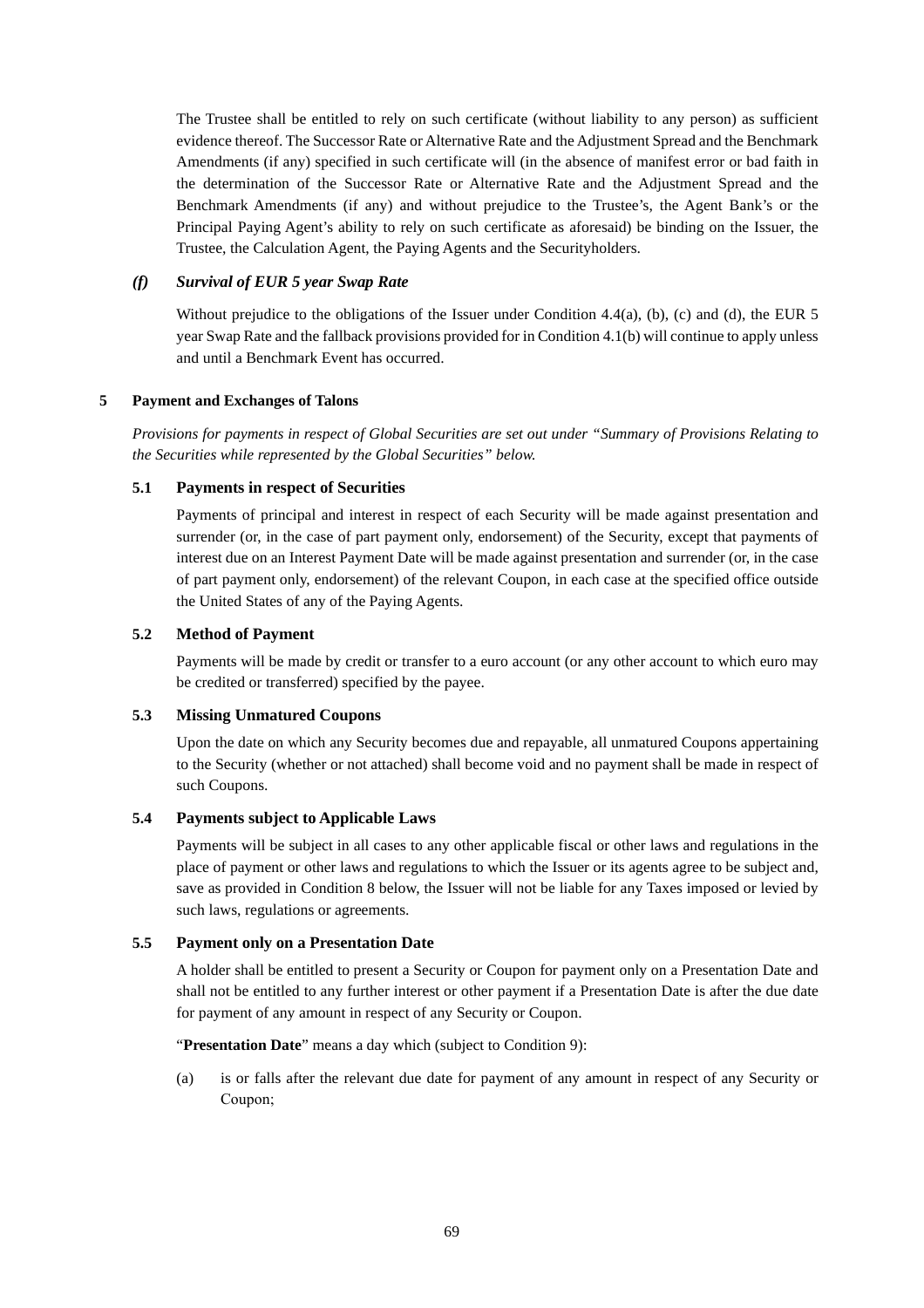- (b) is a day on which commercial banks and foreign exchange markets settle payments and are open for general business (including dealing in foreign exchange and foreign currency deposits) in the place of the specified office of the Paying Agent at which the Security or Coupon is presented for payment; and
- (c) in the case of payment by credit or transfer to a euro account as referred to above, is a TARGET2 Settlement Day.

## **5.6 Exchange of Talons**

On and after the Interest Payment Date on which the final Coupon comprised in any Coupon sheet matures, the Talon comprised in the Coupon sheet may be surrendered at the specified office of any Paying Agent in exchange for a further Coupon sheet (including any appropriate further Talon), subject to the provisions of Condition 9. Each Talon shall, for the purposes of these Conditions, be deemed to mature on the Interest Payment Date on which the final Coupon comprised in the relative Coupon sheet matures.

# **5.7 Initial Paying Agents**

The names of the initial Paying Agents and their initial specified offices are set out at the end of these Conditions. The Issuer reserves the right, subject to the prior written approval of the Trustee, at any time to vary or terminate the appointment of any Paying Agent and to appoint additional or other Paying Agents provided that:

- (a) there will at all times be a Principal Paying Agent;
- (b) there will at all times be a Paying Agent in a jurisdiction within Europe, other than the jurisdiction in which the Issuer is incorporated; and
- (c) there will at all times be an Agent Bank.

Notice of any termination or appointment and of any changes in specified offices will be given to the Securityholders promptly by the Issuer in accordance with Condition 12.

## **6 Redemption and Purchase**

## **6.1 No fixed redemption**

Unless previously redeemed or purchased and cancelled as provided below, the Securities will become due and payable and will be redeemed on the date on which a winding up, dissolution or liquidation of the Issuer (otherwise than for the purpose of a solvent amalgamation, merger or reconstruction under which the assets and liabilities of the Issuer are assumed by the entity resulting from such amalgamation, merger or reconstruction and such entity assumes the obligations of the Issuer in respect of the Securities in accordance with Condition 13.2) is instituted (the "**Liquidation Event Date**"), including in connection with any Insolvency Proceedings, in accordance with (i) any applicable legal provision, or any decision of any judicial or administrative authority, or (ii) any resolution passed at a shareholders' meeting of the Issuer or (iii) any provision which is set out in the by-laws of the Issuer from time to time (including the maturity of the Issuer which, as of the Issue Date, is set in its by-laws at 31 December 2100). Upon having become due and payable according to the provisions above, the Securities will be redeemed at an amount equal to their principal amount, together with any outstanding interest accrued up to (but excluding) the Liquidation Event Date and any outstanding Arrears of Interest.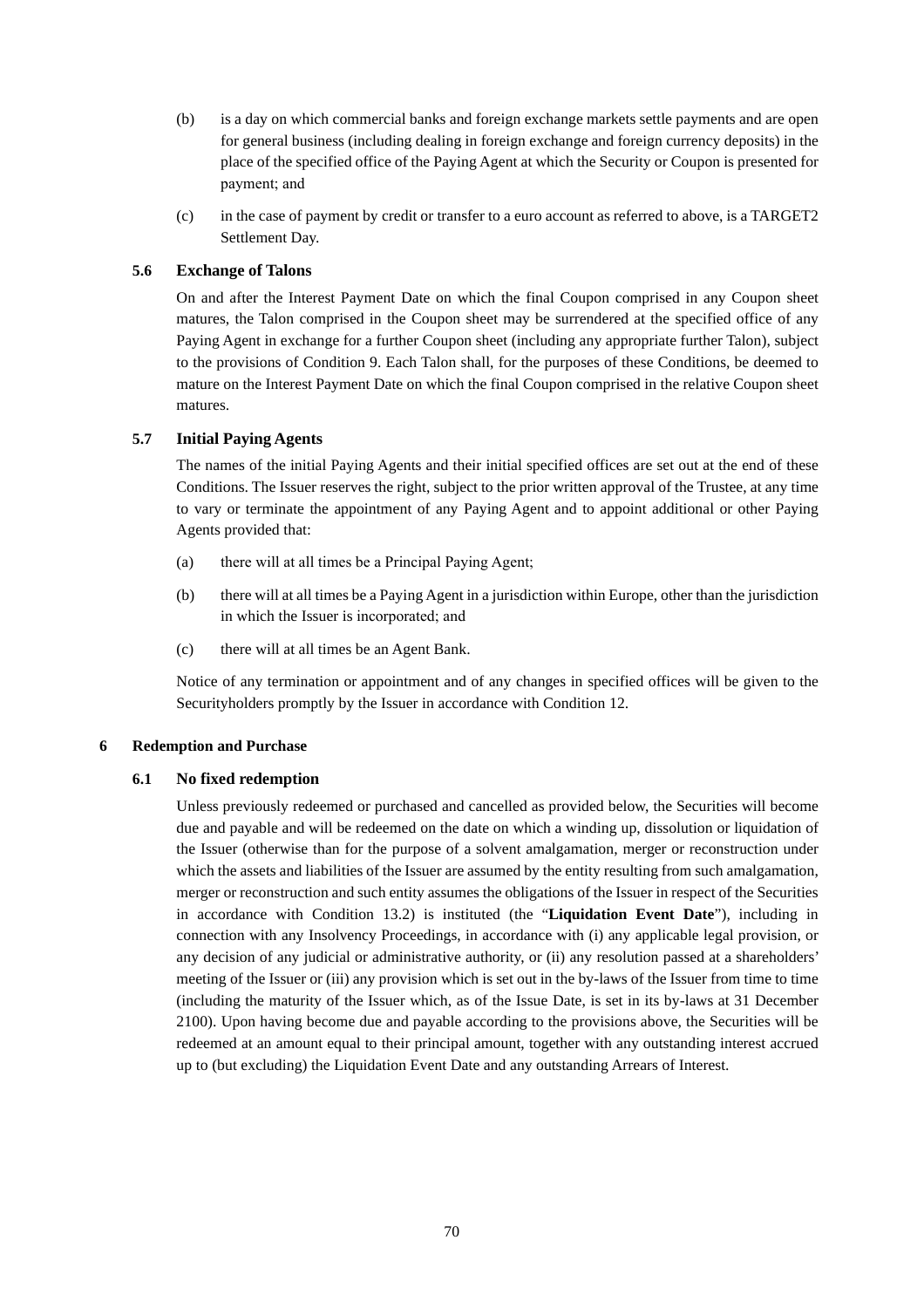# **6.2 Optional Redemption**

The Issuer may redeem all of the Securities (but not some only) on any date during the period commencing on (and including) 10 December 2026 and ending on (and including) the First Reset Date or upon any Interest Payment Date thereafter (each such date, a "**Call Date**"), in each case at their principal amount together with any accrued interest up to (but excluding) the relevant Call Date and any outstanding Arrears of Interest, on giving not less than 30 and not more than 60 calendar days' notice to the Securityholders in accordance with Condition 12.

# **6.3 Early Redemption following a Withholding Tax Event**

- (a) If a Withholding Tax Event occurs, the Issuer may redeem all (but not some only) of the Securities at any time at the applicable Early Redemption Price upon giving not less than 30 and not more than 60 calendar days' notice to the Trustee and the Securityholders in accordance with Condition 12, provided that no such notice shall be given earlier than 90 days prior to the earliest date on which the Issuer would be obliged to pay such Additional Amounts were a payment in respect of the Securities then due.
- (b) Prior to giving a notice to the Securityholders pursuant to this Condition 6.3, the Issuer will deliver to the Trustee in a form and with content reasonably satisfactory to the Trustee:
	- (i) a certificate signed by two duly authorised representatives of the Issuer stating that the Issuer is entitled to effect such redemption and setting forth a statement of facts showing that the conditions precedent to the right of the Issuer to redeem the Securities in accordance with this Condition 6.3 have been satisfied; and
	- (ii) an opinion of independent legal or tax advisers, appointed by the Issuer at its own expense, of recognised standing in the jurisdiction of incorporation of the Issuer to the effect that the Issuer has or will become obliged to pay Additional Amounts as a result of (in the case of paragraph (A) of the definition of Withholding Tax Event) a Tax Law Change or (in the case of paragraph (B) of the definition of Withholding Tax Event) the relevant merger, conveyance, transfer or lease,

and the Trustee shall be entitled to accept and rely on the above certificate and opinion as sufficient evidence of the satisfaction of the conditions precedent set out above and the facts set out therein in which event the same shall be conclusive and binding on the Securityholders and the Couponholders.

## **6.4 Early Redemption following a Tax Deductibility Event**

- (a) If a Tax Deductibility Event occurs, the Issuer may redeem all (but not some only) of the Securities at any time at the applicable Early Redemption Price upon giving not less than 30 and not more than 60 calendar days' notice of redemption to the Trustee and the Securityholders in accordance with Condition 12.
- (b) Prior to giving a notice to the Securityholders pursuant to this Condition 6.4, the Issuer will deliver to the Trustee in a form and with content reasonably satisfactory to the Trustee:
	- (i) a certificate signed by two duly authorised representatives of the Issuer stating that the Issuer is entitled to effect such redemption and setting forth a statement of facts showing that the conditions precedent to the right of the Issuer to redeem the Securities in accordance with this Condition 6.4 have been satisfied; and
	- (ii) an opinion of an independent legal or tax adviser, appointed by the Issuer at its own expense, of recognised standing in the jurisdiction of incorporation of the Issuer to the effect that payments of interest by the Issuer in respect of the Securities are no longer, or within 90 calendar days of the date of that opinion will no longer be, deductible in whole or in part for Italian corporate income tax purposes as a result of a Tax Law Change,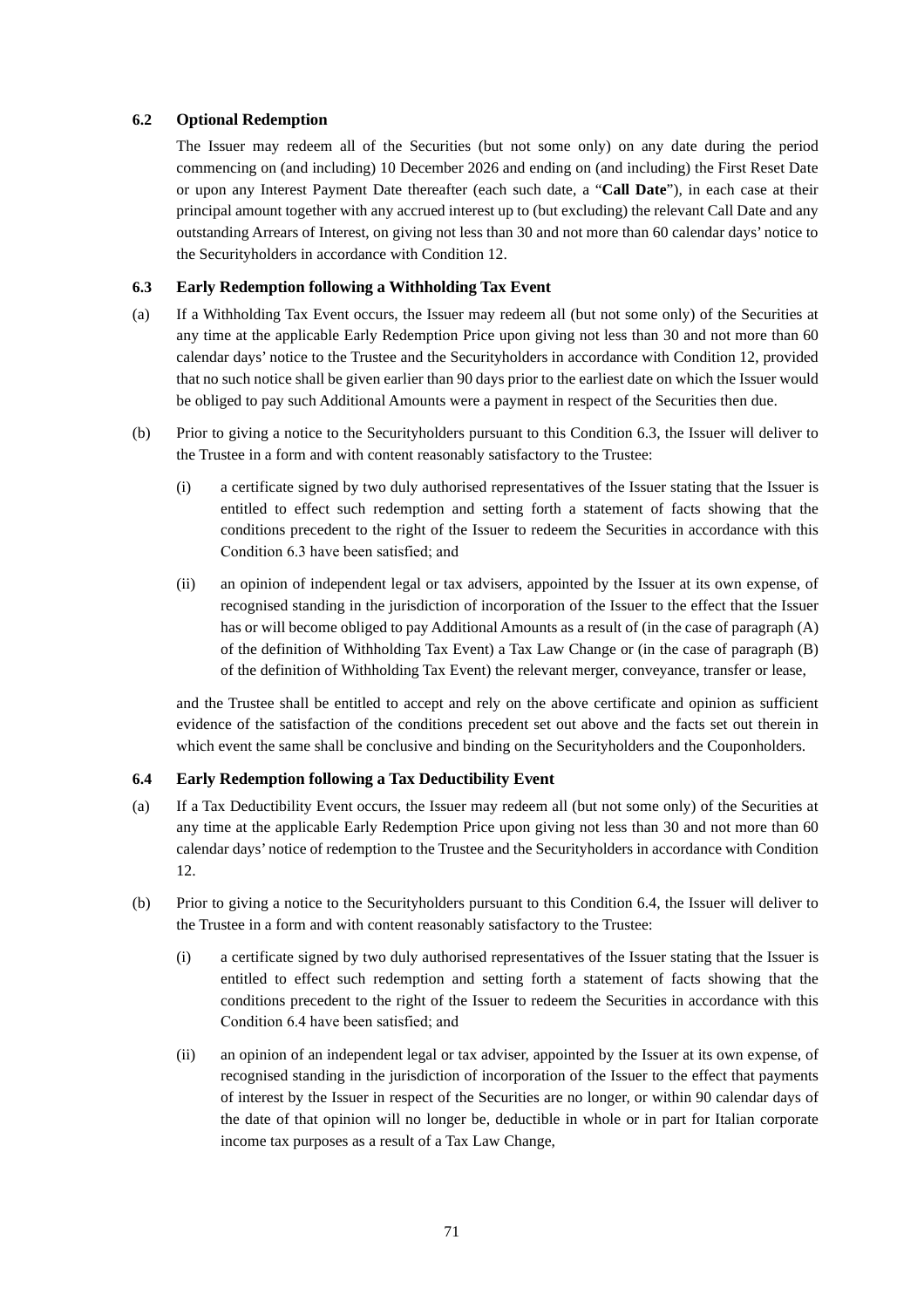and the Trustee shall be entitled to accept and rely on the above certificate and opinion as sufficient evidence of the satisfaction of the conditions precedent set out above and the facts set out therein in which event the same shall be conclusive and binding on the Securityholders and the Couponholders.

# **6.5 Early Redemption following a Rating Methodology Event**

- (a) If a Rating Methodology Event occurs, the Issuer may redeem all (but not some only) of the Securities at any time at the applicable Early Redemption Price upon giving not less than 30 and not more than 60 calendar days' notice of redemption to the Trustee and the Securityholders in accordance with Condition 12.
- (b) Prior to giving a notice to the Securityholders pursuant to this Condition 6.5, the Issuer will deliver to the Trustee in a form and with content reasonably satisfactory to the Trustee:
	- (i) a certificate signed by two duly authorised representatives of the Issuer stating that the Issuer is entitled to effect such redemption and setting forth a statement of facts showing that the conditions precedent to the right of the Issuer to redeem the Securities in accordance with this Condition 6.5 have been satisfied; and
	- (ii) a copy of the Rating Agency Confirmation relating to the applicable Rating Methodology Event unless the delivery of such Rating Agency Confirmation would constitute a breach of the terms on which such confirmation is delivered to the Issuer,

and the Trustee shall be entitled to accept and rely on the above certificate and, if applicable, copy of the Rating Agency Confirmation as sufficient evidence of the satisfaction of the conditions precedent set out above and the facts set out therein, in which event the same shall be conclusive and binding on the Securityholders and the Couponholders.

# **6.6 Early Redemption upon the occurrence of an Accounting Event**

(a) If an Accounting Event occurs, the Issuer may redeem all (but not some only) of the Securities at any time at the applicable Early Redemption Price upon giving not less than 30 and not more than 60 calendar days' notice of redemption to the Trustee and the Securityholders in accordance with Condition 12.

The Issuer may notify the redemption of the Securities as a result of the occurrence of an Accounting Event from (and including) the date on which the Change is officially adopted, which may fall before the date on which the Change will come into effect.

- (b) Prior to giving a notice to the Securityholders pursuant to this Condition 6.6, the Issuer will deliver to the Trustee in a form and with content reasonably satisfactory to the Trustee:
	- (i) a certificate signed by two duly authorised representatives of the Issuer stating that the Issuer is entitled to effect such redemption and setting forth a statement of facts showing that the conditions precedent to the right of the Issuer to redeem the Securities in accordance with this Condition 6.6 have been satisfied; and
	- (ii) a copy of the opinion, letter or report of a recognised accountancy firm of international standing, appointed by the Issuer at its own expense, as set forth in the definition of "Accounting Event",

and the Trustee shall be entitled to accept and rely on the above certificate and opinion, letter or report as sufficient evidence of the satisfaction of the conditions precedent set out above and the facts set out therein, in which event the same shall be conclusive and binding on the Securityholders and the Couponholders.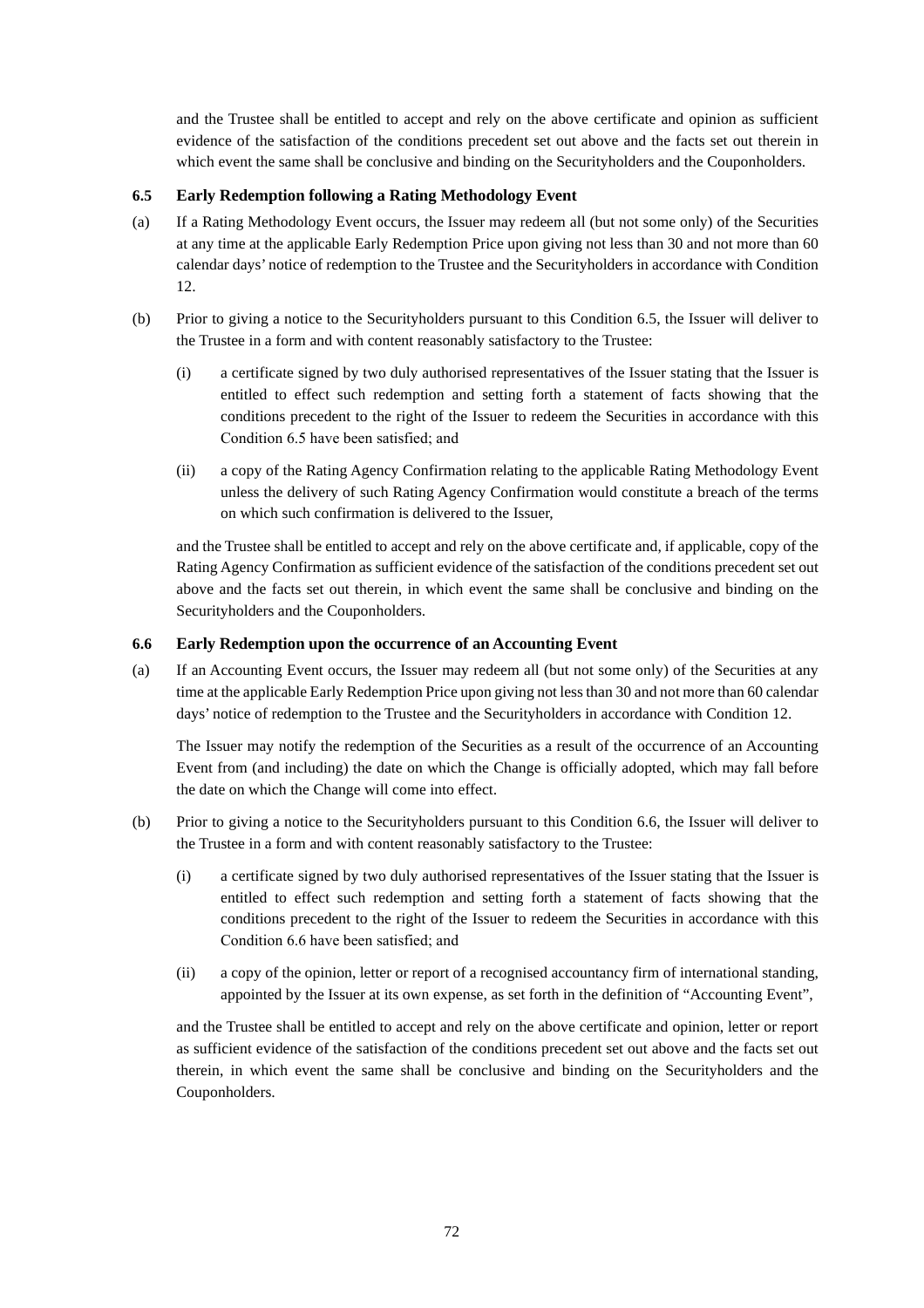#### **6.7 Purchases and Substantial Repurchase Event**

The Issuer or any Subsidiary may at any time purchase Securities (provided that all unmatured Coupons appertaining to the Securities are purchased with the Securities) in any manner and at any price. Such Securities may be held, reissued, resold or, at the option of the Issuer, surrendered to any Paying Agent for cancellation.

If a Substantial Repurchase Event occurs, the Issuer may redeem all (but not some only) of the outstanding Securities at any time at the applicable Early Redemption Price, subject to the Issuer having given the Trustee and the Securityholders not less than 30 and not more than 60 calendar days' notice in accordance with Condition 12.

## **6.8 Cancellations**

All Securities which are redeemed or exchanged pursuant to Condition 7 (*Exchange or Variation upon a Withholding Tax Event, Tax Deductibility Event, Rating Methodology Event or Accounting Event and Preconditions to such Exchange or Variation*) will forthwith be cancelled, together with all unmatured Coupons attached to the Securities or surrendered with the Securities at the time of redemption. All Securities so cancelled and any Securities purchased and cancelled pursuant to Condition 6.7 above shall be forwarded to the Principal Paying Agent and accordingly may not be held, reissued or resold.

## **6.9 Notices Final**

A notice of redemption given pursuant to any of Conditions 6.2, 6.3, 6.4, 6.5, 6.6 or 6.7 shall be irrevocable and upon the expiry of any such notice, the Issuer shall be bound to redeem the Securities in accordance with the terms of the relevant Condition.

## *The following does not form a part of the terms of the Securities:*

*The Issuer intends (without thereby assuming a legal obligation) that it will redeem or repurchase the Securities only to the extent that the part of the aggregate principal amount of the Securities to be redeemed or repurchased which was assigned "equity credit" (or such similar nomenclature used by S&P from time to time) at the time of the issuance of the Securities does not exceed such part of the net proceeds received by the Issuer or any Subsidiary of the Issuer prior to the date of such redemption or repurchase from the sale or issuance of securities by the Issuer or such Subsidiary to third party purchasers (other than group entities of the Issuer) which is assigned by S&P "equity credit" (or such similar nomenclature used by S&P from time to time) at the time of sale or issuance of such securities (but taking into account any changes in hybrid capital methodology or another relevant methodology or the interpretation thereof since the issuance of the Securities), unless:* 

- *(i) the rating (or such similar nomenclature then used by S&P) assigned by S&P to the Issuer is at least equal to the rating assigned to the Issuer on the date of the most recent hybrid security issuance (excluding any refinancing) which was assigned by S&P a "equity credit" similar to the Securities and the Issuer is of the view that such rating would not fall below this level as a result of such redemption or repurchase, or*
- *(ii) in the case of a repurchase, such repurchase is of less than (a) 10 per cent. of the aggregate principal amount of the Securities originally issued in any period of 12 consecutive months or (b) 25 per cent. of the aggregate principal amount of the Securities originally issued in any period of 10 consecutive years, or*
- *(iii) the Securities are redeemed pursuant to a Tax Deductibility Event or a Withholding Tax Event, or an Accounting Event or a Substantial Repurchase Event or a Rating Methodology Event which results from an amendment, clarification or change in the "equity credit" criteria by S&P; or*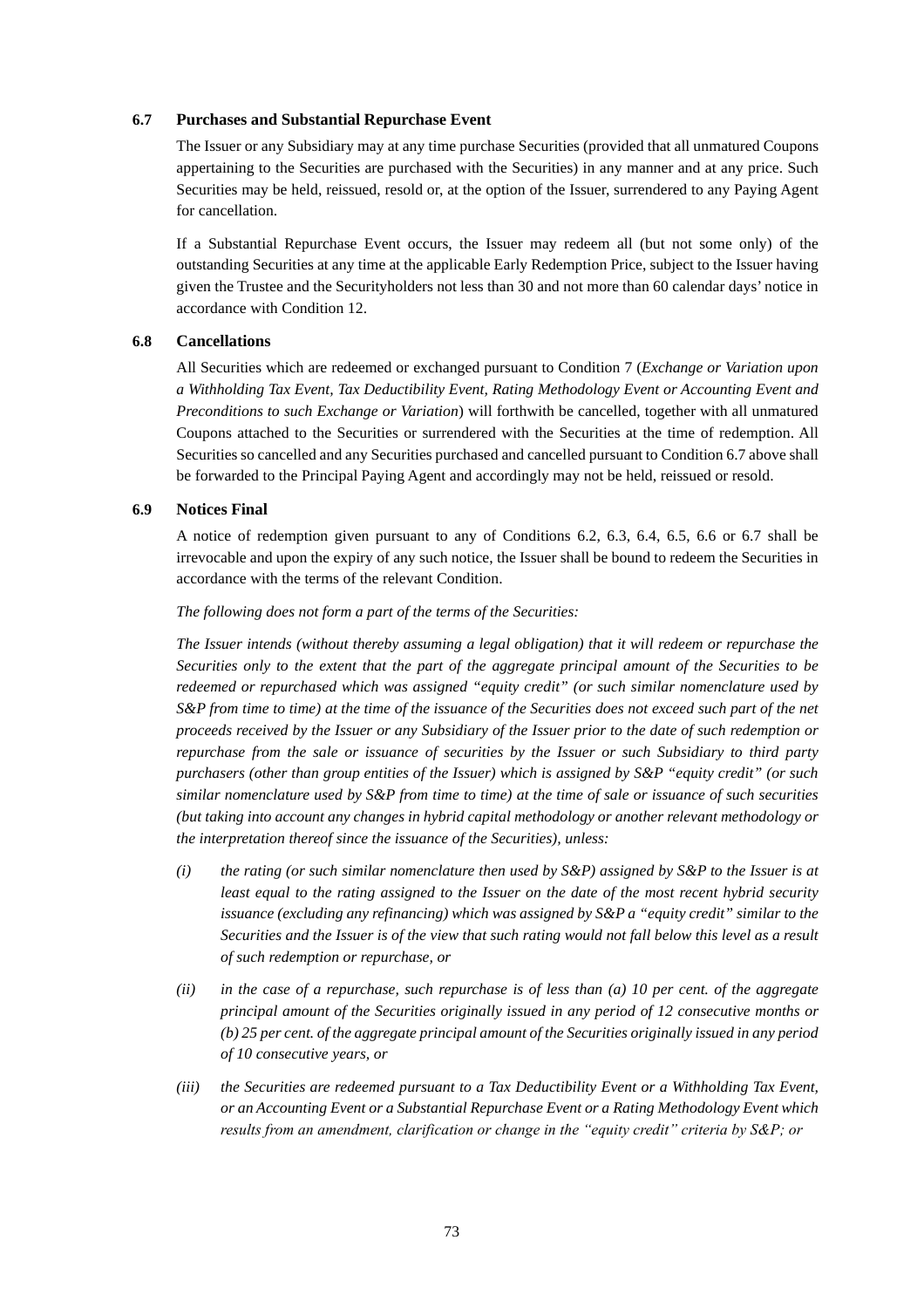- *(iv) the Securities are not assigned an "equity credit" by S&P (or such similar nomenclature then used by S&P) at the time of such redemption or repurchase, or*
- *(v) in the case of a repurchase, such repurchase relates to an aggregate principal amount of Securities which is less than or equal to the excess (if any) above the maximum aggregate principal amount of the Issuer's hybrid capital to which S&P then assigns equity content under its prevailing methodology; or*
- *(vi) such redemption or repurchase occurs on or after the Reset Date falling on 10 March 2047.*

# **7 Exchange or Variation upon a Withholding Tax Event, Tax Deductibility Event, Rating Methodology Event or Accounting Event and Preconditions to such Exchange or Variation**

- **7.1** If the Issuer determines that a Withholding Tax Event, Tax Deductibility Event, Rating Methodology Event or an Accounting Event has occurred and is continuing, and has provided the Trustee with the relevant certificate and opinion, or in the case of Condition 6.5 only, the Rating Agency Confirmation, pursuant to Condition 6.3, 6.4, 6.5 or 6.6 (as applicable), then the Issuer may, subject to Condition 7.2 below (without any requirement for the consent or approval of the Securityholders or Couponholders), subject to its having satisfied the Trustee immediately prior to the giving of any notice referred to herein that the provisions of this Condition 7 have been complied with and having given not less than 30 nor more than 60 Business Days' notice to the Trustee, the Principal Paying Agent and, in accordance with Condition 12 (Notices), to the Securityholders (which notice shall be irrevocable), as an alternative to an early redemption of the Securities at any time:
	- (i) exchange the Securities (the "**Exchanged Securities**"), or
	- (ii) vary the terms of the Securities (the "**Varied Securities**"),

so that:

- (A) in the case of a Tax Deductibility Event, the Issuer is entitled to claim a deduction or a higher deduction (as the case may be) in respect of interest paid when computing its tax liabilities for Italian corporation income tax purposes as compared with the entitlement (in the case of the Issuer) after the occurrence of the relevant Tax Deductibility Event,
- (B) in the case of a Withholding Tax Event, in making any payments in respect of the Exchanged Securities or Varied Securities the Issuer is only required to pay lesser or no Additional Amounts in respect of the Exchanged Securities or Varied Securities,
- (C) in the case of an Accounting Event, the aggregate nominal amount of the Exchanged Securities or Varied Securities (as the case may be) will be recorded as a "financial liability" in accordance with accounting practices or principles applicable to the Issuer at the time of the next Financial Statements of the Issuer, or
- (D) in the case of a Rating Methodology Event, the aggregate nominal amount of the Exchanged Securities or Varied Securities (as the case may be) is assigned "equity credit" by the relevant Rating Agency that is equal to or greater than that which was assigned to the Securities on the Issue Date (or if "equity credit" is not assigned to the Securities by the relevant Rating Agency on the Issue Date, at the date on which "equity credit" is assigned by such Rating Agency for the first time),

and the Trustee shall, subject to the following provisions of this Condition 7, and subject to the receipt by it of the certificate by two duly authorised representatives of the Issuer referred to in Condition 7.2 below, agree to such exchange or variation.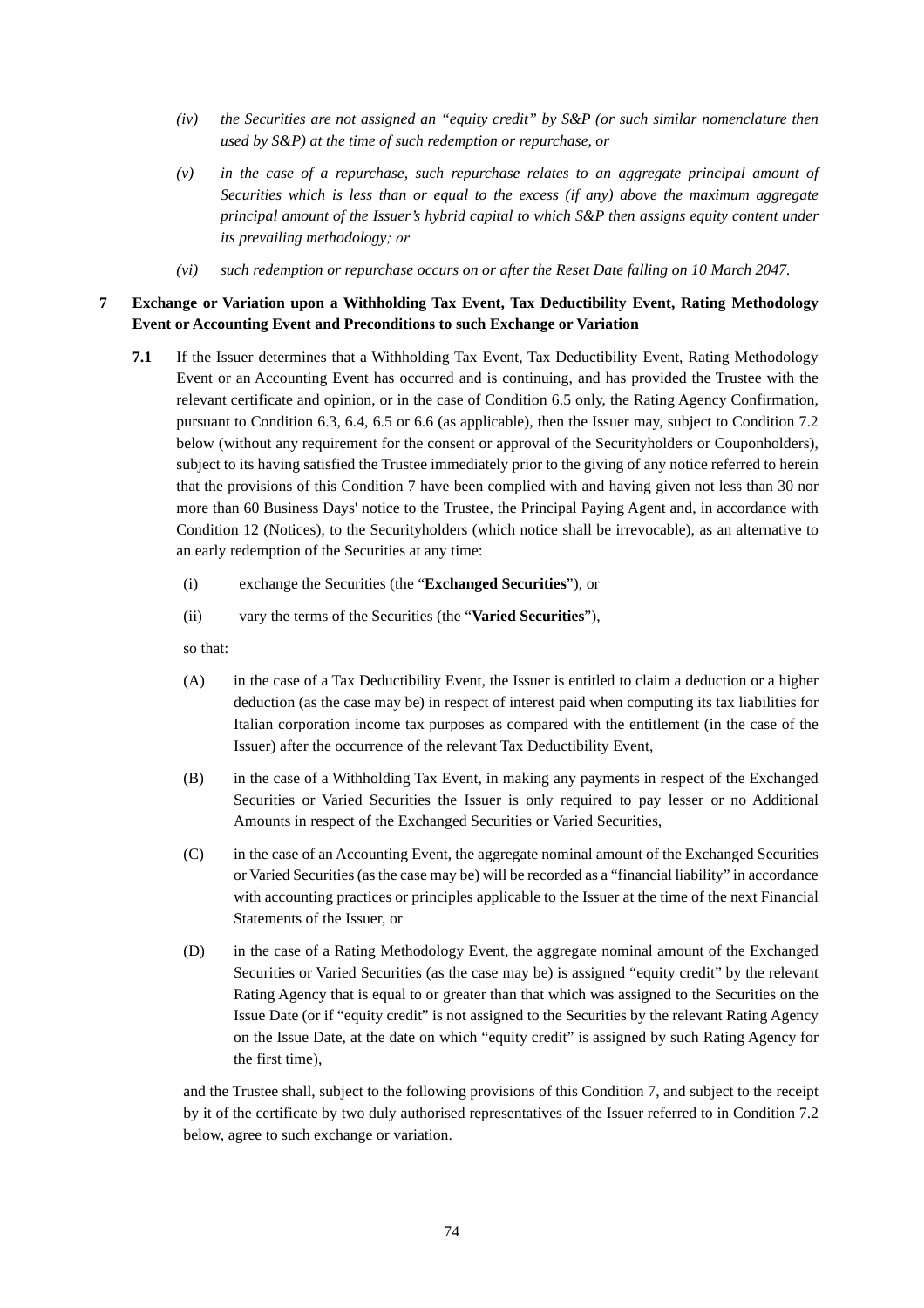Upon expiry of such notice, the Issuer shall either vary the terms of or, as the case may be, exchange the Securities in accordance with this Condition 7 and cancel such Exchanged Securities.

The Trustee shall (at the expense of the Issuer) enter into a supplemental trust deed and/or supplemental agency agreement with the Issuer (including indemnities satisfactory to the Trustee) solely in order to effect the exchange of the Securities, or the variation of the terms of the Securities, provided that the Trustee shall not be obliged to enter into such supplemental trust deed and/or supplemental agency agreement if the terms of the Exchanged Securities or the Varied Securities would impose, in the Trustee's opinion, more onerous obligations upon it or expose it to liabilities or reduce its protections. If the Trustee does not enter into such supplemental trust deed and/or supplemental agency agreement (and the Trustee shall have no liability or responsibility to any person if it does not do so), the Issuer may redeem the Securities as provided in Condition 6 (Redemption and Purchase).

- **7.2** Any such exchange or variation shall be subject to the following conditions:
	- (i) for as long as the Securities are listed on any stock exchange, the Issuer complying with the rules of the relevant stock exchange (or any other relevant authority) on which the Securities are for the time being admitted to trading, and (for so long as the rules of such exchange require) the publication of any appropriate supplement, listing particulars or offering circular in connection therewith, and the Exchanged Securities or Varied Securities continue to be admitted to trading on the same stock exchange as the Securities were admitted to trading immediately prior to the relevant exchange or variation;
	- (ii) the Issuer paying any outstanding Arrears of Interest in full prior to such exchange or variation or providing for the accrual of an amount equal to the Arrears of Interest under the terms of the Exchanged Securities or the Varied Securities (as applicable);
	- (iii) the Exchanged Securities or Varied Securities shall: (A) rank at least *pari passu* with the ranking of the Securities prior to the exchange or variation, and (B) benefit from the same interest rates and the same Interest Payment Dates, the same First Reset Date and early redemption rights (provided that the relevant exchange or variation may not itself trigger any early redemption right), a maturity date which shall not be longer than the maturity date of the Issuer as provided from time to time under the relevant by-laws, the same rights to accrued interest or Arrears of Interest and any other amounts payable under the Securities which, in each case, has accrued to the Securityholders and has not been paid, the same rights to principal and interest, and, if publicly rated by a Rating Agency which has provided a solicited rating at the invitation or with the consent of the Issuer, immediately prior to such exchange or variation, at least the same credit rating immediately after such exchange or variation by each such Rating Agency, as compared with the relevant solicited rating(s) immediately prior to such exchange or variation (as determined by the Issuer using reasonable measures available to it including discussions with the Rating Agencies to the extent practicable) (C) not contain terms providing for the mandatory deferral or cancellation of interest and (D) not contain terms providing for loss absorption through principal write-down or conversion to shares;
	- (iv) the terms of the exchange or variation, in the sole opinion of the Issuer (acting reasonably) not being prejudicial to the interests of the Securityholders, including compliance with (iii) above, as certified to the Trustee by two duly authorised representatives of the Issuer, having consulted in good faith with an independent financial institution of international repute or an independent financial adviser experienced in the international capital markets, and any such certificate shall be final and binding on all parties;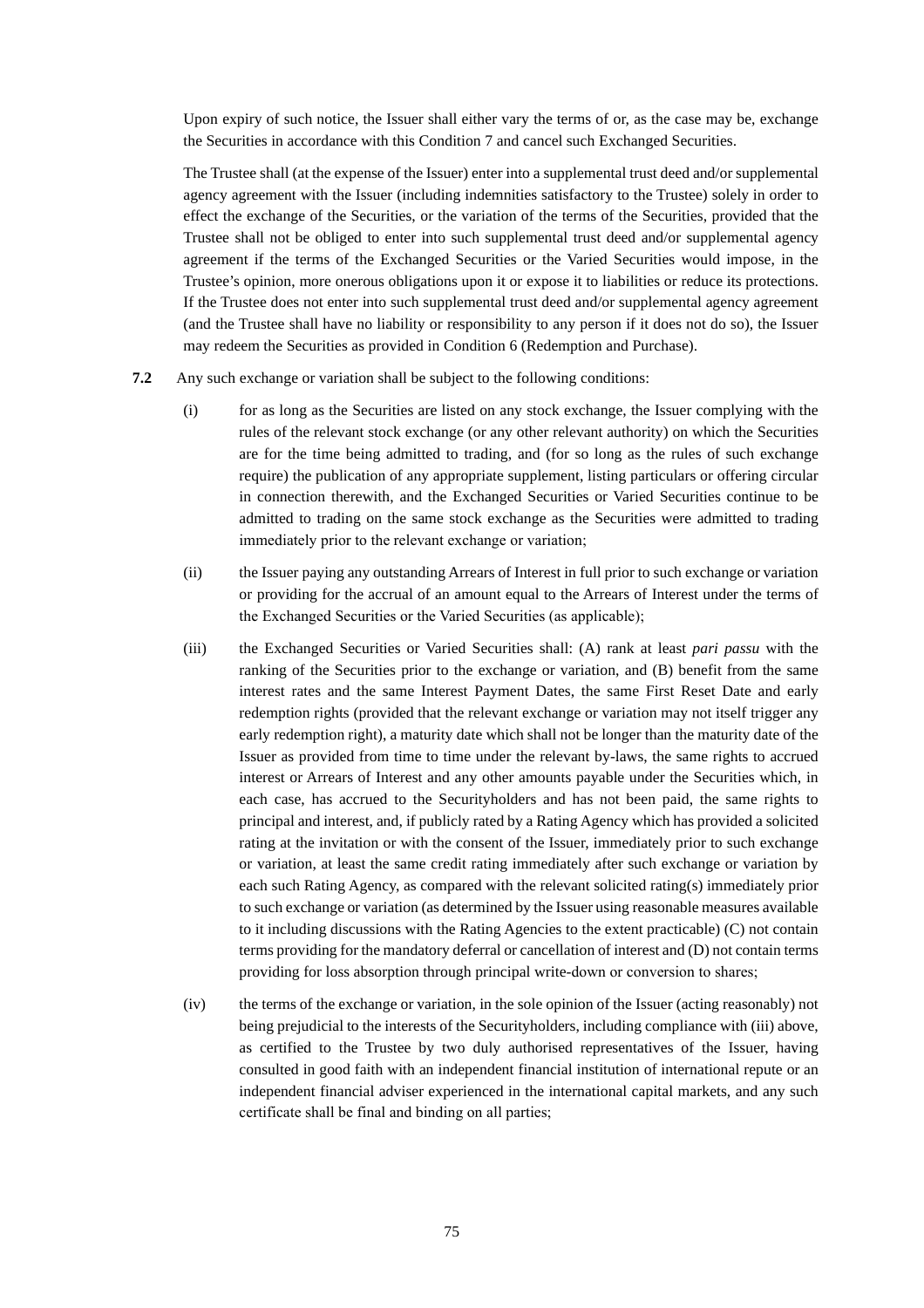- (v) the preconditions to exchange or variation set out in the Trust Deed having been satisfied, including the issue of legal opinions addressed to the Trustee (in form and substance satisfactory to the Trustee) (copies of which shall be made available to the Securityholders by appointment at the specified offices of the Trustee during usual office hours or at the Trustee's option may be provided by email to such holder requesting copies of such documents, subject to the Trustee (as applicable) being supplied by the Issuer with copies of such documents) from one or more international law firms of good reputation selected by the Issuer and confirming (x) that the Issuer has capacity to assume all rights, duties and obligations under the Exchanged Securities or Varied Securities (as the case may be) and has obtained all necessary corporate or governmental authorisation to assume all such rights and obligations and (y) the legality, validity and enforceability of the Exchanged Securities or Varied Securities;
- (vi) the delivery to the Trustee of a certificate signed by two duly authorised representatives of the Issuer certifying each of the points set out in paragraphs (i) to (v) above.

The Trustee may rely absolutely upon and shall be entitled to accept such certificates and any such opinions, as are referred to in this Condition 7, without any liability to any person for so doing and without any further inquiry as sufficient evidence of the satisfaction of the criteria set out in such paragraphs, in which event it shall be conclusive and binding on the Securityholders and the Couponholders.

## **8 Taxation**

## **8.1 Payment without Withholding**

All payments of principal and interest in respect of the Securities and Coupons by the Issuer will be made without withholding or deduction for or on account of any Taxes imposed or levied by or on behalf of any Tax Jurisdiction, unless such withholding or deduction of the Taxes is required by law. In such event, the Issuer will pay such additional amounts (the "**Additional Amounts**") as may be necessary in order that the net amounts received by the Securityholders and Couponholders after such withholding or deduction shall equal the respective amounts of principal and interest which would otherwise have been receivable in respect of the Securities or, as the case may be, Coupons in the absence of such withholding or deduction; except that no Additional Amounts shall be payable:

- (a) in respect of any Security or Coupon presented for payment
	- (i) in any Tax Jurisdiction; or
	- (ii) by or on behalf of a holder who is liable for such Taxes in respect of such Security or Coupon by reason of his having some connection with a Tax Jurisdiction other than the mere holding of such Security or Coupon; or
	- (iii) by or on behalf of a holder who would be able to avoid such withholding or deduction by making a declaration or any other statement including, but not limited to, a declaration of residence or non-residence, but fails to do so; or
	- (iv) more than 30 days after the Relevant Date except to the extent that the holder thereof would have been entitled to an Additional Amount on presenting the same for payment on such thirtieth day assuming that day to have been a Presentation Date (as defined in Condition 5); or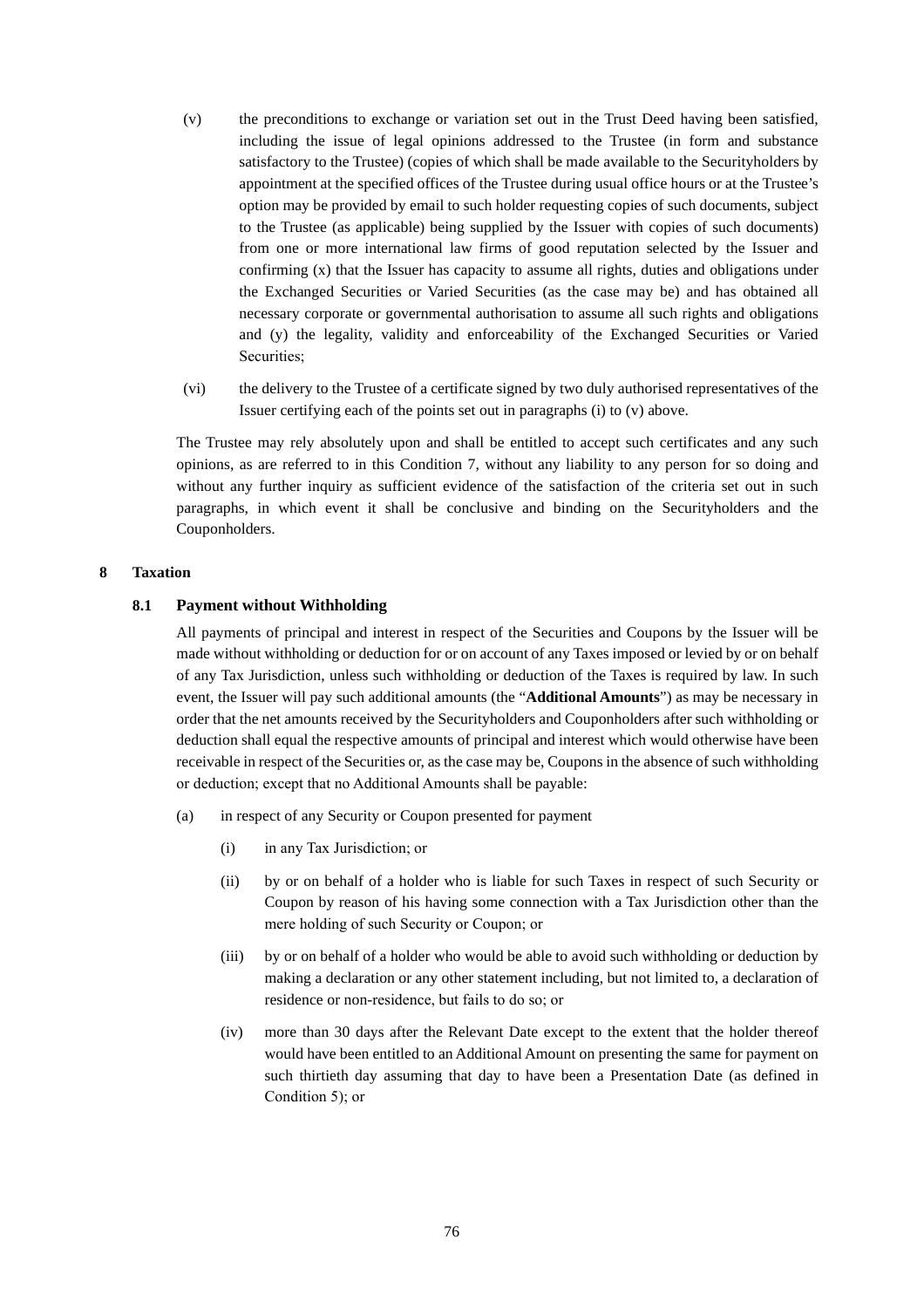- (b) in relation to any payment or deduction on account of *imposta sostitutiva* pursuant to Decree No. 239 as amended and/or supplemented or, for the avoidance of doubt, Italian Legislative Decree No. 461 of 21 November 1997 as amended and supplemented and in all circumstances in which the procedures set forth in Decree No. 239 in order to benefit from a tax exemption have not been met or complied with; or
- (c) in the event of payment by the Issuer to a non-Italian resident holder, to the extent that the holder is resident in a country which does not allow for a satisfactory exchange of information with the Italian authorities.

Notwithstanding anything to the contrary contained herein, the Issuer (and any other person making payments on behalf of the Issuer) shall be entitled to withhold and deduct any amounts required to be deducted or withheld pursuant to an agreement described in Section 1471(b) of the U.S. Internal Revenue Code of 1986, as amended (the "**Code**"), or otherwise imposed pursuant to (i) Sections 1471 through 1474 of the Code, or (ii) any regulations thereunder or official interpretations thereof, or (iii) an intergovernmental agreement between the United States and another jurisdiction facilitating the implementation thereof, or (iv) any law implementing such an intergovernmental agreement (any such withholding or deduction, a "**FATCA Withholding**"), and no person shall be required to pay any additional amounts in respect of FATCA Withholding.

## **8.2 Additional Amounts**

Any reference in these Conditions to any amounts in respect of the Securities shall be deemed also to refer to any Additional Amounts which may be payable under this Condition or under any undertakings given in addition to, or in substitution for, this Condition pursuant to the Trust Deed.

#### **9 Prescription**

The Securities and Coupons (which for this purpose shall not include Talons) will become void unless presented for payment within periods of 10 years (in the case of principal) and 5 years (in the case of interest) from the Relevant Date in respect of the Securities or, as the case may be, the Coupons, subject to the provisions of Condition 5. There shall not be included in any Coupon sheet issued upon exchange of a Talon any Coupon which would be void upon issue under this Condition or Condition 5.

## **10 Enforcement on the Liquidation Event Date and No Events of Default**

#### **10.1 No Events of Default**

There are no events of default in relation to the Securities.

On the Liquidation Event Date, the Securities will become due and payable at an amount equal to their principal amount, together with any outstanding interest accrued up to (but excluding) the Liquidation Event Date and any outstanding Arrears of Interest.

On or following the Liquidation Event Date, no payments will be made in relation to the Junior Securities of the Issuer before all amounts due, but unpaid, on the Securities have been paid by the Issuer.

#### **10.2 Enforcement on the Liquidation Event Date**

On or following the Liquidation Event Date, the Trustee at its sole discretion and subject to Condition 10.3 may (subject to its being indemnified and/or secured and/or prefunded to its satisfaction), institute steps in order to obtain a judgment against the Issuer for any amounts due in respect of the Securities, including the institution of Insolvency Proceedings against the Issuer or the filing of a proof of claim and participation in any Insolvency Proceedings or proceedings for the liquidation, dissolution or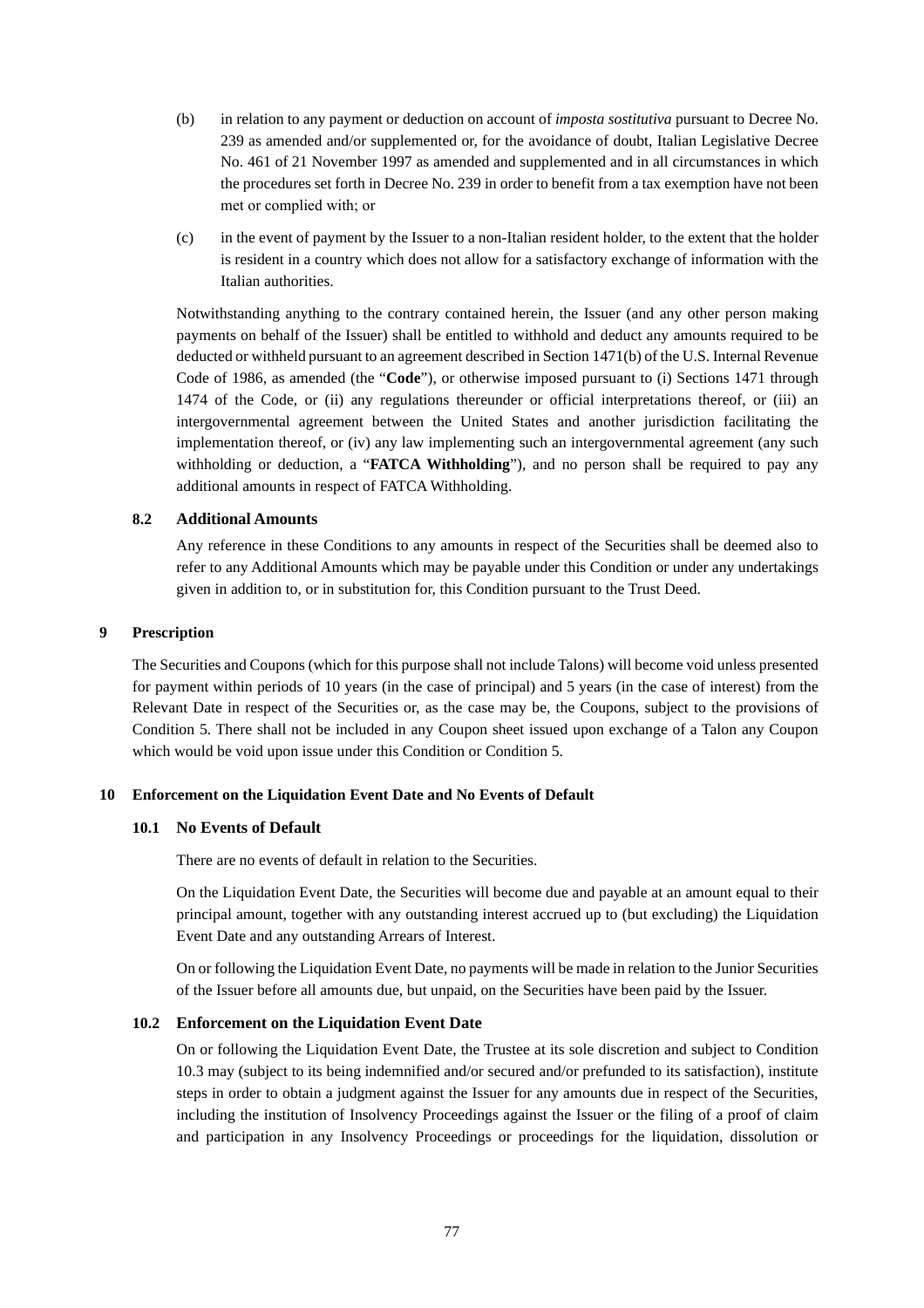winding-up of the Issuer (in which Insolvency Proceedings, liquidation, dissolution or winding-up the Securities shall immediately be due and payable at their principal amount together with any accrued but unpaid interest up to (but excluding) the date on which the Securities become so due and payable and any outstanding Arrears of Interest).

#### **10.3 Enforcement by the Trustee**

- (a) Subject to sub-paragraph (b) below, the Trustee may at its discretion and without further notice, take such steps, actions or proceedings against the Issuer as it may think fit to enforce the provisions of the Trust Deed, the Securities and the Coupons, but in no event shall the Issuer, by virtue of the initiation of any such steps, actions or proceedings, be obliged to pay any sum or sums sooner than the same would otherwise have been payable by it.
- (b) The Trustee shall not be bound to take any action referred to in Conditions 10.2 or 10.3(a) above or any other action or steps under or pursuant to the Trust Deed, the Securities or the Coupons unless (a) it has been so directed by an extraordinary resolution of the Securityholders or so requested in writing by the holders of at least one-quarter in principal amount of the Securities then outstanding and (b) it has been indemnified and/or secured and/or prefunded to its satisfaction.

## **10.4 Enforcement by the Securityholders**

No Securityholder or Couponholder shall be entitled to proceed directly against the Issuer or to institute any Insolvency Proceedings against the Issuer or to file a proof of claim and participate in any Insolvency Proceedings or institute proceedings for the liquidation, dissolution or winding-up of the Issuer unless the Trustee, having become bound so to proceed, fails so to do within a reasonable period and the failure shall be continuing, in which case the Securityholder or Couponholder shall have only such rights against the Issuer as those which the Trustee would have been entitled to exercise pursuant to this Condition 10.

#### **10.5 Limitation on remedies**

No remedy against the Issuer, other than as referred to in this Condition 10, shall be available to the Trustee, the Securityholders and the Couponholders, whether for the recovery of amounts due in respect of the Securities or under the Trust Deed or in respect of any breach by the Issuer of any of its other obligations under or in respect of the Securities, the Coupons and the Trust Deed.

## **11 Replacement of Securities and Coupons**

Should any Security or Coupon be lost, stolen, mutilated, defaced or destroyed it may be replaced at the specified office of the Principal Paying Agent upon payment by the claimant of such costs and expenses as may be incurred in connection with the replacement and on such terms as to evidence and indemnity as the Issuer may reasonably require. Mutilated or defaced Securities or Coupons must be surrendered before replacements will be issued.

#### **12 Notices**

All notices regarding the Securities will be deemed to be validly given (a) if published in a leading English language daily newspaper of general circulation in London and Ireland (it is expected that such publication will be made in the *Financial Times* in London and the *Irish Times* in Ireland) and (b) if and for so long as the Securities are admitted to trading on, and listed on the Euronext Dublin, on the Euronext Dublin's website, www.ise.ie. The Issuer shall also ensure that notices are duly published in a manner which complies with the rules and regulations of any stock exchange (or any other relevant authority) on which the Securities are for the time being listed or by which they have been admitted to trading. Any such notice will be deemed to have been given on the date of the first publication. If publication as provided above is not practicable, notice will be given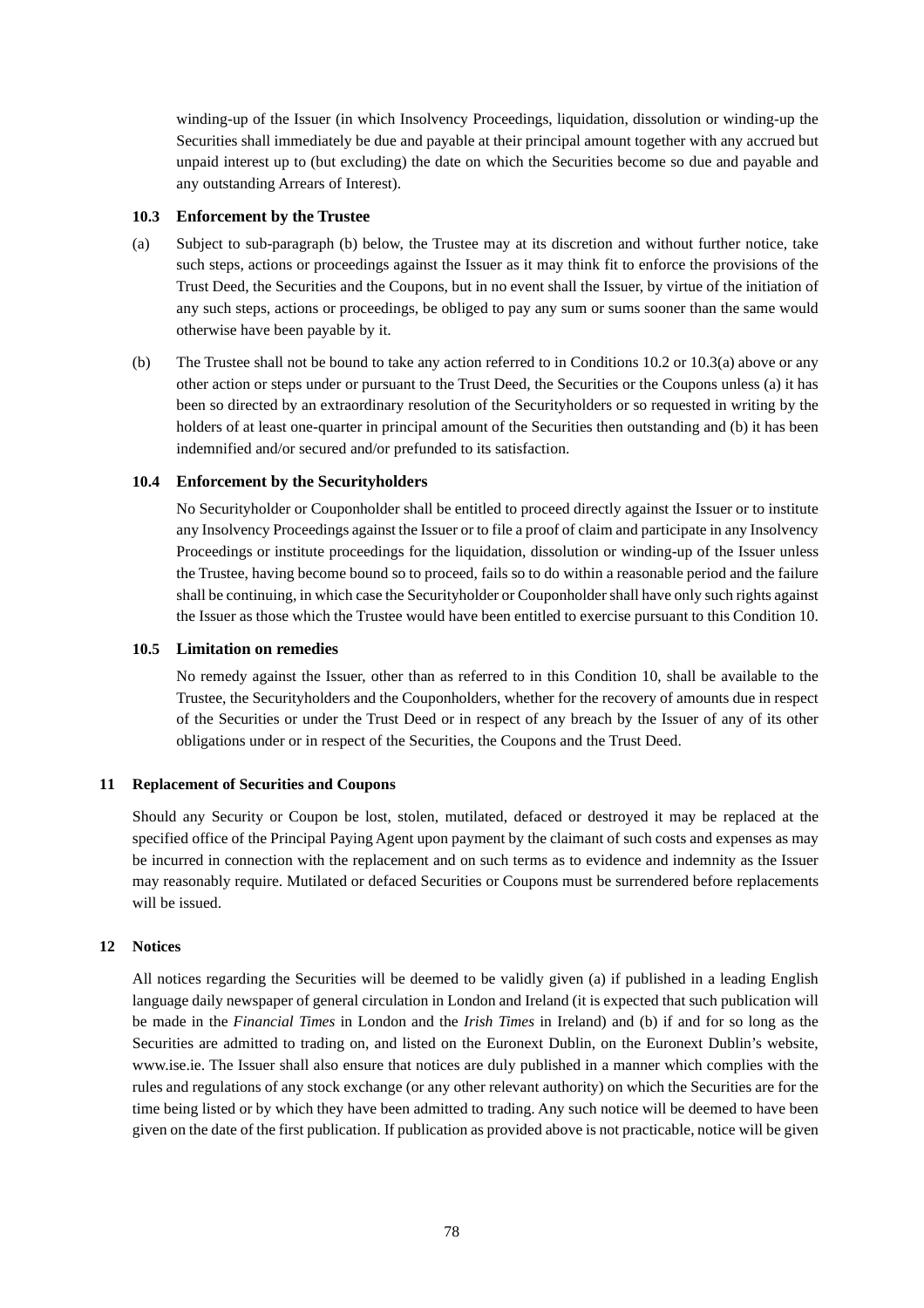in such other manner, and shall be deemed to have been given on such date, as the Trustee may approve. Couponholders will be deemed for all purposes to have notice of the contents of any notices given to the Securityholders in accordance with this paragraph.

# **13 Meetings of Securityholders, Modification, Waiver, Authorisation, Determination and Substitution of the Issuer**

## **13.1 Meetings of Securityholders**

The Trust Deed contains provisions consistent with the laws, legislation, rules and regulations of the Republic of Italy (including without limitation Legislative Decree No. 58 of 24 February 1998, as amended) for convening meetings of the Securityholders to consider any matter affecting their interests, including any modifications of the Conditions or of any provisions of the Trust Deed.

According to the laws, legislation, rules and regulations of the Republic of Italy, such meetings will be validly held as a single call meeting or, if the Issuer's by-laws provide for multiple calls, as a multiple call meeting, if (i) in the case of a single call meeting, there are one or more persons present, being or representing Securityholders holding at least one-fifth of the aggregate nominal amount of the Securities, for the time being outstanding, or such a higher quorum as may be provided for in the Issuer's by-laws, or (ii) in the case of a multiple call meeting, (a) there are one or more persons present being or representing Securityholders holding not less than one-half of the aggregate nominal amount of the Securities, for the time being outstanding; (b) in case of an adjourned meeting, there are one or more persons present being or representing Securityholders holding more than one-third of the aggregate nominal amount of the Securities for the time being outstanding; and (c) in the case of any further adjourned meeting, there are one or more persons present being or representing Securityholders holding at least one- fifth of the aggregate nominal amount of the Securities for the time being outstanding, provided that the Issuer's by-laws may in each case (to the extent permitted under the applicable laws and regulations of the Republic of Italy) provide for a higher quorum.

The majority to pass a resolution at any meeting (including, where applicable, an adjourned meeting) will be at least two-thirds of the aggregate nominal amount of the outstanding Securities represented at the meeting; provided however that (A) certain proposals, as set out in Article 2415 of the Italian Civil Code (including, for the avoidance of doubt, (a) any modification of the method of calculating the amount payable or modification of the date fixed for redemption or any date for payment of interest or, where applicable, of the method of calculating the date of payment in respect of any principal or interest in respect of the Securities or change of the subordination provisions of the Trust Deed and (b) any alteration of the currency in which payments under the Securities are to be made or the denomination of the Securities) may only be sanctioned by a resolution passed at a meeting of the Securityholders by the higher of (i) one or more persons holding or representing not less than one half of the aggregate nominal amount of the outstanding Securities, and (ii) one or more persons holding or representing not less than two thirds of the Securities represented at the meeting and (B) the Issuer's by-laws may in each case (to the extent permitted under applicable Italian law) provide for higher majorities.

Resolutions passed at any meeting of the Securityholders shall be binding on all Securityholders, whether or not they are present at the meeting, and on all Couponholders. In accordance with the Italian Civil Code, a *rappresentante comune*, being a joint representative of Securityholders, may be appointed in accordance with Article 2417 of the Italian Civil Code in order to represent the Securityholders' interest hereunder and to give execution to the resolutions of the meeting of the Securityholders.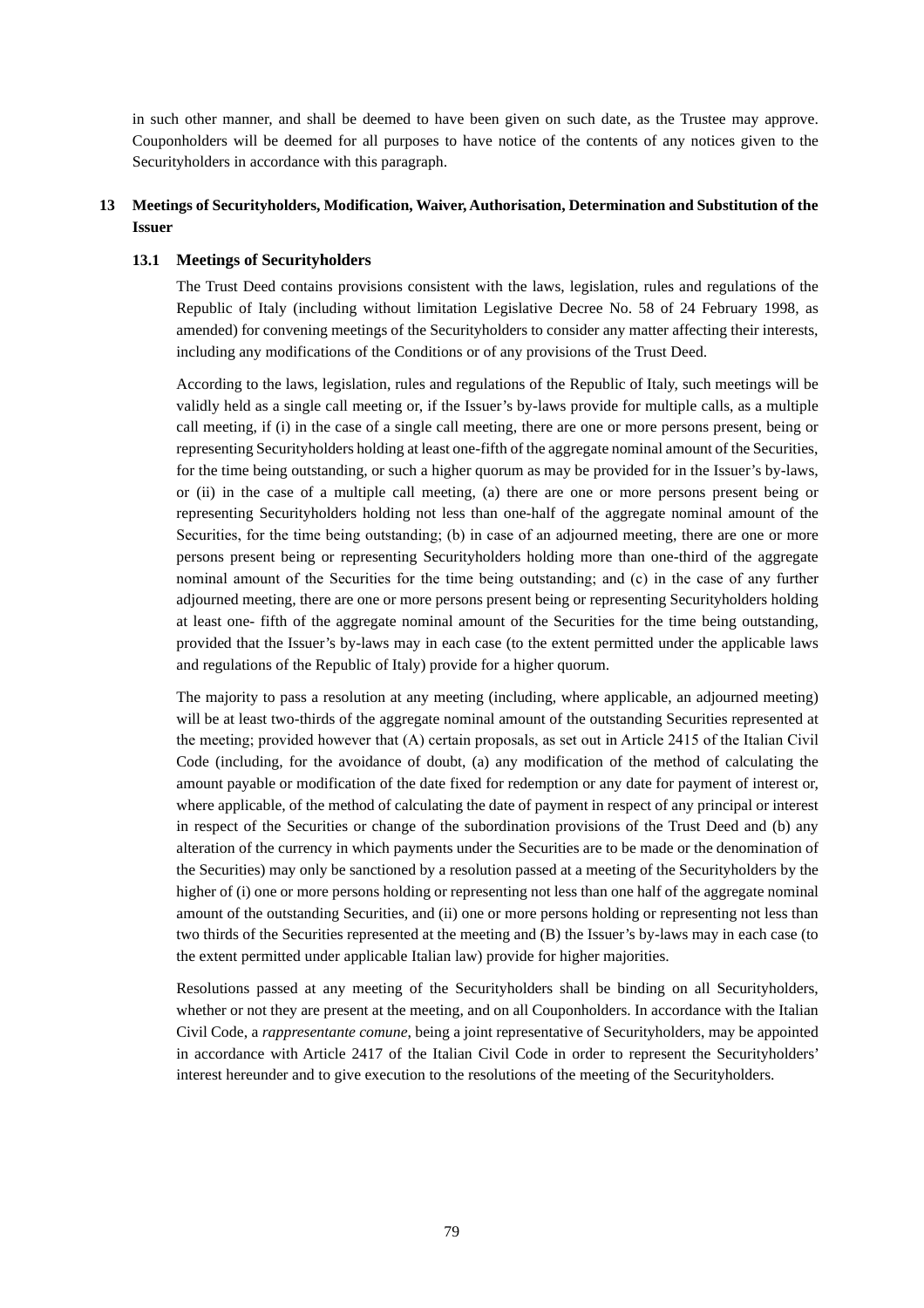## **13.2 Substitution of the Issuer**

- (a) The Trustee may, without the consent of the Securityholders or the Couponholders, agree with the Issuer to the substitution in place of the Issuer (or of any previous substitute under this Condition 13.2) as the principal debtor under the Securities, Coupons and the Trust Deed of another company, being any entity that will succeed to, or to which the Issuer (or those of any previous substitute under this Condition 13.2) will transfer, all or substantially all of its assets and business (or any previous substitute under this Condition 13.2) by operation of law, contract or otherwise, subject to (i) the Trustee being satisfied that such substitution does not result in the substituted issuer having an entitlement, as at the date on which such substitution becomes effective, to redeem the Securities pursuant to Conditions 6.3, 6.4, 6.5 or 6.6, and (ii) certain other conditions set out in the Trust Deed being satisfied.
- (b) The Issuer has covenanted in the Trust Deed that, for so long as the Securities remain outstanding, it will not consolidate or merge with another company or firm or sell or lease all or substantially all of its assets to another company unless (i) if the Issuer merges out of existence or sells or leases all or substantially all of its assets, the other company assumes all the then-existing obligations of the Issuer (including, without limitation, all obligations under the Securities and the Trust Deed), either by law or contractual arrangements and (ii) certain other conditions set out in the Trust Deed are complied with.
- (c) As long as the Securities are admitted to trading on the regulated market of Euronext Dublin and/or listed on the official list of Euronext Dublin, in the case of such a substitution, the Issuer will give notice of any substitution pursuant to Condition 13.2(a) above to Euronext Dublin and, as soon as reasonably practicable but in any event not later than 30 calendar days after the execution of such documents required by, and the compliance with such other requirements of, the Trust Deed in connection with the substitution, notice of such substitution will be given to the Securityholders by the Issuer in a form previously approved by the Trustee in accordance with Condition 12, in which event the substitution shall be conclusive and binding on the Securityholders and the Couponholders.

#### **13.3 Waiver, authorisation, determination and exercise by the Trustee of discretions etc.**

The Trustee may agree, without the consent of the Securityholders or Couponholders, to any modification (except as mentioned in the Trust Deed) of, or to the waiver or authorisation of any breach or proposed breach of, any of the provisions of the Securities or the Trust Deed where, in any such case, it is not, in the opinion of the Trustee, materially prejudicial to the interests of the Securityholders so to do or may agree, without any such consent as aforesaid, to any modification which is, in the opinion of the Trustee, of a formal, minor or technical nature or to correct an error which is manifest). Any such modification, waiver, authorisation or determination shall be binding on the Securityholders and the Couponholders and, unless the Trustee otherwise agrees, any such modification shall be notified to the Securityholders in accordance with Condition 12 as soon as practicable thereafter.

## **13.4 Trustee to have Regard to Interests of Securityholders as a Class**

In connection with the exercise by it of any of its trusts, powers, authorities and discretions (including, without limitation, any modification, waiver, authorisation, determination or substitution), the Trustee shall have regard to the general interests of the Securityholders as a class (but shall not have regard to any interests arising from circumstances particular to individual Securityholders or Couponholders whatever their number) and, in particular but without limitation, shall not have regard to the consequences of any such exercise for individual Securityholders or Couponholders (whatever their number) resulting from their being for any purpose domiciled or resident in, or otherwise connected with, or subject to the jurisdiction of, any particular territory or any political subdivision thereof and the Trustee shall not be entitled to require, nor shall any Securityholder or Couponholder be entitled to claim, from the Issuer, the Trustee or any other person any indemnification or payment in respect of any tax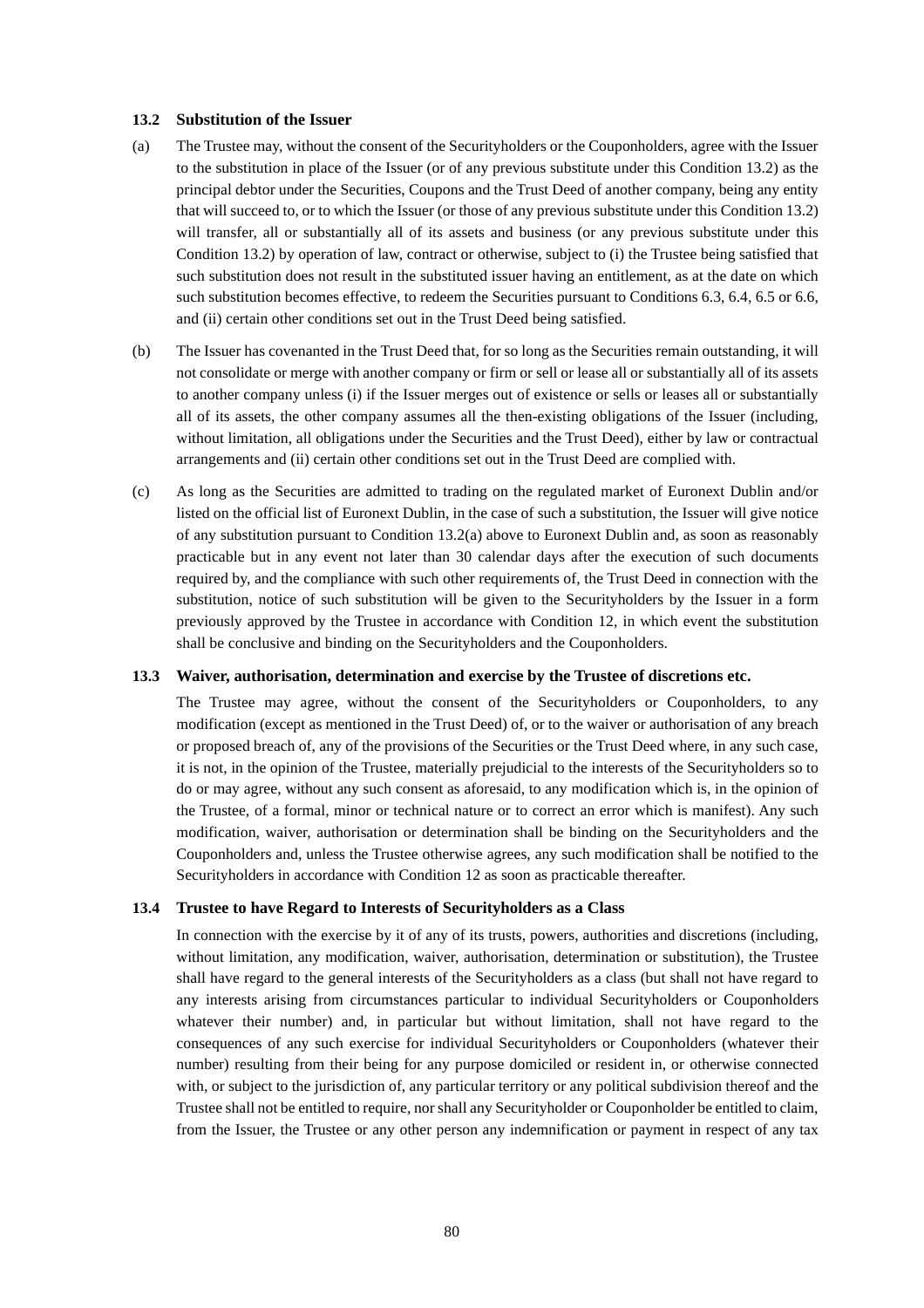consequences of any such exercise upon individual Securityholders or Couponholders except to the extent already provided for in Condition 8 and/or any undertaking or covenant given in addition to, or in substitution for, Condition 8 pursuant to the Trust Deed.

#### **14 Indemnification of the Trustee and its Contracting with the Issuer**

#### **14.1 Indemnification of the Trustee**

The Trust Deed contains provisions for the indemnification of the Trustee and for its relief from responsibility, including provisions relieving it from taking action unless indemnified and/or secured and/or prefunded to its satisfaction.

## **14.2 Trustee Contracting with the Issuer**

The Trust Deed also contains provisions pursuant to which the Trustee is entitled, *inter alia*, (a) to enter into business transactions with the Issuer and/or any Subsidiary and to act as trustee for the holders of any other securities issued or guaranteed by, or relating to, the Issuer and/or any Subsidiary, (b) to exercise and enforce its rights, comply with its obligations and perform its duties under or in relation to any such transactions or, as the case may be, any such trusteeship without regard to the interests of, or consequences for, the Securityholders or Couponholders, and (c) to retain and not be liable to account for any profit made or any other amount or benefit received thereby or in connection therewith.

## **15 Further Issues**

The Issuer is at liberty from time to time without the consent of the Securityholders or Couponholders to create and issue further securities or bonds (whether in bearer or registered form) either (a) ranking *pari passu* in all respects (or in all respects save for the first payment of interest thereon) and so that the same shall be consolidated and form a single series with the outstanding securities or bonds of any series (including the Securities) constituted by the Trust Deed or any supplemental deed or (b) upon such terms as to ranking, interest, conversion, redemption and otherwise as the Issuer may determine at the time of the issue. Any further securities or bonds which are to form a single series with the outstanding securities or bonds of any series (including the Securities) constituted by the Trust Deed or any supplemental deed shall, and any other further securities or bonds may (with the consent of the Trustee), be constituted by a deed supplemental to the Trust Deed. The Trust Deed contains provisions for convening a single meeting of the Securityholders and the holders of securities or bonds of other series in certain circumstances where the Trustee so decides.

## **16 Governing Law and Submission to Jurisdiction**

## **16.1 Governing Law**

The Trust Deed, the Securities and the Coupons and any non-contractual obligations arising out of or in connection with the Trust Deed, the Securities and the Coupons are governed by, and shall be construed in accordance with, English law, except for Conditions 3.1 and 3.2, which shall each be governed by Italian law. Condition 13.1 and the provisions of the Trust Deed concerning the meeting of Securityholders and the appointment of the *rappresentante comune* in respect of the Securities are subject to compliance with Italian law.

## **16.2 Jurisdiction of English Courts**

The Issuer has, in the Trust Deed, irrevocably agreed for the benefit of the Trustee, the Securityholders and the Couponholders that the courts of England are to have exclusive jurisdiction to settle any disputes which may arise out of or in connection with the Trust Deed, the Securities or the Coupons (including any disputes relating to any non- contractual obligations which may arise out of or in connection with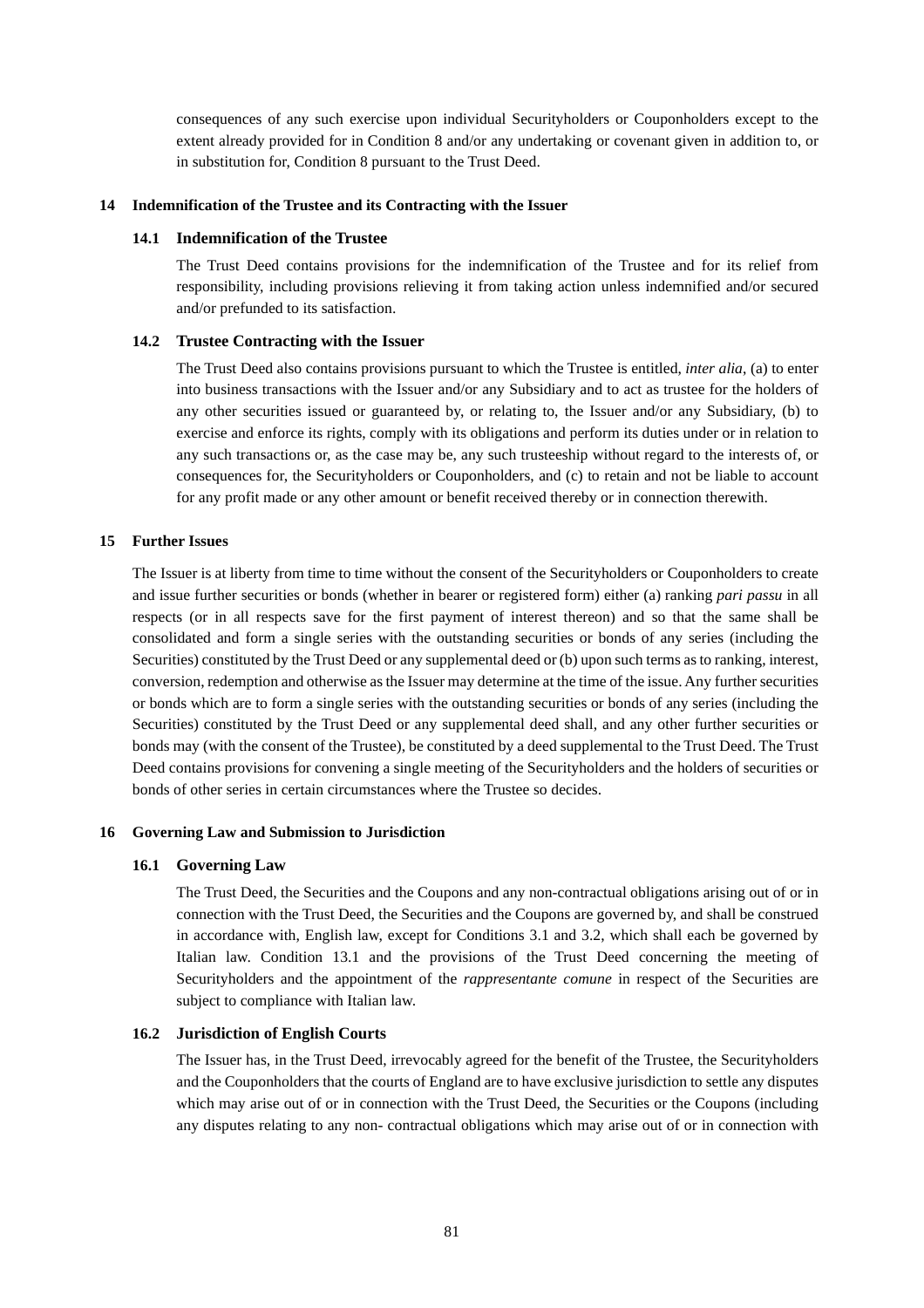the Trust Deed, the Securities or the Coupons) and accordingly has submitted to the exclusive jurisdiction of the English courts.

The Issuer has, in the Trust Deed, waived any objection to the courts of England on the grounds that they are an inconvenient or inappropriate forum.

## **16.3 Appointment of Process Agent**

The Issuer has, in the Trust Deed, irrevocably and unconditionally appointed Law Debenture Corporate Services Limited at its registered office at Fifth Floor, 100 Wood Street, London EC2V 7EX, United Kingdom as its agent for service of process and undertakes that, in the event of Law Debenture Corporate Services Limited ceasing so to act or ceasing to be registered in England, it will appoint another person approved by the Trustee as its agent for service of process in England in respect of any proceedings. Nothing herein shall affect the right to serve proceedings in any other manner permitted by law.

## **17 Rights of Third Parties**

No rights are conferred on any person under the Contracts (Rights of Third Parties) Act 1999 to enforce any of these Conditions or any other term of this Security, but this does not affect any right or remedy of any person which exists or is available apart from that Act.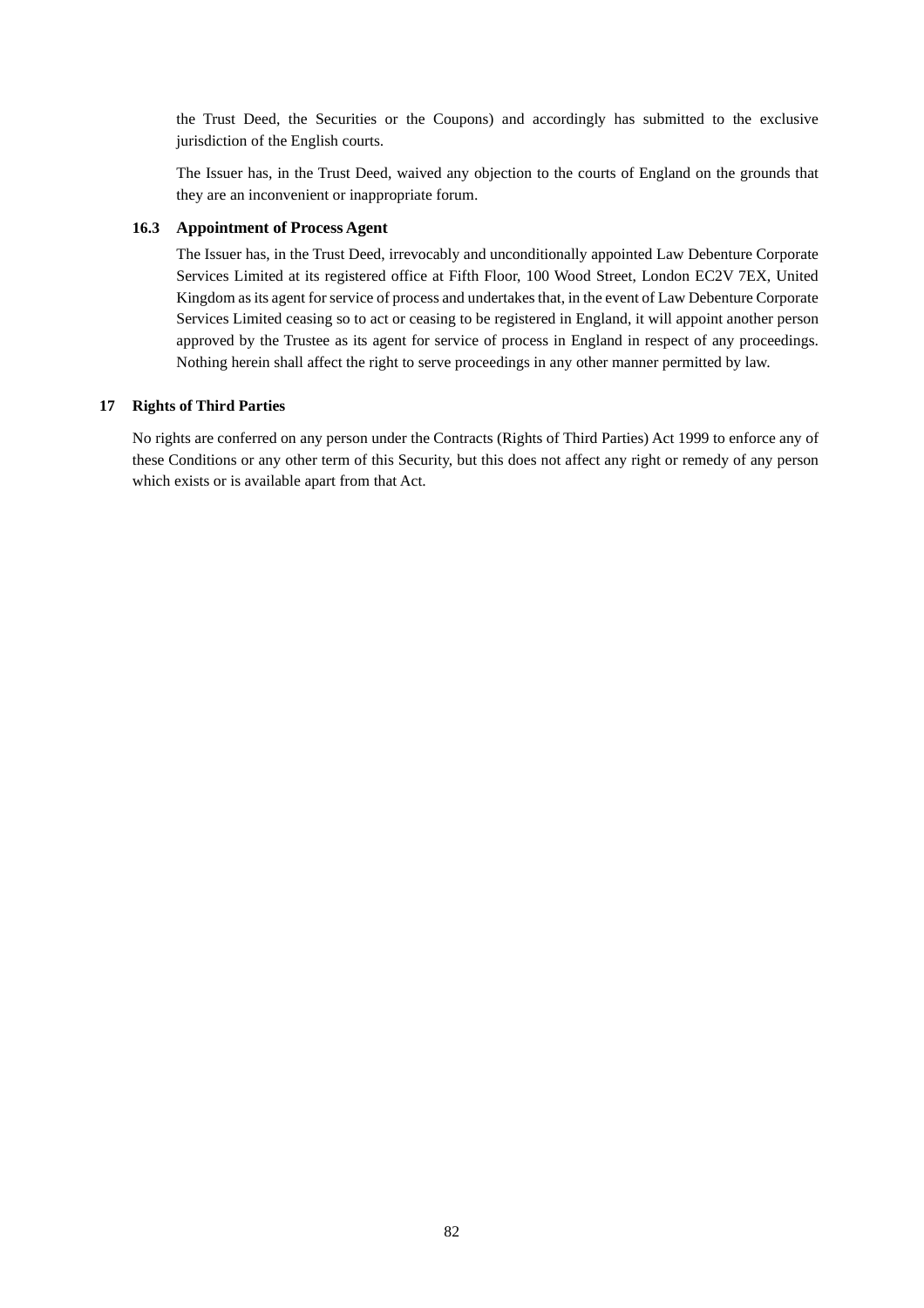# **DESCRIPTION OF THE ISSUER**

Please refer to the information on ENEL and the ENEL Group in the documents incorporated herein by reference as set out in the "*Incorporation by Reference*" section.

#### **Shareholders**

As of the date of this Offering Circular, the principal shareholder of ENEL is the Ministry of Economy and Finance of the Republic of Italy (the "**MEF**") which owns 23.585% of ENEL's shares.

The following table sets forth the number of shares and the percentage of the main shareholder.

|                                                              | <b>Share</b> | Ownership     |
|--------------------------------------------------------------|--------------|---------------|
|                                                              | $($ %)       | (Number)      |
| <b>Name</b>                                                  |              |               |
| The Ministry of Economy and Finance of the Republic of Italy | 23.585       | 2,397,856,331 |

As of the date of this Offering Circular, based on the shareholders' register and the notices submitted to CONSOB and received by ENEL pursuant to Article 120 of the Financial Services Act and the CONSOB Issuers' Regulation adopted with resolution no. 11971/1999, as well as other available information, shareholders with an interest of more than 3%<sup>1</sup> in the Company's share capital were the Ministry for the Economy and Finance of the Republic of Italy (with a 23.585% stake), BlackRock Inc. (with 5.081% stake held for non discretional asset management purposes) and Capital Research and Management Company (with a 5.03% stake held for discretional asset management purposes). In implementing the provisions of the legal framework on privatizations, the Company bylaws provide that – with the exception of the government, public bodies, and parties subject to their respective control – no shareholder may own, directly and/or indirectly, ENEL shares representing more than 3% of its share capital. Voting rights attributable to shares held in excess of the aforesaid limit shall not be exercised.

As of the date of this Offering Circular, ENEL is subject to the de facto control of the MEF, which has sufficient votes to exercise a dominant influence at ENEL's ordinary shareholders' meetings, pursuant to Article 93 of the Financial Services Act. Pursuant to Article 19, paragraph 6, of Decree Law No. 78/2009 (subsequently converted into Law No. 102/2009), the discipline concerning management and co-ordination of companies outlined in Article 2497 of the Italian Civil Code is not applicable to the MEF.

Since 1999, ENEL is listed on the mercato telematico azionario, a stock exchange regulated and managed by Borsa Italiana S.p.A. ("MTA"). As of the date of this Offering Circular, ENEL's share capital amounted to €10,166,679,946 fully paid-in and divided into 10,166,679,946 ordinary shares with a nominal value of €1 each.

<sup>&</sup>lt;sup>1</sup> On 9 April 2020, CONSOB adopted Resolution No. 21326 establishing that pursuant to Article 120, paragraph 2-*bis* of the Financial Services Act, for a three month period starting from 11 April 2020, shareholders with an interest of more than 1%'s share capital in a listed company must submit a notice to CONSOB and the relevant company, disclosing such shareholding. On 8 July 2020, CONSOB adopted Resolution No. 21434 extending the above obligation for a further three months period starting from 12 July 2020. Therefore, according to the above mentioned resolutions, as of the date of this Offering Circular, the Company has received the following notices by the following shareholders with an interest of more than 1% in the Company's share capital: (i) Norges Bank (with a 2.573% stake) and (ii) Banca d'Italia (with a 1% stake).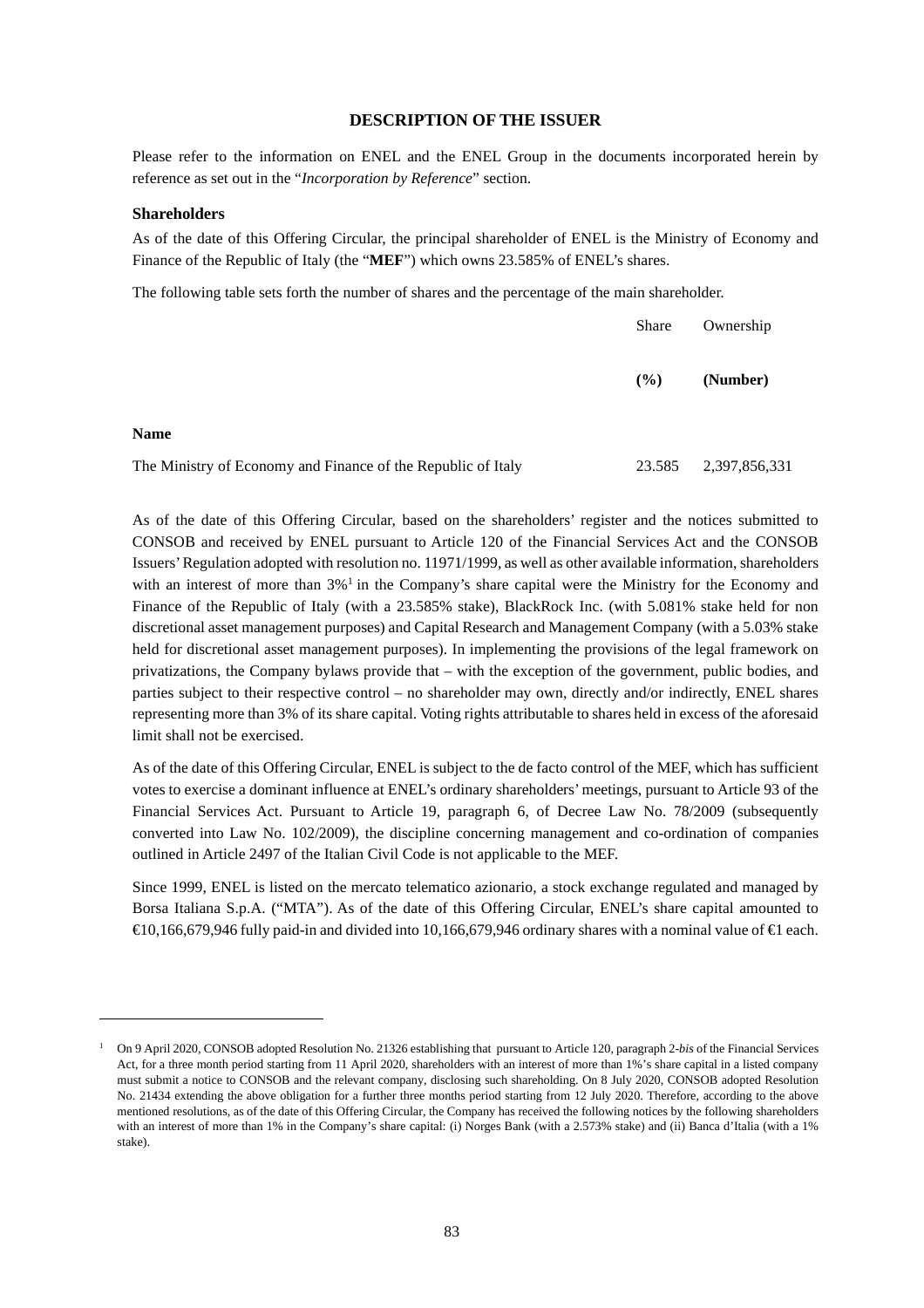#### **Recent Significant Transactions and Developments**

## *Tender Offer*

On 1 September 2020, the Issuer launched a tender offer for the purchase of the outstanding £500,000,000 Capital Securities due 2076 (ISIN: XS1014987355) (the "**Tender Offer Existing Securities**"), with a first call date of 15 September 2021 (the "**Tender Offer Existing Securities First Call Date**") for cash at a fixed spread of +90 bps (the "**Tender Offer**"). The condition to the Issuer's acceptance for purchase of any Tender Offer Existing Securities validly tendered in the Tender Offer (subject to the right of the Issuer to amend and/or terminate the Tender Offer) is subject to the issue of the Securities. The Tender Offer commenced on 1 September 2020 and is expected to expire on or about 7 September 2020 (the "**Tender Offer Expiration Deadline**") and holders who participate in the Tender Offer prior to the Tender Offer Expiration Deadline and whose Tender Offer Existing Securities are accepted for repurchase by the Issuer will receive the tender consideration on or about the Issue Date. All or part of the net proceeds of the issue of the Securities may be used by the Issuer to fund the Tender Offer. See "Use of Proceeds".

Pursuant to a dealer manager agreement dated 1 September 2020 (the "**Tender Offer Dealer Manager Agreement**"), the Joint Lead Managers have agreed to act as dealer managers in relation to the Tender Offer. In the Tender Offer Dealer Manager Agreement, the Issuer has agreed to reimburse the Joint Lead Managers for certain of their expenses, and has agreed to indemnify them against certain liabilities, incurred in connection with the Tender Offer.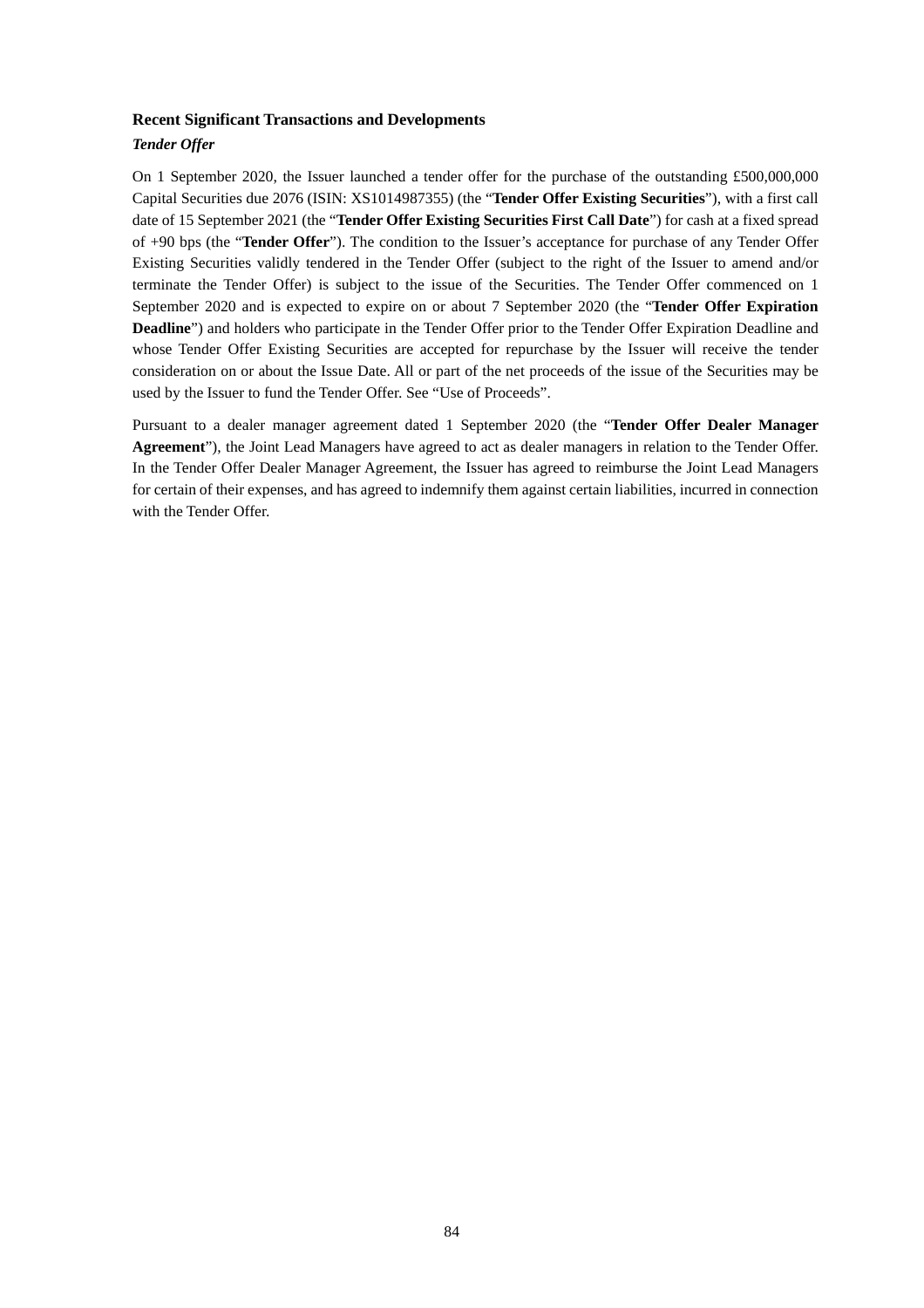# **OVERVIEW OF THE ITALIAN INSOLVENCY LAW REGIME**

Italian insolvency laws are applicable to the Issuer and, if certain requirements are met, the Issuer could become subject to any of the following insolvency proceedings:

- (a) bankruptcy (*fallimento*), which is governed by the provisions of Royal Decree No. 267 of March 16, 1942 (the "**Bankruptcy Law**"), as amended;
- (b) composition with creditors (*concordato preventivo*), which is also governed by the provisions of the Bankruptcy Law, as recently amended;
- (c) extraordinary administration for large insolvent companies (*amministrazione straordinaria delle grandi imprese insolventi*), which is governed by Legislative Decree No. 270 of 8 July 1999, as amended ("**Decree 270**") and by certain provisions of the Bankruptcy Law; and
- (d) extraordinary administration for the industrial restructuring of large insolvent companies (*amministrazione straordinaria per la ristrutturazione industriale delle grandi imprese insolventi*), which is governed by Law Decree No. 347 of December 23, 2003, converted into law, with amendments, by Law No. 39 of 18 February 2004, as amended ("**Decree 347**"), as well as certain provisions of the Bankruptcy Law and the Decree 270. For businesses performing essential public services, such as the Issuer, this type of proceedings would also be subject to Law Decree 134 of 28 August 2008 ("**Decree 134**").

Also, the Issuer could enter into the following procedures which, although disciplined by the Bankruptcy Law, are not generally qualified as insolvency procedures:

- (a) reorganization plans pursuant to Article 67, Paragraph 3(d) of Bankruptcy Law;
- (b) debt restructuring agreements pursuant to Article 182 bis of the Bankruptcy Law, as recently amended.

In addition to the above, certain public interest entities (including, inter alia, insurance companies, credit institutions and other financial institutions) are not technically subject to ordinary bankruptcy proceeding and may be subject to a specific insolvency proceeding called forced administrative liquidation procedure (*procedura di liquidazione coatta amministrativa*).

The proceedings indicated in paragraphs (a), (b) and (c) would be initiated by petition to the competent court. As to the proceedings indicated in paragraph (d): (i) pursuant to the Decree 270, the extraordinary administration for large insolvent companies (*amministrazione straordinaria delle grandi imprese insolventi*), would be initiated by petition for the declaration of insolvency to the competent court that, after the assessment of the insolvency status and the existence of concrete perspectives for the restructuring of the insolvent company, may open the proceeding, in which is involved also the Ministry of Economic Development; and (ii) in the case of an extraordinary administration to which Decree 134 would apply, the proceeding would be initiated by the debtor company that shall submit a joint request, in the form of a motivated and welldocumented application, to both (x) the Ministry of Economic Development so that it admits the insolvent company to the extraordinary administration proceeding; and (y) the competent court so that it declares the company's insolvency. For the companies operating in the businesses performing essential public services sector, the extraordinary administration for the industrial restructuring of large insolvent companies (*amministrazione straordinaria per la ristrutturazione industriale delle grandi imprese insolventi*) may be commenced directly by decree of the Italian Prime Minister or the Minister of Economic Development.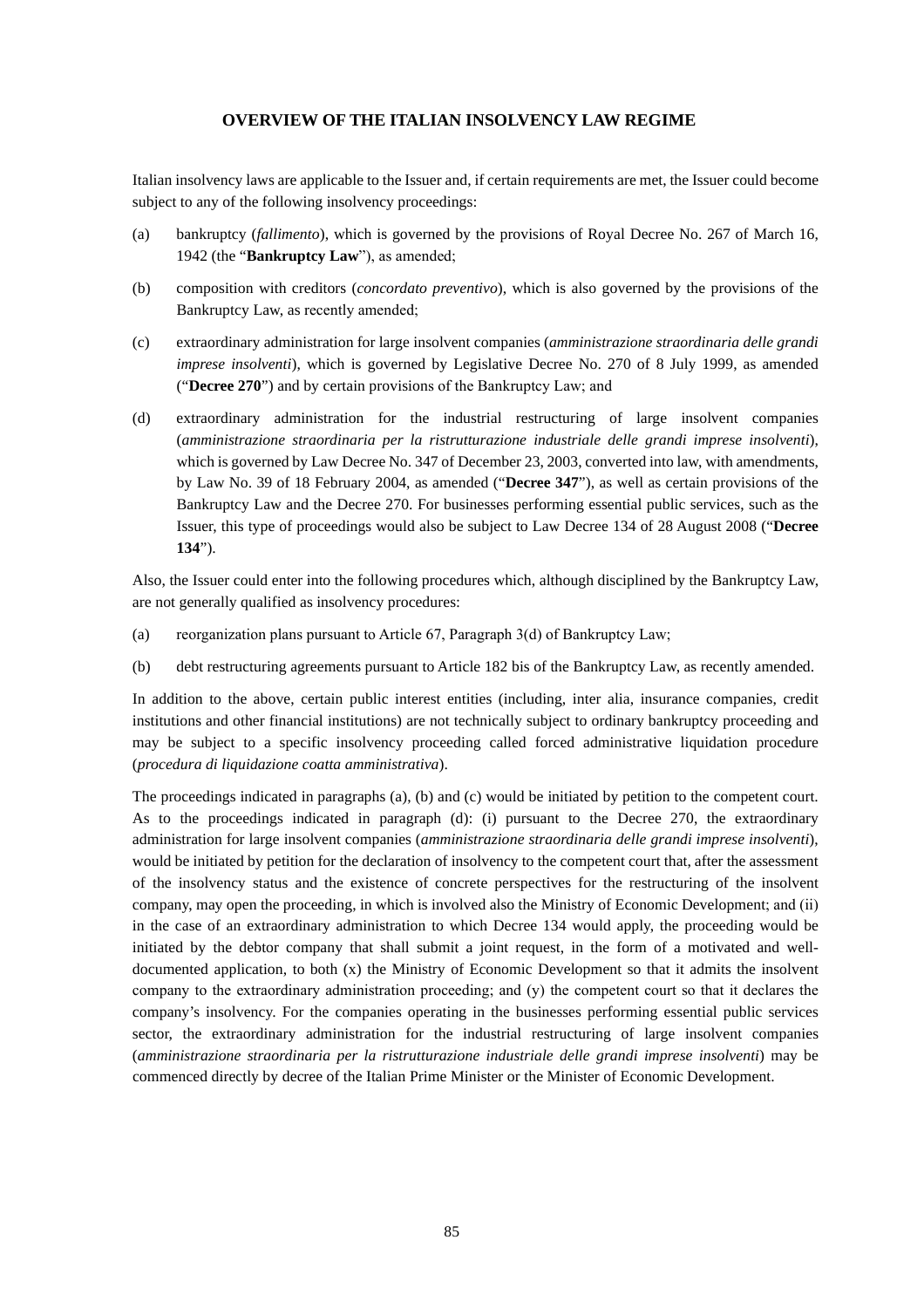The opening of the forced administrative liquidation procedure (*procedura di liquidazione coatta amministrativa*) is ordered by the competent Ministry on the proposal of the supervisory authority of the economic sector in which the entity operates.

Below is a summary of certain relevant features of each type of proceedings. For the sake of clarity, the following analysis will focus on the Italian insolvency laws already applicable and into force as the date hereof.

(a) *Bankruptcy*: Pursuant to the Bankruptcy Law, a company may be declared bankrupt recurring two requirements: (i) an objective requirement, which is met if any of the following thresholds are met: (a) annual balance sheet assets (*attivo patrimoniale*) greater than Euro 300,000 in the last three financial years (from the date on which the petition for bankruptcy was filed) or from the establishment of the company if it has been incorporated less than three years before the petition for bankruptcy; (b) annual gross proceeds (*ricavi lordi*) greater than Euro 200,000 over the last three financial years (from the date on which the petition for bankruptcy was filed) or from the establishment of the company if it has been incorporated less than three years before the petition for bankruptcy; or (c) indebtedness (including debt that is not overdue and payable) greater than Euro 500,000; and (ii) a subjective requirement, which is met when a company carries out a commercial activity and is "insolvent". Under Italian law the concept of insolvency is defined as the inability of the debtor to regularly settle its obligations as they become due. A debtor can be declared bankrupt (*fallito*) (either by its own initiative or upon the initiative of any of its creditors or of the public prosecutor) if it is insolvent (i.e. it is unable to regularly pay its debts as they fall due). As a consequence of the declaration of bankruptcy, the debtor loses control over all its assets and over the management of its business which is taken over by a court-appointed receiver (*curatore fallimentare*). Once the bankruptcy proceeding is commenced, no enforcement and interim proceedings can be brought or continued against the debtor over the assets included in the bankruptcy estate.

Moreover, all action brought and proceedings already initiated by creditors are automatically stayed, any act (including payments, pledges and issuances of guarantees) made by the debtor, other than those made through the receiver, after (and in certain cases even before for a limited period of time) a declaration of bankruptcy with respect to the creditors is (or could be if made before) ineffective; also, under Italian law, there are claw-back provisions that may lead to, *inter alia*, the revocation of payments made or security interests granted or transactions entered into by the debtor before the declaration of bankruptcy. Bankruptcy Law distinguishes between acts or transactions carried out in the two years before the declaration of bankruptcy, which are automatically considered ineffective vis-à-vis the creditors, and acts or transactions which may be clawed back in case they have been performed within either one year or six months before the declaration of bankruptcy. The first category, disciplined by Articles 64 and 65 of the Bankruptcy Law includes, for example, transactions entered into under no consideration and advanced payments of debts falling due on the day of the declaration of insolvency or thereafter. The second category, disciplined by Article 67 of the Bankruptcy Law, includes, for instance transactions entered into for consideration in case the value of the debts or of the obligations undertaken by the debtor exceeds by 25% the value of the consideration received by and/or promised to the debtor, payments of due and payable debts which were not paid in cash or by other customary means of payment in the year preceding the declaration of bankruptcy, granting of liens for pre-existing debts not yet due and payable, granting of liens for debts due and payable (whose suspect period is reduced to six months, instead of one year) (in these cases, it is the creditor the one bearing the burden to prove that it had no actual or constructive knowledge of the debtor's insolvency at the time the transaction was entered into) the "ordinary course" of transactions (*i.e.* conveyances for adequate consideration, payment of due debts, and granting of security interests securing debts (even those of third parties) simultaneously incurred) if made during the six months preceding the declaration of bankruptcy (in this cases, the receiver will need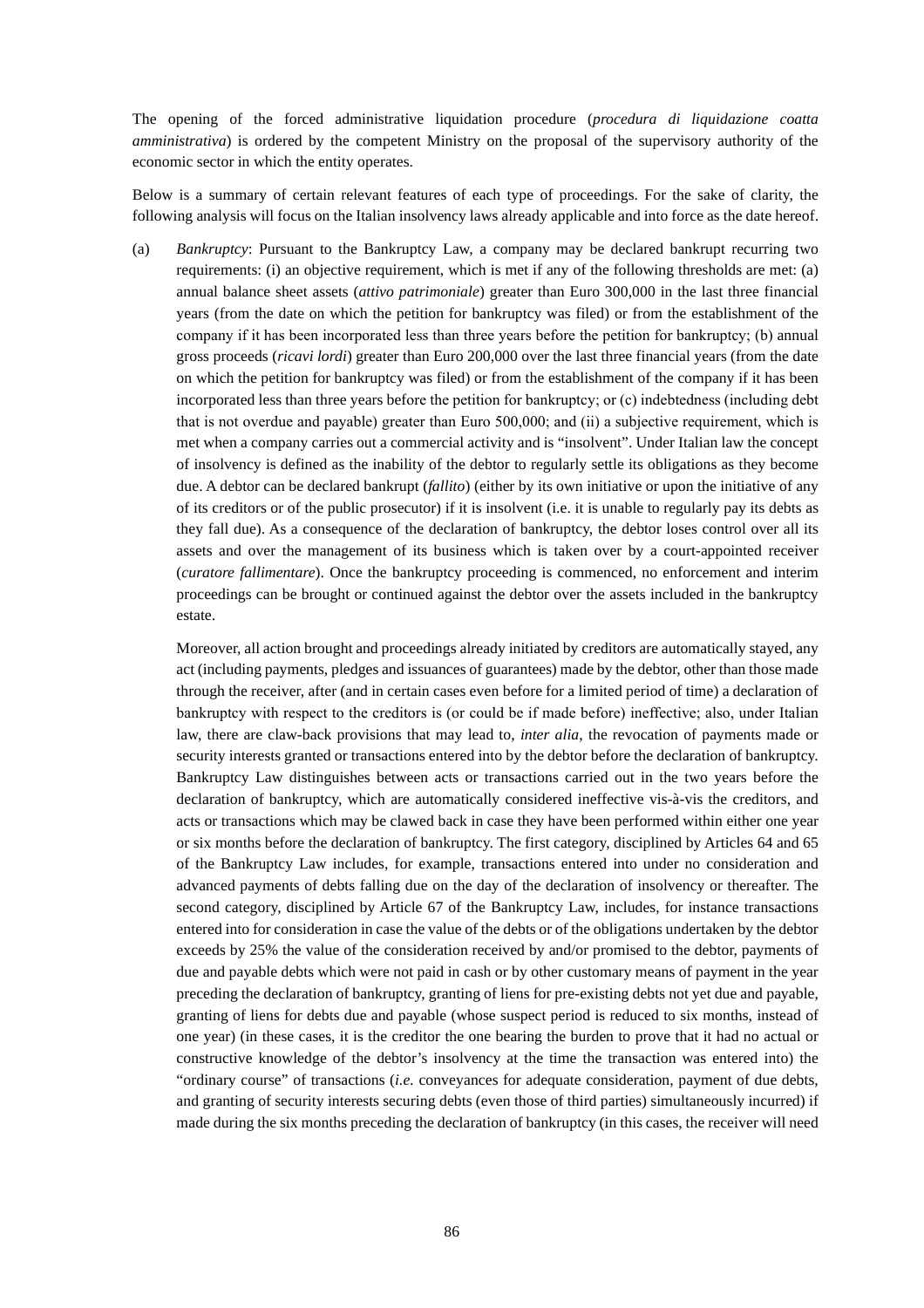to give evidence that the creditor had actual or constructive knowledge of the debtor's insolvency at the time the transaction was entered into).

In addition to the above, under Article 66 of the Bankruptcy Law, which refers to Article 2901 of the Italian Civil Code (that – in turn - provides for a general and ordinary claw back action (*revocatoria ordinaria*) – that may be brought against the debtor (and its counterparty) also in case no bankruptcy proceedings are pending), acts by which the debtor disposes of its assets (other than payments of due and payable amounts) may be clawed back if the receiver in bankruptcy can prove that the debtor was aware of the prejudice that such act would cause to its creditors (including future creditors, to the extent that the act was made in order to create such prejudice) and, to the extent that the act was non-gratuitous act, the counterparty was aware of such prejudice.

Certain specific transactions are exempted from the claw-back and set-aside actions, including, but not limited to: (i) payment of goods and services made in the ordinary course of business on customary market terms and conditions; (ii) payment of salaries to employees; and (ii) transactions, payments, guarantees and securities in the context of a restructuring plan certified by an expert pursuant to Article 67, paragraph 3, let. (d) of the Bankruptcy Law, a Court-supervised composition with creditors or a debt restructuring agreement pursuant to Article 182bis of the Bankruptcy Law ratified by the Court.

Continuation of business may be authorized by the court if an interruption would cause a prejudice, but only if the continuation of the company's business does not damage the creditors. The execution of certain contracts and/or transactions whose obligations have not been performed in full by both parties at the date in which bankruptcy is declared is suspended until the receiver decides whether or not take them over, unless differently provided for under the Bankruptcy Law.

As far as receivables vis-à-vis the bankruptcy proceedings are concerned, each creditor must lodge his claims with the competent court; the judge delegated by the court (*giudice delegato*), upon proposal of the receiver, will decide which claims are admitted to the statement of liabilities, for which amount they are admitted and whether the claims are to be qualified as secured of not. Each creditor may challenge (*opposizione*) the decision of the judge in front of the court. The same procedure applies also to individuals and entities claiming the right to obtain the restitution of assets. The sale of the borrower's assets is carried out by the receiver through public auctions in compliance with a liquidation program proposed by the receiver and approved by the creditors' committee. The Bankruptcy Law provides for the formation of a creditors' committee composed of three or five members, which consults with the receiver. These proceedings are ultimately aimed at the distribution of the proceeds of sale of the debtor's assets among creditors admitted to the statement of liabilities, in accordance with statutory priority. Under Italian law neither the debtor nor the court can deviate from the rules of statutory priority proposing alternative priorities of claims or subordinating specific claims on the basis of equitable principles. Consequently, contractually granted priorities such as those commonly provided for in intercreditor contractual arrangements may not be enforceable against Italian bankruptcy proceedings on the grounds that they may be considered inconsistent with mandatory provisions.

The Securityholders would not have a right as a class to appoint a representative to a creditors' committee.

Bankruptcy proceedings can terminate prior to liquidation through a bankruptcy arrangement proposal with creditors. The relevant petition may be filed by one or more creditors or third parties immediately after the declaration of bankruptcy, whereas the debtor (or its subsidiaries) are allowed to file such proposal only after one year following the declaration but within two years from the decree granting effectiveness to the bankruptcy's estate. The petition may provide for the subdivision of creditors into different classes (thereby proposing different treatments among the classes), debts' rescheduling and the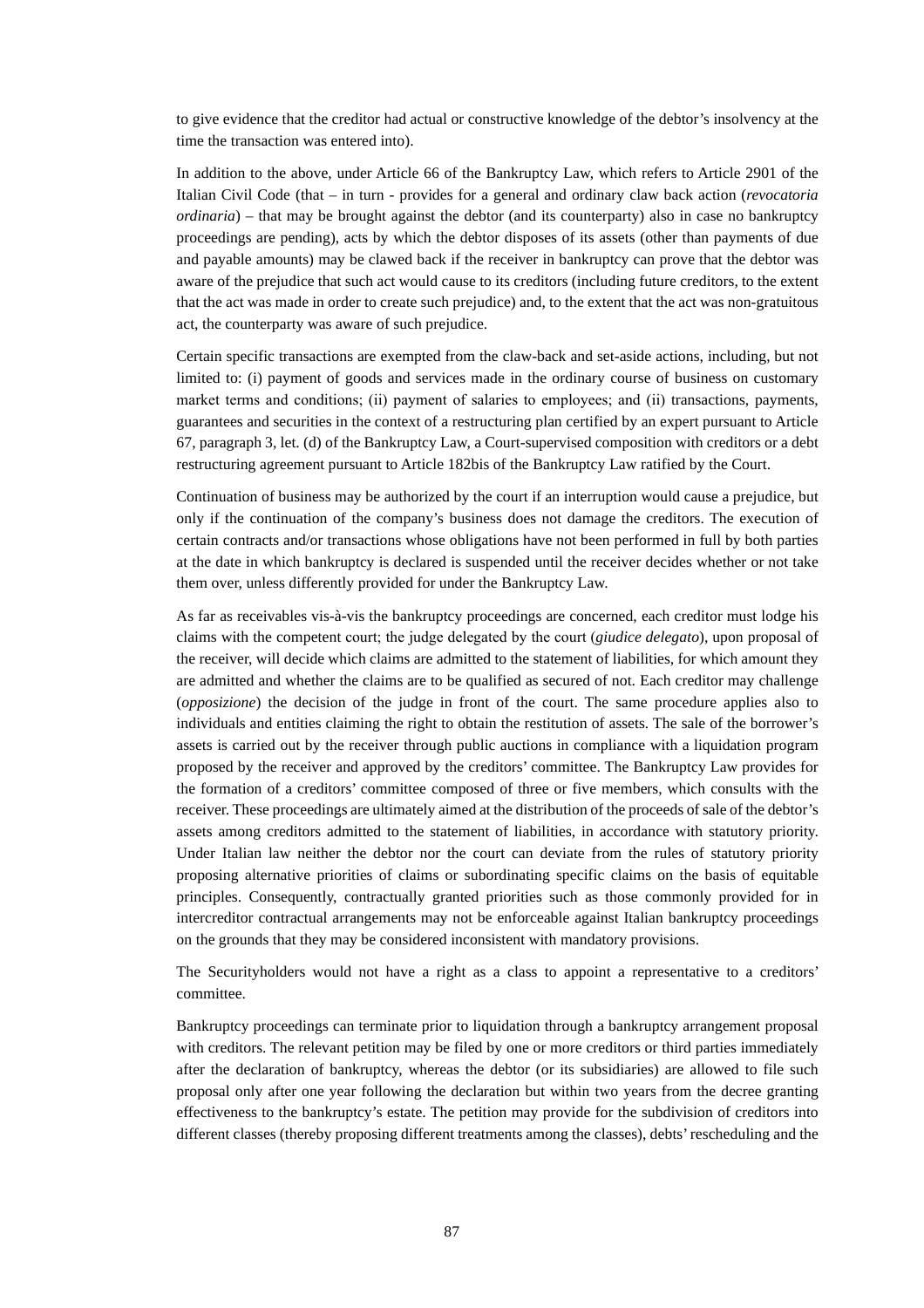satisfaction of creditors' claims in any manner. The petition may provide for the possibility that secured claims are paid only in part. The *concordato fallimentare* proposal must be approved by the creditors' committee and the creditors holding the majority of claims (and, if classes are formed, by a majority of the claims in a majority of the classes). Secured creditors are not entitled to vote on the proposal of *concordato fallimentare*, unless *(i)* they waive their security; or *(ii)* the *concordato fallimentare* provides that they will not receive full satisfaction of the fair market value of their secured assets (please note that such value must be assessed by an independent expert), in which case they can vote only in respect of the portion of their debt affected by the proposal. Final court confirmation is also required.

- (b) *Composition with creditors*: prior to the declaration of bankruptcy, a debtor that is insolvent or in a situation of crisis (e.g., facing financial difficulties which do not yet amount to insolvency) may file for a composition with creditors by submitting to the competent court a plan for the composition with its creditors which may provide, *inter alia*, for:
	- the restructuring of debts and the satisfaction of creditors in any manner even through assignments of debts, assumption (*accollo*) or extraordinary transactions, including the issue of shares, quotas, bonds (also convertible into shares) or other financial instruments and securities;
	- the assumption of all debts and assets by a of a third-party (which may also be a creditor); tax settlement for the partial or deferred payment of certain taxes;
	- the division of the creditors into different classes; and/or
	- different treatments for creditors belonging to different classes.

The petition must be accompanied and supported by a restructuring plan proposed to the creditors and by an independent expert report assessing, *inter alia*, the feasibility of the arrangement proposal and the truthfulness of the business data on which the plan is grounded. After the filing, the petition is published by the court in the companies' register. Between the publishing in the companies' register of the proposal for composition with creditors and its homologation by the court, the debtor enjoys an automatic stay of actions. In addition, mortgages registered within 90 days preceding the date on which the petition for is published in the companies' register are ineffective vis-à-vis pre-existing creditors. In case continuation of business is provided for, the report of the independent expert shall also certify that it will ensure a higher satisfaction of creditors' claims than other insolvency proceedings.

The court determines whether the proposal for the composition is admissible, in which case the court, *inter alia*, delegates a judge to follow the procedure, appoints one or more judicial officers (*commissari giudiziali*) and calls the creditors' meeting.

In accordance with article 177 of the Bankruptcy Law, the composition with creditors is considered approved by the creditors if it is approved, at the creditors meeting or within 20 days thereafter, by the majority of the creditors entitled to vote (and, in case of different classes of creditors, also by the majority of the creditors within each class). The court may also approve the composition with creditors in case of challenges brought by dissenting creditors; please consider that the convenience of the composition with creditors may only be challenged by dissenting creditors pertaining to one or more dissenting classes or, in case of a sole class, by dissenting creditors representing at least 20 per cent. of the credits admitted to the vote. In such case, the composition with creditors may nevertheless be approved if the court deems that the composition with creditors would satisfy the interests of the dissenting creditors for an amount not less than that which would have been achieved under other practicable solutions.

The debtor is allowed to carry out urgent extraordinary transactions only upon the prior court's authorization, while ordinary transactions may be carried out without authorization. Third-party claims,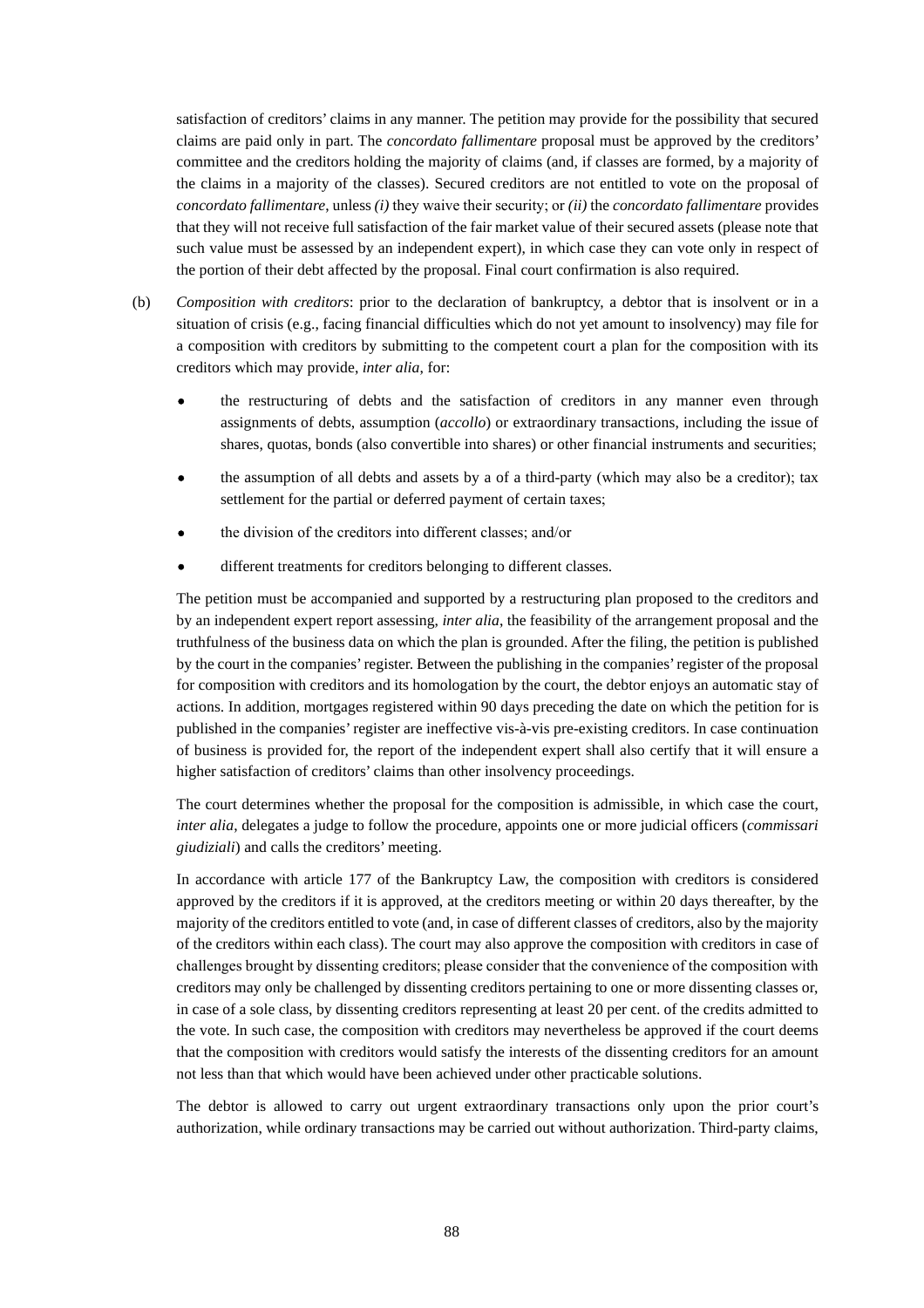related to the interim acts legally carried out by the debtor, are preferred pursuant to Article 111 of the Bankruptcy Law.

Law Decree 83/2015, as amended by Law 132/2015, introduced the possibility for creditors (except for individuals or entities controlled, controlling or under common control of the debtor) holding at least 10% of the aggregate claims against a debtor to present an alternative proposal and plan to the debtor's proposal, subject to certain conditions being met, including, in particular, that the proposal of the debtor does not ensure recovery of at least *(i)* 40% of the unsecured claims in case of proposal for composition with creditors with liquidation purpose; or *(ii)* 30% of the unsecured claims in case of proposal for composition with creditors based on the continuation of the going concern.

In addition, in order to strengthen the position of the unsecured creditors, Law 132/2015 sets forth that, in order to be admissible, composition with creditors with liquidation purpose must ensure that the unsecured creditors are paid in a percentage of at least 20% of their claims. This provision does not apply to composition with creditors based on the continuation of the going concern. To the extent the alternative plan is approved by the creditors and homologated, the court may grant special powers to the judicial commissioner to implement the plan if the debtor does not cooperate, including by taking all corporate actions required.

In addition, Article 163-bis of the Bankruptcy Law, introduced by Law Decree 83/2015, as amended by Law 132/2015, provides that, if the plan includes an offer for the sale of the debtor's assets or of the debtor's going concern (or of parts of it) to a specific third party, the court must open a competitive bidding process concerning the assets. After the creditors' approval, the court (after having settled possible objections raised by the dissenting creditors, if any) must confirm the proposal for composition with creditors issuing a confirmation order. If the approval fails, the court may, upon request of the public prosecutor or a creditor and after having ascertained the condition for declaration of bankruptcy, declare the company bankrupt.

The provisions of Article 161, 6th paragraph of the Bankruptcy Law, as amended by Law 134 now allow a debtor to file a petition for admission to the composition with creditors (together with the financial statements of the last three financial years and the list of creditors with the reference to the amount of their respective receivables) asking the court to set a deadline of a maximum of up to 120 days (such term may be postponed for further 60 days in the presence of justified reasons) in order to file a composition plan for court approval or, as an alternative, to reach a court approved private restructuring as addressed by Article 182bis of the Bankruptcy Law. During such period, the debtor enjoys a stay of actions.

If the court accepts the pre-application, *(i)* it appoints a judicial commissioner to overview the company, who, if the debtor has carried out one of the activities under Article 173 of Bankruptcy Law (e.g., concealment of part of assets, omission to report one or more claims, declaration of non-existent liabilities or commission of other fraudulent acts), shall report it to the court, which, upon further verification, may reject the petition at court for composition with creditors; and *(ii)* sets forth reporting and information duties of the debtor during the above mentioned period; please note that the debtor is mandatorily required to file, on a monthly basis, the company's financial position, which is published, the following day, in the companies register. Non-compliance with these requirements results in the application for the composition with creditors being declared inadmissible and, upon request of the creditors or the public prosecutor and provided that the relevant requirements are verified, in the adjudication of the distressed issuer(s) into bankruptcy. The debtor cannot file such pre-application in case it filed a pre-petition in the previous two years without the admission to the composition with creditors (or the homologation of a debt restructuring agreement) having followed.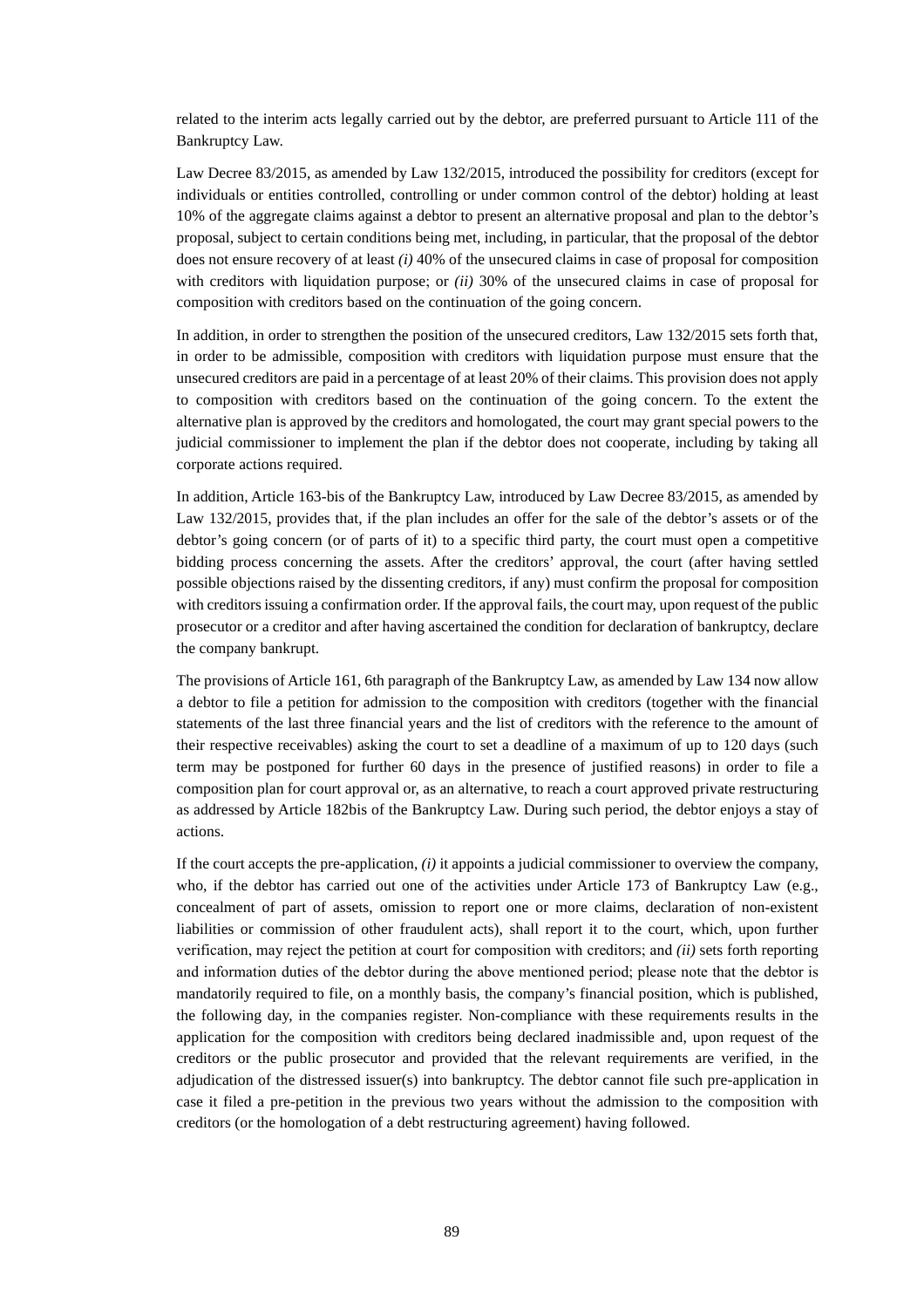If the activities carried out by the debtor company appear to be clearly inappropriate to the preparation of the application and the restructuring plan, the court may, ex officio, after hearing the debtor and  $-$  if appointed – the judicial commissioner, reduce the time for the filing of additional documents. Following the filing of the pre-application and until the decree of admission to the composition with creditors, the distressed company may *(i)* carry out acts pertaining to its ordinary activity and *(ii)* seek the court's authorization to carry out acts relating to its extraordinary activity, to the extent they are urgent.

Claims arising from acts lawfully carried out by the distressed company are treated as super senior (*prededucibili*) pursuant to Article 111 of the Bankruptcy Law and the related acts, payments and security interests granted are exempted from the claw-back action provided under Article 67 of Bankruptcy Law.

The procedure of the composition with creditors will end with a decree which is to be issued by the competent court. If the court or the creditors reject the offer, to the extent the relevant conditions are met, the entrepreneur may be declared bankrupt by the court upon petition by any creditor and/or by the public prosecutor.

For the analysis of the rules regulating the new financial resources please see the specific section under paragraph (e) below.

(c) *Extraordinary administration*: Decree 270 introduced a specific extraordinary administration proceeding, otherwise known as the "Prodi-*bis*" (the "**Prodi-bis procedure**"), applicable to insolvencies of major companies (the "**Extraordinary Administration**").

The aim of the Prodi-*bis* procedure is to ensure continuation of the business operated by the debtor by either enabling the same to regain the ability to meet its obligations in the ordinary course of business by the end of the procedure or by transferring the business (on a going concern basis) to third parties.

To qualify for the Prodi-*bis* procedure, the company must have:

- employed at least 200 employees in the year before the procedure was commenced; and
- debts equal to at least two-thirds of the value of its assets as shown in its financial statements and two-thirds of income from sales and the provision of services during the last financial year.

Insolvent companies, belonging to the group of a company that qualifies for the Prodi-*bis*, may be submitted to the Prodi-*bis*, if certain conditions are met, also if they do not qualify per-se for the Prodi*bis*.

The Prodi-*bis* procedure is divided into two main phases:

- following a petition, (which may be filed by one or more creditors, the debtor or the public prosecutor), the court will determine whether the company meets the criteria for admission and, in particular whether the company is insolvent. If the company is insolvent, the court will issue a decision to that effect and appoint one or three judicial receiver(s) to evaluate whether the business has serious prospects of recovery (either through a sale of assets or a reorganisation of its business) and to report back to the court within 30 days. Following receipt of the report of the judicial receiver, the court has a further 30 days to decide whether to admit the company to the Extraordinary Administration procedure or place it into bankruptcy;
- once the Extraordinary Administration procedure has been approved, the extraordinary commissioner(s) appointed by the Minister of Economic Development shall prepare a plan (the "Recovery Plan"), to be approved by the Minister of Economic Development, for either: (i) a full asset liquidation by means of the sale of the company businesses as going concerns within one year or (ii) a reorganisation of the business leading to the economic and financial recovery of the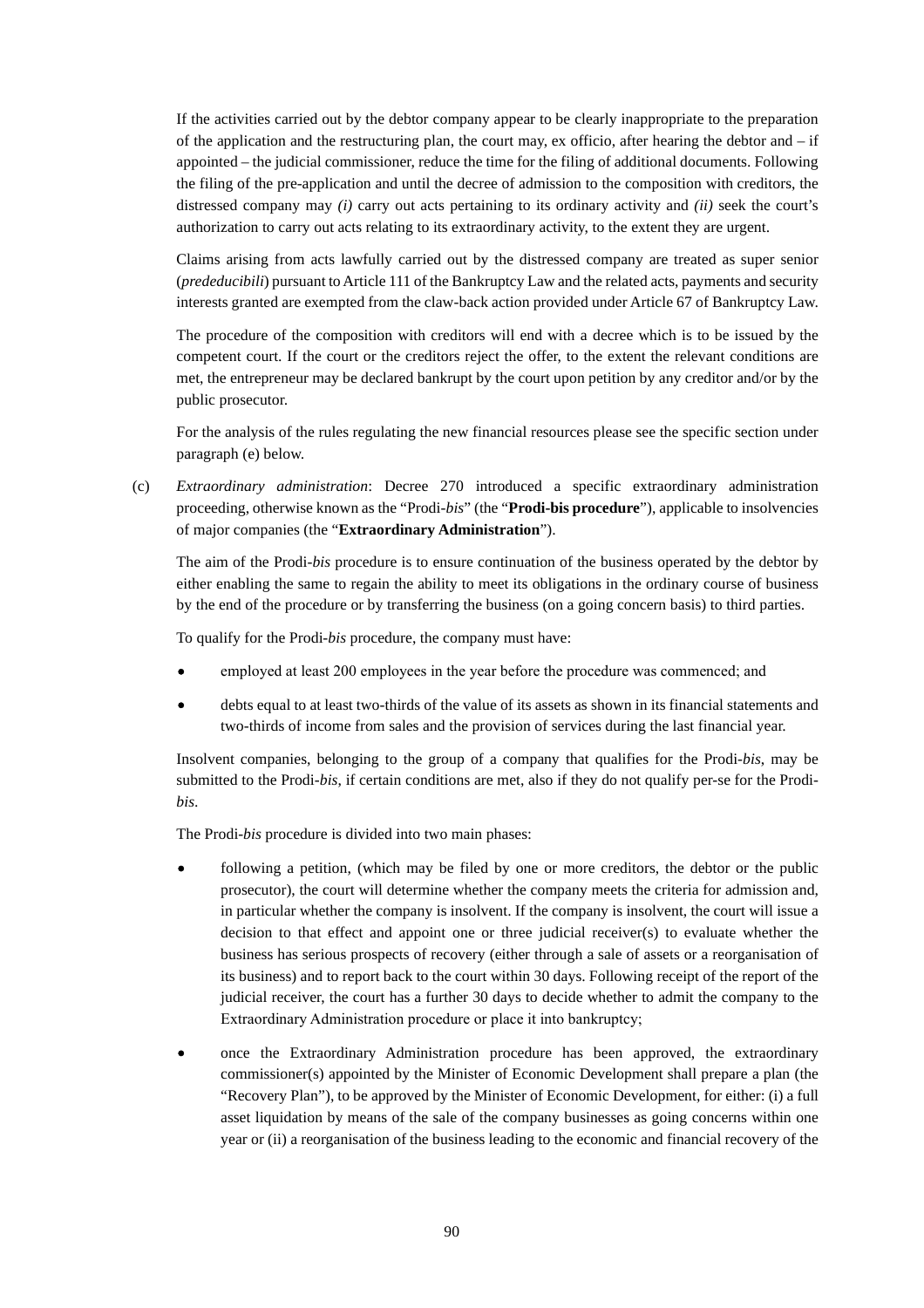company or group within two years, in each case, unless extended by the Minister of Economic Development.

The proceedings are administered by the extraordinary commissioner(s) who acts under the supervision of the Minister of Economic Development. While unsecured creditors may appoint one or two members to the supervisory committee for the proceedings, the majority of the supervisory committee, and also the chair, will be appointed by the Minister of Economic Development.

Once the Extraordinary Administration procedure has been approved, the principal effects are as follows:

- the company continues to carry out its business and debts incurred during the Extraordinary Administration are treated as priority claims which rank ahead of the claims of creditors whose rights accrued prior to the commencement of the Extraordinary Administration procedure and may be paid as they fall due;
- the Extraordinary Commissioner(s) is/are entitled to terminate pending contracts to which the company is a party.

Furthermore, in the context of the Prodi-*bis* a debt restructuring plan is approved exclusively by the Minister of Economic Development but is not subject to any vote by creditors.

Decree 347 introduced a specific extraordinary set of rules for companies meeting certain size requirements. Decree 347 is complementary to the Prodi-*bis* and except as otherwise provided in Decree 347, the provisions of the Prodi-*bis* shall apply. Decree 347 only applies to insolvent companies which, on a consolidated basis, have at least 500 employees in the year before the procedure was commenced and at least Euro 300 million of outstanding debt.

Under Decree 347, the decision whether to open the procedure is taken by the Minister of Economic Development that, upon request of the debtor (who at the same time must file with the relevant court an application for the declaration of its insolvency), assesses whether the relevant requirements are met and if such requirements are met appoints the extraordinary commissioner(s). The extraordinary commissioner(s) immediately becomes responsible for the management of the company. The court decides on the insolvency of the company.

Within 180 days of his appointment (or 270 days if so agreed by the Minister of Economic Development) the extraordinary commissioner(s) must submit a plan for the rescue of the business by way of an asset liquidation or restructuring to the Minister of Economic Development for approval and at the same time must file with the competent court a report on the state of the business.

A restructuring plan proposed in the context of proceedings subject to Decree 347 may include a composition plan, with the possibility to divide creditors into classes, with different treatment applicable to creditors belonging to different classes and with proposals for a write-off of any obligations owed by the debtor and/or a conversion of debt securities (such as the Securities) into shares of the debtor company or any of its group companies. Decree 347 provides that a composition plan is approved by creditors according to the same majority voting rules as those which apply in the context of proceedings for composition with creditors, as described above. If the restructuring plan is not approved by the Minister of Economic Development, the extraordinary commissioner(s) may propose a plan for the disposal of the assets. If the asset disposal program is not approved, the company is to be placed into liquidation.

Where Decree 134 applies to an extraordinary administration, its purpose is broadly to widen the powers of sale. For this purpose, the insolvency administrator is granted powers to identify and compose lines of business or partial lines of business, even if not pre-existing, which may be made subject to sale.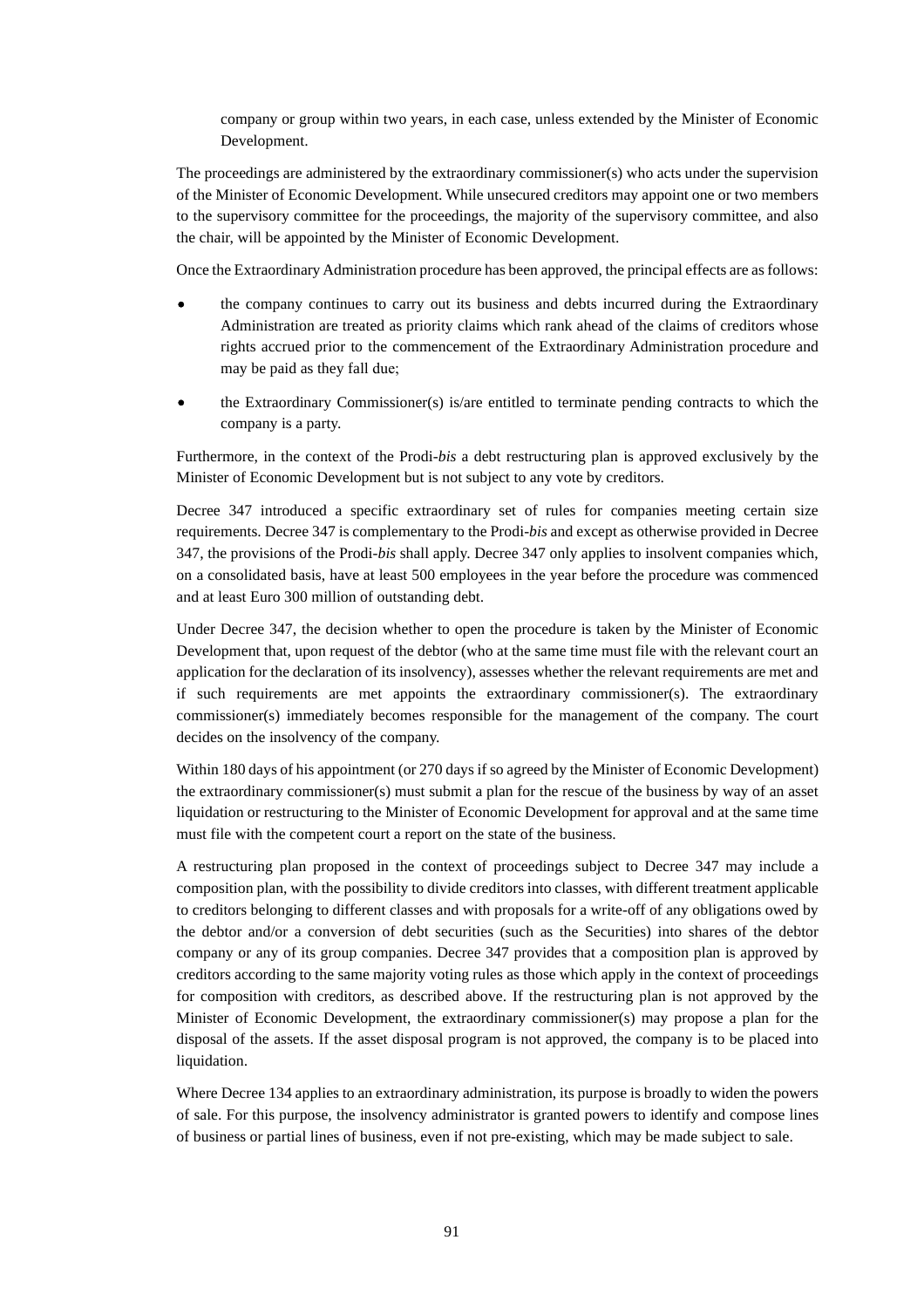(d) *Reorganization plan pursuant to Article 67, Paragraph 3(d) of the Bankruptcy Law:* the procedure at hand is based on a reorganization plan drafted by the debtor for the purpose of restructuring its indebtedness and ensuring the recovery of its financial equilibrium; the feasibility of reorganization plans (*i.e.* their suitability to ensure the above mentioned objectives) must be assessed by an independent expert directly appointed by the debtor, together with the truthfulness of debtor's business (and accounting) data. The expert can only be selected and appointed among those possessing certain specific professional requisites and qualifications (e.g., being registered in the auditors' registrar) and meeting the requirements under Article 2399 of the Italian Civil Code. The expert may be subject to liability in case of misrepresentation or false certification.

Reorganization plans are not subject to any form of judicial control or approval and, therefore, no application for approval must be filed. Reorganization plans do not require to be approved by a specific majority of outstanding claims either. The entering into a reorganization plan does not determine the entrusting of debtor's business to another entity.

Terms and conditions of reorganization plans are freely negotiable; on the other hand, they do not offer the debtor any protection against enforcement proceedings and/or precautionary actions of third party creditors.

The Bankruptcy Law provides that, should these plans fail, and the debtor be declared bankrupt, payments and/or acts carried out for, and/or security interest granted for, the implementation of the reorganization plan, subject to certain conditions (i) are not subject to claw-back actions; and (ii) are exempted from the application of certain criminal sanctions. Neither ratification by the court nor publication in the companies' register are needed (although, upon request of the debtor, reorganization plans can be published in the relevant companies' register and such publication may trigger, upon precise circumstances, certain tax implications).

(e) *Debt restructuring agreements pursuant to Article 182bis of the Bankruptcy Law:* Article 182bis of the Bankruptcy Law deals with agreements between the debtor and creditors representing at least 60 per cent of outstanding claims, but subject to court homologation. Since external creditors remain extraneous to the restructuring plan, a report is required to be provided by an independent expert as to feasibility, particularly with relevance to the ability of the debtor to continue to satisfy non-participating creditors. Changes introduced to the Bankruptcy Law allow the debtor a term of 120 days to make payment of outstanding claims of non-participating creditors; the term is to be counted from *(i)* the homologation of the debt restructuring agreement by the court, in case the relevant claims are already due and payable to the non-participating creditors as at the date of the homologation by the court; or *(ii)* from the date on which the relevant debts fall due, in case the claims are not yet due and payable to the non-participating creditors as of the date of the homologation. The debt restructuring agreements pursuant to Article 182bis of the Bankruptcy Law may also contain, *inter alia*, a proposed tax settlement for the partial or deferred payment of certain taxes.

Article 182bis of the Bankruptcy Law also specifies that from the date of publication of the court approved plan in the companies' registry creditors are prohibited from initiating or pursuing interim and/or executory actions against the debtor or his assets for a period of 60 days.

Moreover, as in the case of the composition with creditors, the debtor is allowed to petition the court for a stay on rights of enforcement even prior to the final restructuring agreement being filed, provided that, among other required documentation, an affidavit of the debtor is filed by the debtor attesting that negotiations are ongoing with creditors representing at least 60 per cent of outstanding claims and a declaration by an independent expert attests to the feasibility of such plan.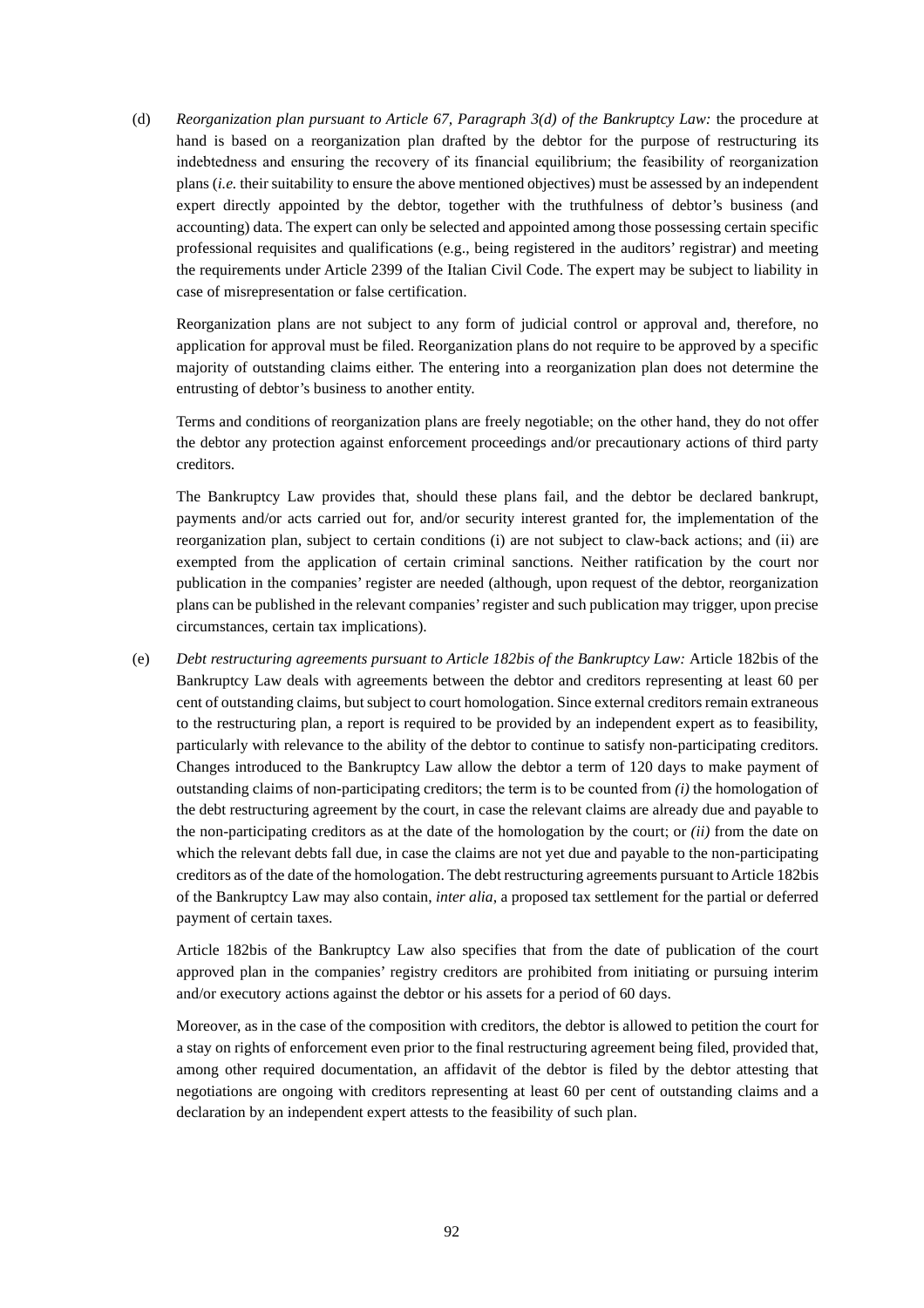The application for the automatic stay of actions must be published in the companies' register and becomes effective as of the date of publication. The court, having verified the completeness of the documentation, sets the date for the hearing within 30 days from the filing and orders the company to file the relevant documentation in relation to the moratorium to the creditors. During the hearing, the court assesses whether the conditions provided for by the law exist and, if they do, orders the stay of actions and sets the deadline within which the debtor must file the debtor restructuring agreement. The court's order may be challenged within 15 days of its publication.

Without prejudice to the effect of the stay, the debtor may file a petition of composition with creditors within the deadline set by the court.

Creditors may challenge the agreement within 30 days from the publication in the companies' register. After having settled the oppositions (if any) the court will validate the agreement issuing a decree, which can be appealed within 15 days of its publication.

It may be worth noting that, pursuant to the new Article 182-septies of Italian Law Decree 83/2015, as amended by Law 132/2015, in case debts accrued towards banks and other financial institutions represent at least 50% of the overall indebtedness, the debtor may enter into debt restructuring agreements with financial creditors representing at least 75% of the aggregate financial claims of the relevant category and ask the court to declare such agreement binding on the non-adhering financial creditors belonging to the same category (so called "cram down"). Such effects are subject to certain conditions, including that all creditors (adhering and non-adhering) have been informed about the negotiations and have been allowed to take part to them in good faith. If the required conditions are met, upon the assessment of the fact that the remaining 25% of non-participating financial creditors have homogeneous judicial position and economic interest compared with the participating financial creditors, the Court may homologate the restructuring agreement and the non-adhering financial creditors belonging to the same class of creditors are crammed down. However, crammed down creditors can challenge the deal and refuse to be forced into it, for instance arguing that they have been incorrectly included in a specific class of creditors, since their juridical situation and their economic interests are not in line with those of the other creditors of the same class. Similarly, a standstill agreement entered into between a debtor and financial creditors representing 75% of that debtor's aggregate financial indebtedness would also be binding for non-participating financial creditors, provided that an independent expert certifies the homogeneity of the classes and subject to certain conditions being met. Such debt restructuring agreements and standstill agreements do not affect the rights of non-financial creditors (e.g. trade creditors) who cannot be crammed down and must be paid within 120 days (unless they adhere to a separate debt restructuring agreement with the debtor).

New financial resources*:* Article 182quater and Articles 182quinquies of the Bankruptcy Law apply both to debt restructuring agreements pursuant to Article 182bis of the Bankruptcy Law and composition with creditors*.*

Article 182quater provides that claims arising under loans with respect to either the implementation of a Court-ratified composition with creditors or a Court-ratified debt restructuring agreement pursuant to Article 182bis of the Bankruptcy Law are to be deemed super-senior (*prededucibili*) under Article 111 of the Bankruptcy Law. Under 182quater, super seniority also applies to claims arising under loans in anticipation of a filed application for composition with creditors or the application for the ratification of a restructuring agreement pursuant to Article 182bis, but only to the extent that: (i) the loans fall within either the plan underlying the composition with creditors or the debt restructuring agreement; and (ii) the Courts admits the company to the composition with creditors proceeding or ratifies the debt restructuring agreement expressly recognizing the super-seniority of such loans. Same provisions apply to financing granted by shareholders up to 80% of their amount.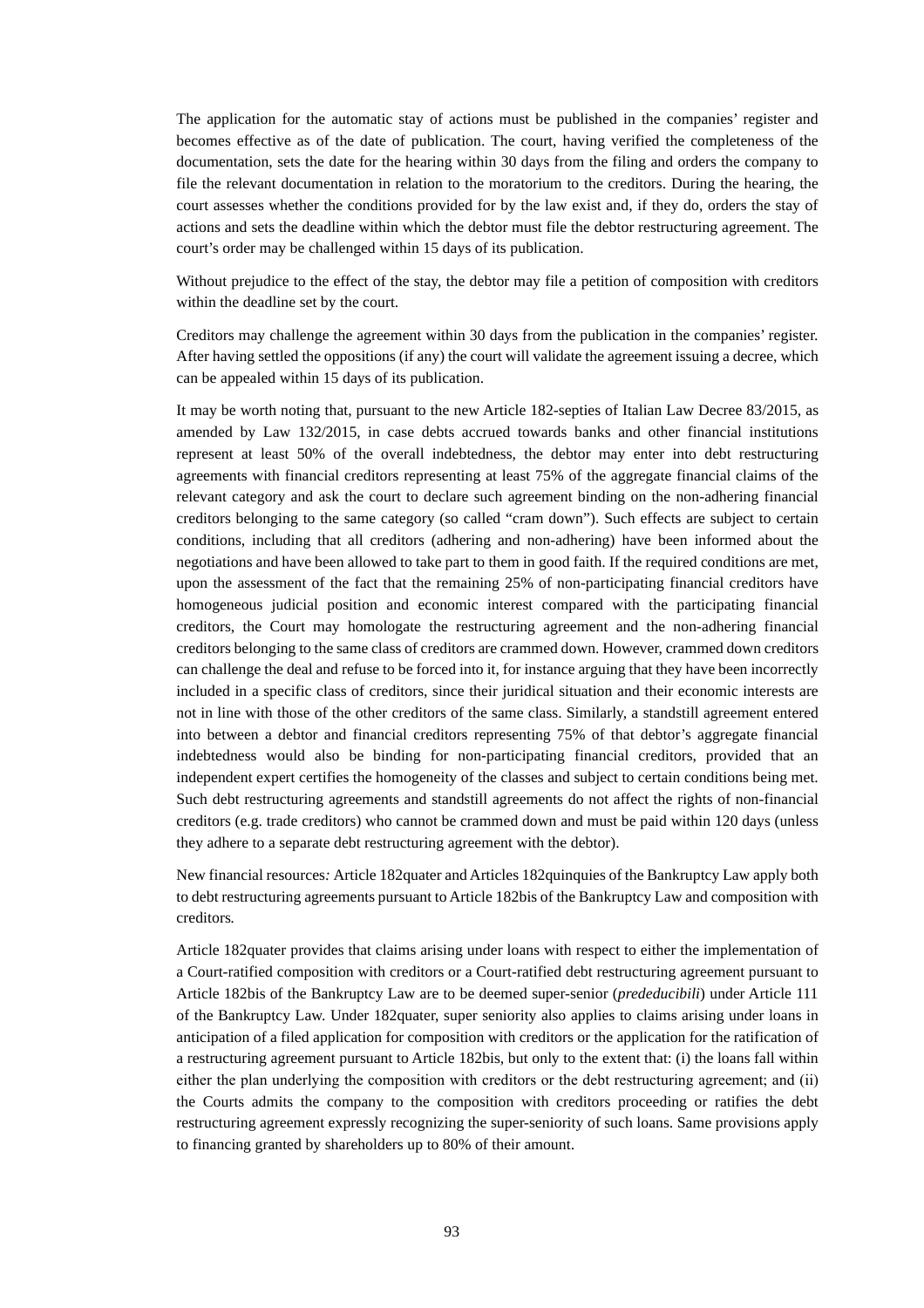Pursuant to Article 182quinquies of the Bankruptcy Law, the debtor, when making a request for admission to the composition with creditors proceeding or for the approval of a debt restructuring agreement (or of a proposal of debt restructuring agreement) may ask the Court for the authorization to execute new super-senior facility agreements provided that an expert (in possession of certain criteria), once it has verified the company's financial needs up until the approval from the Court, certifies that such facilities are aimed at the best resolution for the creditors. Such authorization may also concern facilities identified only by type and amount, the terms of which have not yet even been agreed upon, as well as the granting of a pledge, mortgage or the assignment of claims in order to secure the facilities themselves, provided that: (i) a debtor that has filed a request for admission to the composition with creditors proceeding with going concern is entitled to ask the Court to be authorized to pay credits for the supply of goods or services which have arisen prior to the composition with creditors proceeding, provided that it submits a specific certification made by an expert in possession of the criteria provided by the Bankruptcy Law. Such a certification will not be necessary in case of payments made up to an amount equal to the one granted to the debtor as new financial resources, that are not to be repaid or that are subordinated to the other creditors' claims; (ii) a debtor that has filed for an approval of a debt restructuring agreement or a proposal of a debt restructuring agreement pursuant to the Bankruptcy Law is entitled to ask the Court to be authorized, provided that the conditions listed under para (i) above are satisfied, to pay credits for supply of goods or services that have arisen prior to filing. In such a case, these payments will not be subject to claw-back action pursuant to the Bankruptcy Law.

Furthermore, Article 182quinquies of the Bankruptcy Law also provides that companies which have filed a petition for the composition with creditors under Article 161 paragraph 6 of the Bankruptcy Law or request for approval of a debt restructuring agreement (or a draft agreement) can be authorized by the Court to incur further indebtedness on an emergency basis provided it is required to meet urgent financing needs relating to the company's business. The Court can authorize such "new interim borrowings" in the absence of the professional report that is usually required to certify that the plan is viable in terms of maximizing creditor value. The authorization is subject to the petition for taking on such new interim borrowings: (i) specifying the use of proceeds, (ii) stating that other sources of finance are not available and (iii) stating that without such new finance the company would face imminent and irreparable financial damage. To mitigate the lack of professional report in relation to the restructuring proposals, the Court shall accept summary statements regarding the plan and the financing proposal based on evidence presented by the appointed insolvency official and the main creditors. These provisions also apply in circumstances when the debtor's request relates to the maintenance of an existing credit line.

(f) *Forced administrative liquidation procedure* (*procedura di liquidazione coatta amministrativa*): such proceeding *is* only available for certain public interest entities such as public entities (*enti pubblici*), insurance companies, credit institutions and other financial institutions, none of which can be wound up pursuant to bankruptcy proceedings. It is irrelevant whether these companies belong to the public or the private sector. The forced administrative liquidation procedure provides for the liquidation of the entity to be commenced and managed by the relevant administrative authority that oversees the industry in which the entity is active, while the possible litigation relating to the statement of liabilities and certain procedural matters are devolved to the competent Court. The procedure is governed by the Bankruptcy Law as well as the provisions contained in specific laws applicable to the entities subject to the forced administrative liquidation procedure. Such procedure may be triggered not only by the insolvency of the relevant entity, but also by other grounds expressly provided for by the relevant legal provisions (e.g., in respect of Italian banks, serious irregularities concerning the management of the bank or serious violations of the applicable legal, administrative or statutory provisions). The effect of this procedure is that the entity loses control over its assets and a liquidator (*commissario liquidatore*) is appointed to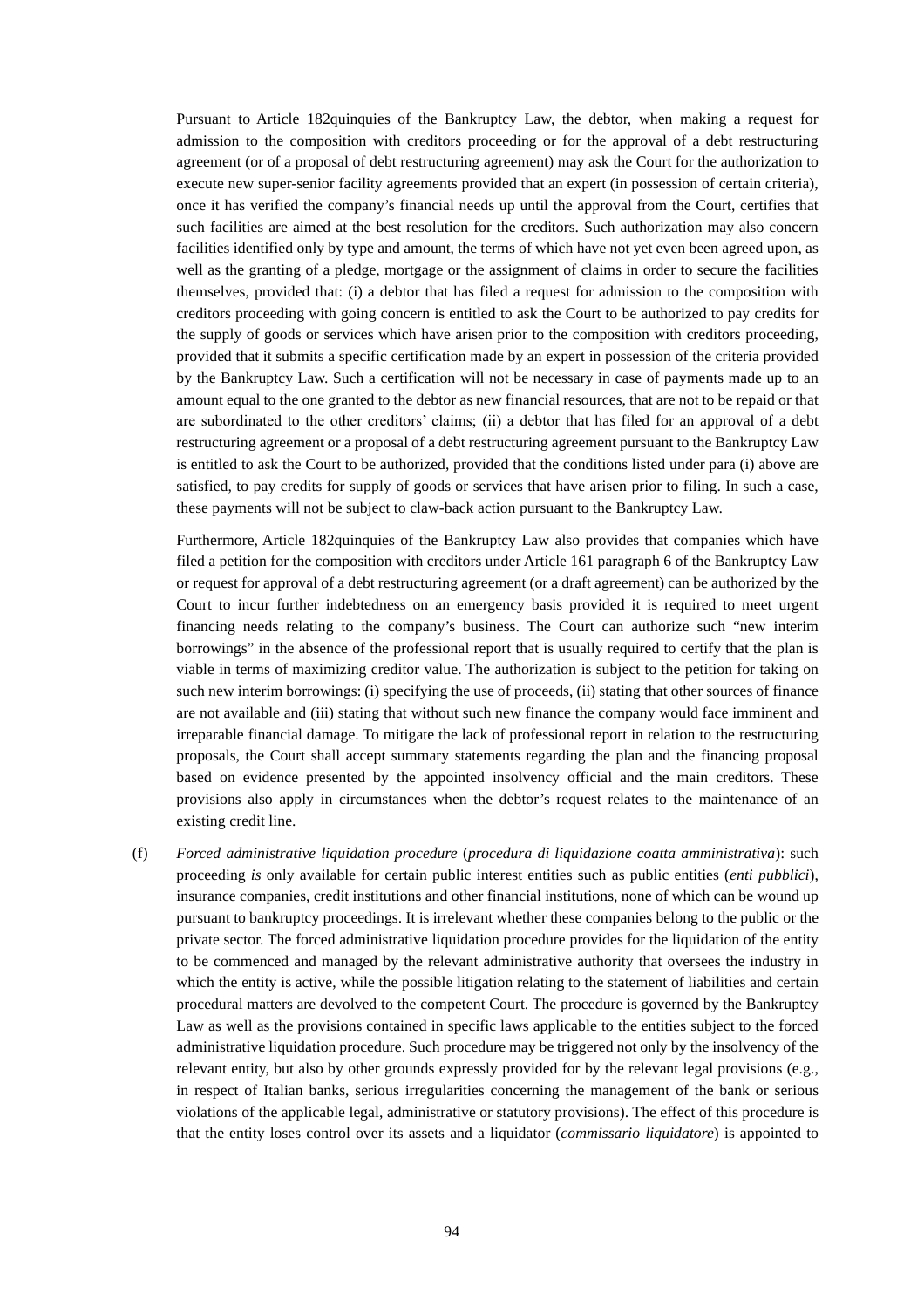wind up the company. The liquidator's actions are monitored by a steering committee (*comitato di sorveglianza*). The effect of the forced administrative liquidation procedure on creditors is largely the same as under bankruptcy proceedings and includes, for example, a ban on enforcement measures. The same rules set forth for bankruptcy proceedings with respect to existing contracts and creditors' claims largely apply to the forced administrative liquidation procedure.

#### *The Bankruptcy Law reform*

Pursuant to the principles set out in Law No. 155/2017, it has been enacted Legislative Decree no. 14/2019 (hereinafter the "**Code**") which sets out, inter alia, an overall reform of the Bankruptcy Law.

Except for certain provisions which are applicable starting from 16 March 2019 (including, *inter alia*, with reference to certain organizational duties for Italian corporates), the Code had to apply in its entirety after the date falling 18 months after 14 February 2019 (*i.e.* 15 August 2020). However, following the outbreak of Covid-19, by means of the Law Decree No. 23/2020, the Italian Government has postponed the entry into force of the Code to 1 September 2021. Moreover, there are pending discussions about the adoption of a relevant number of amendments to the Code. Indeed, by means of the Law No. 20/2019, the Government has been delegated to adopt supplementary and corrective provisions to the Code. It shall be noted, however, that all the insolvency proceedings started before / pending as of 1 September 2021 will continue to be governed by the provisions of the Italian laws that are currently in force.

Moreover, special provisions have been enacted due to the outbreak of Covid-19 also in relation to insolvency proceedings, pursuant to Law No. 40/2020 (that enacted Italian Law Decree No. 23/2020). Such rules include, *inter alia*: (i) a 6-months extension for the fulfillment of obligations under composition with creditors (*concordato preventivo*) and debt-restructuring agreements under Article 182-bis of the Bankruptcy Law already homologated as of 23 February 2020; (ii) the possibility, subject to certain conditions, to amend/supplement composition with creditors (*concordato preventivo*) proposals or debt-restructuring agreement under Article 182-bis of the Bankruptcy Law still pending for homologation; (iii) the possibility, subject to certain conditions, to obtain an additional extension of the deadline set forth under Article 161 para. 6 of the Bankruptcy Law; and (iv) the possibility, upon certain requirements, to "switch" from composition with creditors (*concordato preventivo*) under Article 161 para. 6 of the Bankruptcy Law to a reorganization plan Bankruptcy Law.

#### *Alerts measures*

The Code provides for alert measures and early warning tools with the purpose to timely address distress and insolvency situations at an early stage by imposing reporting obligations on statutory auditors, auditors and certain public creditors (including tax authority, social security authority and tax collectors) vis-à-vis distress composition bodies to be set up at each Chamber of Commerce. A consultation procedure, or upon the debtor's request, an assisted restructuring procedure before a panel of experts to be appointed from time to time should be started with the purpose to assist the debtor in the management of the restructuring process.

In case the consultation procedure or the assisted restructuring procedure is not successful, and the debtor is deemed as insolvent, the public prosecutor will be informed in order to file for the opening of a judicial liquidation procedure.

## *Judicial liquidation*

The Code provides that the term "bankruptcy" and any other word deriving therefrom shall be replaced by "judicial liquidation". It also includes several innovations including in respect of, inter alia, the subjects entitled to file for the commencement of the judicial liquidation procedure, the procedure for the sale of the assets, the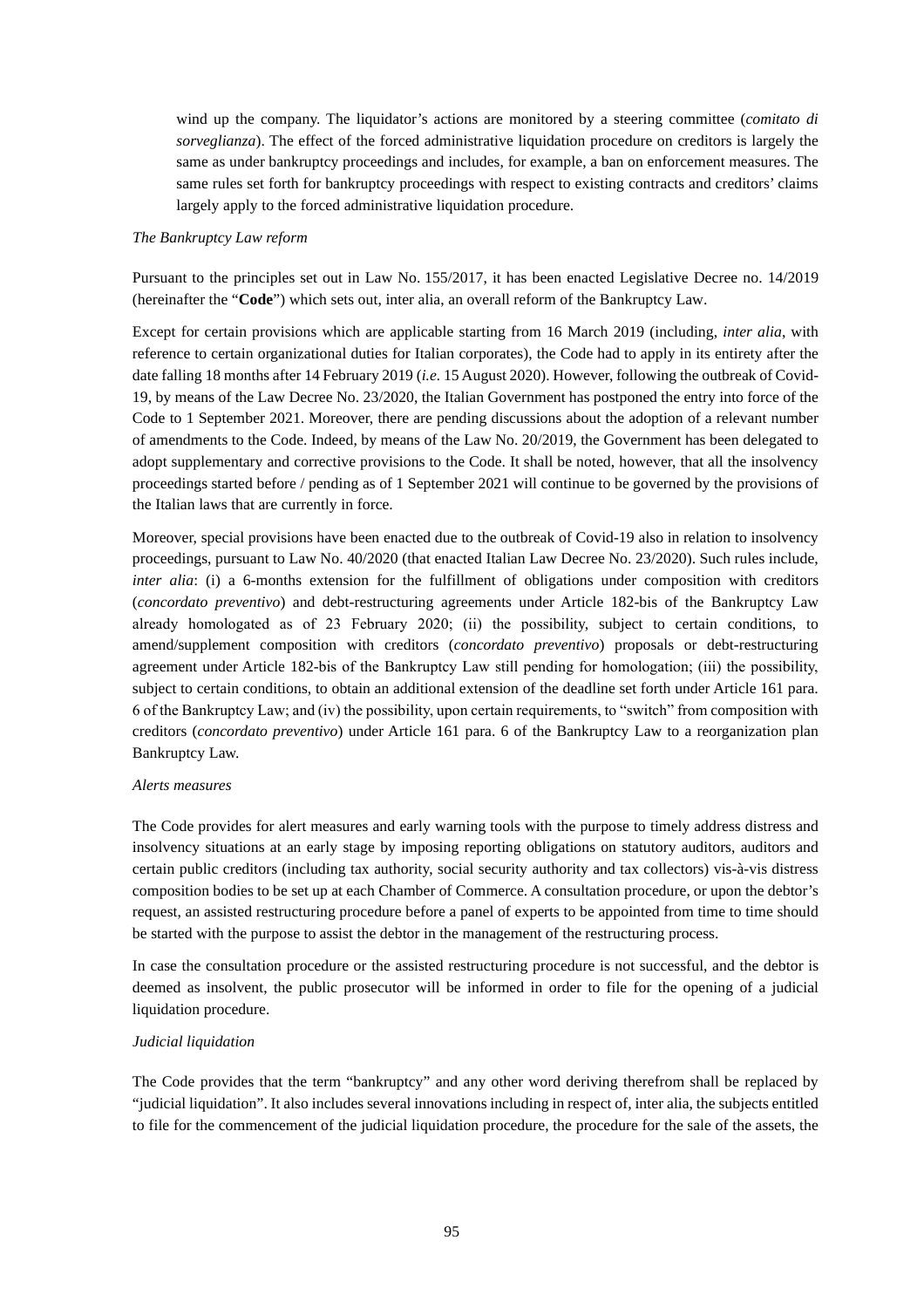procedure for the verification of liabilities, claw back rules and claw back exemptions, the regime for pending contracts and the regime for judicial liquidation (and for the composition with creditors).

# *Definition of crisis*

The Code provides for a new definition of the "state of crisis".

# *Composition with creditors (concordato preventivo)*

According to the Code, the plan on the basis of which the request for composition with creditors is submitted may be classified as (i) on a going concern basis (direct or indirect) or (ii) liquidatory. Specific rules are set out to determine whether the plan is to be classified on a going concern basis. In case of liquidatory plan an external contribution is required to increase the expected recovery of unsecured creditors by at least 10% in comparison with the expected recovery of a judicial liquidation, provided that the recovery percentage of unsecured creditors must be at least 20%.

In addition, the Code includes certain significant innovations in respect of, inter alia, sale of assets and lease of business during the concordato procedure, majority rules and treatment of secured creditors.

# *Certified restructuring plans*

The Code set forth a comprehensive regime concerning, *inter alia*, documentation requirements and claw back regime in respect of certified restructuring plans.

## *Debt restructuring agreements*

Among the main innovations of the Bankruptcy Law, the Code provides, inter alia, that the debt restructuring agreements can be entered into with creditors representing at least 30% of the overall credits (instead of the ordinary 60% threshold) provided that *(a)* no delay for the payment of third party creditors is provided and *(b)* no temporary protective measures are requested and the debtor has waived his right to request them. In addition cram down of non-consenting creditors for debt restructuring agreements and standstill agreements is no longer limited to financial creditors if, *inter alia*, the agreement is non-liquidatory and the creditors are satisfied significantly or predominantly by the proceeds of the business continuity.

## *Corporate group restructuring*

The Code introduces a set of rules for the groups of companies whose center of main interests is located in Italy in respect of composition with creditors, debt restructuring agreements, certified restructuring plans and judicial liquidations.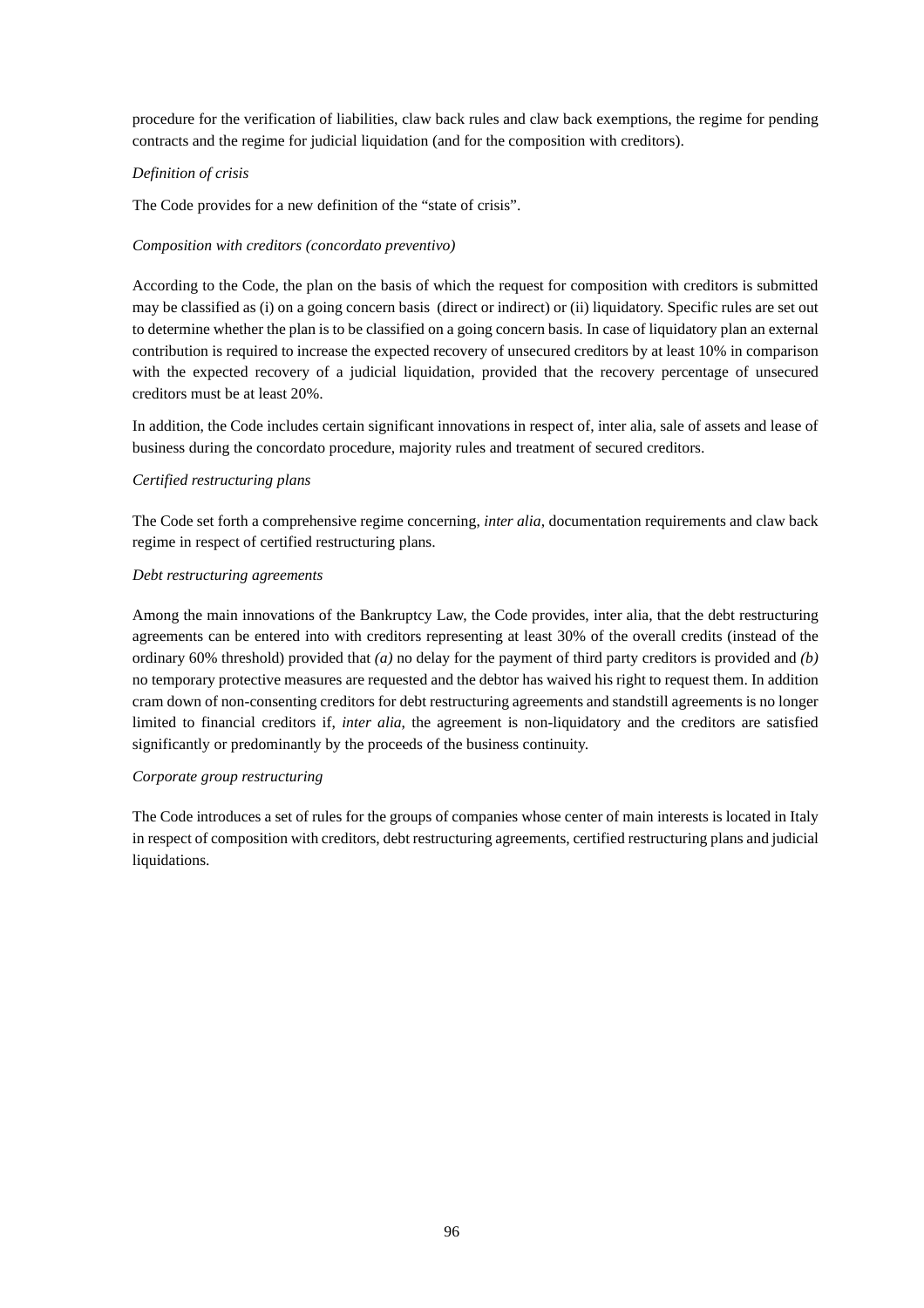# **OVERVIEW OF PROVISIONS RELATING TO THE SECURITIES WHILE REPRESENTED BY THE GLOBAL SECURITIES**

*The following is a summary of the provisions in relation to the Securities to be contained in the Trust Deed to constitute the Securities, and in the Global Securities, which will apply to, and in some cases modify, the Terms and Conditions of the Securities while the Securities are represented by the Global Securities.* 

# **Exchange**

The Permanent Global Security will be exchangeable in whole but not in part (free of charge to the holder) for definitive Securities only:

- (A) on the Liquidation Event Date; or
- (B) if either Euroclear or Clearstream is closed for business for a continuous period of 14 days (other than by reason of holiday, statutory or otherwise) or announces an intention permanently to cease business or does in fact do so.

Thereupon the holder of the Permanent Global Security (acting on the instructions of one or more of the Accountholders (as defined below)) may give notice to the Issuer of its intention to exchange the Permanent Global Security for definitive Securities on or after the Exchange Date (as defined below).

On or after the Exchange Date, the holder of the Permanent Global Security may surrender such Permanent Global Security to or to the order of the Principal Paying Agent. In exchange for the Permanent Global Security the Issuer will deliver, or procure the delivery of, an equal aggregate principal amount of definitive Securities (having attached to them all Coupons in respect of interest which has not already been paid on such Permanent Global Security and one Talon), security printed in accordance with any applicable legal and stock exchange requirements and in or substantially in the form set out in the Trust Deed. On exchange of the Permanent Global Security, the Issuer will procure that it is cancelled and, if the holder so requests, returned to the holder together with any definitive Securities.

For these purposes, "**Exchange Date**" means a day specified in the notice requiring exchange falling not less than 60 days after that on which such notice is given and being a day on which banks are open for general business in the place in which the specified office of the Principal Paying Agent is located and, except in the case of exchange pursuant to (b) above, in the place in which the relevant clearing system is located.

# **Payments**

On and after 20 October 2020, no payment will be made on the Temporary Global Security unless exchange for an interest in the Permanent Global Security is improperly withheld or refused.

Payments of principal and interest in respect of Securities represented by a Global Security will (subject as provided below) be made in the manner specified in Conditions 4 and 5 of the Terms and Conditions of the Securities in relation to definitive Securities or otherwise against presentation for endorsement and, if no further payment falls to be made in respect of the Securities, against surrender of such Global Security to the order of the Principal Paying Agent or such other Paying Agent as shall have been notified to the Securityholders for such purposes. A record of each payment made will be endorsed on the appropriate part of the schedule to the Global Security by or on behalf of the Principal Paying Agent, which endorsement shall be *prima facie* evidence that such payment has been made in respect of the Securities. Payments of interest on a Temporary Global Security (if permitted by the first sentence of this paragraph) will be made only upon certification as to non-U.S. beneficial ownership unless such certification has already been made.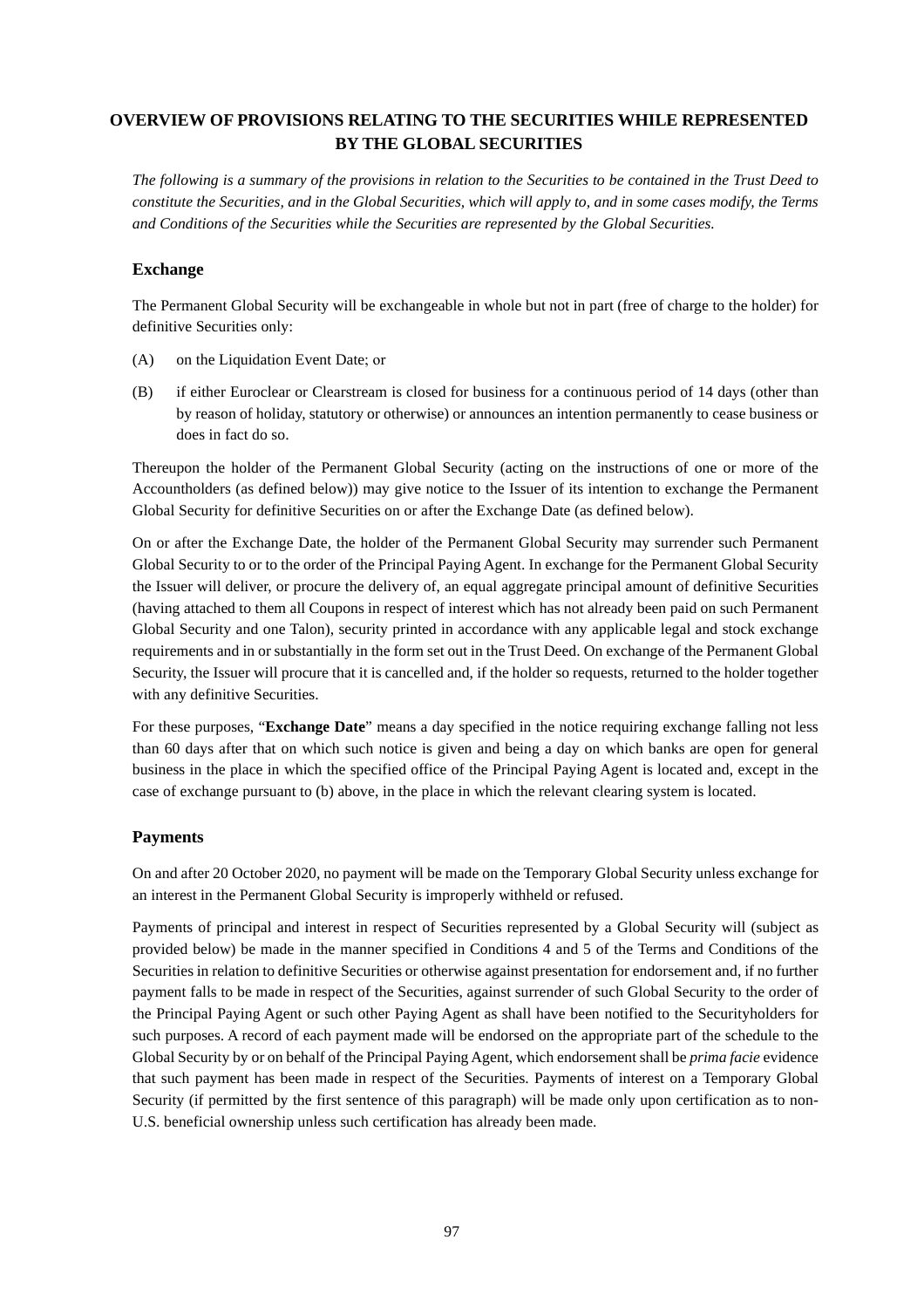The holder of a Global Security shall be the only person entitled to receive payments in respect of the Securities represented by such Global Security and the payment obligations of the Issuer will be discharged by payment to, or to the order of, the holder of such Global Security in respect of each amount so paid. Each of the persons shown in the records of Euroclear or Clearstream as the beneficial holder of a particular nominal amount of Securities represented by such Global Security must look solely to Euroclear or Clearstream, as the case may be, for his share of each payment so made by the Issuer to, or to the order of, the holder of such Global Security.

#### **Payments on business days**

In the case of all payments made in respect of a Temporary Global Security or a Permanent Global Security "**business day**" means any day on which the TARGET System is open.

#### **Optional Redemption and Early Redemption**

In order to exercise any option contained in Condition 6 of the Terms and Conditions of the Securities, the Issuer shall give notice to the Securityholders and Euroclear and/or Clearstream (or procure that such notice is given on its behalf) within the time limits set out in and containing the information required by that Condition.

## **Notices**

For so long as all of the Securities are represented by one or both of the Global Securities and such Global Security is or Global Securities are held on behalf of Euroclear and/or Clearstream, notices to Securityholders may be given by delivery of the relevant notice to Euroclear and/or Clearstream (as the case may be) for communication to the relative Accountholders rather than by publication as required by Condition 12 of the Terms and Conditions of the Securities, provided that, so long as such Securities are listed on Euronext Dublin, notice will also be given by publication on Euronext Dublin's website at www.ise.ie. Any such notice shall be deemed to have been given to the Securityholders on the day after the day on which such notice is delivered to Euroclear and/or Clearstream (as the case may be) as aforesaid.

While any of the Securities held by a Securityholder are represented by a Global Security, notices to be given by such Securityholder may be given by such Securityholder (where applicable) through Euroclear and/or Clearstream and otherwise in such manner as the Principal Paying Agent and Euroclear and Clearstream may approve for this purpose.

## **Accountholders**

For so long as all of the Securities are represented by one or both of the Global Securities and such Global Securities is/are held on behalf of Euroclear and/or Clearstream, each person (other than Euroclear or Clearstream) who is for the time being shown in the records of Euroclear or Clearstream as the holder of a particular principal amount of the Securities (each, an "**Accountholder**") (in which regard any certificate or other document issued by Euroclear or Clearstream as to the principal amount of such Securities standing to the account of any person shall, in the absence of manifest error, be conclusive and binding for all purposes) shall be treated as the holder of such principal amount of such Securities for all purposes (including but not limited to, for the purposes of any quorum requirements of, or the right to demand a poll at, meetings of the Securityholders) other than with respect to the payment of principal and interest on such principal amount of such Securities, the right to which shall be vested, as against the Issuer and the Trustee, solely in the bearer of the Global Security in accordance with and subject to its terms and the terms of the Trust Deed. Each Accountholder must look solely to Euroclear or Clearstream, as the case may be, for its share of each payment made to the bearer of the Global Security.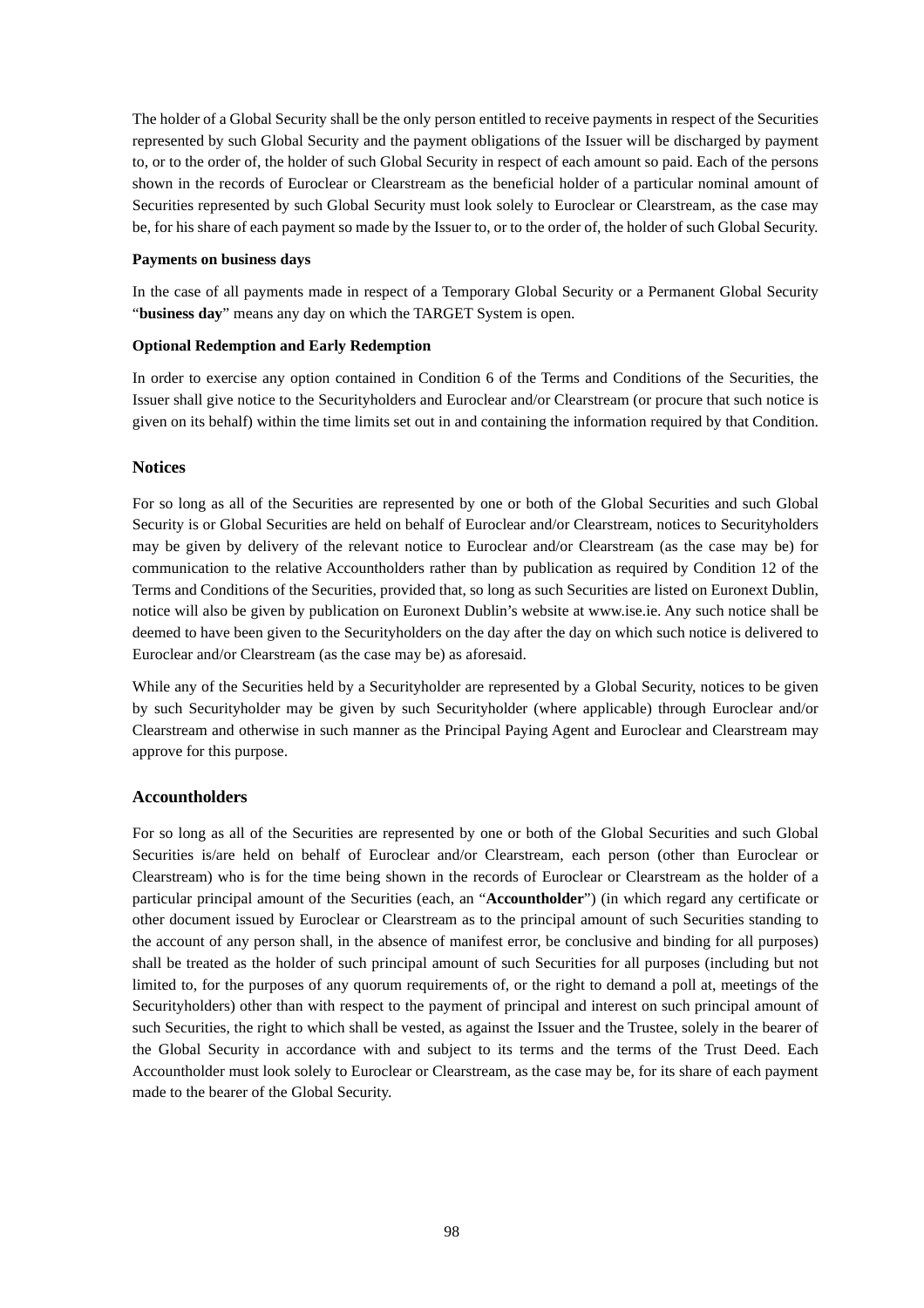# **Prescription**

Claims against the Issuer in respect of principal and interest on the Securities represented by a Global Security will be prescribed after ten years (in the case of principal) and five years (in the case of interest) from the Relevant Date (as defined in the Terms and Conditions of the Securities), subject to the provisions of Condition 9 of the Terms and Conditions of the Securities.

# **Cancellation**

Cancellation of any Security represented by a Global Security and required by the Terms and Conditions of the Securities to be cancelled following its redemption or purchase will be effected by endorsement by or on behalf of the Principal Paying Agent of the reduction in the principal amount of the Global Security on the relevant part of the schedule thereto.

# **Euroclear and Clearstream**

References in the Global Securities and this summary to Euroclear and/or Clearstream shall be deemed to include references to any other clearing system approved by the Trustee.

# **Because the Securities are held by or on behalf of Euroclear and Clearstream, investors will have to rely on their procedures for transfer, payments and communication with the Issuer**

The Securities will be represented by the Global Securities except in certain limited circumstances described in the Permanent Global Security. The Global Securities will be deposited with a common depositary for Euroclear and Clearstream. Except in certain limited circumstances described in the Permanent Global Security, investors will not be entitled to receive definitive Securities. Euroclear and Clearstream will maintain rec-ords of the beneficial interests in the Global Securities. While the Securities are represented by the Global Securities, investors will be able to trade their beneficial interests only through Euroclear and Clearstream.

The Issuer will discharge their payment obligations under the Securities by making payments to or to the or-der of the common depositary for Euroclear and Clearstream for distribution to their account holders. A hold-er of a beneficial interest in a Global Security must rely on the procedures of Euroclear and Clearstream to receive payments under the Securities. The Issuer has no responsibility or liability for the records relating to, or payments made in respect of, beneficial interests in the Global Securities.

Securityholders of beneficial interests in the Global Securities will not have a direct right to vote in respect of the Securities. Instead, such holders will be permitted to act only to the extent that they are enabled by Euroclear and Clearstream to appoint appropriate proxies.

# **Minimum denominations**

As the Securities have a denomination consisting of the minimum denomination of  $\epsilon 00,000$  plus a higher integral multiple of amounts which are integral multiples of  $\bigoplus$ ,000, up to a maximum of  $\bigoplus$ 99,000, it is possible that the Securities may be traded in amounts in excess of  $\bigoplus$  00,000 (or its equivalent) that are not integral multiples of €1,000 (or its equivalent). In such case a Securityholder who, as a result of trading such amounts, holds a principal amount of less than the minimum denomination may not receive a definitive Security in respect of such holding (should definitive Securities be printed) and would need to purchase a principal amount of Securities such that its holding amounts to the minimum denomination.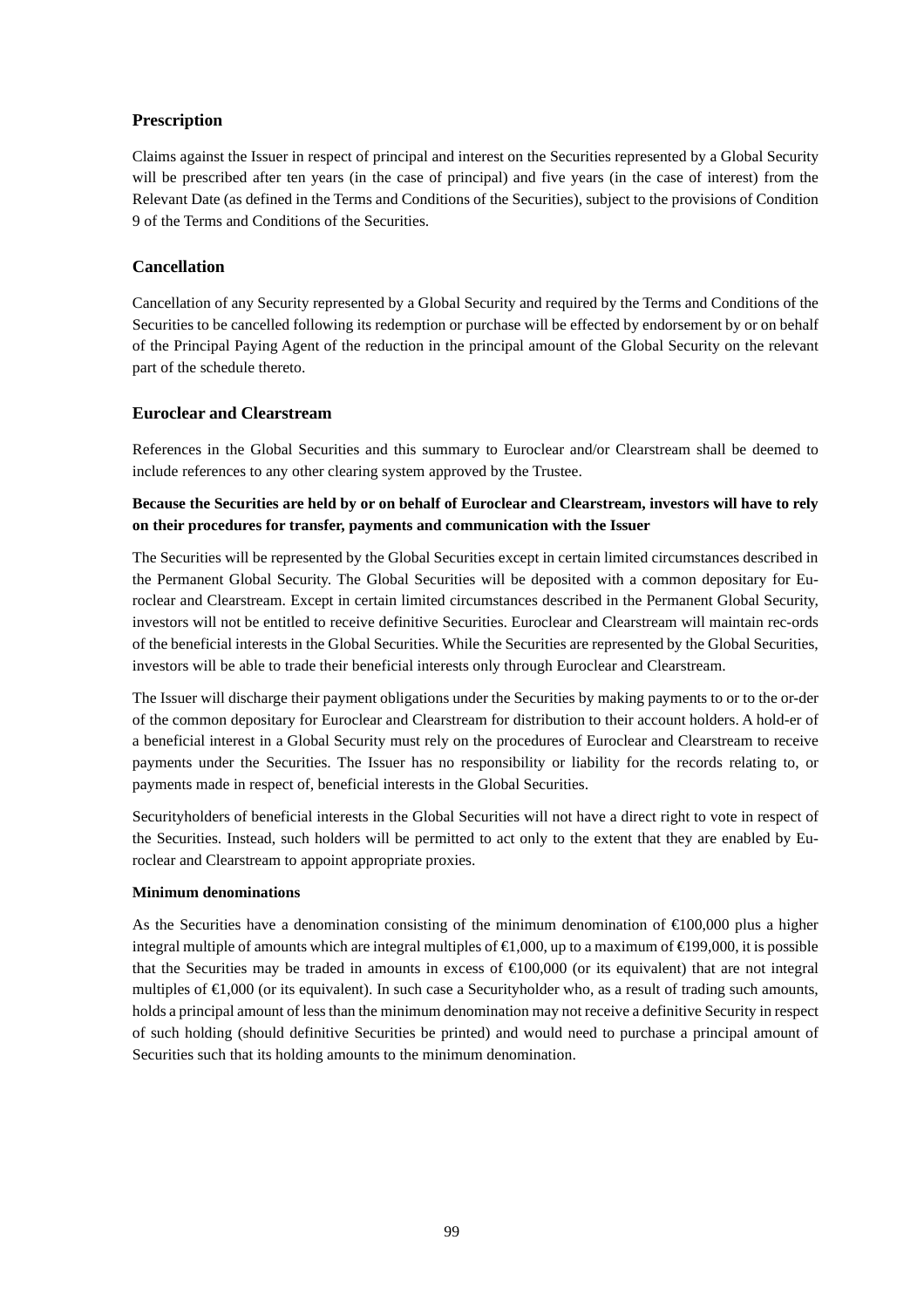# **CERTAIN TAX CONSIDERATIONS**

*The statements herein regarding taxation are based on the laws and/or interpretations in force as of the date of this Offering Circular. The Issuer will not update this summary to reflect changes and/or interpretations. The following summary does not purport to be a comprehensive description of all the tax considerations which may be relevant to a decision to subscribe for, purchase, own or dispose of Securities and does not purport to deal with the tax consequences applicable to all categories of investors, some of which (such as dealers in securities or commodities) may be subject to special rules. Prospective purchasers of Securities are advised to consult their own tax advisors concerning the overall tax consequences of their ownership of Securities.* 

*This summary is based upon the laws and/or practice in force as of the date of this Offering Circular. Tax laws and interpretations may be subject to frequent changes which could be made on a retroactive basis.* 

*The considerations contained in this Offering Circular in relation to tax issues are made in order to support the marketing of the financial instruments herein described and cannot be considered as a legal or tax advice. Investors should consult their own tax advisors in connection with the tax regime applicable to the purchase, the ownership and the sale of the Securities.* 

*Prospective purchasers of the Securities are advised to consult their own tax advisers concerning the overall tax consequences under the tax laws of the country in which they are resident for tax purposes and of any other potentially relevant jurisdiction of acquiring, holding and disposing of the Securities and receiving payments of interest, principal and/or other amounts under the Securities, including in particular the effect of any state, regional or local tax laws.* 

## **The Republic of Italy**

#### **General**

Where in this summary English terms and expressions are used to refer to Italian concepts, the meaning to be attributed to such terms and expressions shall be the meaning to be attributed to the equivalent Italian concepts under Italian tax law.

## **Tax Treatment of the Securities**

Legislative Decree 1 April 1996, No. 239 ("**Decree 239**") provides for the applicable regime with respect to the tax treatment of interest, premium and other income, including the difference between the redemption amount and the issue price (hereinafter, collectively referred to as "**Interest**") from notes falling within the category of bonds (*obbligazioni*) or debentures similar to bonds (*titoli similari alle obbligazioni*) within the meaning of Article 44 of Italian Presidential Decree 22 December 1986, No. 917 ("**Decree 917**") issued, *inter alia*, by companies listed on an Italian regulated market.

For this purpose, pursuant to Article 44 of Decree 917, debentures similar to bonds are securities that (i) incorporate an unconditional obligation to pay, at maturity, an amount not lower than their nominal value and (ii) do not grant to the relevant holders any right to directly or indirectly participate to the management of the issuer or of the business in relation to which they are issued or to control the same management.

#### *Italian Resident Securityholders*

In case of Securities qualifying as bonds (*obbligazioni*) or debentures similar to bonds (*titoli similari alle obbligazioni*) held by an Italian resident Securityholder who is beneficial owner of the Securities and is (i) an individual not engaged in an entrepreneurial activity to which the Securities are connected, (ii) a noncommercial partnership, (iii) a non-commercial private or public institution (other than Italian undertakings for collective investment), or (iv) an investor exempt from Italian corporate income taxation (in each case, unless the Securityholder has entrusted the management of its financial assets, including the Securities, to an Italian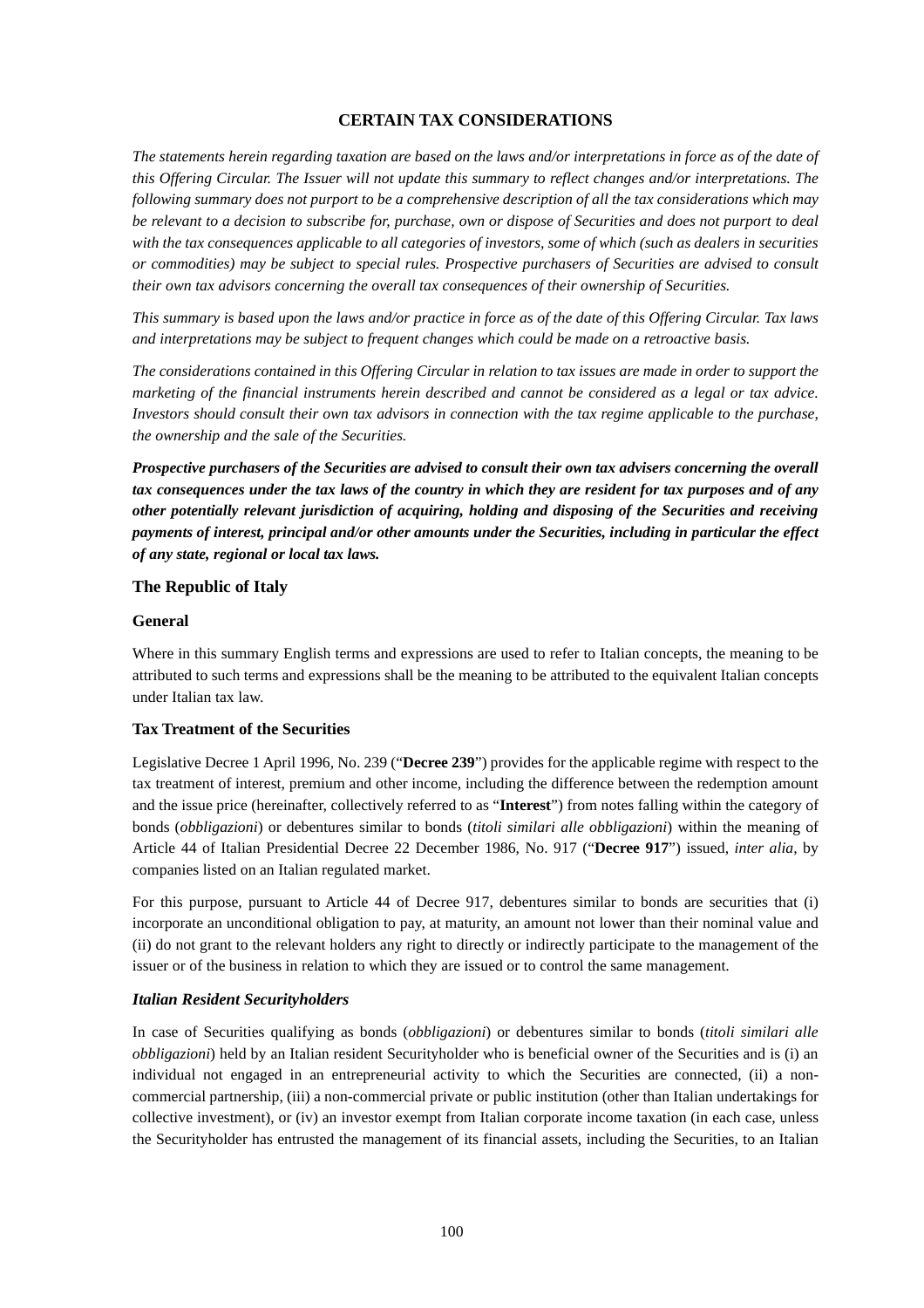authorised intermediary and has opted for the application of the *risparmio gestito* regime provided for by Article 7 of Italian Legislative Decree 21 November 1997, No. 461 – the "Risparmio Gestito" regime – see under "Capital gains tax" below), Interest relating to the Securities, accrued during the relevant holding period, are subject to a final tax, referred to as "*imposta sostitutiva*", levied at the rate of 26 per cent.

In the event that the Securityholders described under (i) or (iii) above are engaged in an entrepreneurial activity to which the Securities are connected, the *imposta sostitutiva* applies as a provisional tax. In such case, Interest relating to the Securities (i) will be subject to the *imposta sostitutiva* on account of income tax due and (ii) will be included in the Securityholder's annual corporate taxable income to be reported in the income tax return. As a consequence, such income will be subject to the ordinary income tax and the *imposta sostitutiva* may be recovered as a deduction from the income tax due.

Subject to certain conditions (including minimum holding period requirement) and limitations, Interest relating to the Securities may be exempt from any income taxation (including from the 26 per cent. *imposta sostitutiva*) if the Securityholders are Italian resident individuals not engaged in entrepreneurial activity or social security entities pursuant to Legislative Decree No. 509 of 30 June 1994 and Legislative Decree No. 103 of 10 February 1996 and the Securities are included in a long-term individual savings account (*piano individuale di risparmio a lungo termine*) that meets all the requirements set forth in Article 1(100-114) of Law No. 232 of 11 December 2016 ("**Finance Act 2017**"), as subsequently amended and in Article 1(211-215) of Law No. 145 of 30 December 2018 ("**Finance Act 2019**"), as implemented by the Ministerial Decree of 30 April 2019, or, for longterm individual savings accounts (*piani individuali di risparmio a lungo termine*) established as of 1 January 2020, the requirements set forth in Article 13-bis of Law Decree No. 124 of 26 October 2019 as converted into law with amendments by Law No. 157 of 19 December 2019 ("**Decree No. 124**"), all as lastly amended and supplemented by Article 136 of Law Decree No. 34 of 19 May 2020 ("**Decree No. 34/2020**").

Pursuant to Decree 239, *imposta sostitutiva* is generally applied by banks, *società di intermediazione mobiliare* (SIMs), fiduciary companies, *società di gestione del risparmio* (SGRs), stockbrokers and other entities identified by decrees of the Ministry of Finance who are (i) resident in Italy or permanent establishments in Italy of non-Italian resident financial intermediaries and (ii) intervene, in any way, in the collection of interest, premium and other income relating to the Securities or in the transfer of the Securities (each an "**Intermediary**").

Where an Italian resident Securityholder who is beneficial owner of the Securities is a company or similar commercial entity, or a permanent establishment in Italy of a foreign company to which the Securities are effectively connected, and the Securities are timely deposited together with the Coupons with an Intermediary, Interest from the Securities will not be subject to *imposta sostitutiva*, but must be included in the Securityholder's income tax return and are therefore subject to general Italian corporate income tax ("**IRES**"), currently applying at 24 per cent., and, in certain circumstances, depending on the "status" of the Securityholder, also to *imposta regionale sulle attività produttive*, the regional tax on productive activities ("**IRAP**"), generally applying at the rate of 3.9 per cent. (IRAP applies at different rates for certain categories of investors, e.g. banks, financial institutions and insurance companies and, in any case, can be increased by regional laws).

Payments of Interest in respect of the Securities made to Italian resident real estate investment funds established pursuant to Article 37 of Legislative Decree No. 58 of 24 February 1998 and Article 14-*bis* of Law No. 86 of 25 January 1994 ("**Real Estate Funds**") should not be subject to *imposta sostitutiva* and do not suffer any other income tax in the hands of the Real Estate Fund, provided that the Securities, together with the relevant Coupons, are timely deposited with an Intermediary. Unitholders are generally subject to a 26 per cent. withholding tax on distributions from the Real Estate Funds. However, in certain circumstances, income of a real estate fund is allocated pro rata to investors and taxed in their hands, even if no distribution is made. Under Article 9 of Legislative Decree No. 44 of 4 March 2014 ("**Decree 44**"), the above regime applies also to Interest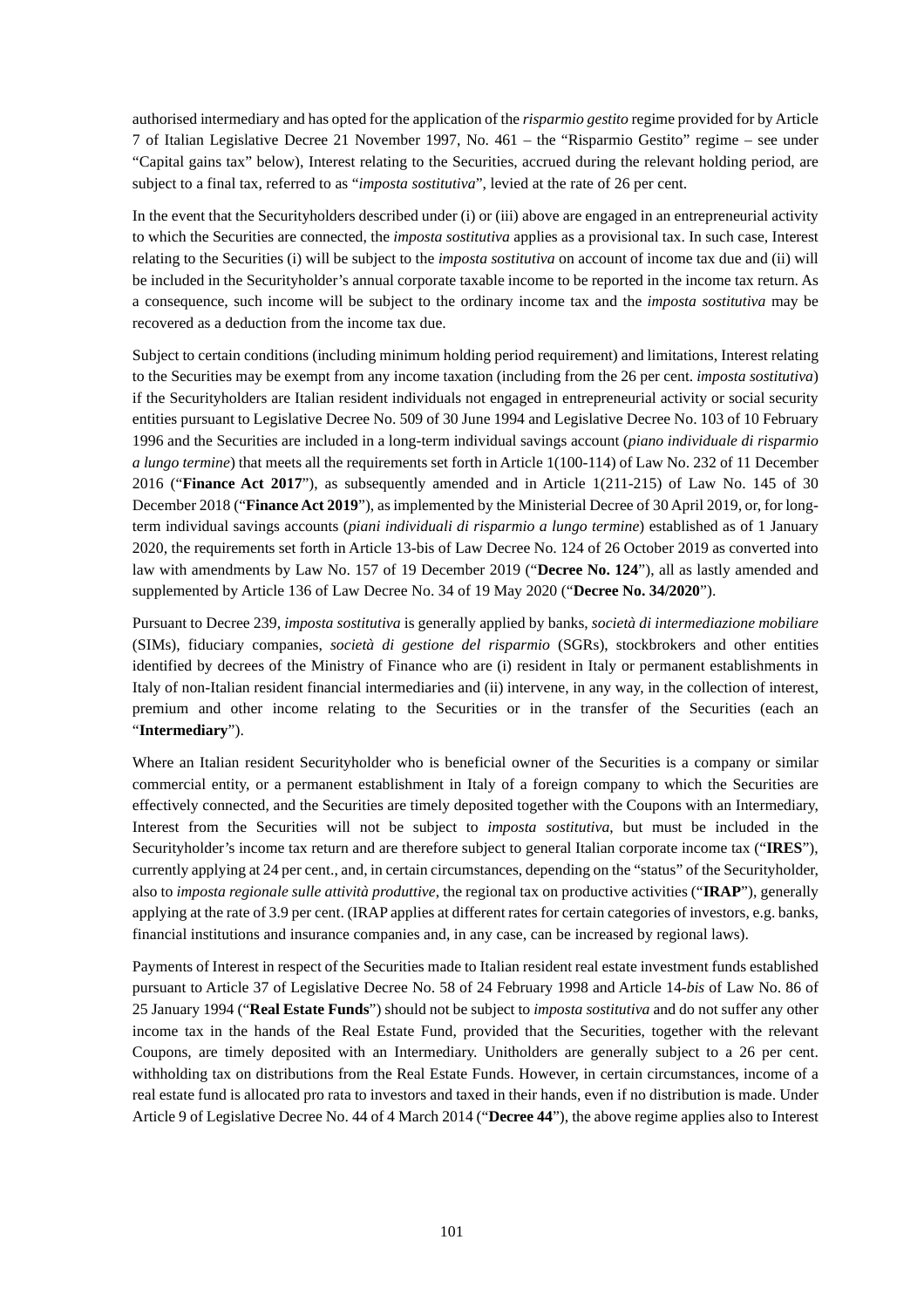payments made to closed-ended real estate investment companies (*società di investimento a capitale fisso immobiliari*, or "**Real Estate SICAFs**") which meet the requirements expressly provided by applicable law.

If an Italian resident Securityholder is an open-ended or a closed-ended collective investment fund ("**Fund**") other than a real estate investment fund, a closed-ended investment company (*società di investimento a capitale fisso*, or "**SICAF**") other than a Real Estate SICAF or an open-ended investment company (*società di investimento a capitale variabile*, or "**SICAV**") established in Italy and either (i) the Fund, the SICAF or the SICAV or (ii) their manager is subject to supervision by the competent regulatory authority and the Securities are deposited with an authorised intermediary, Interest accrued during the holding period on the Securities will not be subject to *imposta sostitutiva*. Interest must, however, be included in the management results of the Fund, the SICAF or the SICAV accrued at the end of each tax period. The Fund, the SICAF or the SICAV will not be subject to *imposta sostitutiva*, but a withholding tax of 26 per cent. will be levied, in certain circumstances, on proceeds distributed in favour of unitholders or shareholders by the Fund, the SICAF or the SICAV.

Where an Italian resident Securityholder is a pension fund (subject to the regime provided for by Article 17 of Legislative Decree 5 December 2005, No. 252) (the "**Pension Funds**") and the Securities, together with the relevant Coupons, are timely deposited with an Intermediary, Interest relating to the Securities and accrued during the holding period will not be subject to *imposta sostitutiva*, but must be included in the result of the relevant portfolio accrued at the end of the tax period, to be subject to an *ad hoc* 20 per cent. substitute tax. Subject to certain conditions (including minimum holding period requirement) and limitations, Interest relating to the Securities may be excluded from the taxable base of the 20 per cent. substitute tax if the Securities are included in a long-term individual savings account (*piano individuale di risparmio a lungo termine*) that meets the requirements set forth in Article 1(100-114) of Finance Act 2017 and in Article 1(211-215) of Finance Act 2019, as implemented by the Ministerial Decree of 30 April 2019, or, for long-term individual savings accounts (*piani individuali di risparmio a lungo termine*) established as of 1 January 2020, the requirements set forth in Article 13-bis of Decree No. 124, all as lastly amended and supplemented by Article 136 of Decree No. 34/2020.

Where an Italian resident Securityholder has opted for the *Risparmio Gestito* regime with respect to its investment in the Securities, such Securityholder will be subject to a 26 per cent. annual substitute tax on the increase in value of the managed assets accrued at the end of each tax year. In such case, Interest on the Securities will be included in the calculation of said annual increase in value of managed assets.

Where the Securities and the relevant Coupons are not deposited with an Intermediary, the *imposta sostitutiva* is applied and withheld by any Italian intermediary (or permanent establishment in Italy of foreign intermediary) that intervenes in the payment of interest to any Securityholder or by the Issuer and Securityholders who are Italian resident companies or permanent establishments in Italy of foreign corporations to which the Securities are effectively connected are entitled to deduct *imposta sostitutiva* suffered from income taxes due.

# *Non-Italian Resident Securityholders*

Where a Securityholder who is the beneficial owner of the Securities is a non-Italian resident, an exemption from the *imposta sostitutiva* applies provided that the non-Italian resident beneficial owner is either (i) resident, for tax purposes, in a country which allows for a satisfactory exchange of information with Italy as listed in Ministerial Decree of 4 September 1996, as amended by Ministerial Decree of 23 March 2017 and possible further amendments according to Article 11(4)(c) of Decree 239 (as amended by Legislative Decree No. 147 of 14 September 2015) ("**White List**"); or (ii) an international body or entity set up in accordance with international agreements which have entered into force in Italy; or (iii) a Central Bank or an entity which manages, *inter alia*, the official reserves of a foreign State; or (iv) subject to certain exceptions, an "institutional investor" which is resident or established in a country which allows for a satisfactory exchange of information with Italy, even if it does not possess the status of taxpayer in its own country of residence.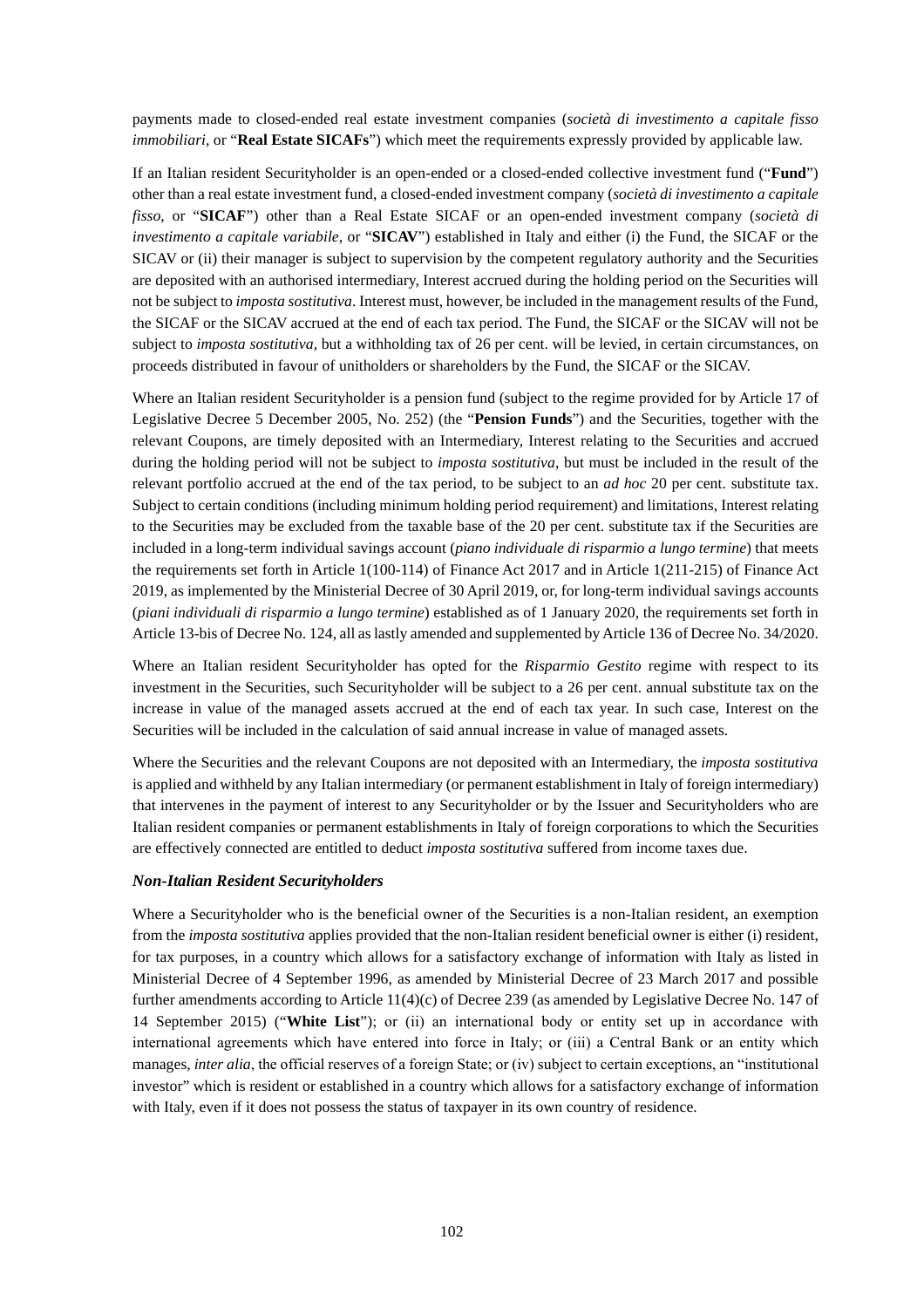The *imposta sostitutiva* will be applicable at the rate of 26 per cent. or at the reduced or nil rate provided for by the applicable double tax treaty (if any, and in any case subject to compliance with relevant subjective and procedural requirements) to Interest paid to Securityholders who are resident, for tax purposes, in countries which do not allow for a satisfactory exchange of information with Italy.

In order to ensure gross payment, qualifying non-Italian resident Securityholders must be the beneficial owners of the payments of Interest and (i) deposit, directly or indirectly, the Securities, together with the relevant Coupons, with an Italian resident bank or SIM or other qualified intermediary or a permanent establishment in Italy of a non-Italian resident bank or SIM or other qualified intermediary or with a non-Italian resident entity or company participating in a centralised securities management system which is in contact, via computer, with the Ministry of Economics and Finance and (ii) timely file with the relevant depository a statement of the Securityholder, which remains valid until withdrawn or revoked, in which the Securityholder declares to meet the requirements to be eligible to benefit from the applicable exemption from *imposta sostitutiva*. Such statement, which is not requested for international bodies or entities set up in accordance with international agreements which have entered into force in Italy nor in the case of foreign Central Banks or entities which manage, *inter alia*, the official reserves of a foreign State, must comply with the requirements set forth by Ministerial Decree of 12 December 2001. Additional statements may be required for non-Italian resident Securityholders who are institutional investors.

# **Capital Gains Tax**

Any gain obtained from the sale or redemption of the Securities would be treated as part of the taxable business income subject to ordinary taxation (and, in certain circumstances, depending on the "status" of the Securityholder, also as part of the net value of the production for IRAP purposes) if realised by an Italian company or a similar commercial entity (including the Italian permanent establishment of foreign entities to which the Securities are connected) or Italian resident individuals engaged in an entrepreneurial activity to which the Securities are connected.

Where an Italian resident Securityholder is (i) an individual holding the Securities not in connection with an entrepreneurial activity, (ii) a non-commercial partnership, (iii) a non-commercial private or public institution any capital gain realised by such Securityholder from the sale or redemption of the Securities would be subject to an *imposta sostitutiva*, levied at the current rate of 26 per cent. Securityholder may set-off capital losses with gains of the same nature. For the purposes of determining the taxable capital gain, any interest, premium and other income on the Securities accrued and unpaid up to the time of the purchase and the sale of the Securities must be deducted from the purchase price and the sale price, respectively.

In respect of the application of *imposta sostitutiva*, taxpayers may opt for one of the three regimes described below.

Under the tax declaration regime (*regime della dichiarazione*), which is the default regime for Italian resident Securityholders under (i) to (iii) above, the *imposta sostitutiva* on capital gains will be chargeable, on a cumulative basis, on all capital gains, net of any incurred capital loss of the same nature, realised by the Italian resident Securityholder pursuant to all sales or redemptions of the Securities carried out during any given tax year. The Securityholders must indicate the overall capital gains realised in any tax year, net of any relevant incurred capital loss of the same nature, in the annual tax return and pay the *imposta sostitutiva* on such gains together with any balance income tax due for such year. Capital losses in excess of capital gains may be carried forward against capital gains of the same nature realised in any of the four succeeding tax years.

As an alternative to the tax declaration regime, Italian resident Securityholders under (i) to (iii) above may elect to pay the *imposta sostitutiva* separately on capital gains realised on each sale or redemption of the Securities (the "*risparmio amministrato*" regime). Such separate taxation of capital gains is allowed subject to (i) the Securities being deposited with Italian banks, SIMs or certain authorised financial intermediaries (or permanent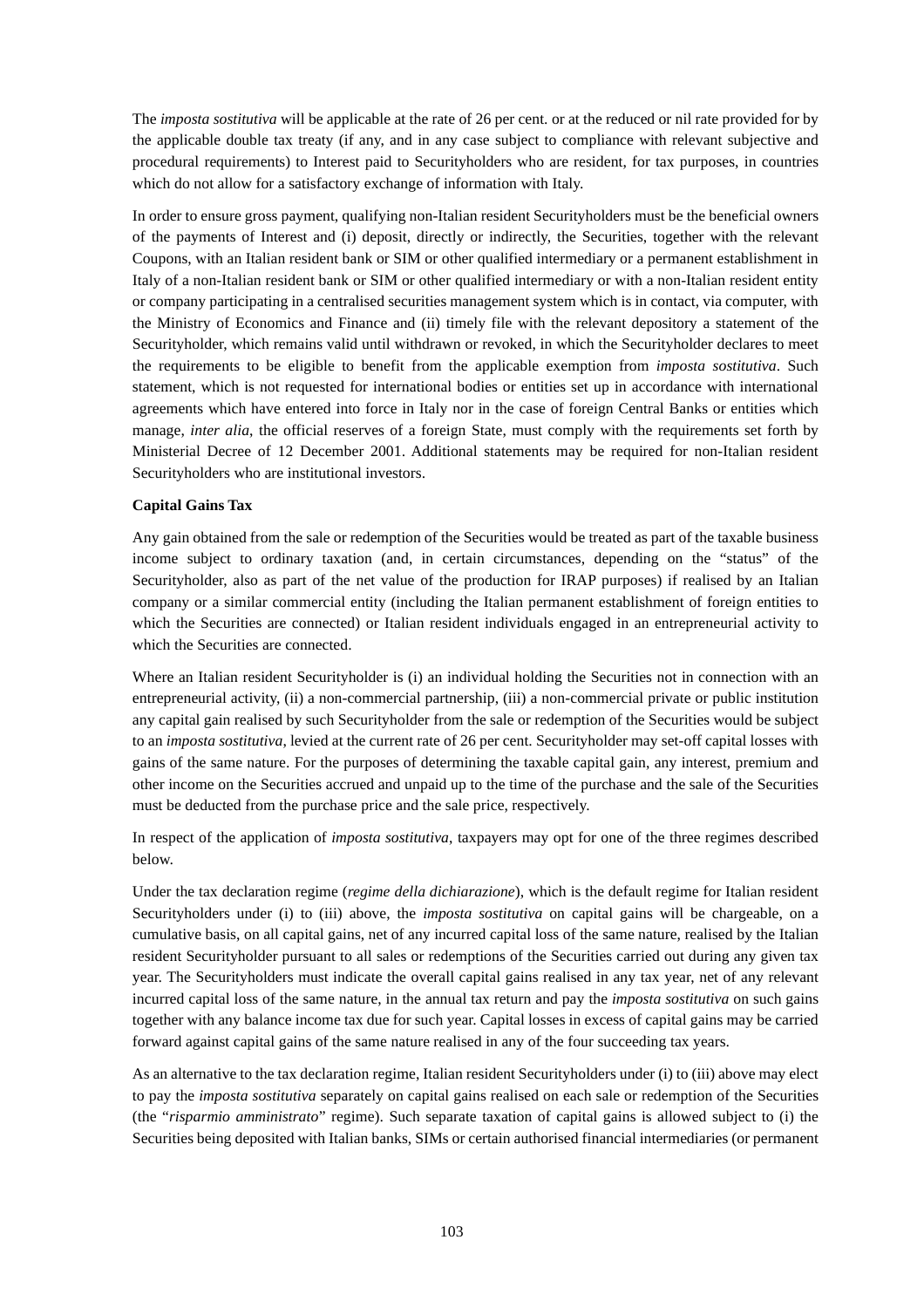establishments in Italy of foreign intermediaries) and (ii) an express election for the *risparmio amministrato* regime being timely made in writing by the relevant Securityholder. The depository is responsible for accounting for *imposta sostitutiva* in respect of capital gains realised on each sale or redemption of the Securities, net of any incurred capital loss of the same nature, and is required to pay the relevant amount to the Italian tax authorities on behalf of the taxpayer, deducting a corresponding amount from the proceeds to be credited to the Securityholder or using funds provided by the Securityholder for this purpose. Under the *risparmio amministrato* regime, where a sale or redemption of the Securities results in a capital loss, such loss may be deducted from capital gains of the same nature subsequently realised, within the same securities management relationship, in the same tax year or in the following tax years up to the fourth. Under the *risparmio amministrato* regime, the Securityholder is not required to declare the capital gains in the annual tax return.

Any capital gains on Securities held by Italian resident Securityholder under (i) to (iii) above who have entrusted the management of their financial assets, including the Securities, to an authorised intermediary and have opted for the so-called "*Risparmio Gestito*" regime will be included in the computation of the annual increase in value of the managed assets accrued, even if not realised, at year end, subject to a 26 per cent. substitute tax, to be paid by the managing authorised intermediary. Under the *Risparmio Gestito* regime, any depreciation of the managed assets accrued at year end may be carried forward against increase in value of the managed assets accrued in any of the four succeeding tax years. Under the *Risparmio Gestito* regime, the Securityholder is not required to declare the capital gains realised in the annual tax return.

Subject to certain limitations and requirements (including a minimum holding period), Italian resident individuals not engaged in an entrepreneurial activity or social security entities pursuant to Legislative Decree No. 509 of 30 June 1994 and Legislative Decree No. 103 of 10 February 1996 may be exempt from Italian capital gain taxes, including the *imposta sostitutiva*, on capital gains realised upon sale or redemption of the Securities if the Securities are included in a long-term individual savings account (*piano individuale di risparmio a lungo termine*) that meets the requirements set forth in Article 1(100-114) of Finance Act 2017 and in Article 1(211-215) of Finance Act 2019, as implemented by the Ministerial Decree of 30 April 2019, or, for long-term individual savings accounts (*piani individuali di risparmio a lungo termine*) established as of 1 January 2020, the requirements set forth in Article 13-bis of Decree No. 124, all as lastly amended and supplemented by Article 136 of Decree No. 34/2020.

Any capital gains on Securities held by a Securityholder who is a Fund, a SICAV or a SICAF to which the provisions of Article 9 of Legislative Decree No. 44 of 4 March 2014 apply, is subject neither to *imposta sostitutiva* nor to any other income tax in the hands of the Fund, the SICAV or SICAF. However, a withholding tax of 26 per cent. will be levied, in certain circumstances, on proceeds distributed in favour of unitholders or shareholders by the Fund, the SICAF or the SICAV.

Any capital gains on Securities held by a Securityholder who is a Pension Fund will be included in the result of the relevant portfolio accrued at the end of the tax period, to be subject to a 20 per cent. substitute tax. Subject to certain conditions (including minimum holding period requirement) capital gains relating to the Securities may be excluded from the taxable base of the 20 per cent. substitute tax if the Securities are included in a longterm individual savings account (*piano individuale di risparmio a lungo termine*) that meets the requirements set forth in Article 1 (100-114) of Finance Act 2017 and in Article 1(211-215) of Finance Act 2019, as implemented by the Ministerial Decree of 30 April 2019, or, for long-term individual savings accounts (*piani individuali di risparmio a lungo termine*) established as of 1 January 2020, the requirements set forth in Article 13-bis of Decree No. 124, all as lastly amended and supplemented by Article 136 of Decree No. 34/2020.

Any capital gains realised by Real Estate Funds on the Securities are not taxable at the level of Real Estate Funds. Unitholders are generally subject to a 26 per cent. withholding tax on distributions from the Real Estate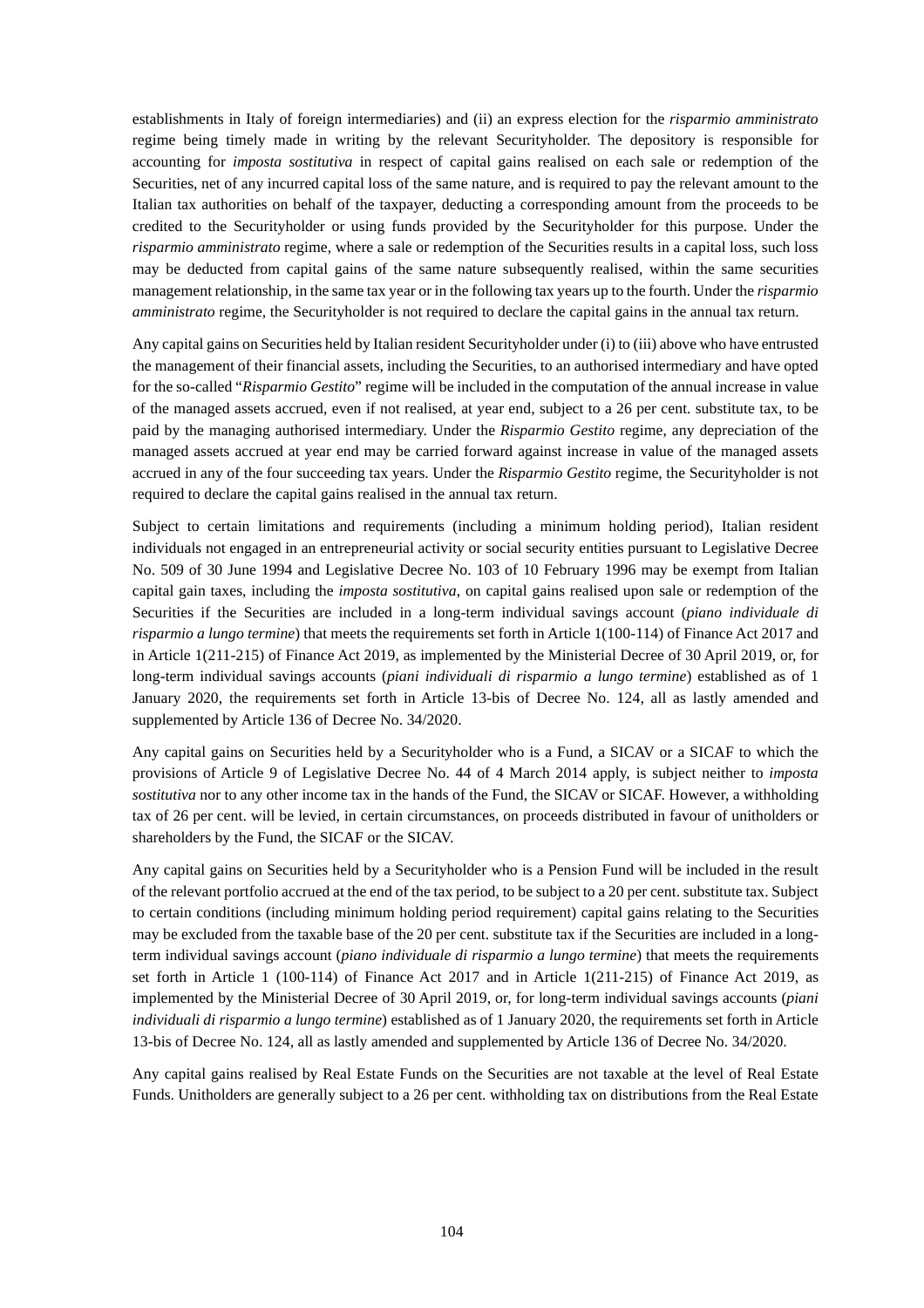Funds. However, in certain circumstances, income of real estate fund is allocated pro rata to the investors and taxed in their hands, even if no distribution is made.

Capital gains realised by non-Italian-resident Securityholders (without a permanent establishment in Italy to which the Securities are effectively connected) from the sale or redemption of Securities traded on regulated markets in Italy or abroad are not subject to the *imposta sostitutiva*, regardless of whether the Securities are held in Italy. In such a case, in order to benefit from this exemption from Italian taxation on capital gains, non-Italian resident Securityholders who hold the Securities with an Italian authorised financial intermediary and elect to be subject to the *Risparmio Gestito* regime or are subject to the so-called *risparmio amministrato*  regime, may be required to produce in due time to the Italian authorised financial intermediary an appropriate self-declaration that they are not resident in Italy for tax purposes.

Capital gains realised by non-Italian resident Securityholders from the sale or redemption of Securities not traded on regulated markets may in certain circumstances be taxable in Italy if the Securities are held in Italy. However, a non-Italian resident beneficial owner of Securities without a permanent establishment in Italy to which the Securities are effectively connected is not subject to the *imposta sostitutiva* on capital gains realised upon sale or redemption of the Securities, provided that the beneficial owner: (i) is resident in a country which allows for a satisfactory exchange of information with Italy; or (ii) is an international entity or body set up in accordance with international agreements which have entered into force in Italy; or (iii) is a Central Bank or an entity which manages, inter alia, the official reserves of a foreign State; or (iv) is an institutional investor which is resident or established in a country which allows for a satisfactory exchange of information with Italy, even if it does not possess the status of taxpayer in its own country of residence. In such cases, in order to benefit from this exemption from Italian taxation on capital gains, non-Italian resident Securityholders who hold the Securities with an Italian authorised financial intermediary and elect to be subject to the *Risparmio Gestito* regime or are subject to the so-called *risparmio amministrato* regime may be required to produce in due time to the Italian authorised financial intermediary an appropriate self-declaration stating that they meet the subjective requirements indicated above. Additional statements may be required for non-Italian resident Securityholders who are institutional investors.

Moreover, in any event, non-Italian resident individuals or entities without a permanent establishment in Italy to which the Securities are connected that may benefit from a double taxation treaty with Italy providing that capital gains realised upon the sale or redemption of Securities are to be taxed only in the country of tax residence of the recipient, will not be subject to *imposta sostitutiva* in Italy on any capital gains realised upon the sale or redemption of Securities. In such a case, in order to benefit from this exemption from Italian taxation on capital gains, non-Italian resident Securityholders who hold the Securities with an Italian authorised financial intermediary and elect to be subject to the *Risparmio Gestito* regime or are subject to the so-called *risparmio amministrato* regime may be required to produce in due time to the Italian authorised financial intermediary appropriate documents which include*, inter alia*, a statement from the competent tax authorities of the country of residence.

## *Inheritance and Gift Taxes*

Transfers of any valuable asset (including the securities) as a result of death or donation are generally taxed as follows:

- (a) transfers in favour of spouses and direct descendants or direct ancestors are subject to an inheritance and gift tax applied at a rate of 4 per cent. on the value of the inheritance or gift exceeding, for each beneficiary, €1,000,000;
- (b) transfers in favour of relatives to the fourth degree or relatives-in-law to the third degree are subject to an inheritance and gift tax at a rate of 6 per cent. on the entire value of the inheritance or the gift. Transfers in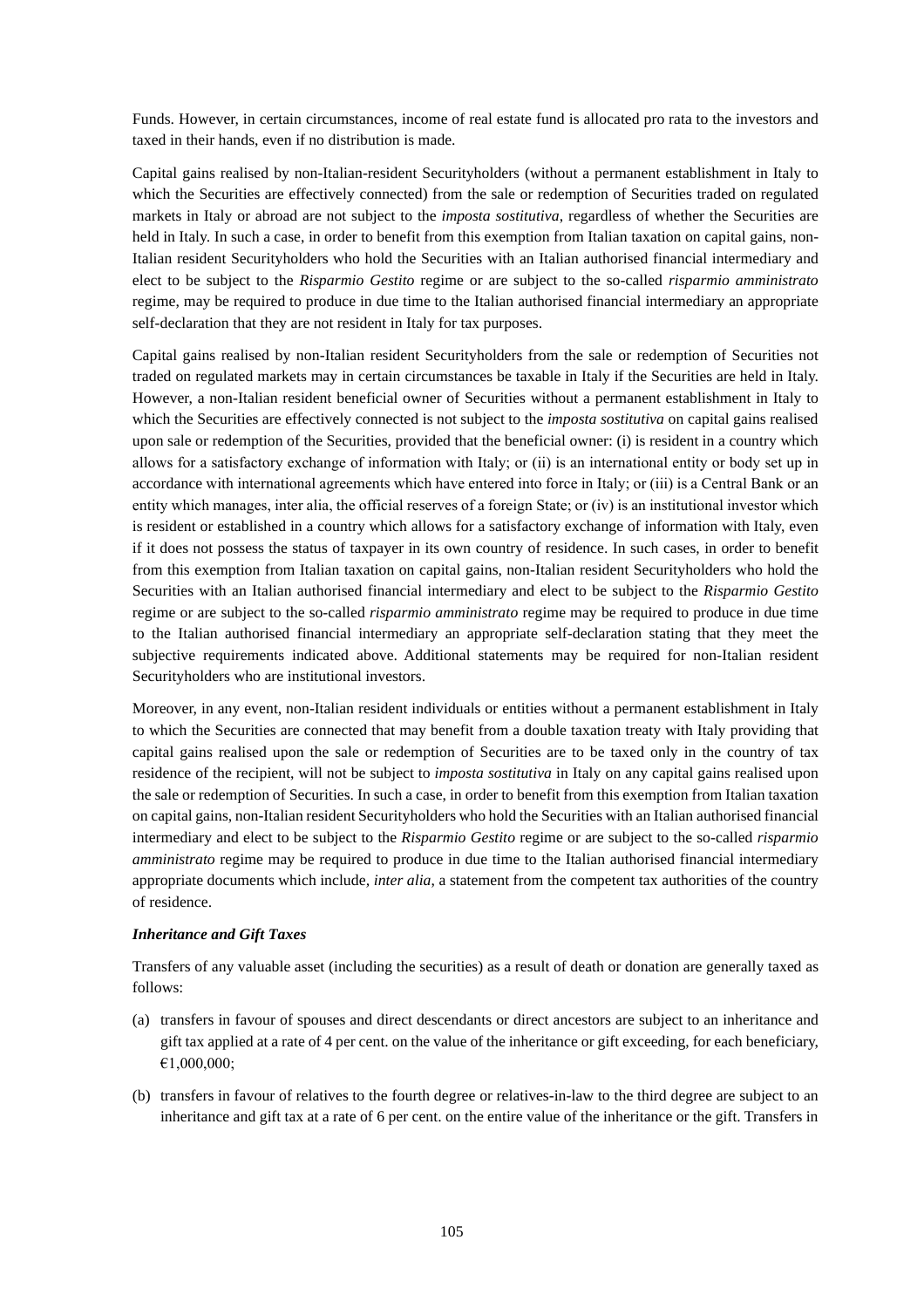favour of brothers/sisters are subject to the 6 per cent. inheritance and gift tax on the value of the inheritance or gift exceeding, for each beneficiary,  $£100,000$ ; and

(c) any other transfer is, in principle, subject to an inheritance and gift tax applied at a rate of 8 per cent. on the entire value of the inheritance or gift.

If the transfer is made in favour of persons with severe disabilities, the tax is levied at the rate mentioned above in (a), (b) and (c) on the value exceeding, for each beneficiary,  $\in$ 1,500,000.

## **Transfer Tax**

Contracts relating to the transfer of securities are subject to a  $\epsilon$  200 registration tax as follows: (i) public deeds and private deeds with notarised signatures are subject to mandatory registration; and (ii) private deeds are subject to registration only in "case of use" (*caso d'uso*), in case of "explicit reference" (*enunciazione*) or in case of voluntary registration (*registrazione volontaria*).

## *Stamp Duty*

Pursuant to Article 13(2-*ter*) of the tariff Part I attached to Presidential Decree No. 642 of 26 October 1972 ("**Decree No. 642**"), a proportional stamp duty applies on an annual basis to any periodic reporting communications which may be sent by a financial intermediary to their clients in respect of any financial product and instrument (including the Securities), which may be deposited with such financial intermediary in Italy. The stamp duty applies at a rate of 0.2 per cent. and it cannot exceed  $\bigoplus$  4,000 for taxpayers which are not individuals. This stamp duty is determined on the basis of the market value or, if no market value figure is available, on the face value or redemption value, or in the case the face or redemption values cannot be determined, on the purchase value of the financial assets (including the Securities) held.

The statement is deemed to be sent at least once a year, even for instruments for which is not mandatory nor the deposit nor the release nor the drafting of the statement. In case of reporting periods of less than 12 months, the stamp duty is payable based on the period accounted.

Based on the wording of the law and the implementing decree issued by the Italian Ministry of Economy and Finance on 24 May 2012, the stamp duty applies to any investor who is a client - regardless of the fiscal residence of the investor - (as defined in the regulations issued by the Bank of Italy on 9 February 2011, as subsequently amended, supplemented and restated) of an entity that exercises in any form a banking, financial or insurance activity within the Italian territory.

## *Wealth tax on financial assets deposited abroad*

According to the provisions set forth by Law No. 214 of 22 December 2011, as amended and supplemented, Italian resident individuals, Italian non-commercial private or public institutions and Italian non-commercial partnership (*società semplici* or similar partnerships in accordance with Article 5 of Presidential Decree No. 917 of 22 December 1986) holding financial products – including the Securities – outside the Republic of Italy are required to pay a wealth tax at the rate of 0.2 per cent.. In this case the above mentioned stamp duty provided for by Article 13 of the tariff attached to Decree No. 642 does not apply.

The tax is determined in proportion to the period of ownership. This tax is calculated on the market value at the end of the relevant year or, in the lack thereof, on the nominal value or redemption value, or in the case the face or redemption values cannot be determined, on the purchase price of any financial product (including the Securities) held abroad by Italian resident individuals. Pursuant to the provisions of Article 134 of Decree No. 34/2020, the wealth tax cannot exceed  $\bigoplus$  4,000 for taxpayers which are not individuals.

Taxpayers are entitled to an Italian tax credit equivalent to the amount of wealth taxes paid in the State where the financial assets are held (up to an amount equal to the Italian wealth tax due).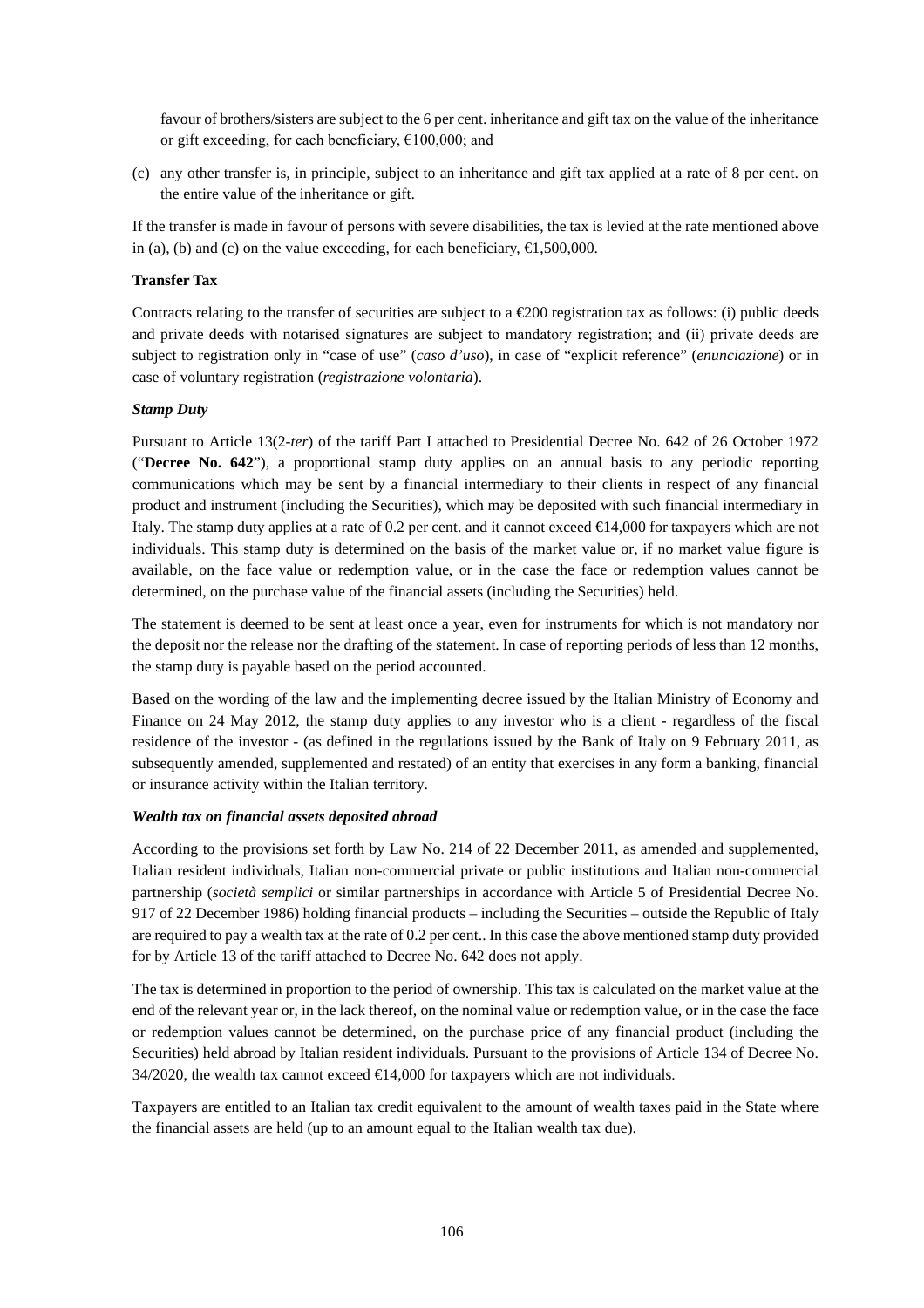Financial assets held abroad are excluded from the scope of the wealth tax if they are administered by Italian financial intermediaries pursuant to an administration agreement. In this case, the above mentioned stamp duty provided for by Article 13 of the tariff attached to Decree No. 642 does apply.

## **Tax Monitoring Obligations**

Under Law Decree No. 167 of 28 June 1990, as subsequently amended and supplemented, individuals, nonbusiness entities and non-business partnerships (*società semplici* or similar partnerships in accordance with Article 5 of Presidential Decree No. 917 of 22 December 1986) that are resident in Italy and, during the fiscal year, hold investments abroad or have financial assets abroad (including possibly the Securities) must, in certain circumstances, disclose these investments or financial assets to the Italian tax authorities in their income tax return (or, in case the income tax return is not due, in a proper form that must be filed within the same time as prescribed for the income tax return), regardless of the value of such assets (save for deposits or bank accounts having an aggregate value not exceeding  $\bigoplus$  5,000 threshold throughout the year, which per se do not require such disclosure).

The requirement applies also where the persons above, being not the direct holder of the financial assets, are the actual economic owners thereof for the purposes of anti-money laundering legislation.

No disclosure requirements exist for investments and financial assets (including the Securities) under management or administration entrusted to Italian resident intermediaries (Italian banks, SIMs, fiduciary companies or other professional intermediaries, indicated in Article 1 of Law Decree No. 167 of 28 June 1990) and for contracts concluded through their intervention, provided that the cash flows and the income derived from such activities and contracts have been subjected to Italian withholding or substitute tax by the such intermediaries.

# **U.S. Foreign Account Tax Compliance Act ("FATCA")**

Pursuant to certain provisions of the U.S. Internal Revenue Code of 1986, commonly known as FATCA, a "foreign financial institution" may be required to withhold U.S. tax at a rate of 30 per cent. on certain payments it makes ("**foreign passthru payments**") to persons that fail to meet certain certification, reporting, or related requirements. A number of jurisdictions (including the jurisdiction of the Issuer) have entered into, or have agreed in substance to, intergovernmental agreements with the United States to implement FATCA ("**IGAs**"), which modify the way in which FATCA applies in their jurisdictions. Certain aspects of the application of the FATCA provisions and IGAs to instruments such as the Securities, including whether withholding would ever be required pursuant to FATCA or an IGA with respect to payments on instruments such as the Securities, are uncertain and may be subject to change. Even if withholding would be required pursuant to FATCA or an IGA with respect to payments on instruments such as the Securities, such withholding would not apply prior to the date that is two years after the date on which final regulations defining "foreign passthru payments" are published in the U.S. Federal Register. In the event any withholding would be required pursuant to FATCA or an IGA with respect to payments on the Securities, no person will be required to pay additional amounts as a result of the withholding. Holders should consult their own tax advisors regarding how these rules may apply to their investment in the Securities.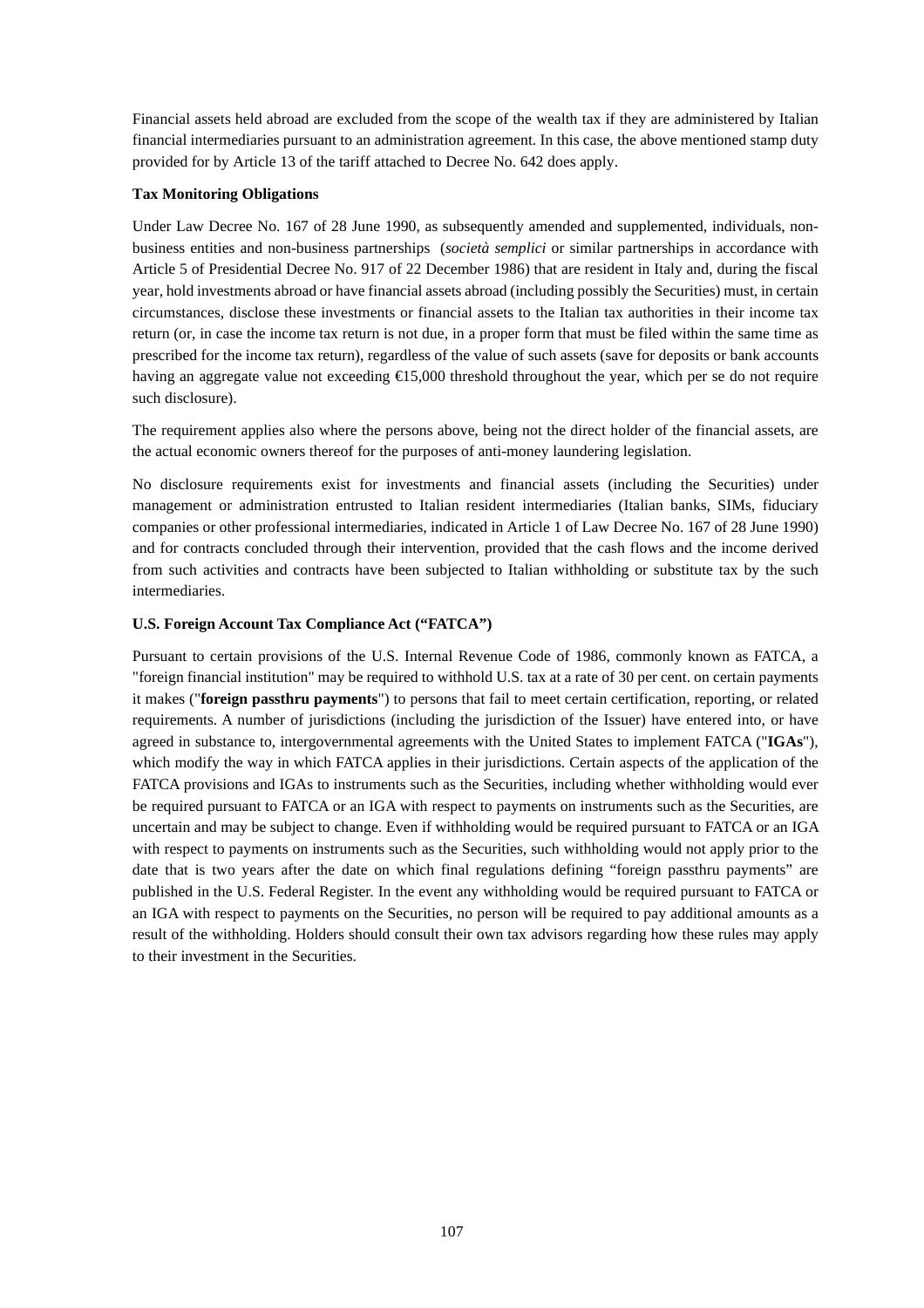## **SUBSCRIPTION AND SALE**

The Joint Lead Managers have, pursuant to a subscription agreement (the "**Subscription Agreement**") dated the date hereof, each jointly and severally agreed with the Issuer, subject to the satisfaction of certain conditions, to subscribe or procure subscribers for the Securities at the issue price of 99.262 per cent of the principal amount of the Securities, less certain commissions.

The Issuer will also reimburse the Joint Lead Managers in respect of certain of their expenses, and has agreed to indemnify the Joint Lead Managers against certain liabilities, incurred in connection with the issue of the Securities. The Subscription Agreement may be terminated in certain circumstances prior to payment to the Issuer.

## **United States**

The Securities have not been and will not be registered under the Securities Act and may not be offered or sold within the United States or to, or for the account or benefit of, U.S. persons except in accordance with Regulation S under the Securities Act. Each Joint Lead Manager represents that it has offered and sold the Securities, and agrees that it will offer and sell the Securities (i) as part of their distribution at any time and (ii) otherwise until 40 days after the commencement of this offering, only in accordance with Rule 903 of Regulation S under the Securities Act. Accordingly, neither it, its affiliates, nor any persons acting on its or their behalf have engaged or will engage in any directed selling efforts with respect to the Securities, and it and they have complied and will comply with the offering restrictions requirement of Regulation S. Each Joint Lead Manager, has represented and agreed in the Subscription Agreement that, at or prior to confirmation of sale of Securities, it will have sent to each distributor, dealer or person receiving a selling concession, fee or other remuneration that purchases Securities from it during the distribution compliance period a confirmation or notice to substantially the following effect:

"The Securities covered hereby have not been registered under the Securities Act and may not be offered and sold within the United States or to, or for the account or benefit of, U.S. persons (i) as part of their distribution at any time or (ii) otherwise until 40 days after the commencement of this offering, except in either case in accordance with Regulation S under the Securities Act. Terms used above have the meanings given to them by Regulation S".

Terms used in this paragraph have the meanings given to them by Regulation S.

Each Joint Lead Manager represents that it has not entered and agrees that it will not enter into any contractual arrangement with any distributor (as that term is defined in Regulation S) with respect to the distribution or delivery of the Securities, except with its affiliates or with the prior written consent of the Issuer.

### In addition:

- 1. except to the extent permitted under U.S. Treas. Reg. §1.163-5(c)(2)(i)(D) (or any successor rules in substantially the same form that are applicable for the purposes of Section 4701 of the Internal Revenue Code of 1986, as amended (the "**Code**")) (the "**TEFRA D Rules**"), each Joint Lead Manager (i) has represented that it has not offered or sold, and agrees that during a 40-day restricted period it will not offer or sell, Securities to a person who is within the United States or its possessions or to a United States person, and (ii) has represented that it has not delivered and agrees that it will not deliver within the United States or its possessions definitive Securities that are sold during the restricted period;
- 2. each Joint Lead Manager has represented that it has and throughout the restricted period will have in effect procedures reasonably designed to ensure that its employees or agents who are directly engaged in selling Securities are aware that such Securities may not be offered or sold during the restricted period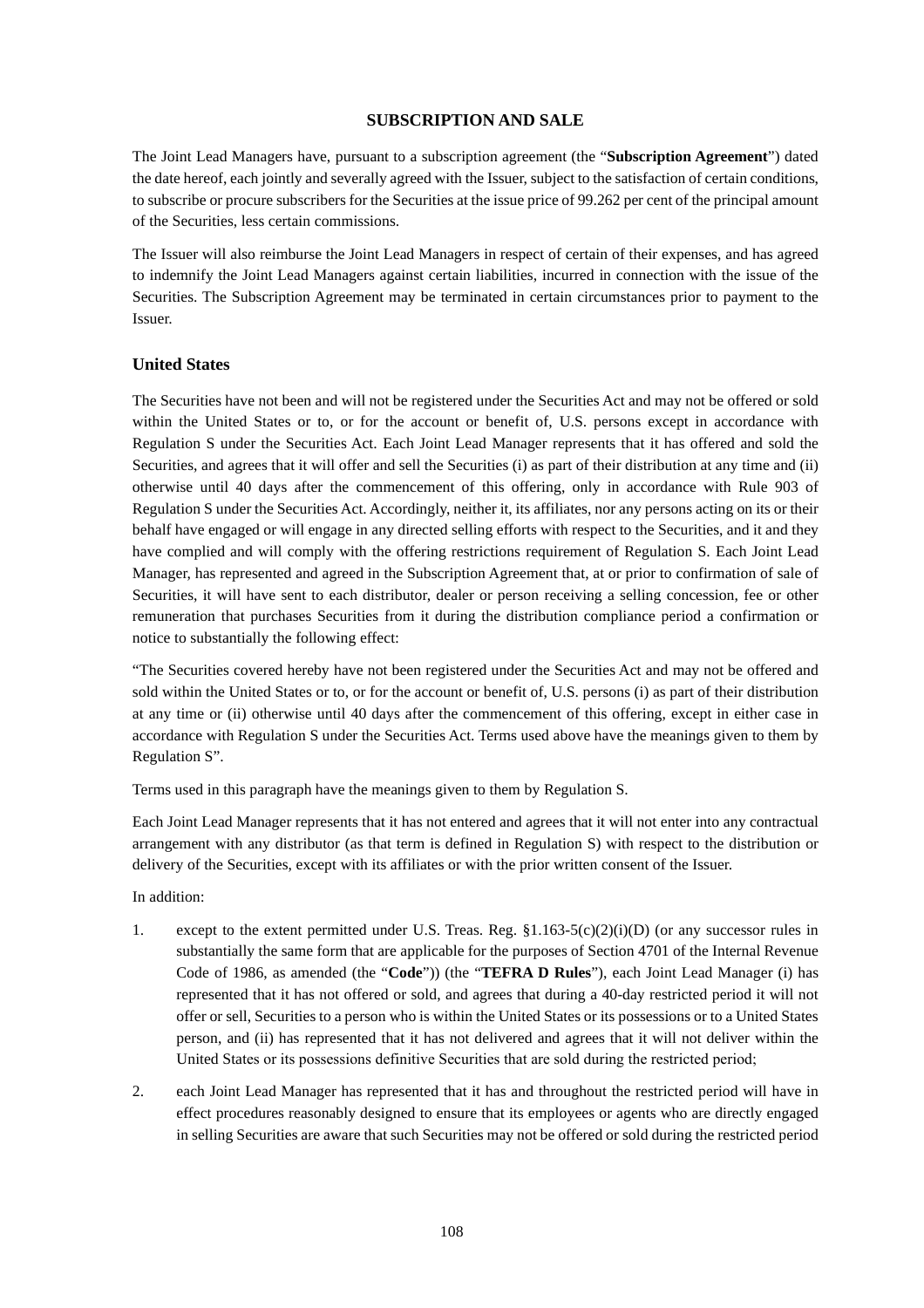to a person who is within the United States or its possessions or to a United States person, except as permitted by the TEFRA D Rules;

- 3. if it is a United States person, each Joint Lead Manager has represented that it is acquiring the Securities for the purposes of resale in connection with their original issue and if it retains Securities for its own account, it will only do so in accordance with the requirements of U.S. Treas. Reg. §1.163-  $5(c)(2)(i)(D)(6)$  (or any successor rules in substantially the same form that are applicable for the purposes of Section 4701 of the Code); and
- 4. with respect to each affiliate that acquires from it Securities for the purpose of offering or selling such Securities during the restricted period, each Joint Lead Manager either (i) has repeated and confirmed the representations and agreements contained in paragraphs (1), (2) and (3) on its behalf or (ii) has agreed that it will obtain from such affiliate for the benefit of the Issuer the representations and agreements contained in paragraphs (1), (2) and (3).

Terms used in paragraphs (1), (2), (3) and (4) have the meaning given to them by the Code and regulations thereunder, including the TEFRA D Rules.

The Securities are in bearer form and are subject to certain U.S. tax law requirements. The Securities may not be offered, sold or delivered within the United States or its possessions or to a United States person (as defined in Regulation S under the Securities Act), except in certain transactions permitted by U.S. tax regulations. Terms used in this paragraph have the meanings given to them by the Code and the regulations promulgated thereunder.

# **Singapore**

Each Joint Lead Manager has acknowledged that this Offering Circular has not been registered as a prospectus with the Monetary Authority of Singapore. Accordingly, each Joint Lead Manager has represented and agreed that it has not offered or sold any Securities or caused the Securities to be made the subject of an invitation for subscription or purchase and will not offer or sell any Securities or cause the Securities to be made the subject of an invitation for subscription or purchase, and has not circulated or distributed, nor will it circulate or distribute, this Offering Circular or any other document or material in connection with the offer or sale, or invitation for subscription or purchase, of the Securities, whether directly or indirectly, to any person in Singapore other than (i) to an institutional investor (as defined in Section 4A of the Securities and Futures Act (Chapter 289) of Singapore, as modified or amended from time to time (the "**SFA**")) pursuant to Section 274 of the SFA (ii) to a relevant person (as defined in Section 275(2) of the SFA) pursuant to Section 275(1), or any person pursuant to Section 275(1A) of the SFA, and in accordance with the conditions specified in Section 275, of the SFA, or (iii) otherwise pursuant to, and in accordance with the conditions of, any other applicable provision of the SFA.

Where Securities are subscribed or purchased under Section 275 of the SFA by a relevant person which is:

- (a) a corporation (which is not an accredited investor (as defined in Section 4A of the SFA)) the sole business of which is to hold investments and the entire share capital of which is owned by one or more individuals, each of whom is an accredited investor; or
- (b) a trust (where the trustee is not an accredited investor) whose sole purpose is to hold investments and each beneficiary of the trust is an individual who is an accredited investor,

securities or securities-based derivatives contracts (each term as defined in Section 2(1) of the SFA) of that corporation or the beneficiaries' rights and interest (howsoever described) in that trust shall not be transferred within six months after that corporation or that trust has acquired the Securities pursuant to an offer made under Section 275 of the SFA except: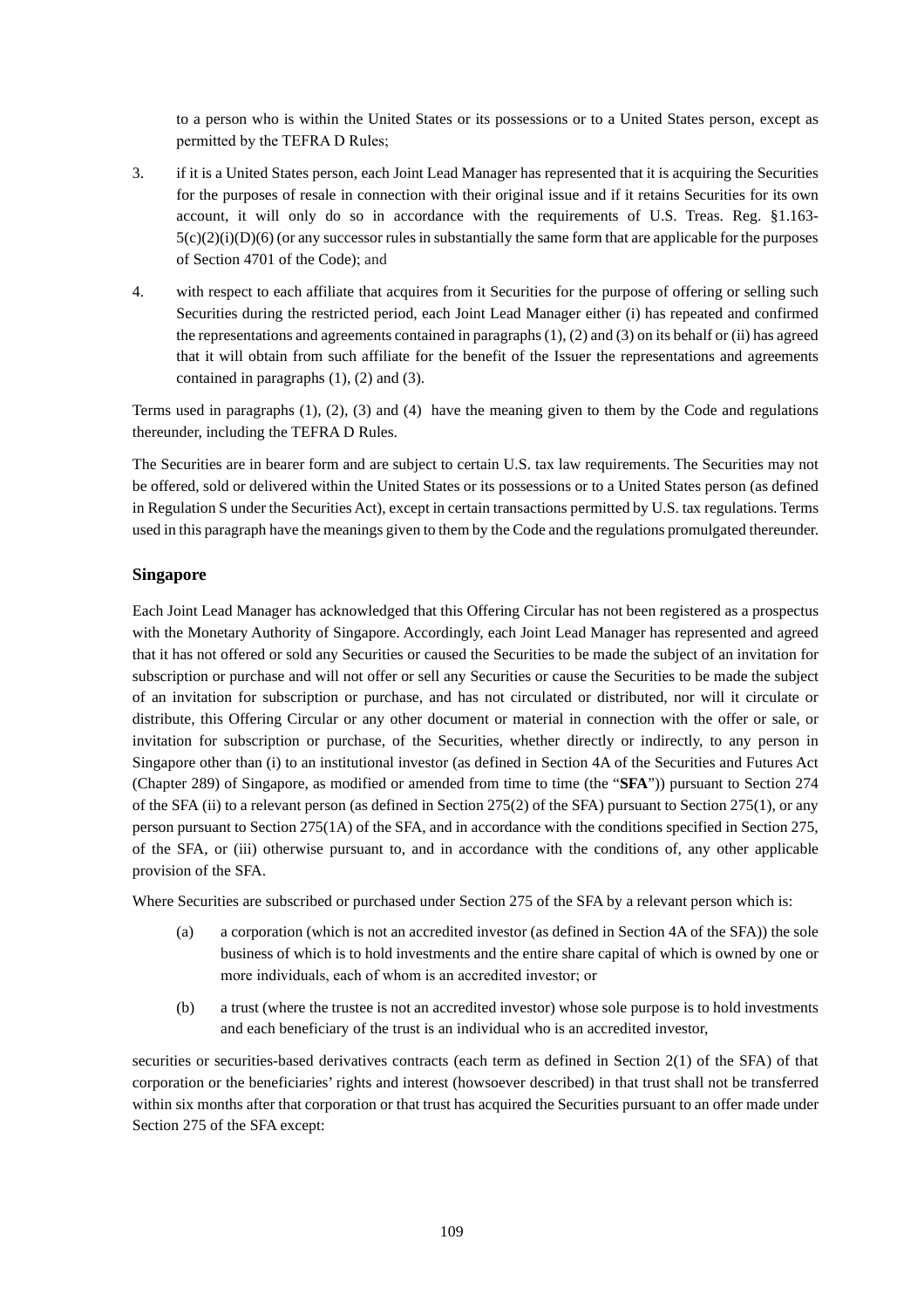- (i) to an institutional investor or to a relevant person, or to any person arising from an offer referred to in Section 275(1A) or Section  $276(4)(i)(B)$  of the SFA;
- (ii) where no consideration is or will be given for the transfer;
- (iii) where the transfer is by operation of law;
- (iv) as specified in Section 276(7) of the SFA; or
- (v) as specified in Regulation 37A of the Securities and Futures (Offers of Investments) (Securities and Securities-based Derivatives Contracts) Regulations 2018.

*Singapore SFA Product Classification: In connection with Section 309B of the Securities and Futures Act (Chapter 289) of Singapore (the "SFA") and the Securities and Futures (Capital Markets Products) Regulations 2018 of Singapore (the "CMP Regulations 2018"), unless otherwise specified before an offer of Securities, the Issuer has determined, and hereby notifies all relevant persons (as defined in Section 309A(1) of*  the SFA), that the Securities are 'prescribed capital markets products' (as defined in the CMP Regulations 2018) *and Excluded Investment Products (as defined in MAS Notice SFA 04-N12: Notice on the Sale of Investment Products and MAS Notice FAA-N16: Notice on Recommendations on Investment Products).* 

# **United Kingdom**

Each Joint Lead Manager has represented and agreed that:

- 1. it has only communicated or caused to be communicated and will only communicate or cause to be communicated an invitation or inducement to engage in investment activity (within the meaning of Section 21 of the Financial Services and Markets Act 2000 ("**FSMA**") received by it in connection with the issue or sale of the Securities in circumstances in which Section 21(1) of the FSMA does not apply to the Issuer; and
- 2. it has complied and will comply with all applicable provisions of the FSMA with respect to anything done by it in relation to the Securities in, from or otherwise involving the United Kingdom.

# **Republic of Italy**

Each of the Joint Lead Managers has represented and agreed that the offering of the Securities has not been registered pursuant to Italian securities legislation and, accordingly, no Securities may be offered, sold or delivered, nor may copies of this Offering Circular nor any other document relating to any Securities be distributed in the Republic of Italy, except, in accordance with all Italian securities, tax and exchange control and other applicable laws and regulations.

Each of the Joint Lead Managers has represented and agreed that it will not offer, sell or deliver any Security or distribute any copies of this Offering Circular and/or any other document relating to the Securities in the Republic of Italy except:

- 1. to qualified investors (*investitori qualificati*) as defined pursuant to article 2 of the Prospectus Regulation and any applicable provision of Legislative Decree No. 58 of 24 February 1998, as amended (the "**Consolidated Financial Act**") and Italian CONSOB regulations; or
- 2. in other circumstances which are exempted from the rules on public offerings pursuant to Article 1 of the Prospectus Regulation, Article 34-ter of CONSOB Regulation No. 11971 of 14 May 1999, as amended from time to time ("**Regulation No. 11971**") and the applicable Italian laws.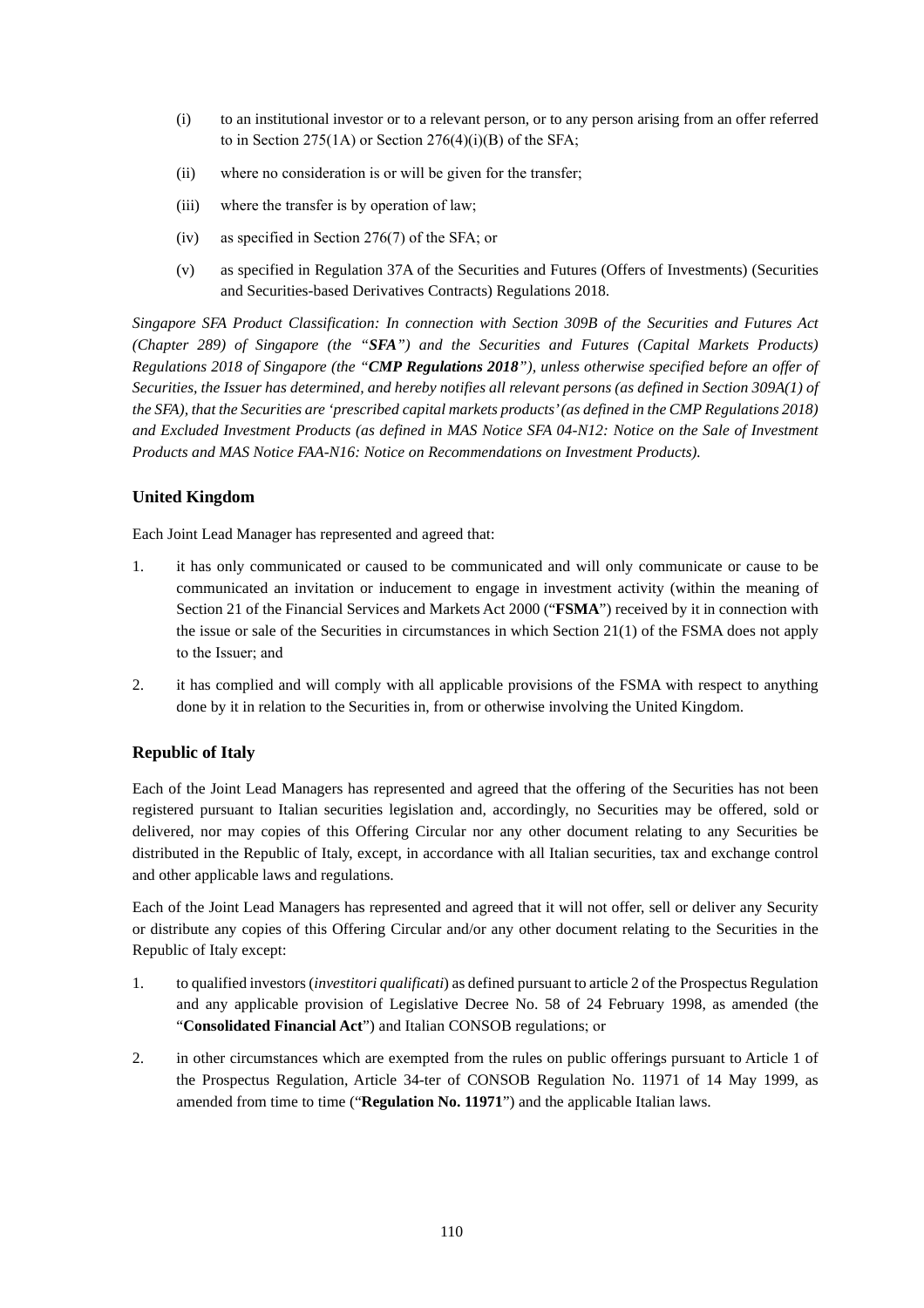Any offer, sale or delivery of the Securities or distribution of copies of this Offering Circular or any other document relating to the Securities in the Republic of Italy must be:

- 1. made by an investment firm, bank or financial intermediary permitted to conduct such activities in the Republic of Italy in accordance with the Consolidated Financial Act, CONSOB Regulation No. 20307 of 15 February 2018 (as amended from time to time), Legislative Decree No. 385 of 1 September 1993, as amended (the "**Banking Act**") and any other applicable laws or regulation;
- 2. in compliance with Article 129 of the Banking Act, and the implementing guidelines of the Bank of Italy, as amended from time to time; and
- 3. in compliance with any other applicable laws and regulations or requirement imposed by CONSOB or the Bank of Italy or other competent authority.

## *Provisions relating to the secondary market in the Republic of Italy*

Please note that in accordance with Article 100 bis of the Consolidated Financial Act, where no exemption from the rules on public offerings applies, the subsequent distribution of the Securities on the secondary market in Italy must be made in compliance with the public offer and the prospectus requirement rules provided under the Consolidated Financial Act and Regulation No. 11971. For these purposes, a public offer occurs also where the Securities are initially offered and placed in Italy or abroad to qualified investors only but in the following 12 months are "systematically" (*sistematicamente*) distributed on the secondary market in Italy. Where no exemption from the rules on public offerings applies, failure to comply with the prospectus requirement rules provided under the Consolidated Financial Act and Regulation No. 11971 may result in the purchasers of Securities who are acting outside of the course of their business or profession being entitled to declare such purchase void and to claim damages from any authorised person at whose premises the Securities were purchased (*soggetti abilitati presso cui è avvenuta la vendita*).

## **Prohibition of Sales to EEA and UK Retail Investors**

Each Joint Lead Manager has represented and agreed that it has not offered, sold or otherwise made available and will not offer, sell or otherwise make available any Securities to any retail investor in the European Economic Area or any retail investor in the United Kingdom. For the purposes of this provision:

- (a) the expression "**retail investor in the European Economic Area**" means a person who is one (or more) of the following:
	- (1) a retail client as defined in point (11) of Article 4(1) of MiFID II;
	- (2) a customer within the meaning of the Insurance Distribution Directive, where that customer would not qualify as a professional client as defined in point (10) of Article 4(1) of MiFID II; or
	- (3) not a qualified investor as defined in the Prospectus Regulation.
- (b) the expression "**retail investor in the United Kingdom**" means any person who (i) has not professional experience in matters relating to investments or (ii) is not a high net worth entity falling within Article 49(2)(a) to (d) of the Financial Services and Market Act (Financial Promotion) Order 2005;
- (c) the expression an "**offer**" includes the communication in any form and by any means of sufficient information on the terms of the offer and the Securities to be offered so as to enable an investor to decide to purchase or subscribe for the Securities.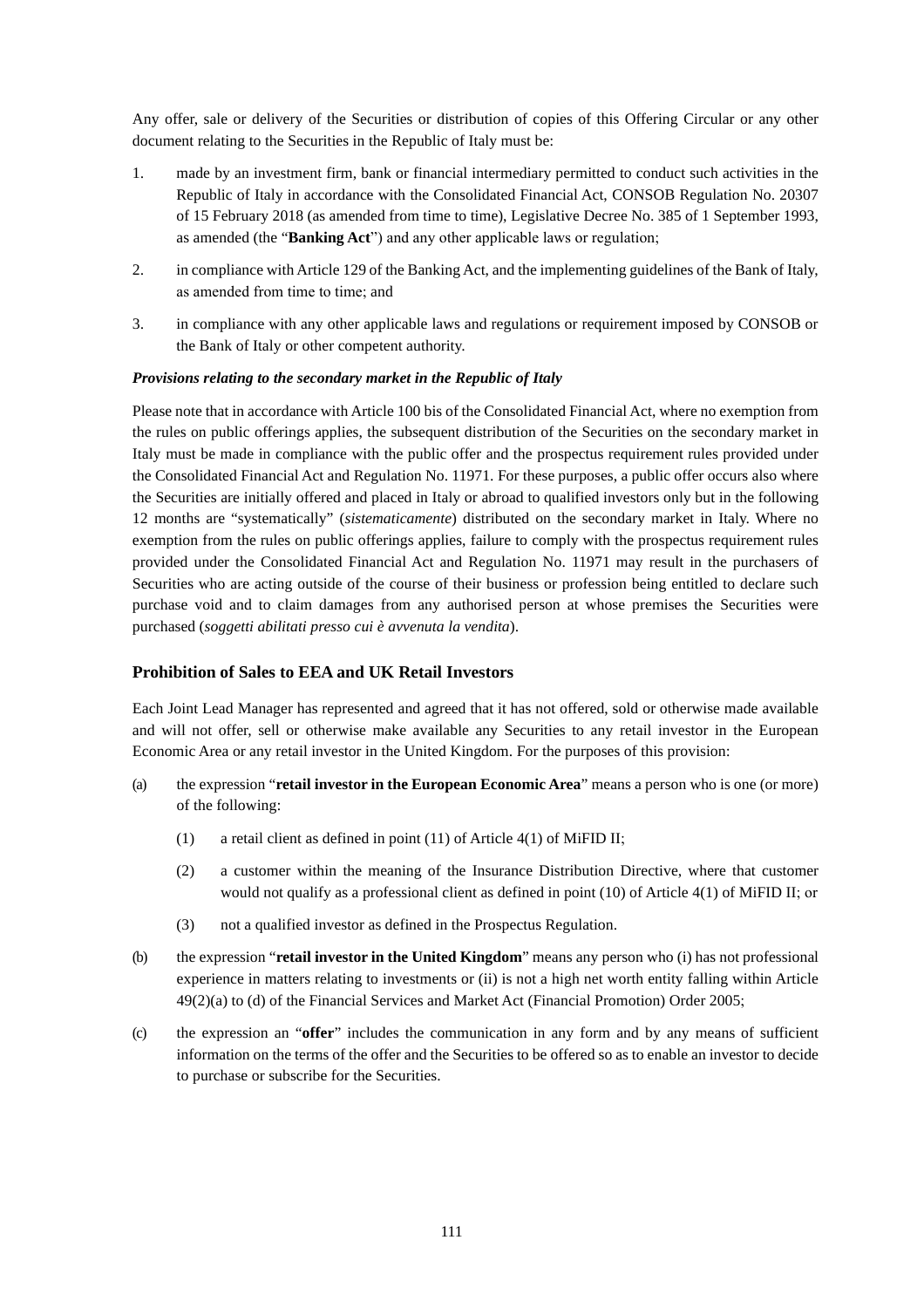# **General**

Save as stated herein, no action has been taken in any jurisdiction that would permit an offer to the public of any of the Securities, or possession or distribution of this Offering Circular or any other offering material, in any country or jurisdiction where action for that purpose is required.

Each Joint Lead Manager has agreed that it will, to the best of its knowledge, comply with all relevant laws, regulations and directives in each jurisdiction in which it purchases, offers, sells or delivers Securities or has in its possession or distributes this Offering Circular or any other offering material and neither the Issuer nor any of the Joint Lead Managers shall have responsibility therefor.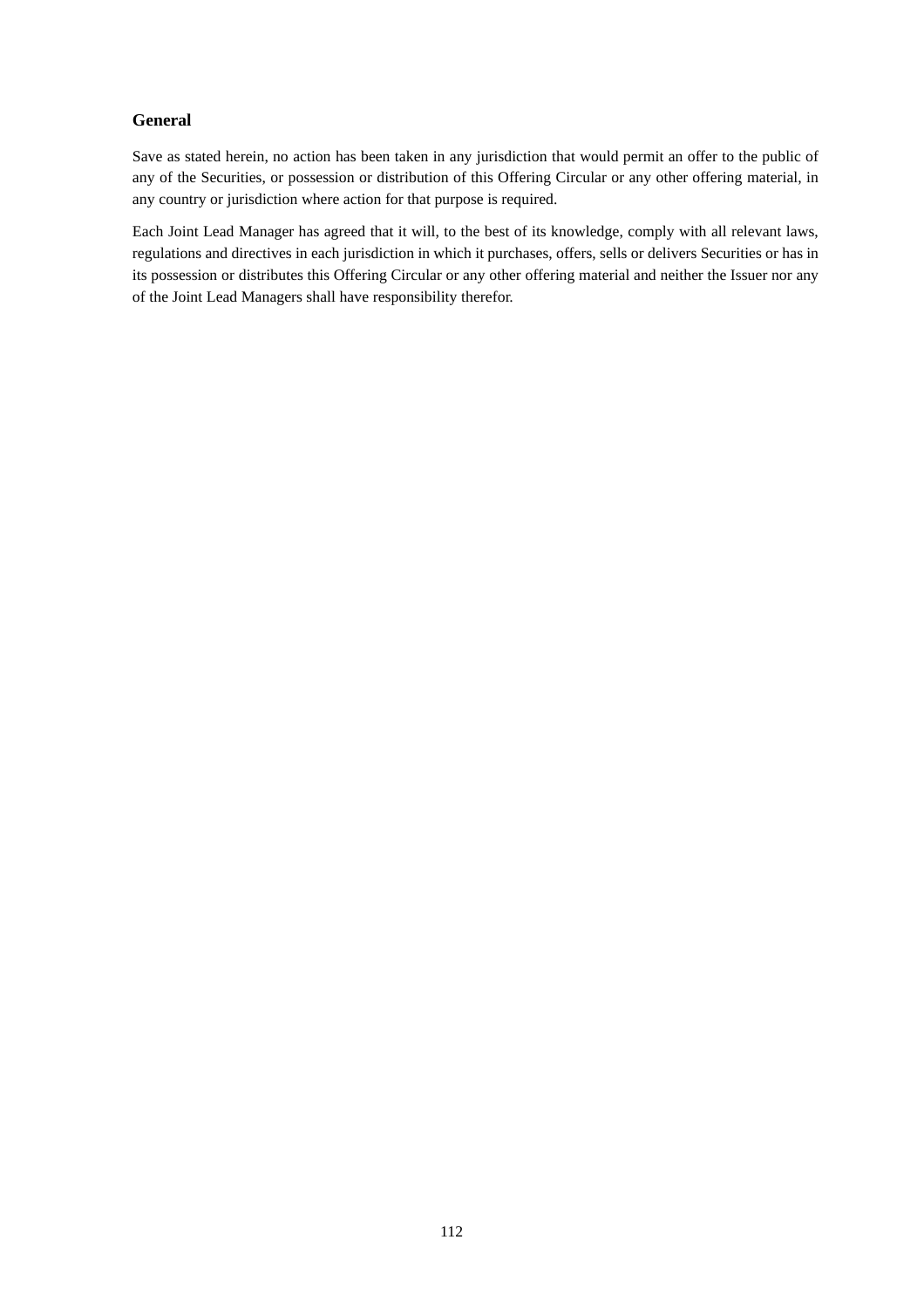# **GENERAL INFORMATION**

# **Authorisation**

The offering of the Securities has been duly authorised by resolution of the board of directors of ENEL dated 10 June 2020.

# **Listing and Admission to Trading**

Application has been made to Euronext Dublin for the Securities to be admitted to the Official List and trading on its regulated market. The total expenses related to the admission of the Securities to trading on Euronext Dublin's regulated market are expected to amount to approximately  $\epsilon 4,540$ .

# **Clearing systems**

The Securities are eligible for clearance through Euroclear and Clearstream. The ISIN is XS2228373671 and the Common Code is 222837367. The address of Euroclear is Euroclear Bank SA/NV, 1 Boulevard du Roi Albert II, B-1210 Brussels and the address of Clearstream is Clearstream Banking, Luxembourg, 42 Avenue JF Kennedy, L-1855 Luxembourg.

# **No significant or material adverse changes**

Without prejudice to the recent transactions and developments described under "Recent Significant Transactions" on pages 118 to 121 of the EMTN Base Prospectus (as supplemented by the First EMTN Supplement), "Recent Developments" on pages 166 to 170 of the EMTN Base Prospectus (as supplemented by the First EMTN Supplement) and "Recent Significant Transactions and Developments" on page 82 of this Offering Circular, there has been no material adverse change in the prospects of the Issuer or the Group since 31 December 2019 and there has been no significant change in the financial performance or financial position of the Issuer or the Group since 30 June 2020.

# **Litigation**

Except as set out under the paragraphs "*Description of ENEL – Litigation*" on pages 160-161 and "*Recent Developments*" on pages 166-167 of the EMTN Base Prospectus (as supplemented by the First EMTN Supplement) and in the audited consolidated financial statements of ENEL for the financial year ended 31 December 2019 (which are being incorporated by reference in this Offering Circular), none of the Issuer nor any of its subsidiaries is or has been involved in any governmental, legal or arbitration proceedings, including any such proceedings which are pending of which the Issuer or any of its subsidiaries is aware, in the 12 months preceding the date of this Offering Circular which may have or have had in the recent past significant effects on the financial position or profitability of the Issuer or the Group taken as a whole.

# **Websites**

The website of the Issuers is www.enel.com. The information on www.enel.com does not form part of this Offering Circular, except where that information has been incorporated by reference into this Offering Circular. Other than the information incorporated by reference, the content of the ENEL website has not been scrutinised or approved by the competent authority.

Any information contained in any other website specified in this Offering Circular does not form part of this Offering Circular, except where that information has been incorporated by reference into this Offering Circular.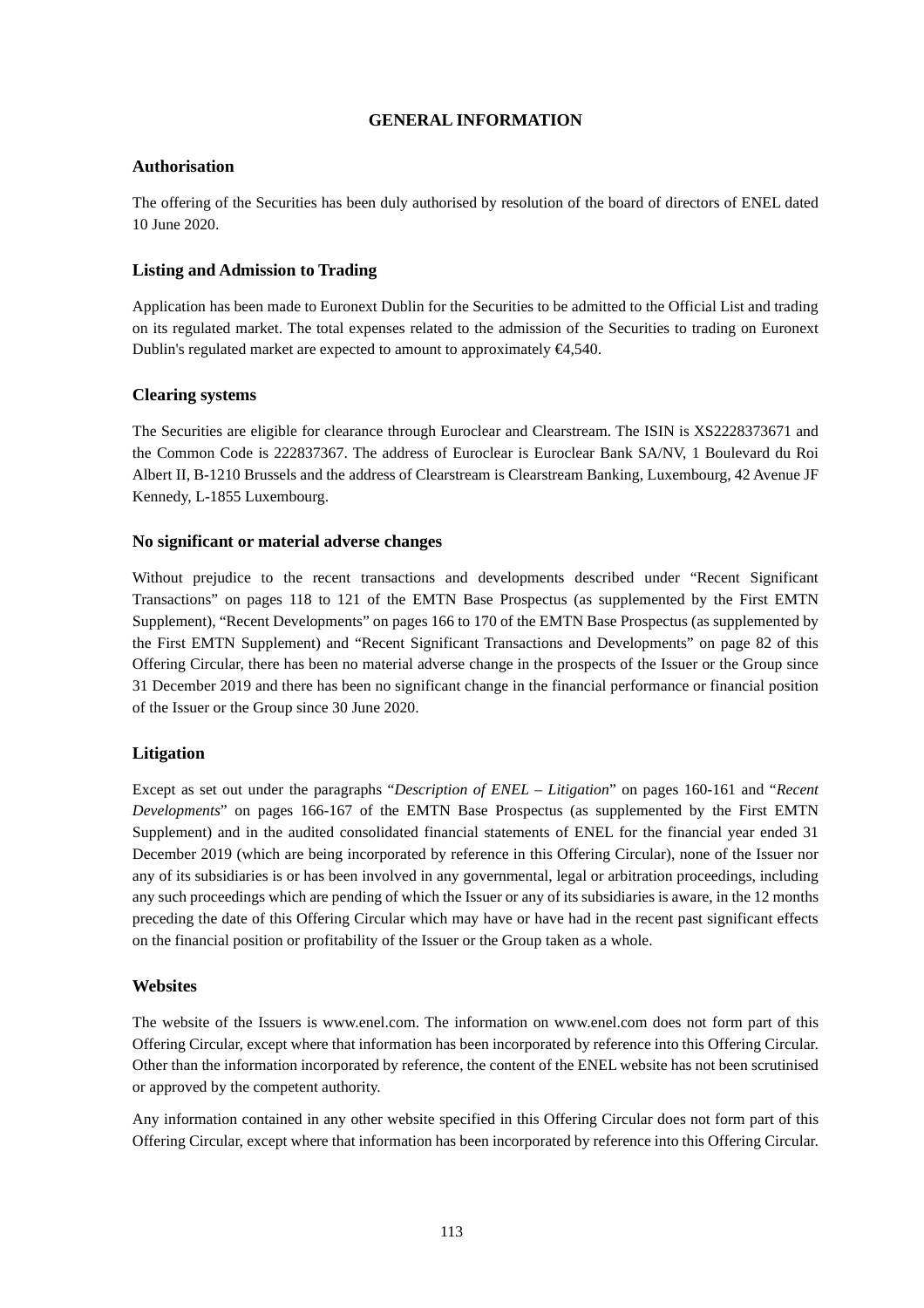# **Listing Agent**

Walkers Listing Services Limited is acting solely in its capacity as listing agent for the Issuer in connection with the Securities and is not itself seeking admission of the Securities to the Official List or to trading on the Market for the purposes of the Prospectus Regulation.

# **Independent auditors**

The independent auditor of ENEL is KPMG S.p.A., whose registered office is at Via Vittor Pisani 25, 20124 Milan, Italy. KPMG S.p.A. succeeded EY S.p.A. as independent auditors of ENEL with effect from 14 May 2020, having been appointed by the shareholders' meeting of ENEL held on 16 May 2019. KPMG S.p.A., is authorised and regulated by the Italian ministry of Economy and Finance ("**MEF**") and registered on the special register of auditing firms held by the MEF. KPMG S.p.A. is a member of ASSIREVI, the Italian association of auditing firms.

KPMG has performed a limited review of the Issuer's unaudited condensed interim consolidated financial statements as at and for the six months ended 30 June 2020, prepared in accordance with the International Financial Reporting Standards applicable to interim financial reporting (IAS 34) endorsed by the European Union and CONSOB guidelines set out in CONSOB resolution no. 10867 dated 31 July 1997and issued an unqualified review report.

The auditors of ENEL are independent auditors with respect to ENEL.

EY S.p.A. was appointed independent auditors of ENEL by the shareholders' meeting of Enel held on 28 April 2011 and served as independent auditors to ENEL for the nine years 2011-2019.

EY S.p.A. has audited, in accordance with International Standards on Auditing (ISA Italia), ENEL's consolidated financial statements as of 31 December 2018 and 2019 and for the years then ended, prepared in accordance with International Financial Reporting Standards adopted in the European Union and the Italian regulations implementing Article 9 of Legislation Decree No. 38/05, without qualification, as stated in the convenience translation into English of their reports incorporated by reference in this Offering Circular.

# **Documents available**

So long as Securities are outstanding, copies of the following documents will, when published, be available for inspection on the website of ENEL at https://www.enel.com/investors/overview:

- (i) the articles of association/by-laws (with an English translation thereof) of the Issuer;
- (ii) this Offering Circular;
- (iii) the Trust Deed, the Agency Agreement, the forms of the Global Securities and the Securities in definitive form;
- (iv) the Audited Consolidated Financial Statements; and
- (v) the most recently published unaudited interim financial statements and audited annual financial statements of the Issuer (with an English translation thereof), in each case, together with any audit or review reports prepared in connection therewith. The Issuer currently prepares unaudited consolidated interim accounts on a quarterly basis.

Additionally, for so long as Securities are outstanding, a copy of the Offering Circular will be available for collection, without charge, from the registered office of the Issuer and for inspection by appointment from the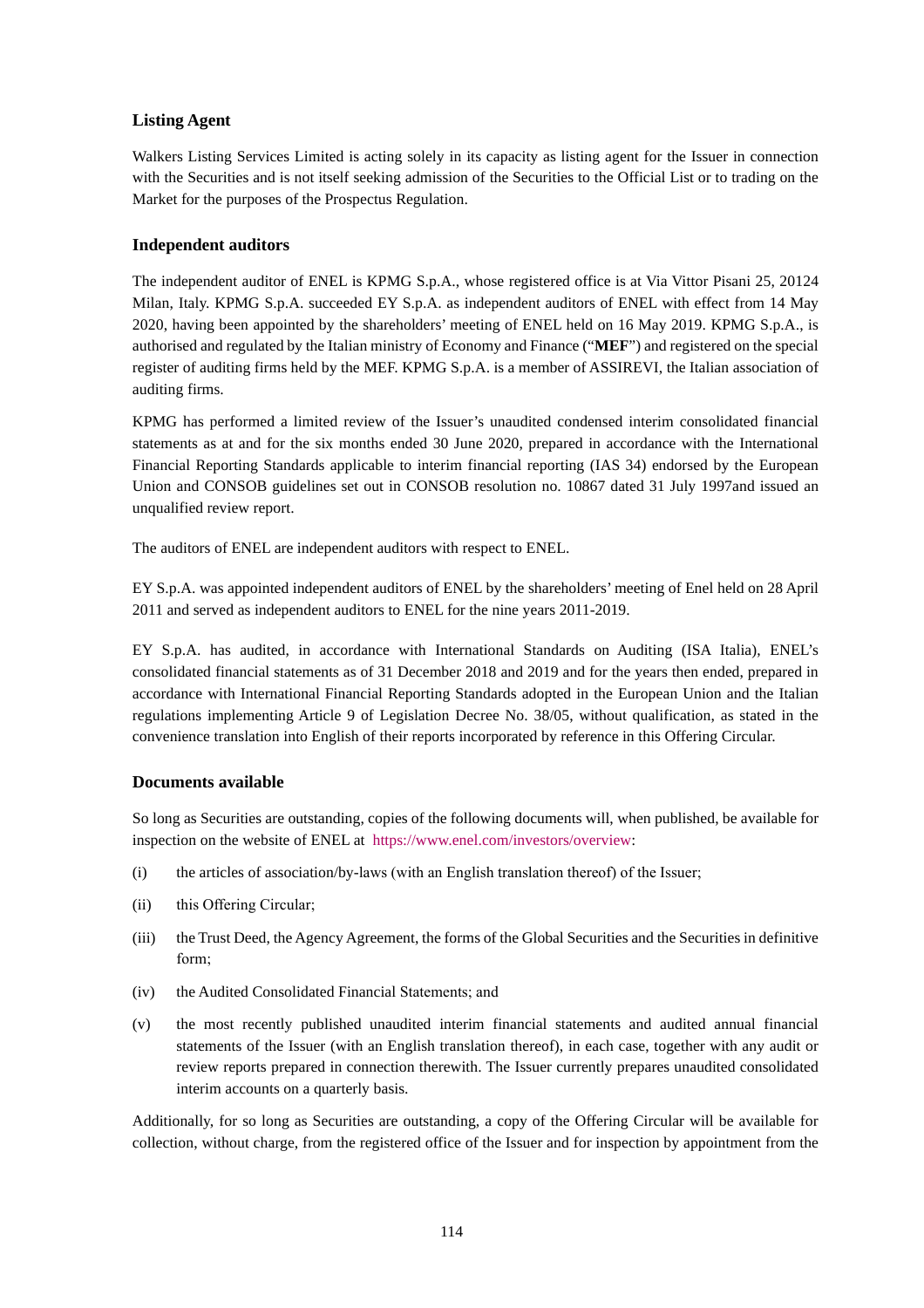specified office of the Paying Agent for the time being in London or at the Paying Agent's option may be provided by email to such holder requesting copies of such document, subject to the Paying Agent being supplied by the Issuer with copies of such documents.

# **Post-issuance information**

The Issuer does not intend to provide any post-issuance information in relation to the Securities.

# **Potential Conflicts of Interest**

In connection with the offering, the Joint Lead Managers may purchase and sell the Securities in the open market. These transactions may include short sales, stabilising transactions and purchases to cover positions created by short sales. Short sales involve the sale by the Joint Lead Managers of a greater number of Securities than they are required to purchase in the offering. Stabilising transactions consist of certain sales or purchases made for the purpose of preventing or retarding a decline in the market price of the Securities while the offering is in progress.

These activities by the Joint Lead Managers, as well as other purchases by the Joint Lead Managers for their own accounts, may stabilise, maintain or otherwise affect the market price of the Securities. As a result, the price of the Securities may be higher than the price that otherwise might exist in the open market. If these activities are commenced, they may be discontinued by the Joint Lead Managers at any time. These transactions may be effected in the over-the-counter market or otherwise.

The Joint Lead Managers and their respective affiliates are full service financial institutions engaged in various activities, which may include sales and trading, lending, commercial and investment banking, issuance of financial instruments linked to the Issuer's shares, advisory, investment management, investment research, principal investment, hedging, market making, brokerage and other financial and non-financial activities and services. Certain of the Joint Lead Managers and their respective affiliates have provided, and may in the future provide, a variety of these services to the Issuer and to persons and entities with relationships with the Issuer, for which they received or will receive customary fees and expenses.

In addition, in the ordinary course of their business activities, the Joint Lead Managers and their affiliates may make or hold a broad array of investments and actively trade debt and equity securities (or related derivative securities) and financial instruments (including bank loans) for their own account and for the accounts of their customers. Such investments and securities activities may involve securities and/ or instruments of the Issuer's affiliates.

Certain of the Joint Lead Managers or their affiliates that have a lending relationship with the Issuer, some of which may have granted significant financing to the Issuer and its subsidiary companies, routinely hedge their credit exposure to the Issuer consistent with their customary risk management policies. Typically, such Joint Lead Managers and their affiliates would hedge such exposure by entering into transactions which consist of either the purchase of credit default swaps or the creation of short positions in securities, including potentially the Securities. Any such positions could adversely affect future trading prices of Securities.

The Joint Lead Managers and their affiliates may also make investment recommendations and/or publish or express independent research views in respect of such securities or financial instruments and may hold, or recommend to clients that they acquire, long and/or short positions in such securities and instruments. For the purpose of this paragraph the term "affiliates" include also parent companies.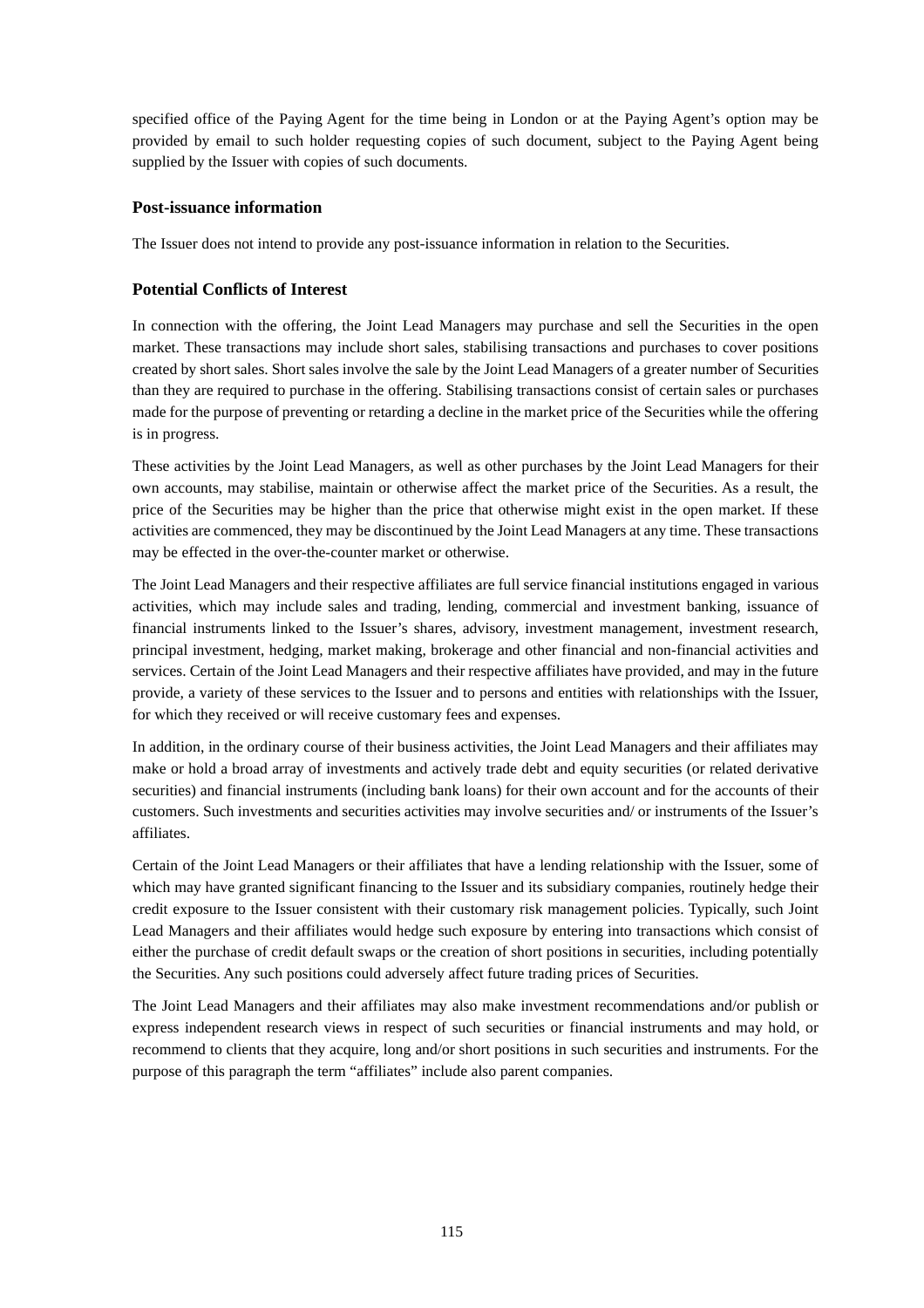# **Yield**

The yield on the Securities from (and including) the Issue Date to (but excluding) the First Reset Date will be 2.375 per cent. per annum. The yield is calculated at the Issue Date on the basis of the issue price. It is not an indication of future yield.

# **Legal Entity Identifier**

The Legal Entity Identifier code of the Issuer is WOCMU6HCI0OJWNPRZS33.

# **Legend Concerning US Persons**

The Securities and any Coupons and Talons appertaining thereto will bear a legend to the following effect: "Any United States person who holds this obligation will be subject to limitations under the United States income tax laws, including the limitations provided in Sections 165(j) and 1287(a) of the Internal Revenue Code".

# **Foreign languages used in this Offering Circular**

The language of this Offering Circular is English. Certain legislative references and technical terms have been cited in their original language so that the correct technical meaning may be ascribed to them under applicable law.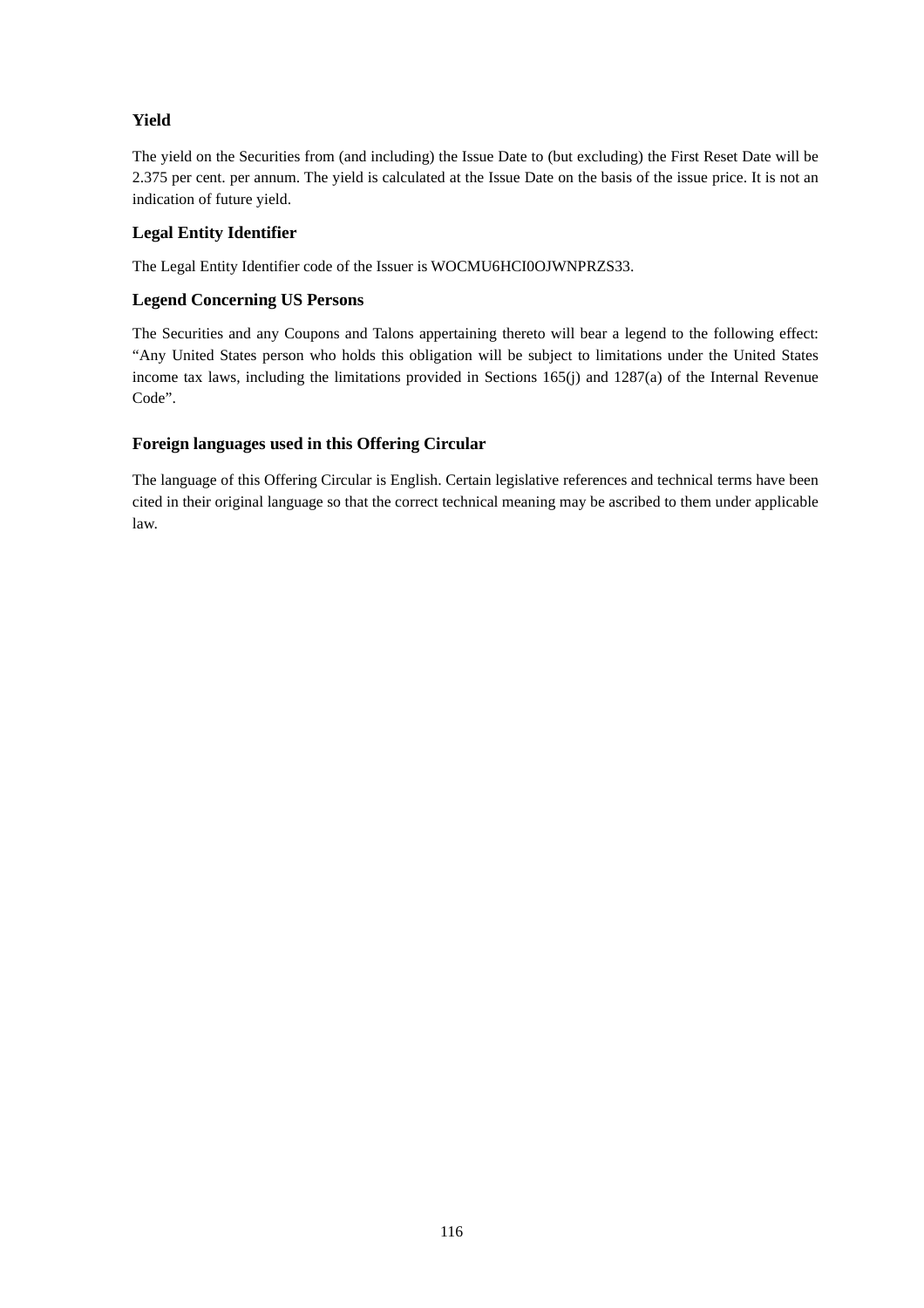## **THE ISSUER**

## **ENEL — Società per Azioni**  Viale Regina Margherita 137 00198 Rome Italy

# **JOINT LEAD MANAGERS FOR THE SECURITIES**

**Banco Bilbao Vizcaya Argentaria, S.A.**  Calle Azul, 4 28050, Madrid

Spain

#### **Banco Santander, S.A.**

Ciudad Grupo Santander Avenida de Cantabria s/n Edificio Encinar 28660, Boadilla del Monte, Madrid Spain

## **Crédit Agricole Corporate and Investment Bank**  12 place des Etats-Unis CS 70052 92 547 Montrouge Cedex France

### **Société Générale**

29, boulevard Haussmann 75009 Paris France

**Goldman Sachs International** 

Plumtree Court 25 Shoe Lane London EC4A 4AU United Kingdom

## **BNP Paribas**

10 Harewood Avenue London NW1 6AA United Kingdom

## **J.P. Morgan Securities plc**

25 Bank Street Canary Wharf London E14 5JP United Kingdom

## **UniCredit Bank AG**

Arabellastrasse 12 D-81925 Munich Germany